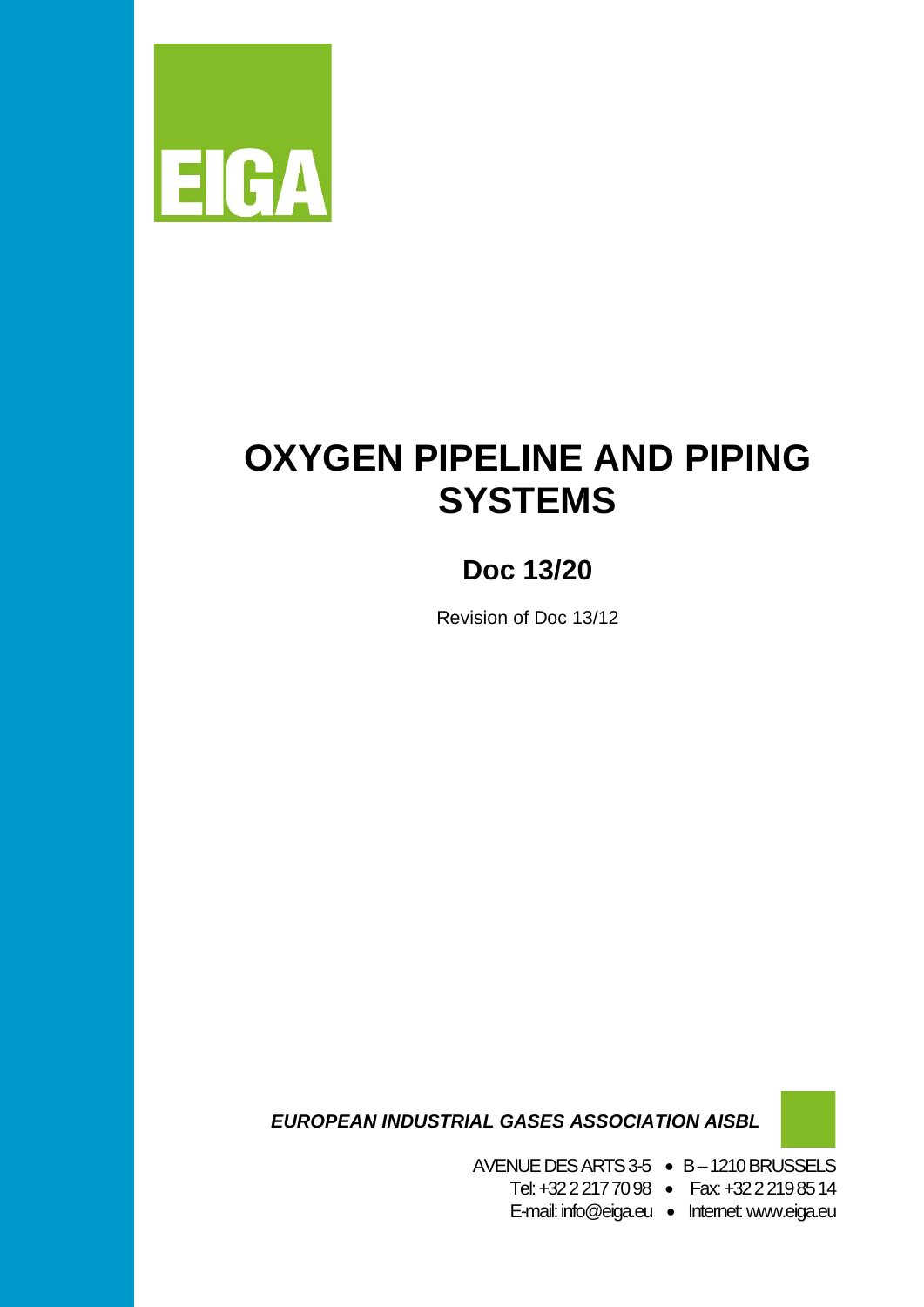

# **OXYGEN PIPELINE AND PIPING SYSTEMS**

Prepared by AHG-3.25 or WG-3 Atmospheric Gases Process & Equipment

As part of a programme of harmonisation of industry standards, the European Industrial Gases Association (EIGA) has published EIGA Doc 13, *Oxygen Pipeline and Piping Systems*. This publication was jointly produced by members of the International Harmonisation Council.

This publication is intended as an international harmonised publication for the worldwide use and application by all members of the International Harmonisation Council whose members include the Asia Industrial Gases Association (AIGA), Compressed Gas Association (CGA), European Industrial Gases Association (EIGA), and Japan Industrial and Medical Gases Association (JIMGA). Regional editions have the same technical content as the EIGA edition, however, there are editorial changes primarily in formatting, units used and spelling. Regional regulatory requirements are those that apply to Europe.

# **Disclaimer**

All technical publications of EIGA or under EIGA's name, including Codes of practice, Safety procedures and any other technical information contained in such publications were obtained from sources believed to be reliable and are based on technical information and experience currently available from members of EIGA and others at the date of their issuance.

While EIGA recommends reference to or use of its publications by its members, such reference to or use of EIGA's publications by its members or third parties are purely voluntary and not binding.

Therefore, EIGA or its members make no guarantee of the results and assume no liability or responsibility in connection with the reference to or use of information or suggestions contained in EIGA's publications.

EIGA has no control whatsoever as regards, performance or non performance, misinterpretation, proper or improper use of any information or suggestions contained in EIGA's publications by any person or entity (including EIGA members) and EIGA expressly disclaims any liability in connection thereto.

EIGA's publications are subject to periodic review and users are cautioned to obtain the latest edition.

EIGA 2020 - EIGA grants permission to reproduce this publication provided the Association is acknowledged as the source

**EUROPEAN INDUSTRIAL GASES ASSOCIATION AISBL**<br>41 Avenue des Arts 3-5 B 1210 Brussels Tel +32 2 217 70 98 Fax +32 2 219 85 Tel +32 2 217 70 98 Fax +32 2 219 85 14 E-mail: info@eiga.eu Internet: www.eiga.eu

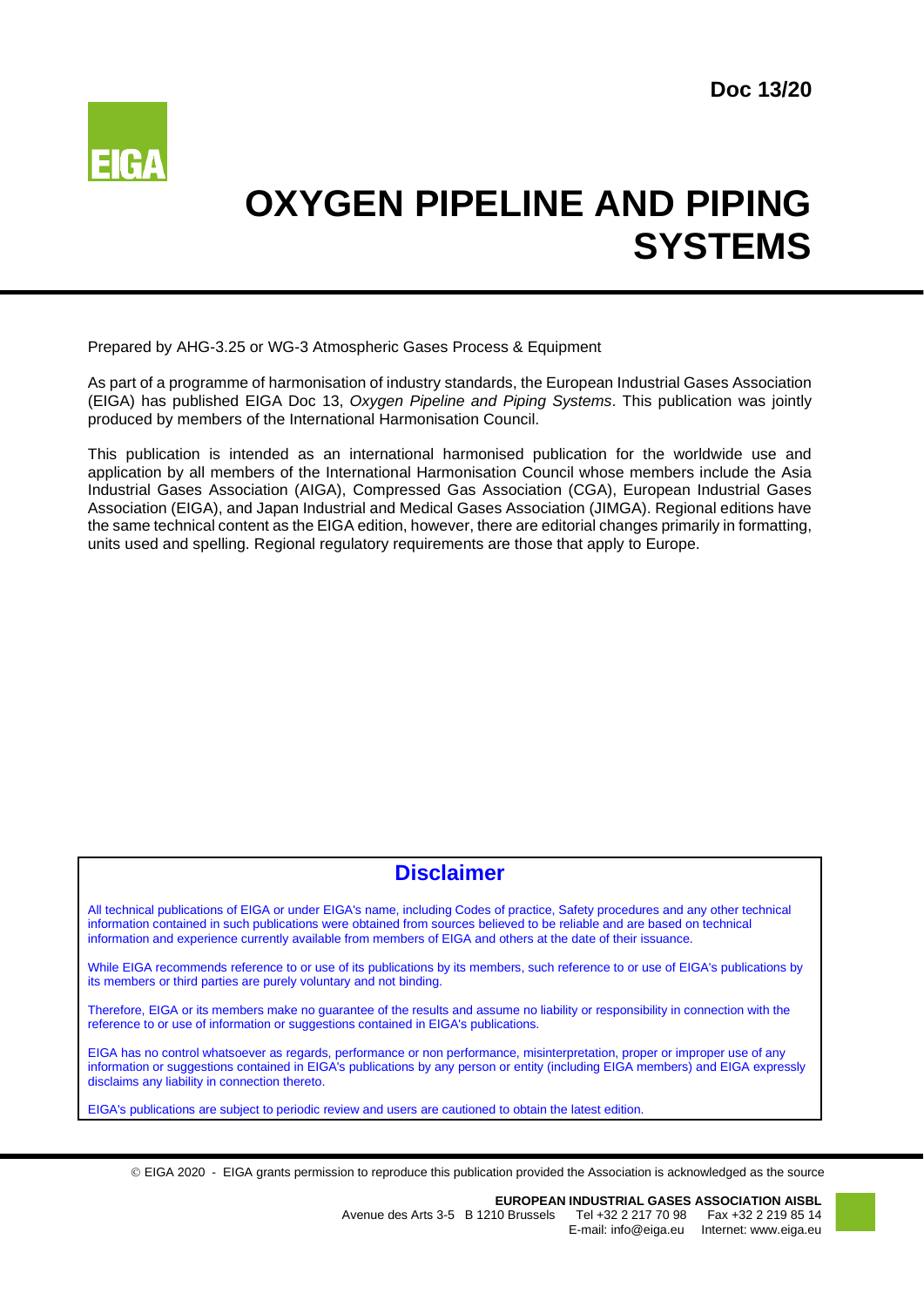# **Table of Contents**

| 1           |               |  |  |  |  |
|-------------|---------------|--|--|--|--|
| 2           |               |  |  |  |  |
| 3           |               |  |  |  |  |
|             | 3.1<br>3.2    |  |  |  |  |
| 4           |               |  |  |  |  |
|             |               |  |  |  |  |
|             | 4.1<br>4.2    |  |  |  |  |
|             | 4.3           |  |  |  |  |
|             | 4.4           |  |  |  |  |
|             | 4.5<br>4.6    |  |  |  |  |
|             | 4.7           |  |  |  |  |
| 5           |               |  |  |  |  |
|             | 5.1           |  |  |  |  |
|             | 5.2           |  |  |  |  |
|             | 5.3           |  |  |  |  |
|             | 5.4           |  |  |  |  |
|             | 5.5           |  |  |  |  |
| 6           |               |  |  |  |  |
|             | 6.1           |  |  |  |  |
|             | 6.2           |  |  |  |  |
|             | 6.3<br>6.4    |  |  |  |  |
|             | 6.5           |  |  |  |  |
|             | 6.6           |  |  |  |  |
| $7^{\circ}$ |               |  |  |  |  |
|             | 7.1           |  |  |  |  |
|             | 7.2           |  |  |  |  |
|             | 7.3           |  |  |  |  |
|             | 7.4           |  |  |  |  |
|             | 7.5<br>7.6    |  |  |  |  |
|             | $\iota.\iota$ |  |  |  |  |
| 8           |               |  |  |  |  |
|             |               |  |  |  |  |
|             | 8.1<br>8.2    |  |  |  |  |
|             | 8.3           |  |  |  |  |
|             |               |  |  |  |  |
|             | 8.4           |  |  |  |  |
|             | 8.5           |  |  |  |  |
|             | 8.6           |  |  |  |  |
|             | 8.7           |  |  |  |  |
|             | 8.8<br>8.9    |  |  |  |  |
|             | 8.10          |  |  |  |  |
|             | 8.11          |  |  |  |  |
|             | 8.12          |  |  |  |  |
| 9           |               |  |  |  |  |
|             | 9.1<br>9.2    |  |  |  |  |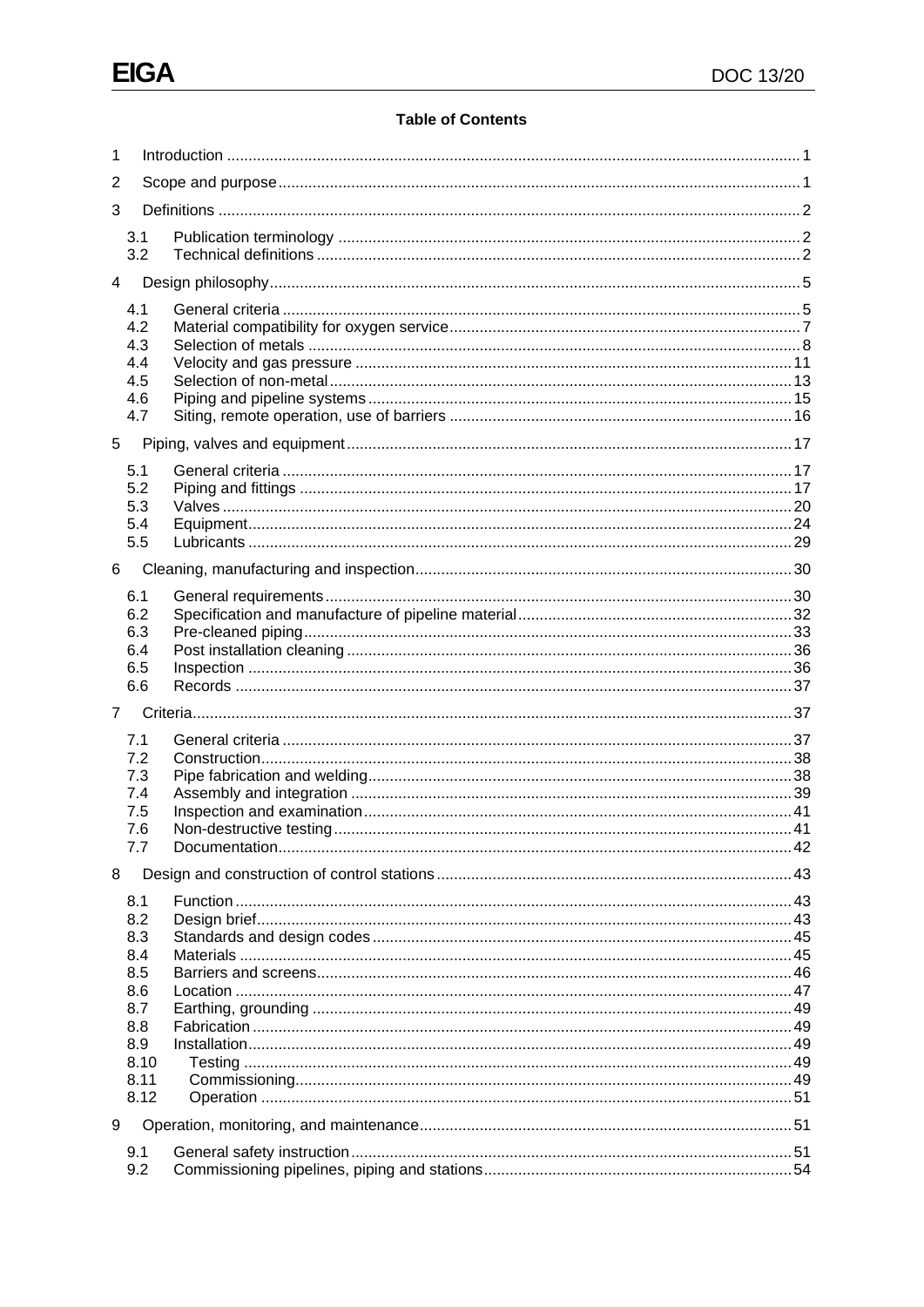| 9.3<br>9.4<br>9.5<br>9.6                                                                               | Information to third parties, summary of work, records, and update of pipeline drawing54 |  |  |  |
|--------------------------------------------------------------------------------------------------------|------------------------------------------------------------------------------------------|--|--|--|
| 10                                                                                                     |                                                                                          |  |  |  |
| 10.1<br>10.2<br>10.3<br>10.4<br>10.5<br>10.6                                                           |                                                                                          |  |  |  |
| 11                                                                                                     |                                                                                          |  |  |  |
| 12                                                                                                     |                                                                                          |  |  |  |
|                                                                                                        |                                                                                          |  |  |  |
|                                                                                                        | Appendix B - Table of exemption pressure and minimum thicknesses (Normative) 71          |  |  |  |
| Appendix C - Description of promoted ignition combustion test method (Informative)                     |                                                                                          |  |  |  |
|                                                                                                        |                                                                                          |  |  |  |
| Appendix $E -$ Table of minimum safety distances (without barriers) for oxygen control and isolating / |                                                                                          |  |  |  |
|                                                                                                        | Appendix F - Example of preventative maintenance programme (Informative)77               |  |  |  |

# **Figures**

# **Amendments to 13/12**

| Section | Change                                                                              |
|---------|-------------------------------------------------------------------------------------|
|         | Editorial to align style with IHC associations                                      |
| 2       | Clarification to scope                                                              |
| 3.2     | Addition of dry, oil free air or nitrogen added, standard pressure definition added |
| 4       | <b>General clarifications</b>                                                       |
| 4.2.1   | Addition for test reference for non-metals                                          |
| 4.5     | Additional references added                                                         |
| 5.2.3.5 | Addition of 8 pipe diameters                                                        |
| 5.2.3.6 | Expanded requirements for spiral wound gaskets                                      |
| 5.3     | Addition of reference to EIGA Doc 200                                               |
| 5.5     | Additional details on use of lubricants                                             |
| 6       | Added reference to EIGA Doc 33                                                      |
| 8.2     | Additional detail on operations to be considered by HAZOP                           |
| 8.5.2   | Additional information on barrier requirements                                      |
| 9.1.2   | Clarification on operation of isolation valves                                      |
| 9.6.1   | Clarification                                                                       |

NOTE Technical changes from the previous edition are underlined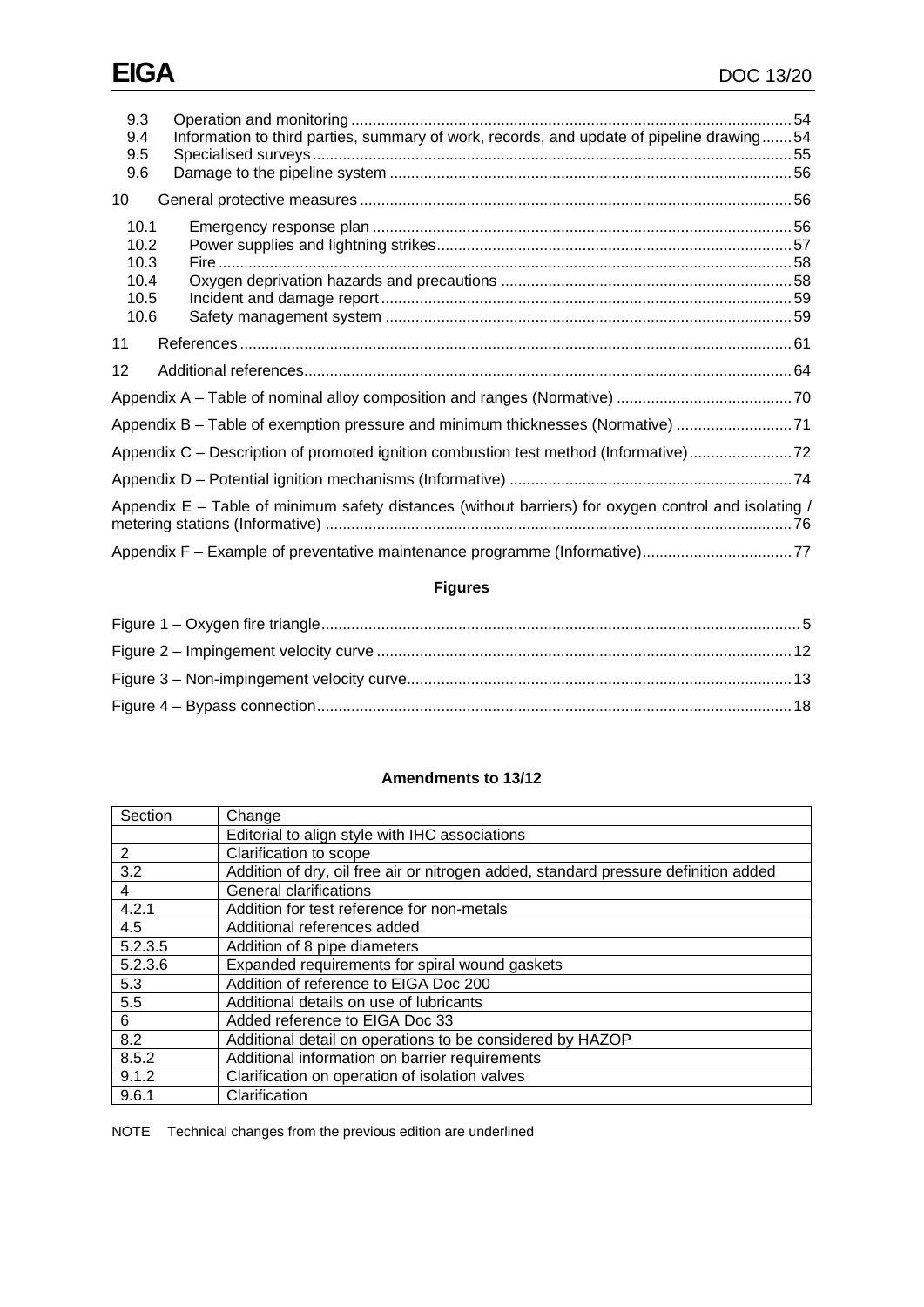# <span id="page-4-0"></span>**1 Introduction**

This publication has been prepared by a group of specialists in oxygen piping and pipeline systems, representing major oxygen producers in various countries of Europe and North America and is based on technical information and experience currently available to the authors.

Oxygen pipeline systems developed over many decades in the various countries of Europe, North America, and in other geographies have shown good and comparable safety records, although company practices show many differences in design and operations. Some national authorities have also introduced legislation that is mandatory for the operators in those countries.

The design and installation requirements and recommendations included in this publication applies only to installations begun after the publication date and not to existing installations. However, the information contained in this publication may benefit existing installations or those in the project phase. Furthermore, to the extent that they exist, national laws supersede the suggested practices listed in this publication. It should not be assumed that every local standard, test, safety procedure, or method is contained in these recommendations or that abnormal or unusual circumstances may not warrant additional requirements or procedures.

#### <span id="page-4-1"></span>**2 Scope and purpose**

The scope of this publication is for metal oxygen pipelines, distribution piping systems, and gaseous oxygen piping on an air separation plant external to the coldbox. The scope is limited to gaseous oxygen with a temperature range between –30 °C and 200 °C (–22 °F and 400 °F), pressures up to 21 MPa (3000 psi) and a dew point of –30 °C (–22 °F) or less depending on local conditions. Although it is possible to safely use oxygen at higher temperatures and / or pressures, such applications are beyond the scope of this publication. In these cases, additional materials testing and / or a risk assessment, as appropriate to the application, shall be undertaken.

This publication does not apply to the following processes:

- oxygen cylinder filling plants;
- medical oxygen piping installations;
- cold box internal piping;
- oxygen compressor units;
- liquid oxygen vaporisers;
- bulk oxygen facilities (liquid or high pressure gas) at the customer's site up to the point where gas enters the distribution systems; or
- piping on specialised equipment and machines such as scarfing, jet piercing, etc.

The use of non-metal piping for oxygen-enriched gases in production plants, transmission systems, or distribution systems is outside the scope of this publication and requires a specific risk assessment and precautions.

The purpose of this publication is to further the understanding of those engaged in the safe design, operation, and maintenance of gaseous oxygen transmission and distribution systems. It is not intended to be a mandatory standard or code.

Some of the practices represent conservative compromises and not all situations are described. The designer is cautioned that this publication is not a complete design handbook and does not do away with the need for competent engineering judgment and interpretation. It is suggested that the user review any special problems or concerns with their oxygen supplier who should be able to provide advice and guidance.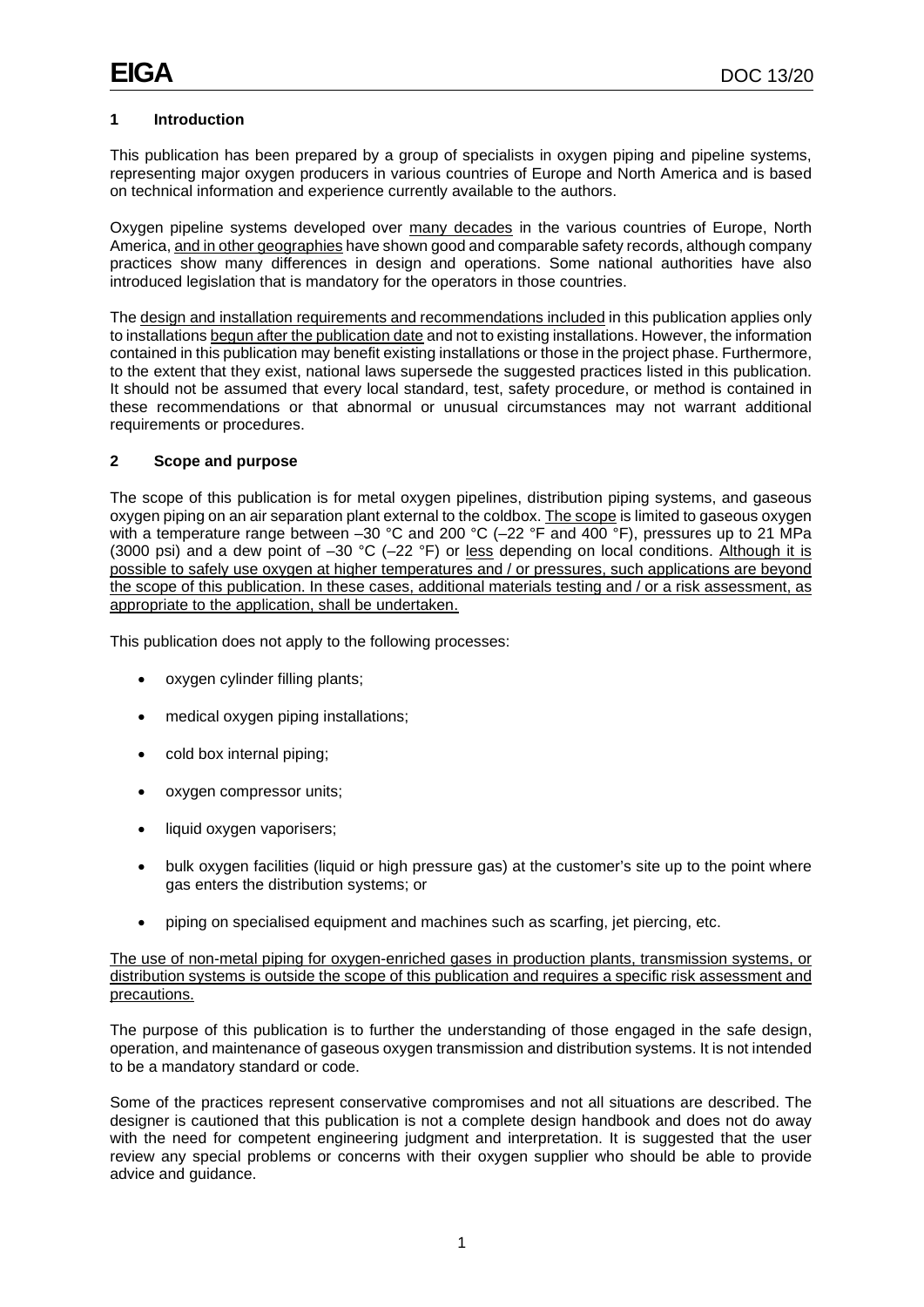# <span id="page-5-0"></span>**3 Definitions**

For the purpose of this publication, the following definitions apply.

# <span id="page-5-1"></span>**3.1 Publication terminology**

#### **3.1.1 Shall**

Indicates that the procedure is mandatory. It is used wherever the criterion for conformance to specific recommendations allows no deviation.

#### **3.1.2 Should**

Indicates that a procedure is recommended.

#### **3.1.3 May**

Indicates that the procedure is optional.

#### **3.1.4 Will**

Is used only to indicate the future, not a degree of requirement.

# **3.1.5 Can**

Indicates a possibility or ability.

#### <span id="page-5-2"></span>**3.2 Technical definitions**

#### **3.2.1 Burn resistant alloys**

Engineering alloys that, after being subjected to an ignition event, either do not burn or exhibit burn quenching behaviour, resulting in minimal consumption. A metal, used at or below its exemption pressure, for a defined set of process conditions including oxygen purity, temperature, and minimum material thickness is considered to be a burn-resistant alloy under those conditions. Examples of metals that are highly burn resistant and exhibit high exemption pressures are copper, nickel, and copper / nickel alloys such as Monel®. Other engineering alloys such as stainless steel may exhibit varying degrees of burn resistance depending upon oxygen pressure, oxygen purity, temperature, equipment configuration, piping layout, and metal thickness.

# **3.2.2 Cobalt alloys**

Commercially available of cobalt alloys generally start with a minimum cobalt content of at least 40 weight %. Wear-resistant alloys such as Stellite 6 or Stellite 6B are sometimes used as coatings on valve trims to minimise erosion damage and improve valve life. Cobalt alloys have a successful history in oxygen when used as coatings, even though the thin cross section may reduce its burn resistance.

#### **3.2.3 Copper-based alloys**

Copper-based alloys used in components for oxygen piping and pipeline systems generally contain at least 55 weight % copper. Included within this group are coppers, brasses (copper alloyed primarily with zinc), bronzes (copper alloyed with aluminium, silicon, manganese, tin, lead, etc.) and copper nickels (copper alloyed with nickel). These have had an outstanding application history in oxygen service. Caution should be exercised in the use of aluminium bronzes. Aluminium bronzes containing greater than 2.5% and up to 11% aluminium (by weight) have been extensively used for cast components (for example, valve bodies, pipe fittings, etc.) in oxygen piping and pipeline duty for many years without a significant history of failure. However, use of aluminium bronze is not recommended as flammability tests show that it can support burning if ignited, even at low pressure.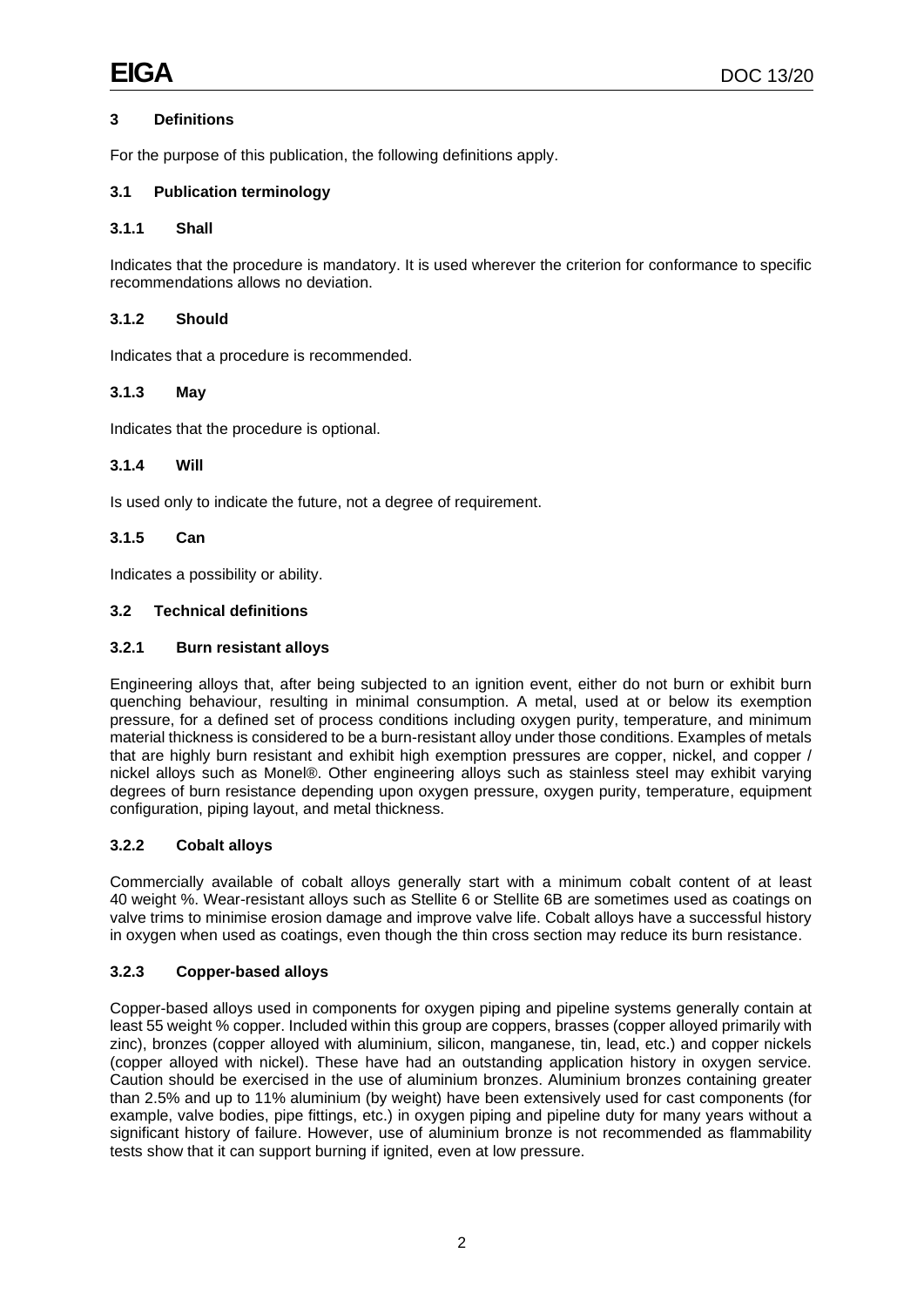Aluminium content in copper alloys should be limited to 2.5% by weight.

# **3.2.4 Distribution piping**

Piping and components contained on the property (generally owned by the customer) at the oxygen use point.

# **3.2.5 Dry, oil-free, air or nitrogen**

Air or nitrogen with a dew point of –40 °C (–40 °F) or less and an oil content of 0.5 mg/m<sup>3</sup> or less [[1](#page-6-0)].<sup>1</sup>

#### **3.2.6 Exempt materials**

Engineering alloys that are exempt from any oxygen velocity limitations within defined limits of pressure, material thickness, and oxygen purity. Appendix A and Appendix B identify the composition of specific alloys, together with their thickness limitations and exemption pressures in oxygen.

#### **3.2.7 Exemption pressure**

Maximum pressure at which a material is not subject to velocity limitations in oxygen-enriched atmospheres where particle impingement may occur.

NOTE The exemption pressures of the alloys listed in Appendix B are based on industry experience and under the conditions used for the promoted ignition combustion testing with non-flowing oxygen per ASTM G124, *Standard Test Method for Determining the Combustion Behavior of Engineering Materials in Oxygen-Enriched Atmospheres* [2].

#### **3.2.8 Ferrous alloys**

Included in this category are carbon steel, low-alloy steel, and all stainless steels irrespective of whether these alloy families are in cast or wrought form.

#### **3.2.9 Gas pressure**

Maximum pressure that can be achieved within the piping and pipeline system.

#### **3.2.10 Gaseous oxygen**

Gas that contains greater than 23.5% oxygen by volume (with the remainder of its components being inert).

#### **3.2.11 Low purity oxygen**

Gaseous oxygen that contains 35% or less oxygen by volume (23.5% to 35%).

#### **3.2.12 Nickel-based alloys**

Nickel-based alloys used in oxygen gas transmission pipeline and piping systems containing at least 50 weight % nickel and nickel content up to 99+ weight % have been used. However, some tabulations of nickel alloys may list alloys with nickel content as low as 30 weight %. Generally, the greater the

<span id="page-6-0"></span><sup>1</sup> References are shown by bracketed numbers and are listed in order of appearance in the reference section.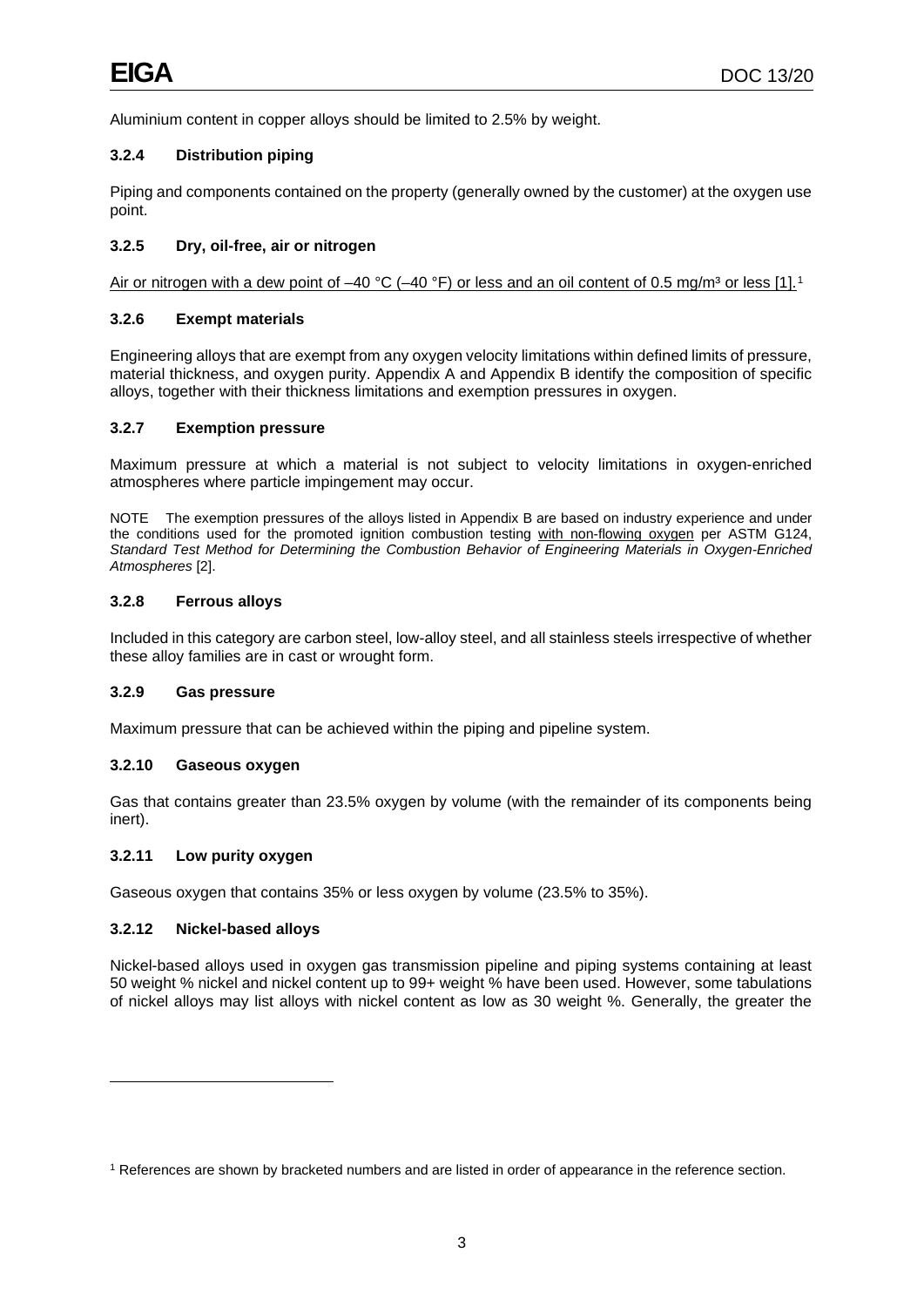combined nickel and copper content, the more burn resistant the alloy. Combined nickel and cobalt also may be beneficial.

Some of the major nickel alloy families and examples of each are as follows:

- nickel (Nickel 200);
- nickel-copper (Monel-400 and Monel-500);
- nickel-chromium (Inconel 600 and Inconel X-750); and
- nickel-chromium-molybdenum (Hastelloy C-276 and Inconel 625).

#### **3.2.13 Non-ferrous alloys**

Includes only copper, nickel, and cobalt alloys. It does not include aluminium or reactive materials such as titanium or zirconium.

# **3.2.14 Plant piping**

Piping within the oxygen production facility.

#### **3.2.15 Pressure**

In this publication bar shall indicate gauge pressure unless otherwise noted i.e., (bar, abs) for absolute pressure and (bar, dif) for differential pressure.

#### **3.2.16 Stainless steel alloys**

Ferrous alloys become stainless when they contain a minimum chromium content of at least 10 to 13 weight %. There are a number of stainless steel classifications, which are dependent upon the alloy content, crystalline lattice, strengthening mechanisms, and the ratio of ferrite stabilisers to austenitic stabilisers.

Stainless steel classifications with examples of each type are as follows:

- Austenitic (304, 304L, 316, 316L, 321, 347);
- Ferritic (430);
- Martensitic (410);
- Precipitation hardening (17-4 PH); and
- Duplex (329, SAF 2205).

The preceding alloy designations are for wrought products but there are alloys such as CF-8, CF-3, CF-8M, CF-3M, which are the cast analogues of 304, 304L, 316, and 316L respectively.

Of the various stainless steels, the 300 series stainless steels and their cast analogues are the most commonly used in oxygen gas transmission piping systems.

# **3.2.17 Standard purity oxygen**

The standard purity oxygen is defined as 99.5+% by volume.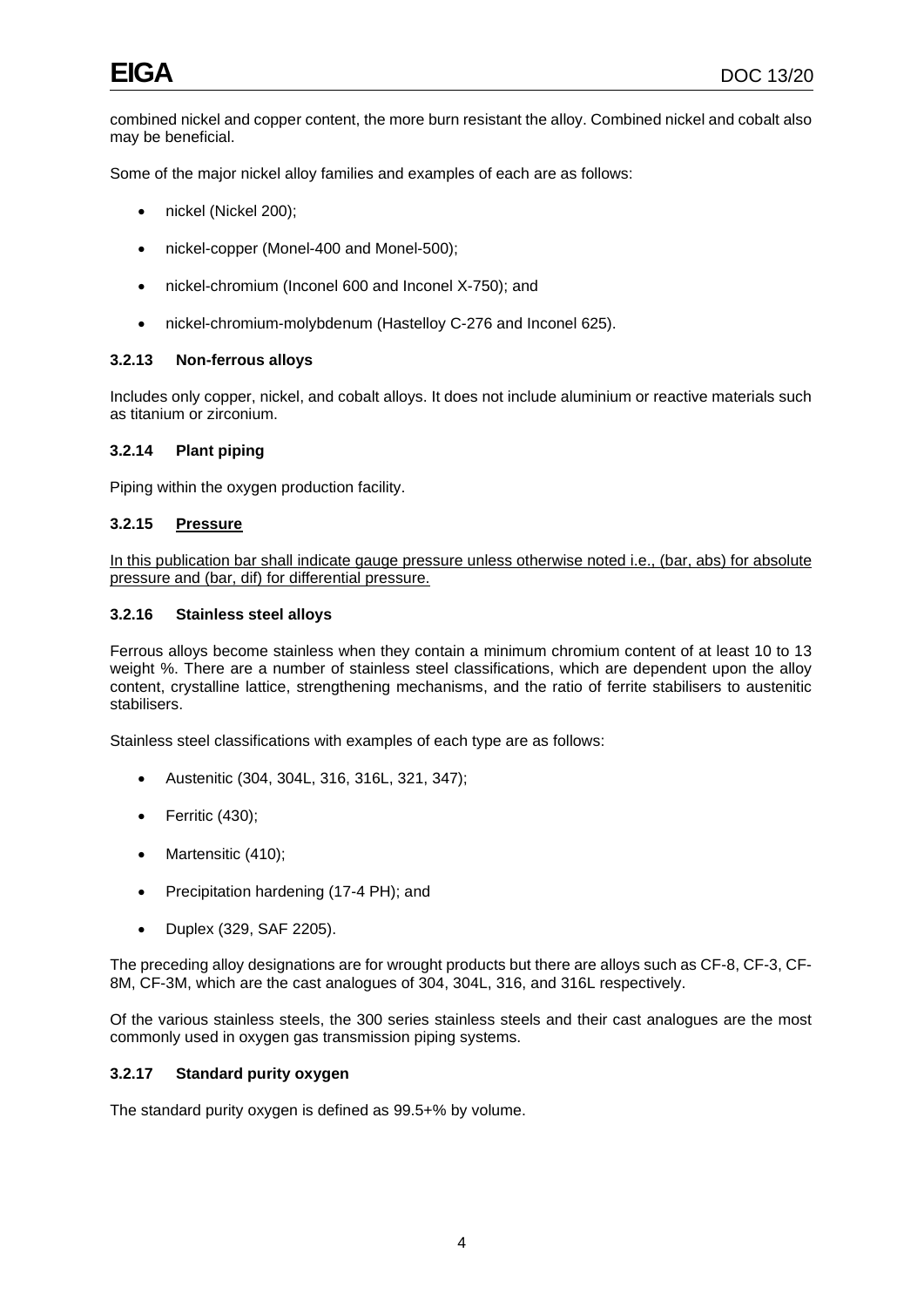# **3.2.18 Transmission pipeline**

Piping between the oxygen production plant boundary and distribution piping boundary including that which passes over public land and third-party property.

#### **3.2.19 Ultra-high purity oxygen**

Oxygen purity equal or higher than 99.999% by volume.

#### **3.2.20 Velocity**

Actual volumetric flowrate divided by the minimum internal flow cross-sectional area. It should be noted that the velocity in a pipe and its components may be significantly different.

#### <span id="page-8-0"></span>**4 Design philosophy**

#### <span id="page-8-1"></span>**4.1 General criteria**

The safe design and operation of an oxygen transmission pipeline or piping system depends on various factors that can influence each other. This section describes the principal risks and hazards associated with oxygen systems and the manner in which the hazards can be minimised by good engineering design.

The oxygen hazard can be effectively illustrated through the fire triangle, which shows that three main elements are required for a fire to occur: an oxidiser, a fuel, and an ignition source. See Figure 1.



**Figure 1 – Oxygen fire triangle**

<span id="page-8-2"></span>In an oxygen system, oxygen itself is the oxidiser and the system fire hazard increases with increasing concentration, pressure, temperature, and flowrate. The fuels in an oxygen system are the materials of construction (metals, non-metals, and lubricants) or potential contaminants like particulates, oils, or greases. The ignition sources common to oxygen systems include particle impact, compression heating, frictional heating, and others as discussed in the following subsections.

Since each leg of the fire triangle is present in an oxygen system to some degree at all times, an oxygencompatible design is generally one that minimises the severity of each leg of the fire triangle to a tolerable level. For example, minimising the severity of the oxidiser may include reducing the oxygen pressure, temperature, or concentration as practical. Minimising the severity of the fuels may include ensuring burn-resistant alloys are used in locations where active ignition mechanisms exist. Minimising the severity of ignition mechanisms may include oxygen service cleaning to reduce particle impact and promoted combustion, elimination of adiabatic compression, and other mechanisms.

Thus, a safe oxygen piping transmission or distribution system, including all its components, is one that is designed taking into account first and foremost: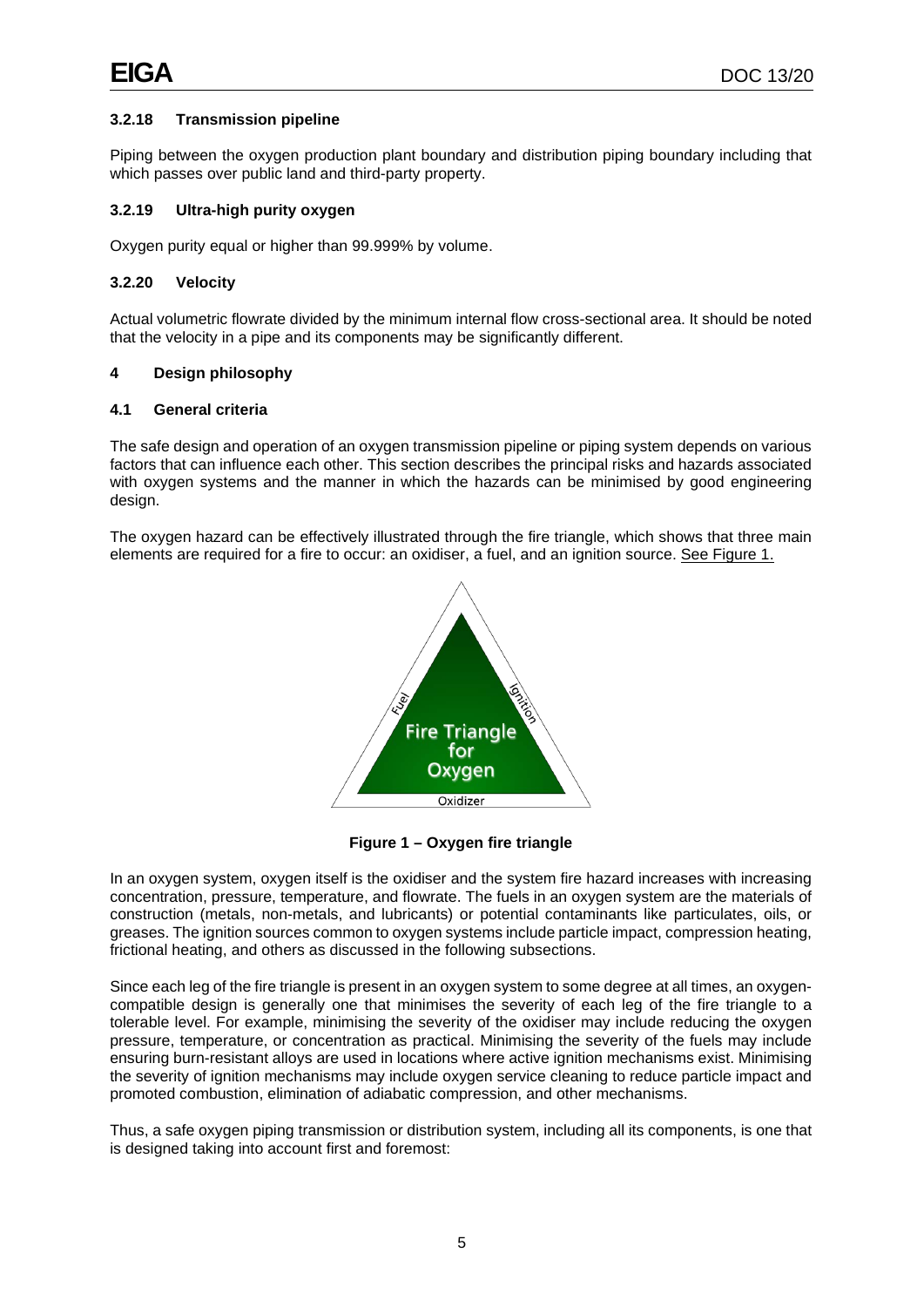- Oxidiser—oxygen conditions of service with respect to fluid purity, composition, gas velocity, pressure, temperature, and dew point;
- Fuel—materials of construction, selection of metal and non-metal components, and burn resistance; and
- Potential ignition mechanisms—contributing factors that contribute to trigger ignition such as gas velocities and impingement sites that contribute to particle impact ignition, frictional heating, or rapid-opening components such as valves that can produce adiabatic compression heating.

Other factors to be considered include:

- local conditions (for example, seismic zone, soil characteristics);
- applicable piping codes and practices for mechanical design (including pressure rating and wall thickness) and installation;
- national laws and regulations that apply to gas transmission pipelines generally and oxygen systems specifically;
- standards of cleanliness for oxygen service; and
- industry codes of practice relating to oxygen systems.

Piping and pipelines from non-metal such as plastic or composite material has been used for distribution of oxygen-enriched gases at low pressures. However, the use of non-metal piping for oxygen-enriched gases in production plants, transmission systems, or distribution systems is outside the scope of this publication and does require specific risk assessment and precautions.

Normally, gaseous oxygen transported by piping and pipelines contains negligible quantities of water and no special precautions against corrosion are therefore required. It is, however, important to identify areas where piping and pipeline systems could become contaminated with water, in the event of equipment failure (for example, compressor intercoolers or aftercoolers) and introduce appropriate design and / or monitoring procedures. Piping and pipeline systems specifically intended for the transport of wet oxygen on a continuous basis, whereby the piping could be exposed to free water, may require special precautions such as the use of corrosion resistant piping material or internal coatings. It is important that any protective internal coatings or corrosion inhibitors used be compatible with oxygen for the process conditions. Potentially flammable coatings or inhibitors are prohibited, unless compatibility has been verified.

More detailed background information can be found by consulting the following references:

- ASTM G88, *Standard Guide for Designing Systems for Oxygen Service* [3];
- ASTM G128, *Standard Guide for Control of Hazards and Risks in Oxygen Enriched Systems* [4];
- *Evaluation of the usefulness of security standards, selection and cleaning of materials, resources and appliances in oxygen technology for the application under high partial oxygen pressures* [5];
- ASTM STP 986, *Flammability and Sensitivity of Materials in Oxygen-Enriched Atmospheres: Third Volum*e [6]; and
- ASTM STP 1197*, Flammability and Sensitivity of Materials in Oxygen-Enriched Atmosphere: Sixth Volume* [7].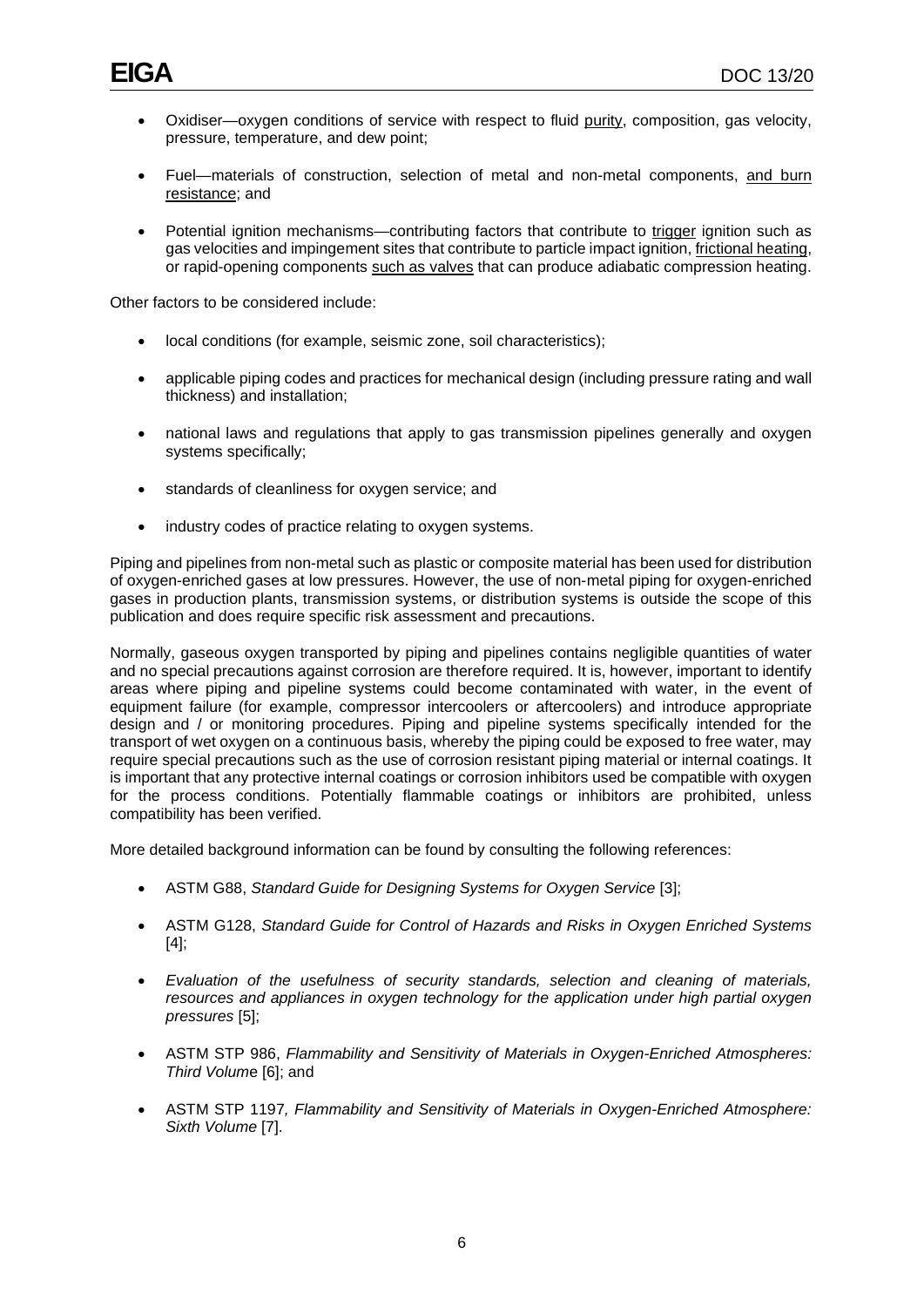# <span id="page-10-0"></span>**4.2 Material compatibility for oxygen service**

Oxygen materials compatibility is dependent on many factors and thus, materials compatibility in oxygen is application specific. In general, acceptance criteria for materials in a given application depends on two key factors: flammability and ignitability.

# **4.2.1 Material flammability**

Some of the factors that determine the flammability of materials include the material composition, thickness, and the operating conditions such as oxygen pressure, temperature, concentration, and others.

Standard test methods are often used to determine the flammability of materials in oxygen. For metals, the promoted ignition test per ASTM G124 is one test that evaluates the flammability behaviour as a function of pressure in the condition of the test [2]. A description of the promoted ignition-combustion test method can be found in Appendix C. For non-metals, the oxygen index (OI) test per ASTM D2863, *Standard Test Method for Measuring the Minimum Oxygen Concentration to Support Candle-Like Combustion of Plastics (Oxygen Index)* is used to determine the minimum percentage of oxygen for self-sustained combustion [8].

ASTM G125, *Standard Test Method for Measuring Liquid and Solid Material Fire Limits in Gaseous Oxidants* is one test that evaluates the flammability behaviour of non-metals as a function of purity [9]. Other guidance is provided in ASTM G94, Standard Guide for Evaluating Metals for Oxygen Service for metals and in ASTM G63*, Standard Guide for Evaluating Nonmetallic Materials for Oxygen Service* for non-metals [10, 11].

# **4.2.2 Ignition mechanisms and kindling chain**

Several ignition mechanisms have been known to cause fires in oxygen piping and pipeline systems. Appendix D lists common ignition mechanisms in oxygen systems, conditions for those mechanisms to be active, and some contributing factors that increase their likelihood.

Ignition mechanisms include particle impact, adiabatic compression (pneumatic impact), promoted ignition by organic materials, frictional heating, electrical arcing, and others as shown in Appendix D. If the specific conditions for an ignition mechanism are present, then the ignition mechanism is assumed to be active. For example, the conditions required for particle impact to be active are:

- particulates;
- high gas velocities; and
- impingement sites.

The design practices described in this publication are intended to minimise the conditions and contributing factors related to ignition.

When a material has been ignited, a fire can propagate through the kindling chain. Once ignited, the combustible material or component generates heat that can, depending on many factors, ignite the surrounding bulk material. The rate and extent of the propagation of the fire along the pressure envelope can depend on the thickness and the flammability of the material, among other factors. The use of burn resistant materials per this publication, can limit ignition and combustion propagation by interrupting the kindling chain.

# **4.2.3 Oxygen hazards analysis and risk assessment**

Certain operating parameters such as oxygen concentration, pressure, temperature, and velocity increase the risk of fire. When these parameters increase, more stringent oxygen practices are progressively applied: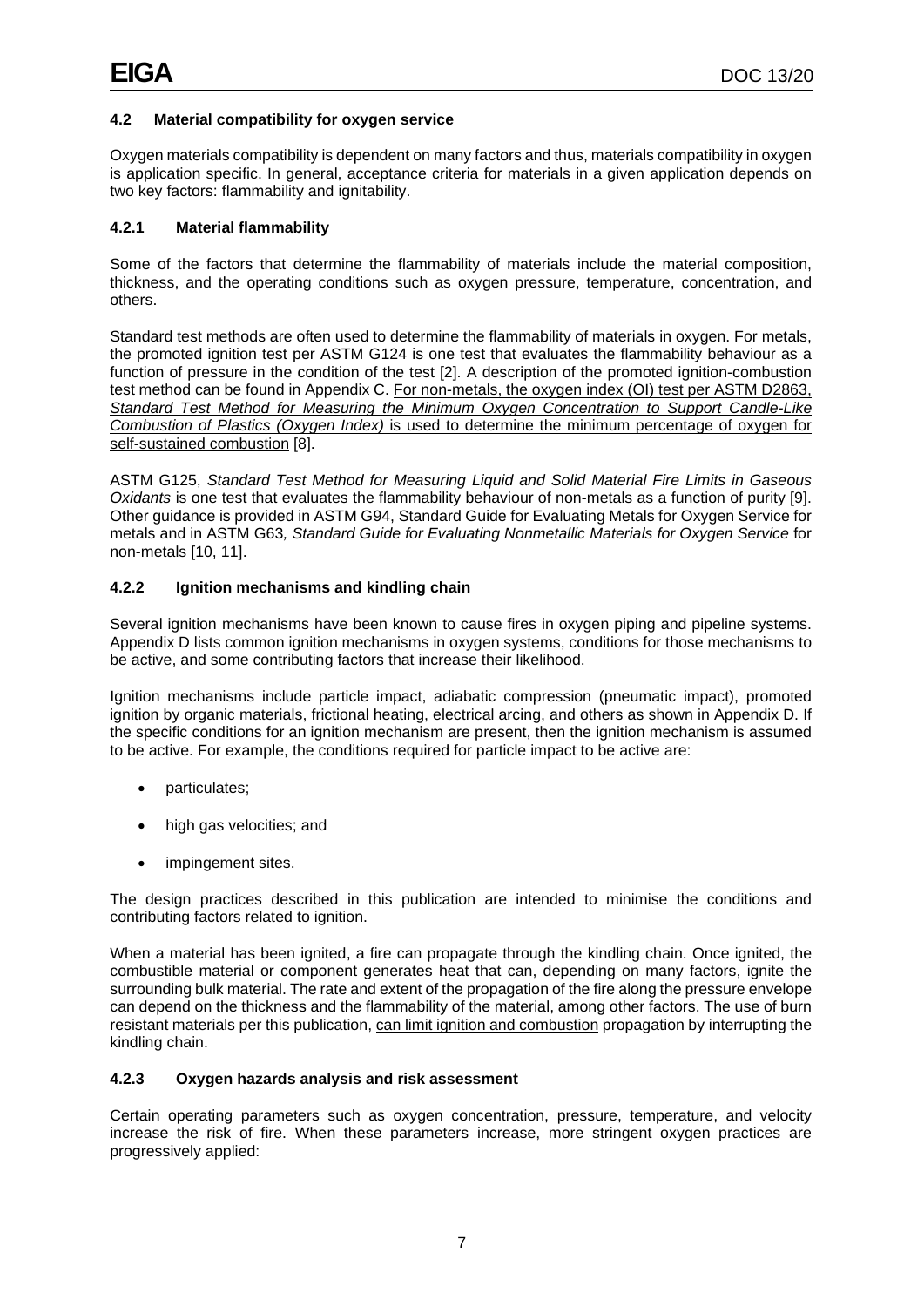- cleaning and maintaining cleanliness of piping and equipment;
- use of compatible non-metals and, if appropriate, lubricants; and
- use of burn-resistant metal.

An oxygen hazard analysis is a method used to evaluate risk of fire in an oxygen system. It assesses the probability of ignition or consequence of ignition (ignition vs. sustained burning based on operating conditions), and is discussed further in the following subsections. It can be used to select materials for new designs or to evaluate the compatibility of materials in existing systems.

An oxygen hazard analysis is required if a metal alloy is used above its exemption pressure and gas velocities exceed those allowed by the pressure-velocity curve. The oxygen hazard analysis process is explained in ASTM STP 1197, ASTM G63, and ASTM G94, and generally proceeds as follows [7, 11, 10]:

- Determine application conditions (oxygen purity, pressure, temperature, gas velocity, etc.);
- Evaluate flammability of materials in application pressure and thickness (see 4.2.1);
- Evaluate ignition mechanism severity based upon contributing factors present (see Appendix D). Ignition mechanisms for metals include: particle impact, frictional heating / galling, electrical arc, promoted ignition from non-metals / contaminants, etc. Ignition mechanisms for non-metals include: compression heating, mechanical impact, flow friction, electrostatic discharge, etc.;
- Evaluate reaction effects of fire (should a fire occur) based upon the severity of the reaction effects on personnel and operation;
- Analyse parts list, materials used, drawings, procedures, etc.; and
- Make recommendations, if required, to achieve low probability of ignition and a low consequence of ignition if possible. A priority list for implementing changes in order to reduce the risk of ignition or consequences of a fire is:
	- a) change material
	- b) change design
	- c) change operation; and
	- d) implement barrier protection.

#### <span id="page-11-0"></span>**4.3 Selection of metals**

Metal flammability is a key consideration for an engineering alloy used in an oxygen piping and pipeline applications. Alloy chemistry, component thickness, temperature, oxygen pressure, and oxygen purity are key variables that affect metal flammability.

For selecting metals used in oxygen piping and pipeline systems, exemption pressures can be used in combination with the pressure velocity curves in this publication to provide helpful guidance. As stated previously, the exemption pressures for many alloys listed herein are based upon flammability data from ASTM G124 and other design factors [2]. By this method, gas velocity restrictions are placed on an application where the alloys of construction are used at pressures greater than their exemption pressures for a given minimum thickness in order to minimise particle impact ignition hazards. If the application pressure is greater than the published exemption pressure for a given minimum thickness, the application gas velocity shall conform to an area below a specific pressure velocity curve depending on the presence of impingement sites. If the application pressure is less than the exemption pressure, the alloy is considered burn-resistant and thus no restrictions on velocities are required. It should be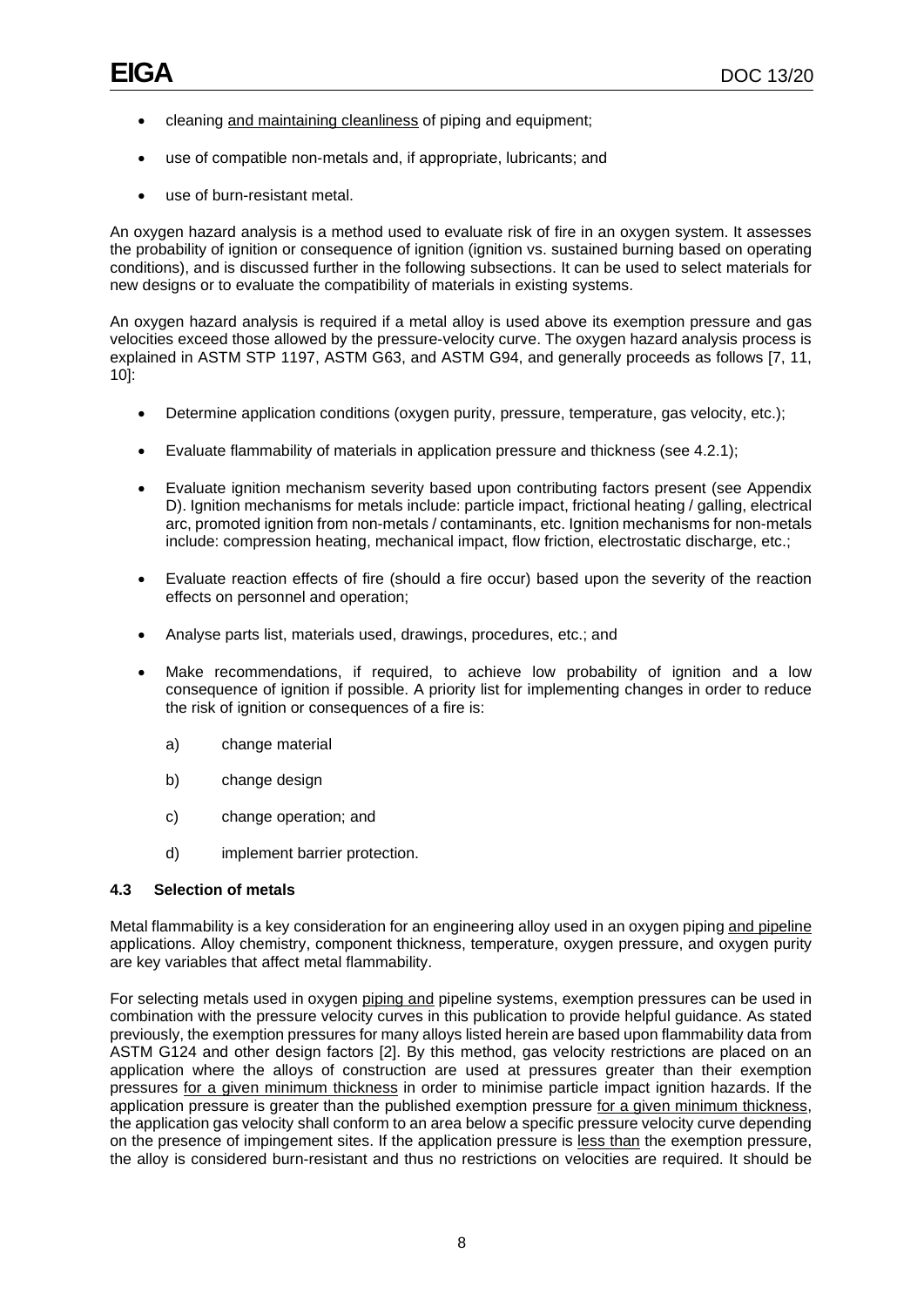understood that pressure velocity curves only address the particle impact ignition mechanism. Other ignition mechanisms may be present and should be evaluated according to Appendix D.

The choice of burn resistant alloys according to 4.3.1.2 is a simple solution for the designer, who could also perform an oxygen hazard analysis, as explained in 4.2.3, to determine what other options may be available.

Aluminium-based alloys shall not be used in gaseous oxygen piping systems outside the cold box.

# **4.3.1 Exemption pressures for standard purity oxygen**

# **4.3.1.1 Engineering alloys**

Appendix A lists the nominal compositions of the engineering alloys and alloy systems for which exemption pressures are identified in this publication. Generally, the alloys or alloy systems are those for which published flammability data exist. Techniques by which a flammability assessment can be made for alloys not listed in Appendix A are described in 4.2.1 and Appendix C.

#### **4.3.1.2 Exemption pressures and thickness effects**

Appendix B is a listing of exemption pressures for the alloys covered in 4.3.1.1. The exemption pressures are based on a burn criterion of less than 30 mm (1.18 in) for a specimen as described in Appendix C.

Thickness is a very important variable in component flammability. The thickness of a metal or alloy shall not be less than the minimum prescribed in Appendix B. If the thickness is less than the prescribed minimum, the alloy shall be considered flammable and velocity limitations appropriate for the system pressure shall be observed. Exemption pressures should not be extrapolated outside the given thickness range of 3.18 mm to 6.35 mm (0.125 in to 0.250 in).

Alternatively, flammability assessments can be made using appropriate characterisation techniques described in 4.2.1 and Appendix D, which can result in a judgment that velocity limitations are not required.

NOTE Materials may be used above their exemption pressures provided that the pressure velocity values are below the curves in Figures 2 and 3 or a risk assessment has shown that ignition is unlikely to occur or can be mitigated by other safety measures.

# **4.3.1.3 Protective liners and weld overlays**

Protective liners and weld overlays or coatings of burn resistant alloys may be used in conjunction with carbon steel or stainless steel components, where high oxygen velocities and pressures could result in a particle impact ignition scenario. Copper, nickel, or Monel alloys are typical choices. Minimum thickness shall be specified based on criteria such as material selection, test data, service conditions, experience, etc. A typical thickness of the order of 1 mm to 3 mm (0.04 in to 0.12 in) is generally used for weld overlay, coatings, or liners. Electroplated surfaces are not satisfactory due to the inadequate thickness unless a specific risk assessment has been conducted evaluating factors such as hydrogen embrittlement, wear erosion of the thin protective coating, and others.

Hard-facing alloys are also candidates if abrasion resistance is also required; however, the hard-faced alloy and its substrate alloy burn resistance shall be acceptable for the process conditions either based on system velocity, the exemption pressures shown in Appendix B, or a detailed risk assessment.

# **4.3.1.4 Gaseous oxygen production systems from vaporised liquid oxygen**

For some systems, the designer may choose stainless steel piping and equipment to minimise the presence of particles. An example of such a system is the supply of gas by the vaporisation of liquid oxygen. Provided that the system is adequately cleaned, blown out, and inspected and no source of particles can be identified during the commissioning and operational lifetime of the piping, exemption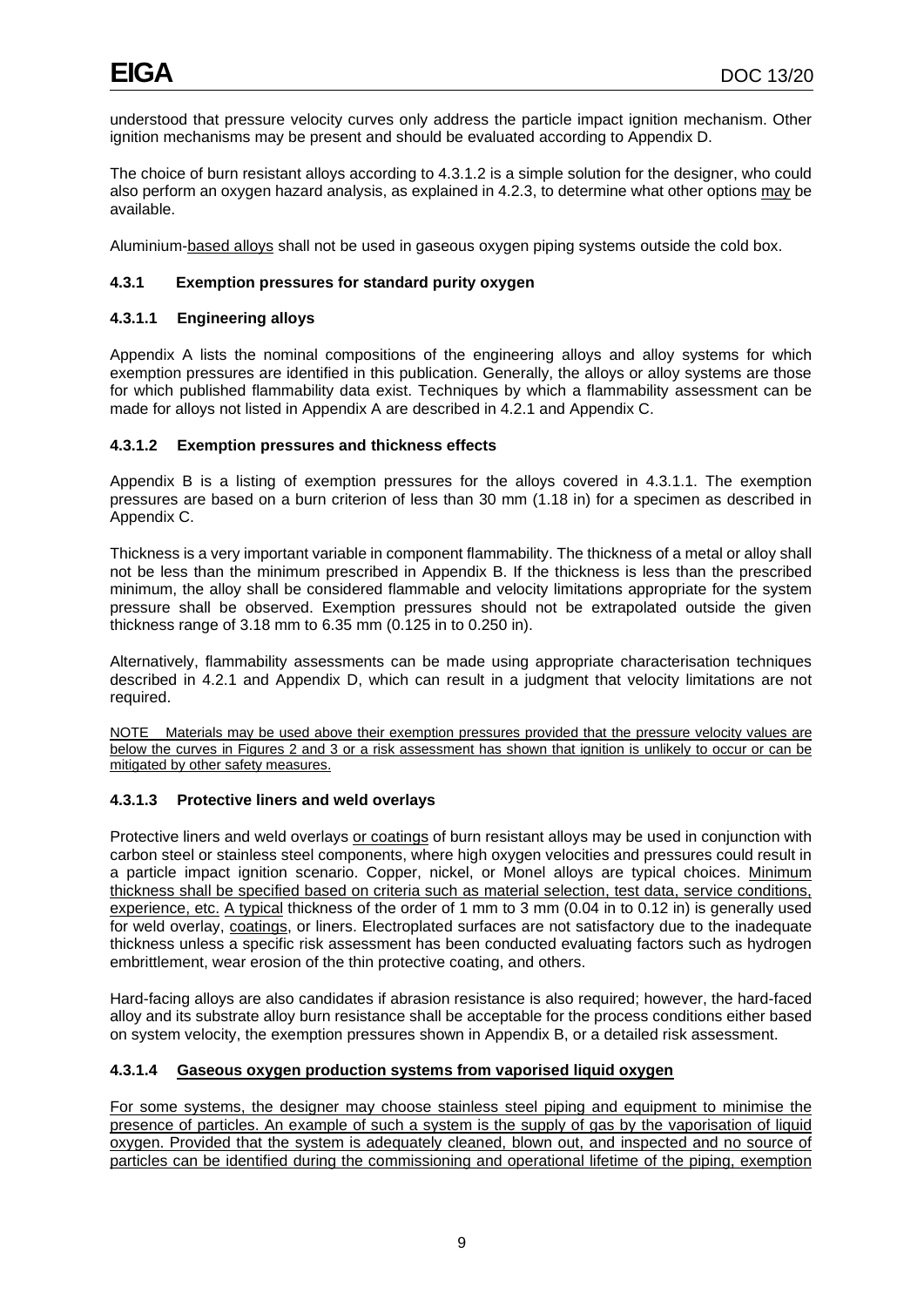from oxygen velocity limitation requirements can be justified through an oxygen hazard analysis assessing all possible ignition sources.

# **4.3.2 Reduced purity oxygen-enriched atmospheres**

# **4.3.2.1 Reduced purity effects**

There are an increasing number of applications where oxygen enrichment greater than normal atmospheric concentrations but less than the nominal 99.5% by volume may be required. Depending upon specific parameters such as oxygen pressure, temperature, and velocity, reduced oxygen purities can result in a decrease in metals ignition probability and flammability if an ignition event by particle impact occurs. Thus, there may not be any necessity for imposing velocity limitations. Metal flammability data in reduced purity oxygen-enriched environments are less commonly available although several publications are useful in this regard [6, 7, 12, 13, 14, 15, 16, 17, 18, 19, 20, 21, 22]. Three options may be considered as follows:

- Option 1—Treat the reduced purity oxygen-enriched atmosphere as equivalent to 99.5+% by volume oxygen and use the exemption pressure listed in Appendix B for standard purity oxygen. This is a conservative and very safe approach that becomes increasingly conservative as the oxygen purity decreases; or
- Option 2—Treat the reduced purity oxygen as equivalent to pure oxygen gas at a pressure equivalent to its oxygen partial pressure in the gas mixture. The exempt pressure listed in Appendix B for a specific reduced purity oxygen gas mixture represents an oxygen partial pressure. This is a safe approach but not as conservative as Option 1; or
- Option 3—Flammability testing can be performed with the system materials in the reduced purity oxygen environment using the procedures described in 4.2.1 and Appendix C. If the material is not burn resistant, an oxygen velocity limitation as indicated in 4.4 shall be imposed. If tests results indicate the metal is burn resistant for the thickness, oxygen purities, and pressures of interest, there is no need to impose velocity limitations.

# **4.3.2.2 Oxygen purities less than 35% by volume**

At pressures up to 21 MPa (3000 psi) and an oxygen content less than 35% by volume, systems free of hydrocarbons and constructed of ferrous and / or non-ferrous materials are exempt from velocity limitations and minimum thicknesses listed in Appendix B do not apply. Under these conditions, both carbon and stainless steels have been proven to be burn-resistant materials by the promoted ignition combustion test method (see Appendix C). However, the oxygen service cleaning and the use of oxygen-compatible non-metals as described in 4.5 is advised for such piping and pipeline systems.

# **4.3.3 Ultra high purity oxygen atmospheres**

# **4.3.3.1 General**

Increasingly, ultra-high purity oxygen is being used in high technology applications. The special requirements of these applications require elimination of particulates, which could contaminate the oxygen for high purity application and also contribute to a particle impact ignition mechanism. In addition to special cleaning procedures, ultra-high purity systems require special procedures to ensure particulate-free conditions. These systems are typically fabricated from stainless steel.

# **4.3.3.2 Velocity exemptions**

The absence of particulates and ignitable contaminants in an ultra-high purity stainless steel, ultra-high purity cleaned oxygen system is a significant factor, which precludes ignition from a particle impact mechanism. Hence, ultra-high purity oxygen systems that are cleaned and maintained properly are exempt from oxygen velocity requirements, although other ignition mechanisms (such as adiabatic compression, mechanical friction, and others) may be present that could ignite a non-metal component.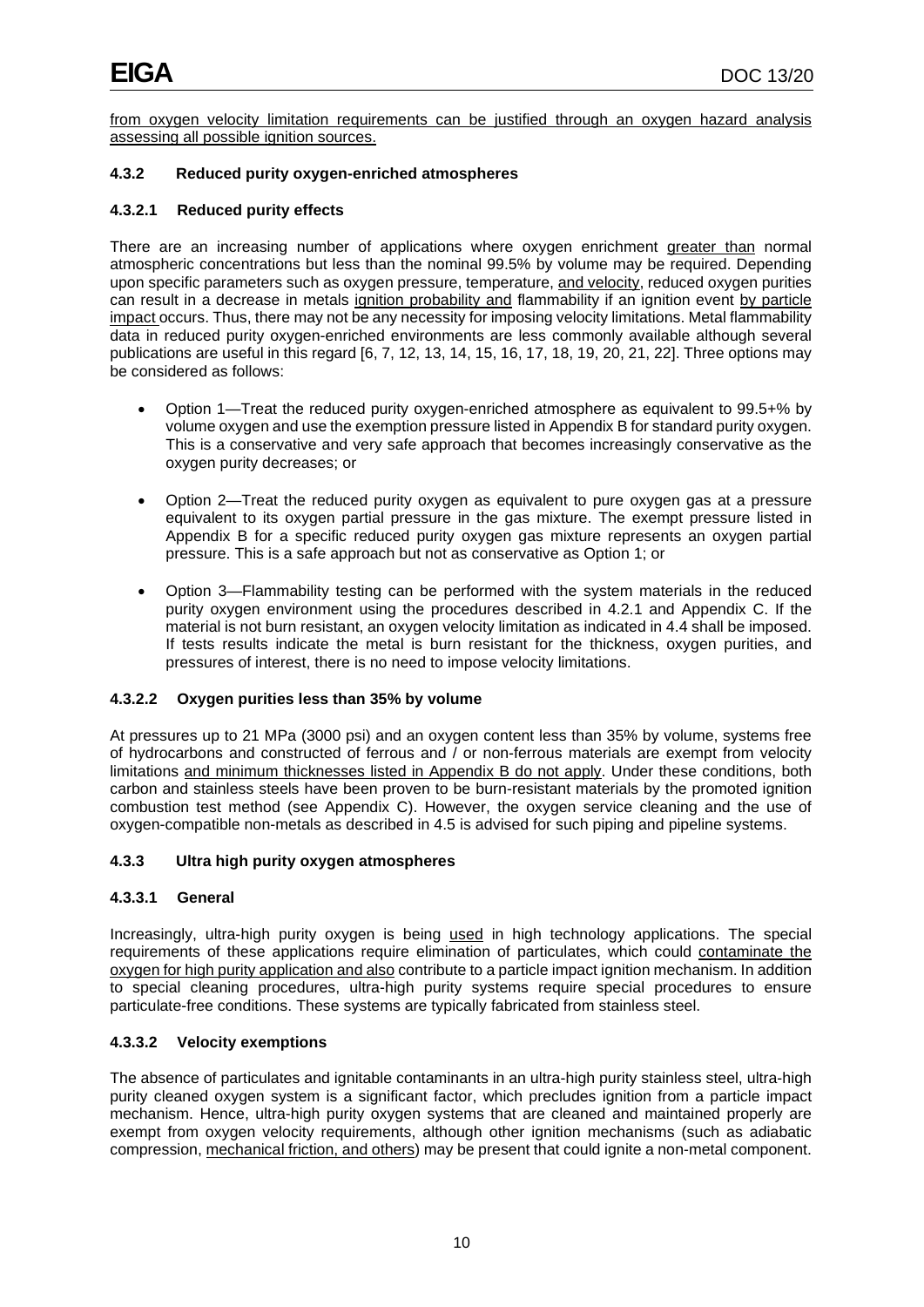# **4.3.3.3 Cleaning ultra-high purity oxygen systems**

The cleaning of ultra-high purity piping systems requires special competencies for cleaning capable of meeting residual contamination levels not exceeding 1000 μg/m<sup>3</sup> NVR (non-volatile residue). Cleaning subcontractors shall be qualified and subject to periodic audits.

# **4.3.4 Temperature limitations**

The metals ignitability and flammability information contained within 4.2 is pertinent to gaseous oxygen pipeline and piping systems up to 200 °C (400 °F).

Systems operated at temperatures in excess of the preceding constraints require additional analysis and / or testing at elevated temperatures to ensure system safety.

In the event of operating temperatures less than  $-20$  °C ( $-4$  °F), steels that demonstrate adequate ductility and fracture toughness values are required in the same way as for other industrial gases.

High temperature of oxygen may have an impact on metallic material selection with regards to potential oxidation process of construction steels due to the risk of spalling and particle generation and can also affect the mechanical properties of metals.

# <span id="page-14-0"></span>**4.4 Velocity and gas pressure**

#### **4.4.1 General**

Pipe system sizing is predominantly based on the design velocity. This velocity is based on normal pipeline and plant operation and venting, and not based on velocities that may arise due to mechanical failures or other unusual circumstances such as control valve failure or relief valve lifting. The term velocity means the average axial velocity in the pipe at all defined operating pressures, temperatures, and flow rates. For pipeline and piping equipment, the velocity shall be based on the minimum crosssectional flow area of the component. There may be multiple operating conditions defined for which all velocities shall be considered.

# **4.4.2 Impingement velocity curve and metal selection for piping and equipment**

The impingement velocity curve, as shown in Figure 2, shall be used for the design and material selection of new pipelines, valves, equipment, and associated piping systems where impingement sites can exist. See 5.2.1 and 5.2.2. The designer can choose the metals according to the impingement velocity curve and their exemption pressures defined in 3.2.7. Less than its exemption pressure (see Appendix B), any metal may be used without velocity limitation. Greater than its exemption pressure, the designer can check that the velocity remains below the impingement velocity curve. For velocities below the impingement velocity curve, carbon steel, stainless steel, and other exempt materials may be used. Above the impingement velocity curve, exempt materials shall be used or alternative measures shall be taken to mitigate risks.

Piping and pipeline systems are usually made of carbon steel and it is therefore necessary to limit the gas velocity to a value below the impingement velocity curve. Other design considerations may also dictate lower velocities such as pressure drop, gaseous buffer effect, noise reduction, vibrations, and the need to limit the kinetic energy.

Velocity limitations in non-impingement sites are considered in 4.4.3. For pressures less than 0.21 MPa (30 psi), industry experience suggests that it may be possible to use carbon and thin walled stainless steels in oxygen service without velocity limitations, using properly designed components with appropriate risk assessments. This is due to the low burn rates shown by these materials in low pressure flammability tests. It is recommended that components for such applications be evaluated on a caseby-case basis.

A hazards analysis of the system (piping, pipeline, or equipment) may justify solutions other than the use of burn resistant material, for example: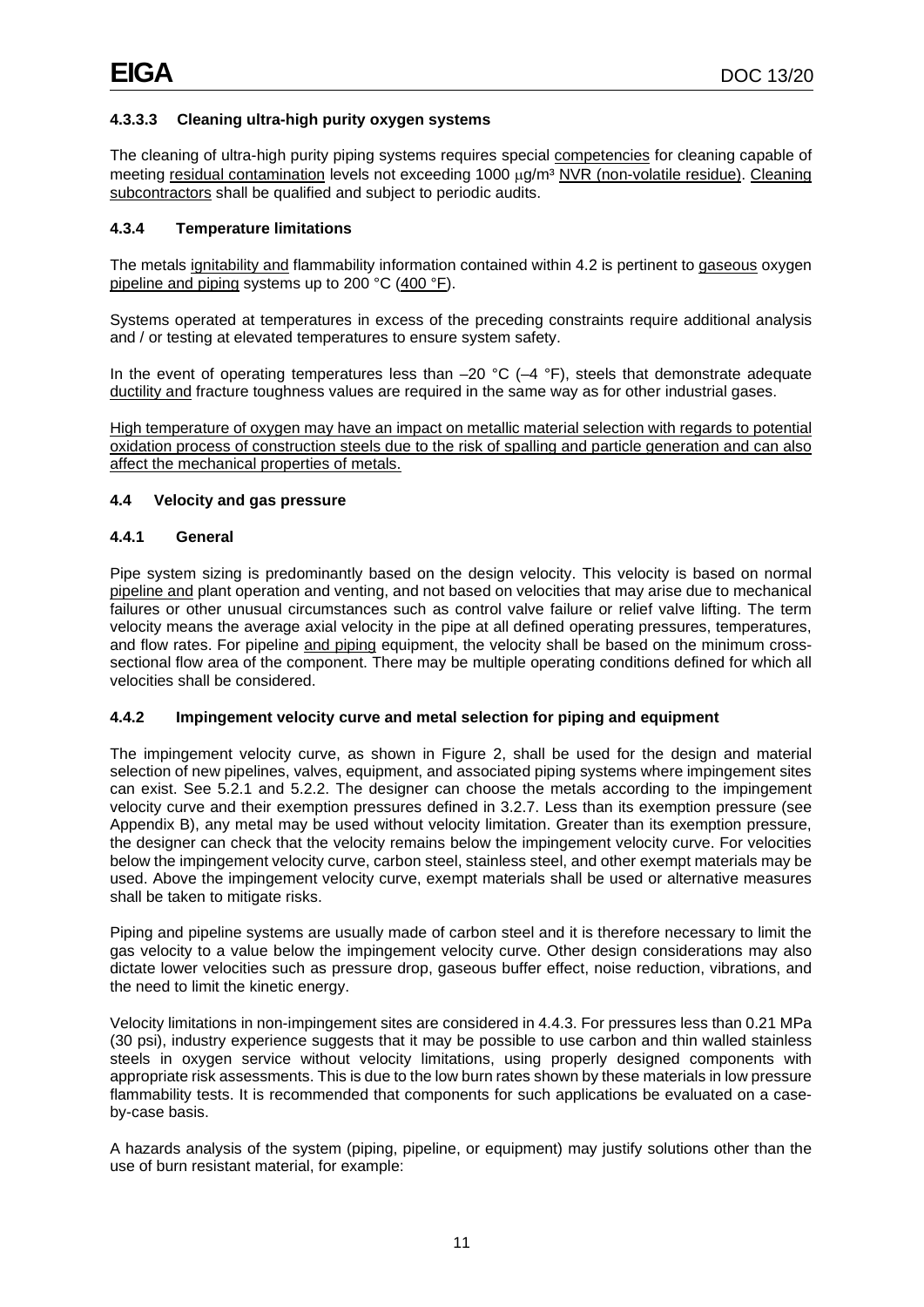- using specific design features at impingement locations;
- minimising the presence of particulate matter by the use of filtration for particles 150 microns or smaller; and
- other exceptions as listed in 4.3.2, 4.3.3, 5.2.2, and 5.2.3.

The curve shown in Figure 2 is valid for design temperatures up to 200 °C (400 °F).

The equation of the impingement velocity curve in Figure 2 is defined as follows:

• If 0.3 MPa, abs (45 psia) < P < 1.5 MPa, abs (225 psia) then V (m/s) = 30 m/s (100 ft/s)

If 1.5 MPa, abs (225 psia)  $\lt P \lt 10$  MPa, abs (1500 psia) then  $P \cdot V = 45$  MPa, abs  $\cdot$  m/s (22 500 psia • ft/s)

If 10 MPa, abs (1500 psia)  $P < 20$  MPa, abs (3000 psia) then V (m/s) = 4.5 m/s (15 ft/s)

#### Pressure (psi absolute)



**Figure 2 – Impingement velocity curve**

#### <span id="page-15-0"></span>**4.4.3 Velocity limitations in non-impingement sites**

The velocity may be increased up to the curve shown in Figure 3, in the non-impingement sites of the piping system. See 5.2.1 and 5.2.2.

For velocities greater than the non-impingement velocity curve, exempt materials shall be used or alternative measures shall be taken to mitigate risks.

The curve shown in Figure 3 is valid for temperatures up to 200 °C ( $400$  °F). Pressures are limited to a maximum of 21 MPa (3000 psi).

The equation of the non-impingement velocity curve is defined as follows:

- If 0.3 MPa, abs (45 psia)  $\lt P \lt 1.5$  MPa, abs (225 psia) then V (m/s) = 60 m/s (200 ft/s);
- If 1.5 MPa, abs (225 psia)  $\lt P \lt 10$  MPa, abs (1500 psia) then  $P \cdot V = 80$  MPa, abs  $\cdot$  m/s (40 000 psia • ft/s); and
- If 10 MPa, abs (1500 psia)  $\lt P \lt 20$  MPa, abs (3000 psia) then V (m/s) = 8 m/s (26.6 ft/s).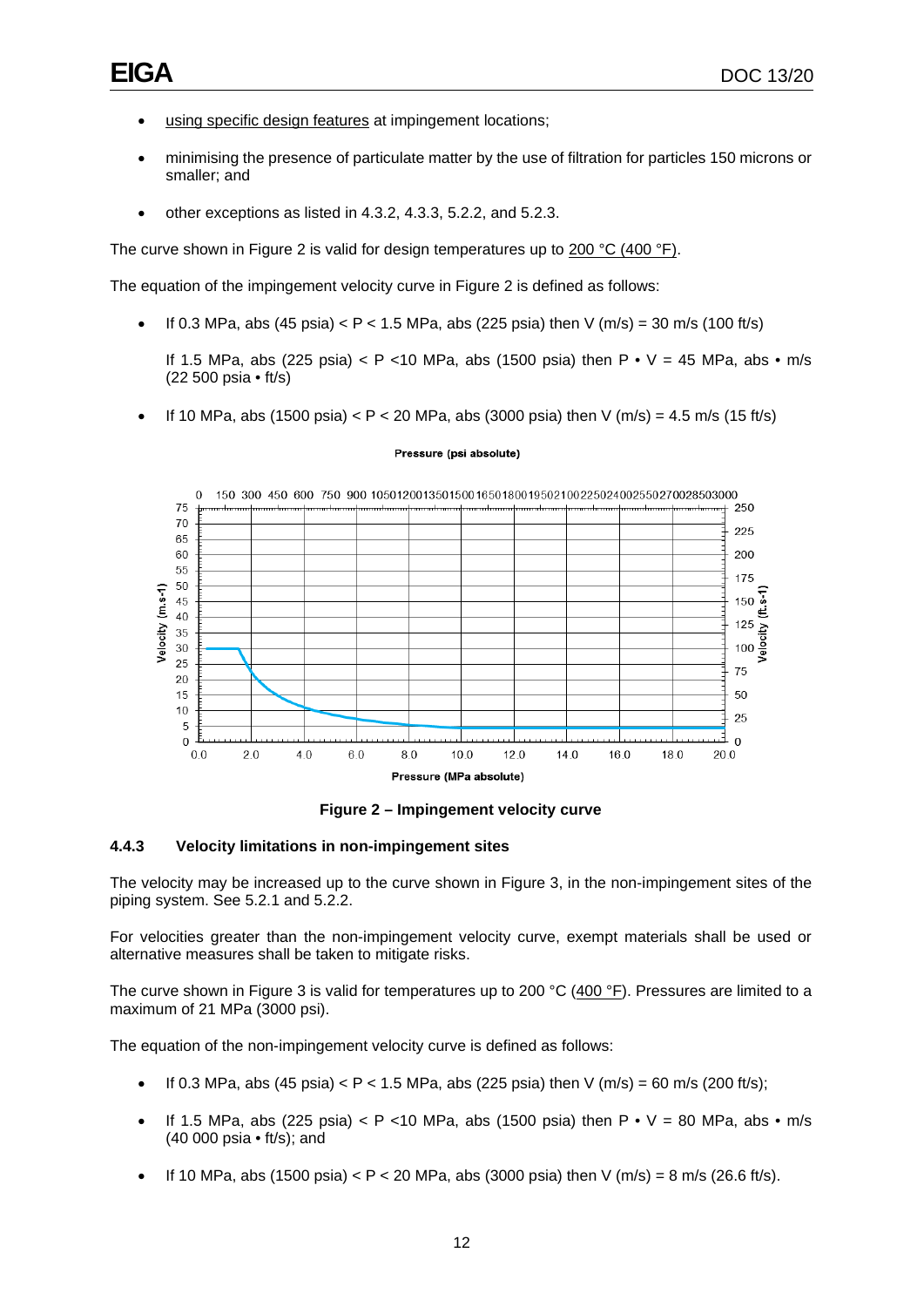#### Pressure (psia)



**Figure 3 – Non-impingement velocity curve**

# <span id="page-16-1"></span><span id="page-16-0"></span>**4.5 Selection of non-metal**

#### **4.5.1 Properties and risk**

Most non-metals are less compatible with oxygen than metals. Non-metals are used mainly for gaskets, valve seats, lubricants, thread seals, valve packing, and similar applications to reduce friction and to minimise gas leakage.

Most non-metals are flammable in oxygen even at low pressure and purities greater than 23.5%. The main factors affecting their ignition and combustion propagation are pressure, temperature, and oxygen concentration.

#### Potential contamination of non-metals during the manufacturing process can also have an influence on ignition.

The OI is the minimum oxygen content in an oxygen-nitrogen gas mixture that can sustain candle like burning of a test sample. Materials with high OI are preferred. OI data reported in ASTM G63 for various non-metals are tested at atmospheric pressure [11]. In general, a material's OI decreases as the system pressure increases.

In a kindling chain fire process, the non-metal part is often the link that promotes the ignition of the bulk metal. Therefore, the heat of combustion of the non-metal component is an important parameter. The preferred non-metals have heats of combustion less than 2500 cal/g (4500 Btu/lb), compared with 10 000 cal/g (18 000 Btu/lb) for common hydrocarbon products (see ASTM G63) [11].

To assess the oxygen compatibility of a non-metal, a significant parameter to be considered is its autoignition temperature (AIT). Ignition of non-metal material may occur if the AIT is exceeded due to specific operating conditions according to application (for example, gasification, steam injection, heat exchanger, etc.), environment, or for any other reason that can also include, for example, frictional heating in a given piece of equipment.

In practice, it is usual to consider a minimum AIT of 300 °C (572 °F) at a minimum test pressure of 103 bar, abs (1500 psia) according to ASTM G72, *Standard Test Method for Autogenous Ignition Temperature of Liquids and Solids in a High-Pressure Oxygen-Enriched Environment* or at 120 bar, abs (1740 psia) according to EN 1797-1, *Cryogenic vessels - Gas/Material compatibility – Oxygen compatibility* or ISO 21010, *Cryogenic vessels. Gas/material compatibility* [21, 22].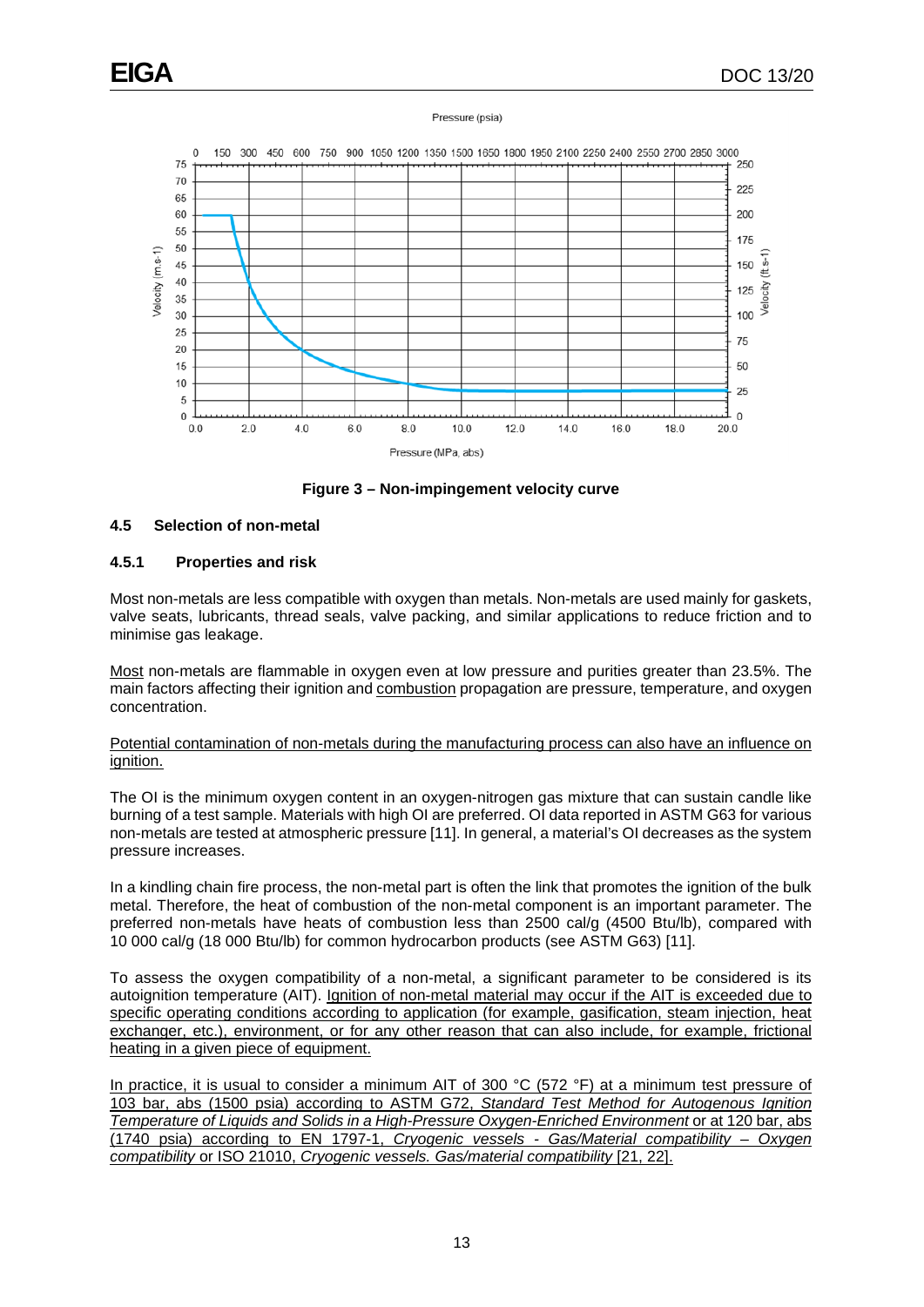In practice, it is usual to allow a margin of at least 100 °C (212 °F) between the operating temperature and the AIT. However, a lower margin of 50 °C (122 °F) may be acceptable subject to complementary tests (see Bundesanstalt für Materialforschung und Prüfung (BAM) procedure for oxygen gasket evaluation) [6]. It is important to check the behaviour of the product in oxygen atmosphere at the maximum working pressure and temperature when the test standards allow. The material may be subjected to gaseous fluid impact or to a mechanical impact [19, 20]. For the measurement of AIT, see ASTM G72 and ISO 11114-3, *Gas cylinders - Compatibility of cylinder and valve materials with gas contents–Part 3: Autogeneous ignition test for non-metallic materials in oxygen atmosphere* [21, 23].

As a slow oxidation can occur and change the properties of the product, an aging procedure may be performed [24]. The behaviour of non-metals within generic classifications may vary in oxygen compatibility tests depending upon the source of supply of the materials.

Qualification of manufacturer's products should be considered. For maintenance purposes, it is important to ensure that the correct spare part selected for its oxygen compatibility is used. Many fires have occurred due to confusion in selection and use of spare parts.

The energy necessary to ignite a non-metal part may be created by:

- adiabatic compression of the oxygen;
- internal flexing of the soft material itself due to vibration, resonance, or flow friction;
- mechanical impact, friction, or rupture after swelling;
- arcing due to static electric discharge or lightning; or
- promoted ignition (such as by burning particles or any other source of energy).

An evaluation of the ignition probability assessment combined with the reaction effect assessment may lead the designer to optimise the design and the choice of materials. Examples of this procedure are given in ASTM G63 [11].

#### **4.5.2 Design practices and material selection**

When designing a system containing non-metals, it is desirable to observe the following practices:

- Minimise the quantity of non-metals used in oxygen systems;
- Select non-metal material with low heat of combustion and high AIT (see 4.5.1);
- Take account of energy (heat) dissipation in the design by embedding the non-metal part in an adequate mass of burn resistant metal with high thermal conductivity, which can act as a heat sink;
- Avoid locating non-metals directly in the gas stream;
- Prevent excessive movement of the component;
- Ensure that the material is physically and chemically stable at the service conditions; and
- Ensure that a non-metal component does not prevent electrical continuity between internal parts except at insulating joints.

In addition to these design practices, care should be taken with the cleaning procedure, particularly if a solvent is used. It is important to check that the solvent is compatible with the non-metals and thereby avoid any contamination of the non-metal part, or the item of equipment, by polluted solvent. All cleaning solvent residuals should be removed.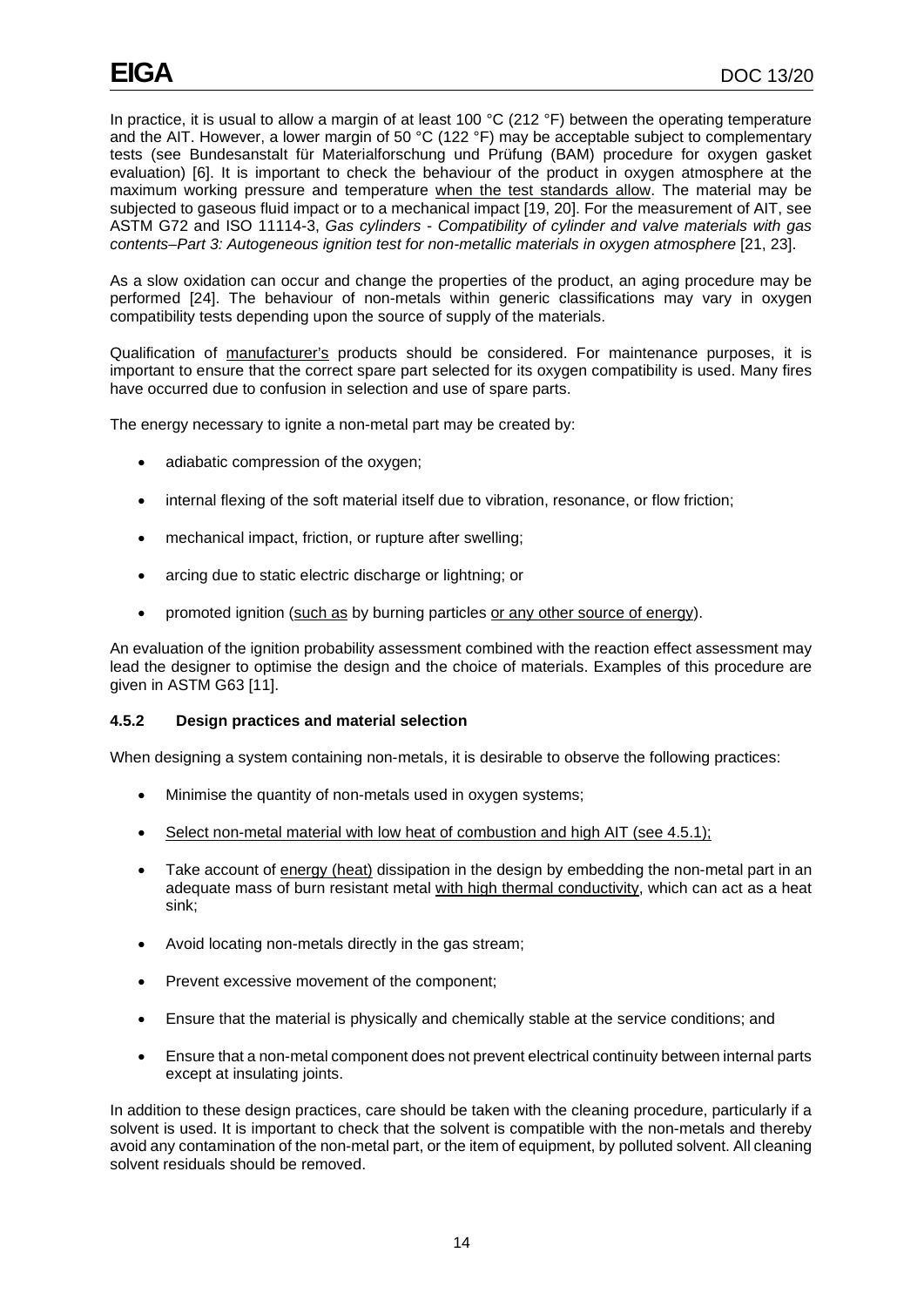Specific information on the design and installation of non-metals can be found in the appropriate equipment sections.

For components exposed to adiabatic compression, testing on small equipment items (internal diameter less than 25 mm [1 in]) should be considered, particularly for oxygen regulators [25].

ASTM G63, the results of tests performed by BAM in Berlin, and other relevant publications from EIGA, CGA, and ASTM can help the designer in the selection of non-metals [11, 26, 6, 7, 10, 13, 27, 28, 29, 25].

Examples of non-metals exhibiting the best oxygen compatibility are (design temperatures should be considered when selecting non-metals):

- Fluorinated polymers including plastic products such as polytetrafluoroethylene (PTFE), fluorinated ethylene-propylene (FEP), or polychlorotrifluoroethylene (PCTFE);
- Fluoroelastomer products such as Neoflon®, Kalrez®, Viton®, or Fluorel®;
- Amorphous polymers such as polyimides;
- Ceramics and glass, which are totally oxidised products, are burn resistant but brittle so they are generally used with a binder as composite products. The crystalline structure is very stable and burn resistant as in the case of graphite, which has a high oxygen compatibility even at high temperature; and
- Other products as listed by BAM or ASTM G63 based on given test conditions [26, 11].

*WARNING: Fluorinated polymers can release toxic gases when they burn. Composition of non-metals can be variable. Users should verify composition and compatibility of non-metal components prior to use in oxygen service.*

Lubricants are also detailed in 5.5.

#### <span id="page-18-0"></span>**4.6 Piping and pipeline systems**

#### **4.6.1 Underground piping systems**

Piping and pipeline should be of all welded construction in accordance with a specification and inspection code such as American Petroleum Institute (API) 1104, *Welding of Pipelines and Related Facilities* or any other recognised code [30]. Underground piping and pipeline shall be externally coated to an approved specification to protect against corrosion [30]. Reference to current, internationally accepted coatings standards and specifications is recommended [31, 32, 33, 34].

Underground piping and pipeline should be adequately buried to protect it from frost, casual surface construction, shifting due to unstable soil, backfill damage to the external surface of pipe or the coating, and aboveground loads such as vehicles or equipment moving over the path of the pipeline. In the case of crossings, the pipeline should cross the railroad or roadway perpendicularly or as close to perpendicular as possible. Uncased crossings are preferred. When pipe casings or load shields are installed at railroad or road crossings, cathodic protection systems at cased crossings should be reviewed carefully. Casing may reduce or eliminate the effectiveness of cathodic protection. The introduction of a casing creates a more complicated electrical system than would prevail for uncased crossings. This may lead to difficulties in interpreting the cathodic protection measurements at cased crossings. Test stations with test leads attached to the carrier pipe and the casing pipe may be provided at each cased crossing. Load shields should be installed where unusual aboveground loading can occur. Casings or sleeves require special measures to avoid cathodic protection problems and arcing, which can be caused due to an electrical connection forming between the sleeve and carrier pipe owing to settlement, etc.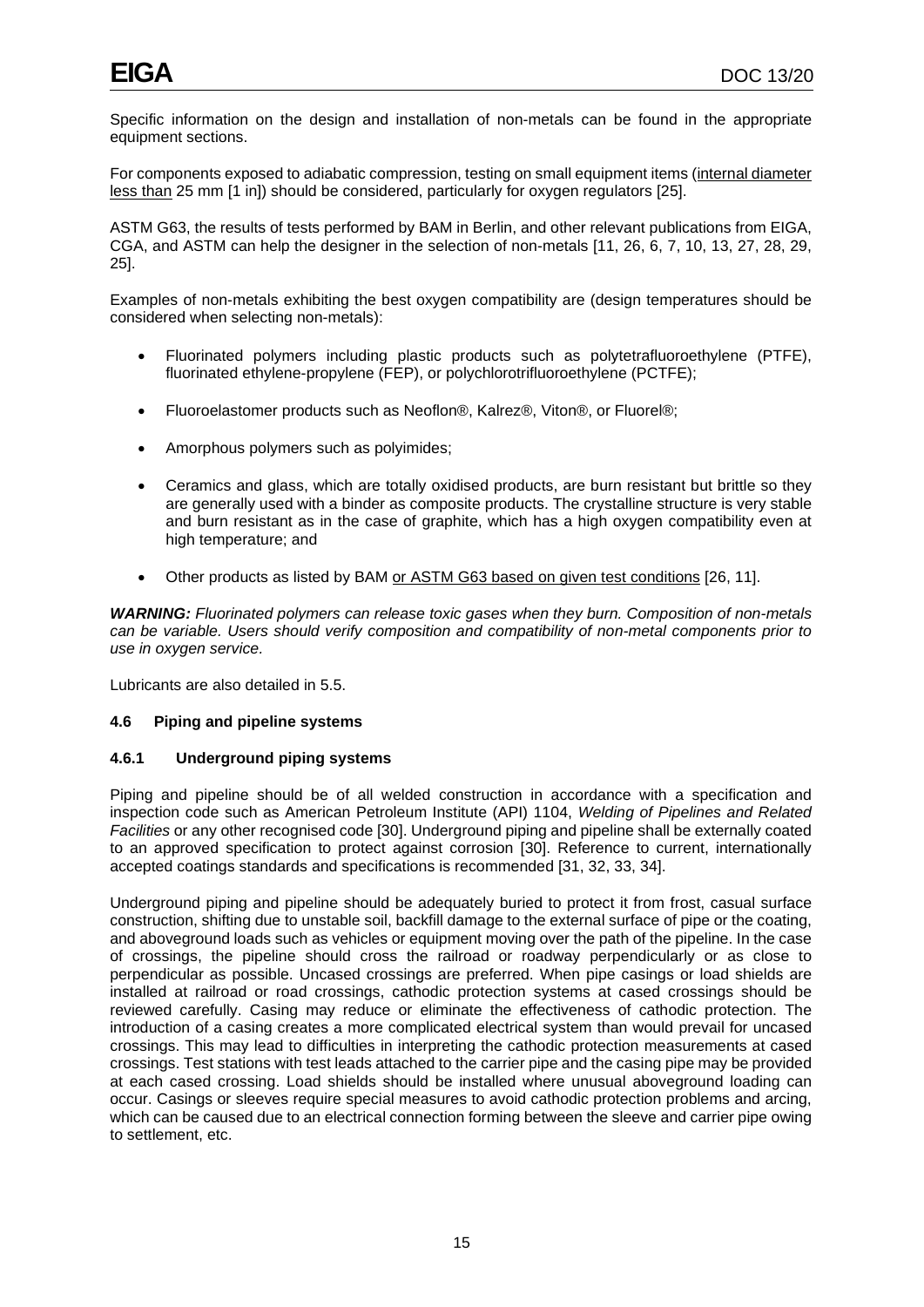Underground oxygen piping and pipeline is particularly vulnerable to damage by lightning strikes or ground fault conditions, which may ignite the pipe material. Electrical continuity between underground oxygen piping and aboveground piping or other metal structures should be avoided to prevent cathodic protection problems. Due to the possibility of leaks and risk of enriched atmosphere, it is preferable to have no flanged joints underground either buried or in pits.

# **4.6.2 Aboveground piping systems**

Aboveground oxygen piping and pipeline systems should follow good mechanical design practices as applied to any other aboveground piping system. Aboveground carbon steel piping and pipeline should be painted to an approved specification to protect against atmospheric corrosion.

Aboveground portions of pipeline systems should connect to buried portions through an electrically insulated joint to isolate the cathodic protection system (see 4.6.4, 5.4.6 and 7.4.3).

All aboveground piping and pipelines shall have electrical continuity across all connections, except insulating joints (could be either flanges or monobloc) and shall be earthed at suitable intervals to protect against the effects of lightning and static electricity. The electrical resistance to earth of the installed aboveground piping and pipeline system should not exceed 10 ohms for lightning protection.

Flange bolting can provide the necessary electrical bond provided the bolts are not coated with a dielectric material or paint and are well maintained to avoid rust.

In the case of short aboveground sections where insulating flanges are not used, the pipe should be insulated from the support structure by means of an isolating pad.

Aboveground piping and pipeline should be routed as far away as practical from other lines and process equipment containing fluids that are hazardous in an oxygen environment. If located in a multi-line pipe rack, the mechanical joints in the oxygen line should not be located close to the mechanical joints in other fluid lines where hazardous mixtures could result if simultaneous leaks or failures occurred. Consideration should be given to protecting other fluid lines opposite mechanical joints in oxygen lines from fire. Oxygen lines should not be exposed unnecessarily to external forces that can cause a failure or dangerous situation such as external impingement from hot gas or steam vents, vibration from external sources, leaking oil dripping onto the line, etc.

# **4.6.3 Pipeline and piping markers**

Overhead piping and pipeline should be colour coded and / or identified according to national regulations or corporate standards. Underground piping should be identified with distinctive markers placed on the ground near the buried pipeline. Marker posts should also be installed at pipeline changes in direction. Markers should be suitably spaced to indicate the route of the line.

# **4.6.4 Cathodic protection**

Underground pipelines are subject to soil corrosion. The primary protection against corrosion is provided by the coating system. Cathodic protection in accordance with approved standards and specifications should be applied to protect against imperfections in the coating system (see 5.4.6). For additional information, please see NACE SP0169, *Control of External Corrosion on Underground or Submerged Metallic Piping Systems* and EN 12954, *General principles of cathodic protection of buried or immersed onshore metallic structures* [35, 36].

Precautions against induced alternating current sources and lightning strikes should be considered.

There shall be no cad-welding (Thermite) of test station wires to in-service oxygen lines. Cold processes can be used or alternative methods stated in 9.1.3.

# <span id="page-19-0"></span>**4.7 Siting, remote operation, use of barriers**

Siting of oxygen systems shall be carefully studied especially in the case of stations comprising equipment such as valves and locations where oxygen hazards (such as impingement) may be present.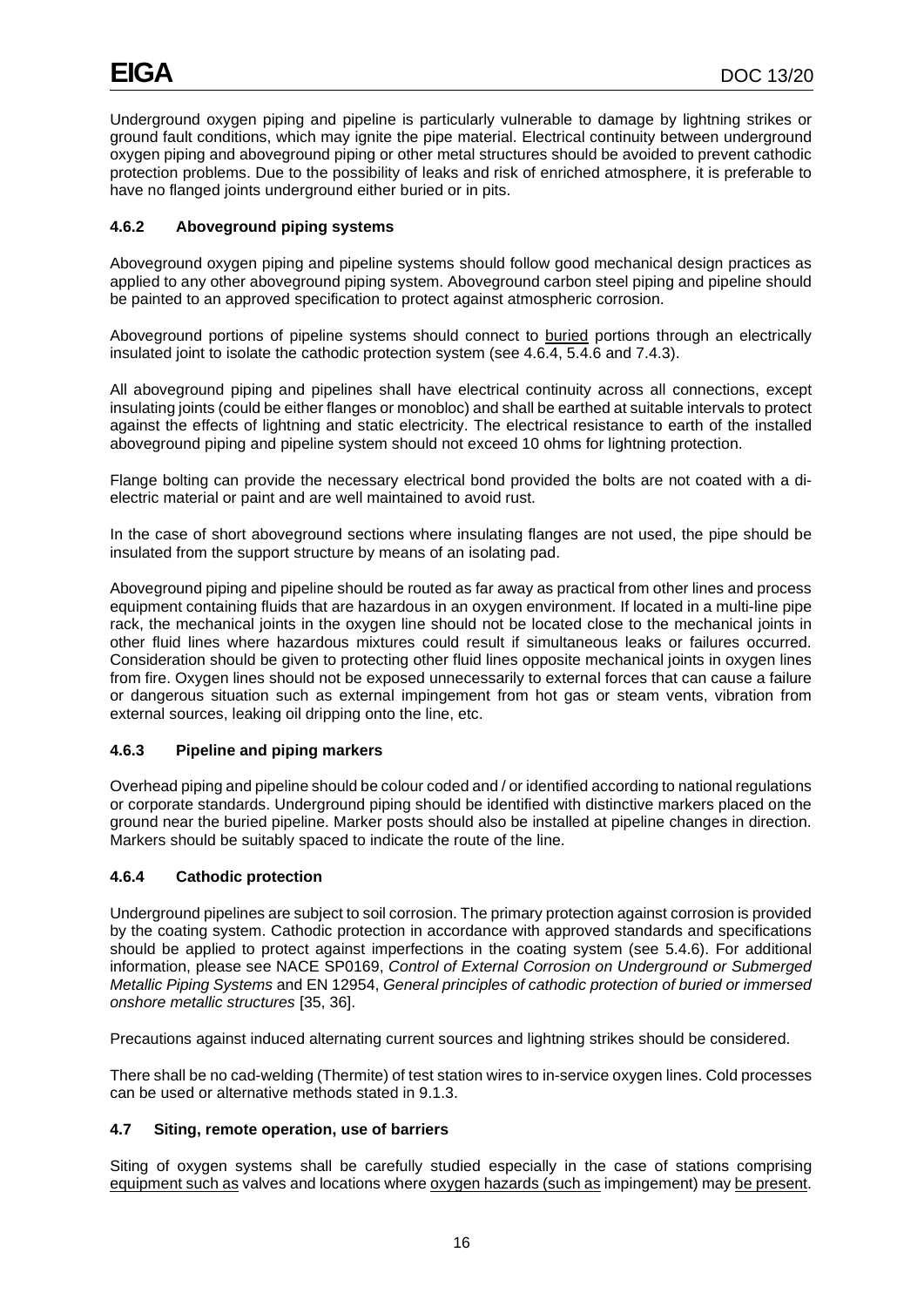Siting and safety distances should follow established practices and applicable regulations. For details see 8.6.

When there is a concern that the hazards of a system cannot be controlled to an acceptable level of safety with design component selection, compatible materials, operating practices and siting as defined previously, then remote operation or use of physical barriers shall be considered for protection of the operators and others. For details, see 8.5.

# <span id="page-20-0"></span>**5 Piping, valves and equipment**

# <span id="page-20-1"></span>**5.1 General criteria**

This section describes how the design philosophy presented in Section 4 can be applied in practice to piping, valves, specific piping components, and equipment configurations.

# **5.1.1 Material selection criteria**

Selection of material for pipes, valves, and equipment shall be based on 4.2, 4.3, and 4.4.

At impingement sites, the material selection shall be based upon the impingement velocity curve in Figure 2 as explained in 4.4.2.

At non-impingement sites, the velocity for carbon and stainless steel may be increased, but shall be limited by the non-impingement velocity curve. See Figure 3.

The following subsections address sites where impingement and non-impingement may occur.

#### <span id="page-20-2"></span>**5.2 Piping and fittings**

#### **5.2.1 Impingement sites**

Impingement occurs when the flow stream changes direction abruptly or when the presence of eddies leads to the impact of particles with the system walls. Pipe impingement sites include, but are not limited to, the following:

- both butt weld and socket weld tees and socket weld elbows;
- branch connections such as fabricated branches, weldolets, sockolets, and threadolets;
- face of multiple-hole diffusers and surrounding body;
- short-radius elbows (radius of curvature less than 1.5 diameter);
- socket-weld and threaded reducers;
- reducers (eccentric and concentric) with greater than 3 to 1 inlet to outlet reduction section ratio (for flow from large to small);
- mitred elbows (mitred cut angle greater than 20 degrees); and
- piping downstream of a pressure letdown valve up to a length of 8 pipe diameters (pipe diameters can be based on valve outlet size).

Other impingement sites identified as special inline pipe components are discussed in the following subsections:

- valves, subsection 5.3;
- conical strainers and Y strainers, subsections 5.4.1 and 5.4.2;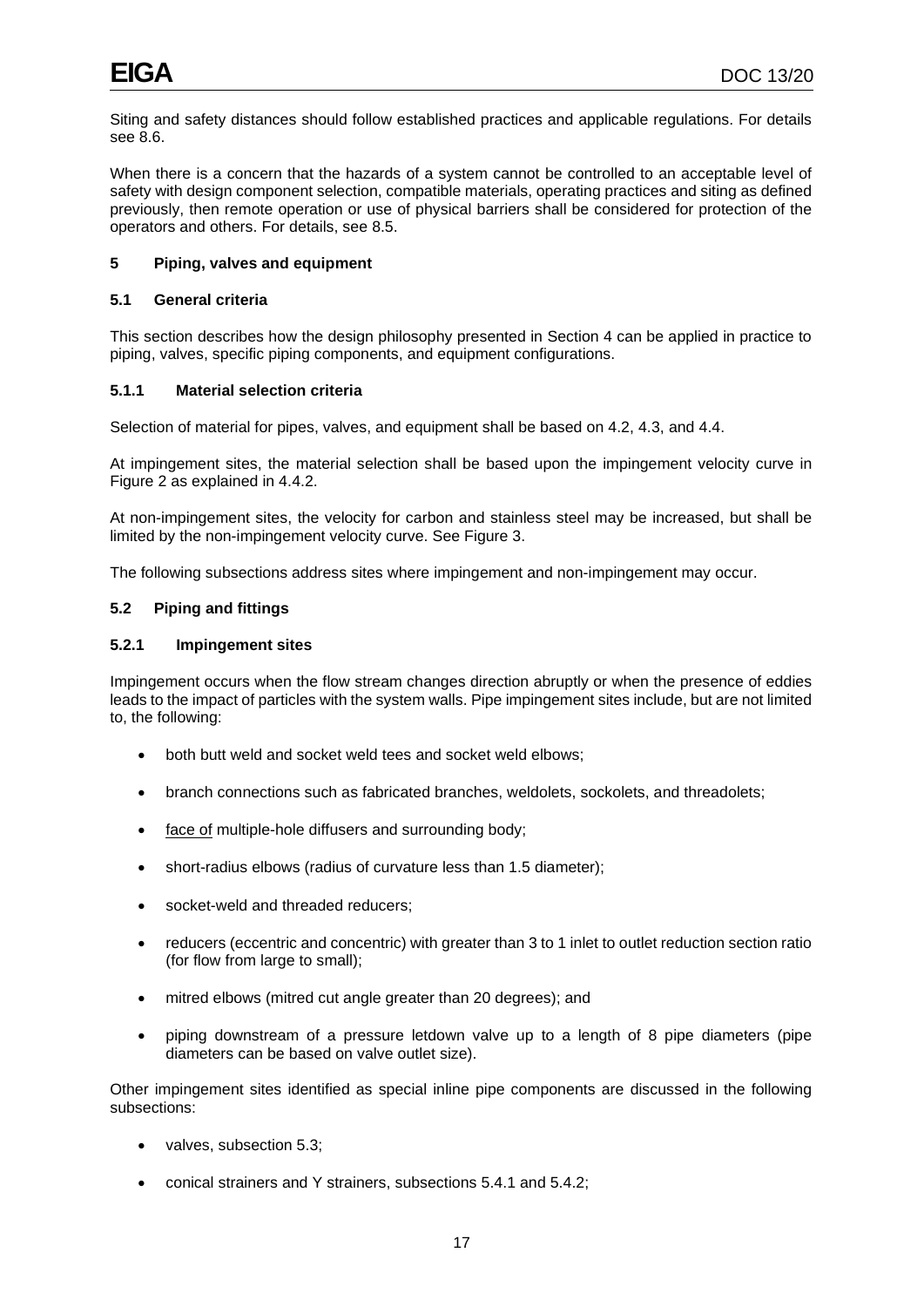- filters, subsection 5.4.3;
- orifices plates, subsection 5.4.4.2;
- noise reduction, devices, subsection 5.4.8.1; and
- other accessories, subsection 5.4.8.2.

# **5.2.2 Non-impingement sites**

Non-impingement sites include but are not limited to the following:

- straight piping runs;
- butt-weld tees, with long (or smooth) crotch radius (for flow from main to branch);
- long radius diameter elbows (equal to or greater than 1.5 diameter);
- 90 degree mitred elbows made of 6 pieces (5 welds) as well as 45 degree mitred elbows made of 3 pieces (2 welds), providing that all internal surfaces are ground smooth; and
- eccentric and concentric reducers with a maximum 3 to 1 reduction ratio.

# **5.2.3 Specific piping locations**

# **5.2.3.1 Bypass piping**

Selection of piping material on the inlet and outlet of the bypass valve, see Figure 4, shall be given special consideration since this piping is often exposed to both high velocities and turbulent flow during pressurisation. Bypass piping upstream of the bypass valve is defined as a non-impingement site. The possibility of bi-directional flow shall be considered. Thus, exempt materials are recommended downstream of the bypass valve, and for the entire bypass piping system if bi-directional flow is possible.



**Figure 4 – Bypass connection**

# <span id="page-21-0"></span>**5.2.3.2 Piping upstream of vents and bleeds**

Branch piping upstream of vent and bleed valves and any system isolation bleed valves (i.e., between isolation valves) should be designed as bypass piping.

# **5.2.3.3 Inlet piping to pressure relief devices**

The material selection of inlet piping to a pressure relief valve (PRV) shall be based on the relief valve set pressure and the maximum flow capacity of the relief valve. See 4.4.1.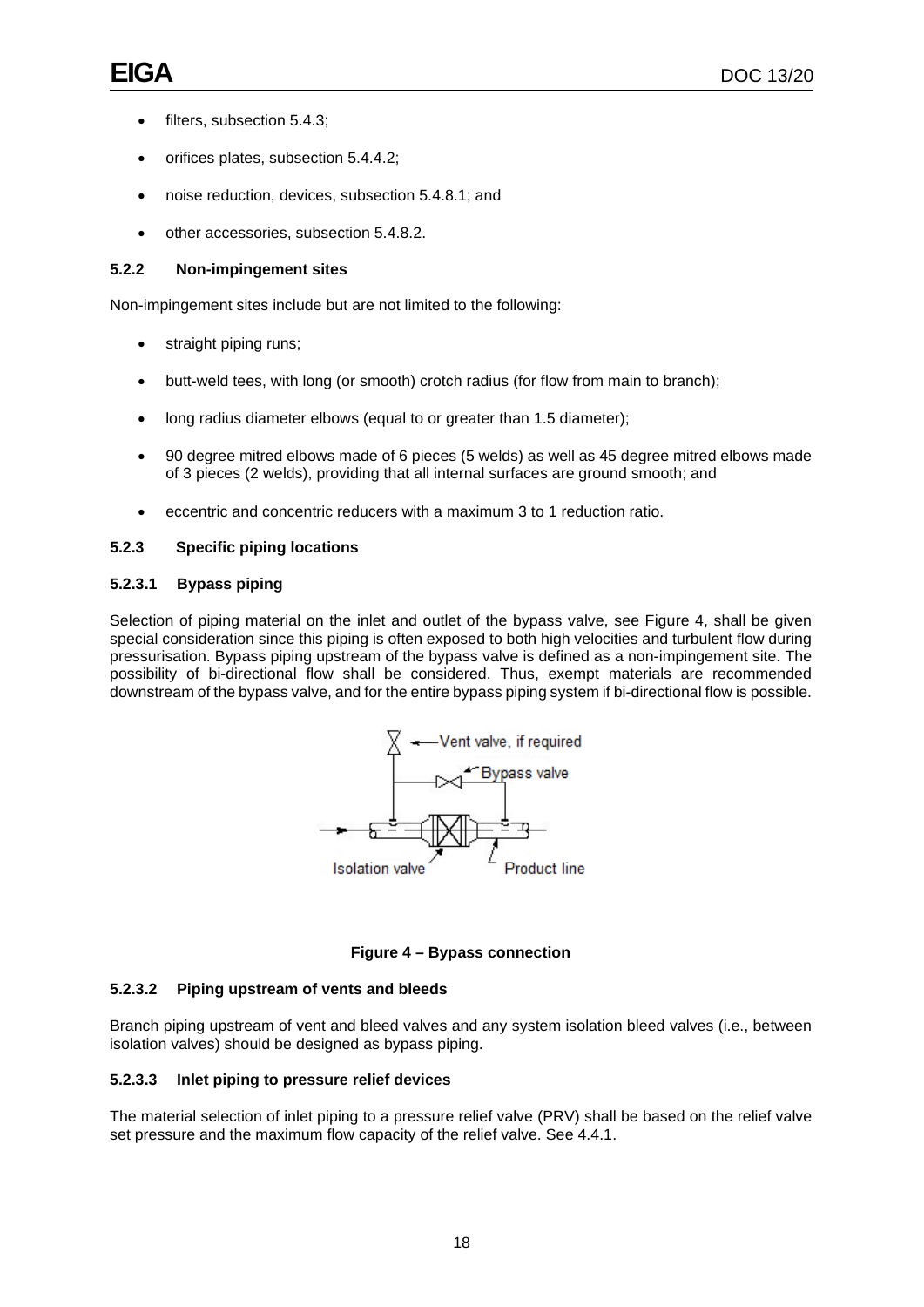# **5.2.3.4 Piping downstream of vent valves and pressure relief devices**

Associated vent piping material selection shall be based on the impingement velocity curve. Corrosionresistant material is commonly used for vent lines since the pipe is open to atmosphere and invites condensation with daily temperature fluctuations. Carbon steel piping may be used for vent piping when the venting is controlled to avoid turbulence immediately downstream of the vent valve. However, exempt materials may provide both corrosion resistance and combustion resistance.

PRVs should be located in the open air so that they discharge in a safe area. If they are unavoidably located inside buildings or enclosures, the vent piping shall discharge outside. Consideration shall be given to the location of the vent outlet, height, direction, adequate spacing, etc., in order to minimise risks due to oxygen-enriched atmosphere in the surroundings.

# **5.2.3.5 Piping downstream of pressure letdown sites**

The piping downstream of a pressure letdown device such as a throttling or process control valve (see 5.3.2.3) or restrictive orifice, experiences high velocity and highly turbulent gas flow. The pipe wall downstream is considered an impingement eddy site for a distance equivalent to a minimum of 8 pipe diameters where pipe diameters is based on the device outlet size. Particles in the eddy flow regime impinge on pipe walls at a greater velocity than determined by the gas flow calculations. Because of the eddy flow particle velocity, 8 pipe diameters made of exempt materials should shall be considered for the piping downstream of the pressure letdown device.

The risk of particle impingement or its consequences may be reduced and non-exempt material considered for any of the following situations:

- If a 150 micron screen or finer filter is installed upstream of the letdown valve, then particle impingement is significantly reduced;
- If the pressure let down occurs across a multi-hole diffuser, the flow downstream of the diffuser may be considered smooth with no high velocity turbulent jet; and
- If the system is shielded to protect personnel and prevent exposure (see 4.6 and 8.5).

#### **5.2.3.6 Gaskets**

Gaskets of an oxygen-compatible material shall be sized and installed to match the internal diameter of the pipe thereby minimising a space where particles can accumulate. Gaskets shall be positioned concentrically in a flange joint to eliminate any protrusion of the gasket in the flow. Gaskets shall be manufactured such that they are clean for oxygen service. Hydrocarbon-based adhesives shall not be used in gaskets that require an adhesive for construction.

- It is not possible to properly clean a gasket once it is wound. Cleaning the gasket could trap cleaning solution in the windings that can be flammable itself and is typically not effective at removing other contaminants in the windings; and
- Manufacturer of the gaskets shall use clean windings. Filler materials (such as graphite) shall not have any organic additives. Winding should also be performed on a winding machine that is free from oils or other lubricants.

Spiral wound gaskets shall have inner rings to prevent inner radial buckling of the windings. The inner rings shall be fully supported between both flange faces to prevent buckling and detachment from the windings.

Gasket sealant should be avoided because extrusion of the sealant into the flowing gas stream is undesirable. If a sealant is necessary, the choice of sealant should be made according to 4.5.

ASTM G63 provides guidance on non-metals selection [11].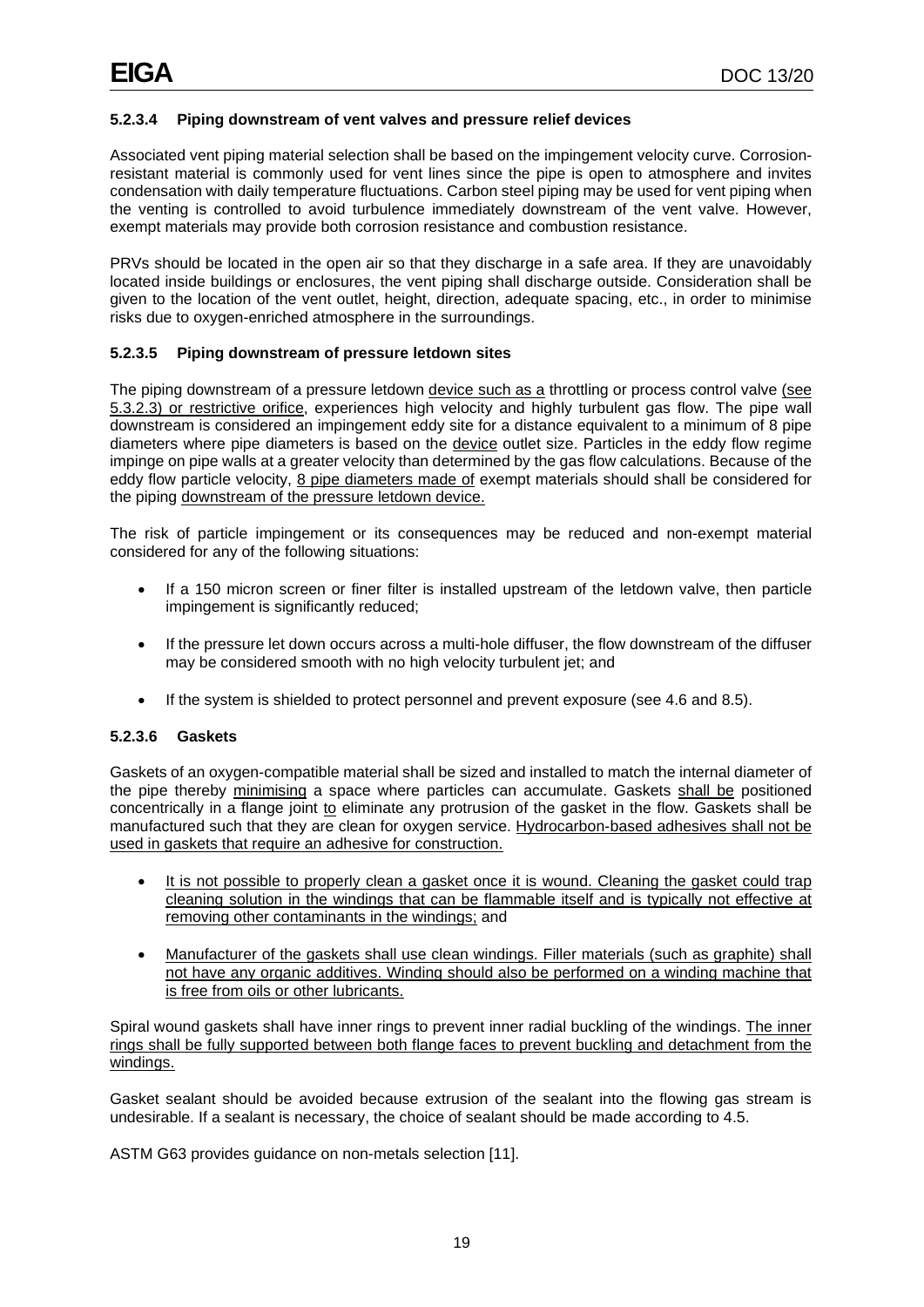# **5.2.3.7 Thread sealants**

The oxygen user shall confirm that the thread sealant material is compatible for oxygen service at the maximum service pressure and temperature. PTFE products (tape) can be used according to their specifications including cleanliness in order to ensure compatibility with oxygen service (see 4.5). Minimal amounts of thread sealant should be applied to prevent extrusion out of the joint. Provisions shall be made to prevent contamination of open containers of thread sealant.

ASTM G63 provides guidance on non-metals selection [11].

#### **5.2.3.8 Dust traps and dead ends**

The risk of ignition of bulk metal increases with the mass of particles. It is important to avoid accumulation of these particles in dust traps or dead ends. Dead ends where particles can accumulate shall be identified for all possible operational configurations. In these cases, design or operational procedures shall be developed.

In particular, consideration shall be given to lines in stand-by service such as bypass pipes, vent pipes, or purge lines for which the connection should be on the top of the main line or at least at the same level horizontally. Dead ends and dust traps are to be avoided wherever possible.

Examples of dust traps are manifolds, enlarged diameter tees, gaskets not flush with the internal diameter of the flange, stand-by lines under the main line, and other locations where the velocity of the gas is reduced, allowing particles to drop out of the gas stream.

#### **5.2.3.9 Fire stops**

Fire stops are short spool pieces of copper or nickel-based alloy. Their use is no longer considered common practice in steel pipeline transmission or distribution systems.

#### <span id="page-23-0"></span>**5.3 Valves**

#### **5.3.1 General**

Valves shall be procured from suppliers suitably qualified in oxygen-compatible procedures. See Section 13 of EIGA Doc 200, *Design, Manufacture, Installation, Operation and Maintenance of Valves Used in Liquid Oxygen and Cold Gaseous Oxygen Systems* for quality assurance and quality control requirements [37]. The material and physical design of the valve shall be carefully selected considering both the normal and unusual operating conditions to which the valve can be subjected. Specific design considerations shall be given to manual valves design as they are locally operated by personnel.

Metal selection requirements are related to gas velocity and potential impingement sites, which may exist in a valve depending on its design, function, and type. Non-metal selection requirements are described in 4.5.

#### **5.3.2 Valve functions**

This publication recognises several classes of oxygen service valves. The classes of valves recognised include the following:

- isolation valves:
- throttling or process control valves;
- emergency shutoff valves;
- bypass valves;
- vent valves;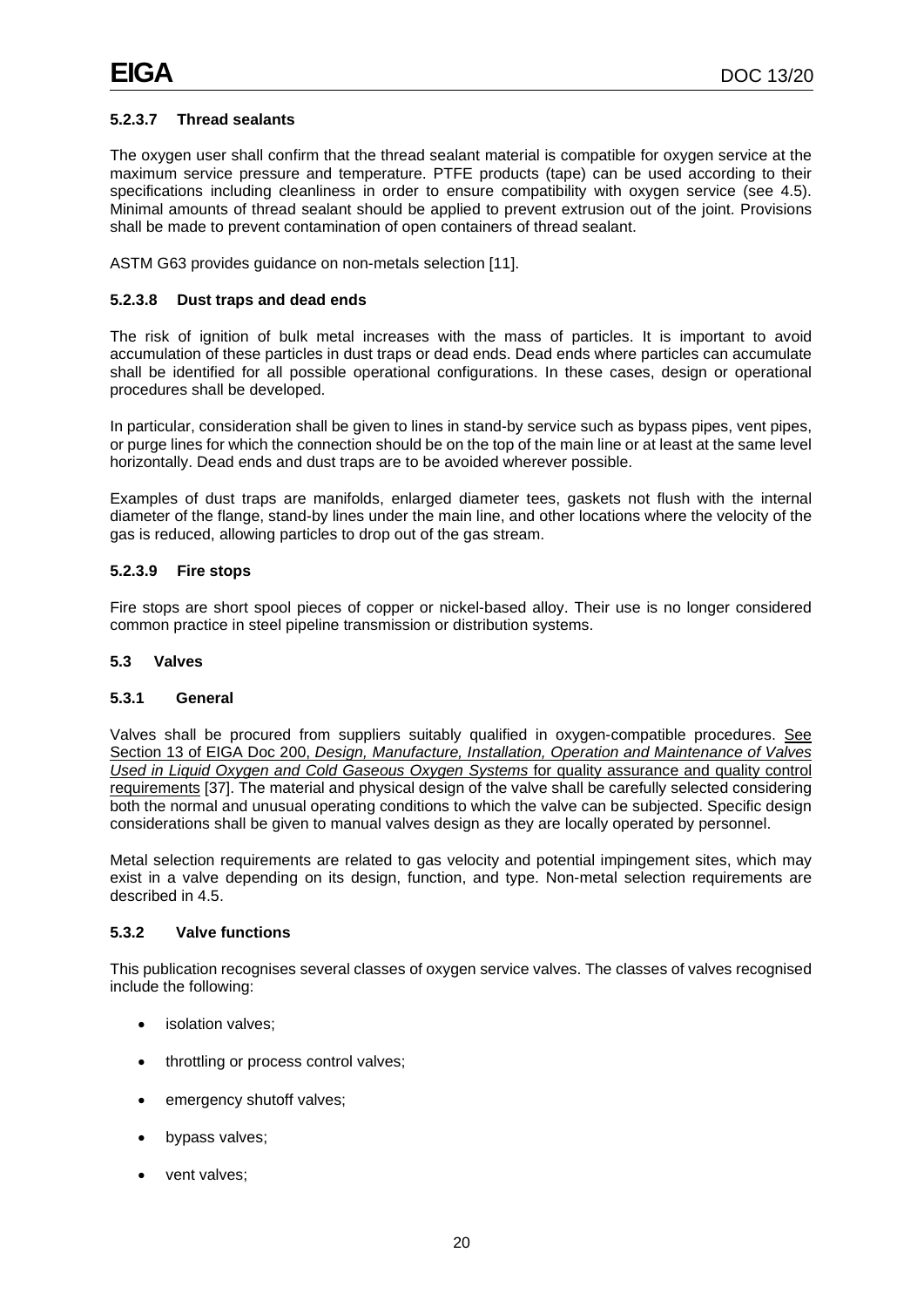- pressure relief valves; and
- check valves.

# **5.3.2.1 Isolation valve risks**

There are two risk factors associated with isolation valves when they are opened with differential pressure across the seat:

- high velocity and turbulence through the valve during its opening; and
- rapid downstream pressurisation and temperature rise due to adiabatic compression.

The high velocity, turbulence, and rapid pressurisation risks can be avoided by the use of a bypass system to equalise pressure across the isolation valve before it is opened. Bypass valves are discussed in 5.3.2.5.

# **5.3.2.2 Isolation valves**

Isolation valves shall be operated in either the fully closed or fully open position and never in a throttling mode. They shall be operated without significant pressure differential by using a bypass system or a specific operating procedure. The downstream pressurisation rate shall be controlled to prevent the risk of adiabatic compression.

Isolation valves are normally gate, ball, plug, or butterfly type.

Valves that are intended to be operated with differential pressure during opening and closing are considered throttling valves or process control valves (see 5.3.2.3).

It should be noted that if a closed isolation valve leaks, there can be a high velocity flow across it if a high differential pressure exists.

# **5.3.2.3 Throttling or process control valves**

Throttling or process control valves include those for pressure control, flow control, bypass, or pressure relief.

They are defined as valves that control flow or pressure. Depending on the function necessary, pressure control valves can throttle flow continuously, can allow for slow opening or closing, or can be programmed for quick opening or closing. Process control valves in the vast majority of cases are automated; the exceptions being manually operated throttle valves and spring-operated regulators.

Process control valves are considered to be the most severe class of service in gaseous oxygen systems. This is because their function is to regulate flow or operate with high differential pressure that is associated with high velocity and turbulent impingement flow. The turbulence and impingement are not only present in the trim and body of the valve but are considered to extend to the downstream piping for a length of a minimum of 8 valve diameters. If bi-directional flow is possible, turbulence and impingement can also exist in the upstream piping.

Process control valves are generally globe, modified ball, eccentric plug, or butterfly type. Valves that do not meet the definition of isolation valves shall be considered throttling valves.

# **5.3.2.4 Emergency shutoff valves**

Emergency shutoff valves are usually automated, operate in the fully open position, and are normally closed only in the event of an emergency. Emergency shutoff valves are high flow valves and are normally gate, knife gate, butterfly, or ball type. Although in normal operation the valve experiences nonimpingement flow, in the event of an excess flow condition, the valve can experience excessive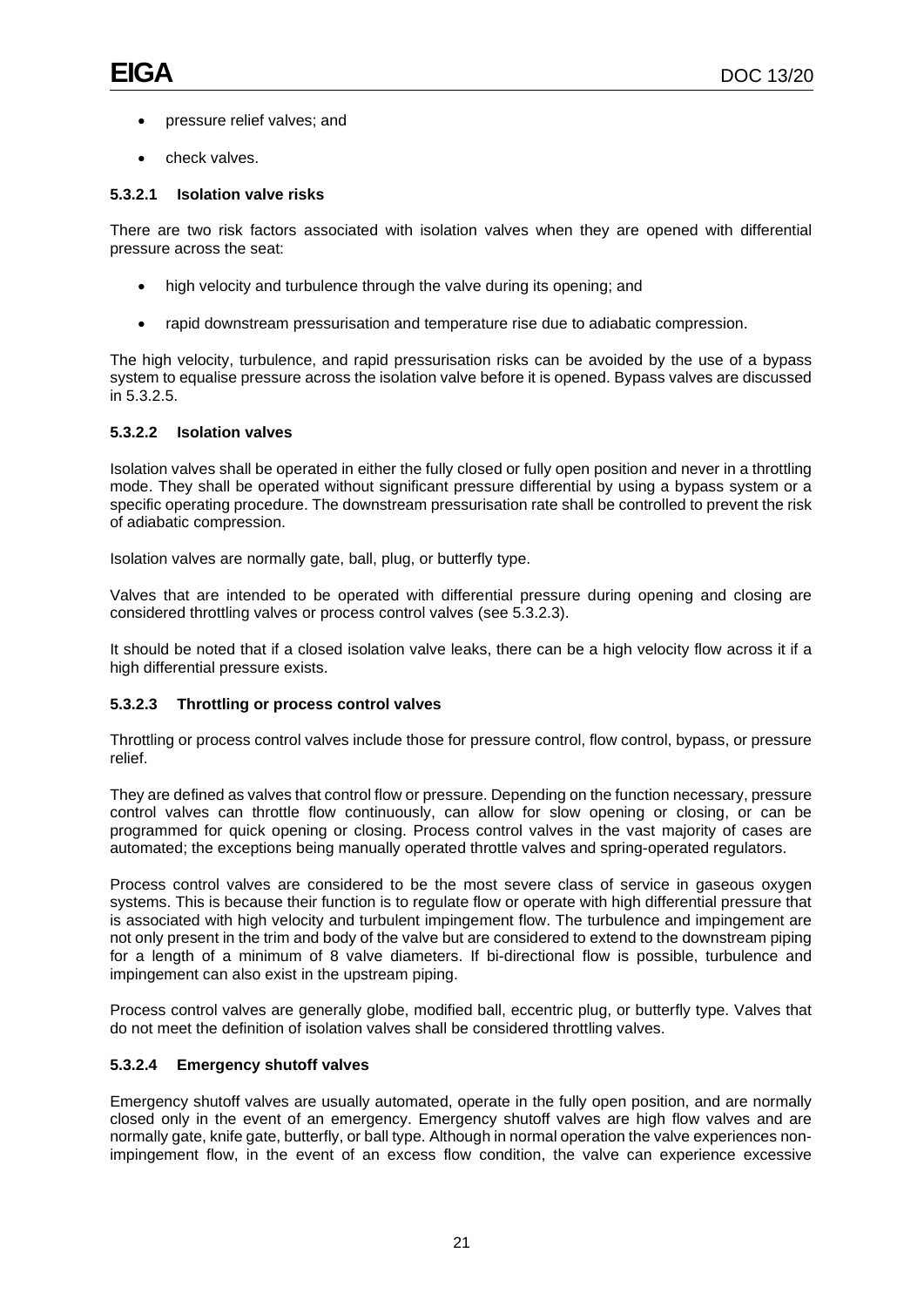velocities and momentary turbulence upon closing. Normally these valves are treated as throttling valves.

# **5.3.2.5 Bypass valves**

Bypass valves are normally piped from immediately upstream to immediately downstream of manual isolation valves. Depending on the process design, a bypass system may be required for certain process control or emergency shutoff valves. They are installed for the purpose of providing pressure equalisation across an isolation valve. Once pressure equalisation is established, the isolation valve may be safely opened. Bypass valves are also used to slowly pressurise a downstream system to mitigate excessive velocity and rapid pressurisation risks. Controlled, slow pressurisation requires the use of a throttling flow-control-style valve. Due to their flow-control function, bypass valves are categorised as throttling or process control valves. Although classified as process control valves, bypass valves are normally manually operated valves. Typically, they are globe valves that experience impingement and high velocity turbulent flow throughout the valve body. Exempt materials are recommended for the valve and piping downstream of the bypass valve, and for the entire bypass piping system if bi-directional flow is possible or if indicated by a risk analysis. For gaseous oxygen production systems from vaporised liquid oxygen, see 4.3.1.4.

Bypass valves shall be designed according to the following criteria:

- sized to achieve pressure equalisation within an acceptable period; and
- connected into the main pipe at or above the centreline (see Figure 4) to minimise the number of particles that can collect in the bypass line.

Bypass piping should stub-in the main piping such that the bypass line protrudes through the main piping to prevent edge impingement.

#### **5.3.2.6 Vent valves**

Vent valves normally experience high velocity and impingement and are usually treated as throttling valves. Associated vent piping material selection is covered by sections 5.2.3.2 and 5.2.3.4.

#### **5.3.3 Valve types**

The velocity through a valve varies depending on changes in cross-sectional flow area, particularly in the case of globe valves and PRVs. For isolation valves such as ball, plug, butterfly, and gate types that are normally fully open when in operation, the velocity does not change significantly and material selection for body and trim can be based on the velocity at the valve inlet.

#### **5.3.3.1 Ball and plug valves**

Ball and plug valves are inherently quick opening. This leads to concerns about adiabatic compression especially for any elastomer / polymer materials in the valve or piping system. Also, the ball typically has a sharp edge in the flow path when it is being closed or opened.

When a ball or plug valve is fully open, the flow is considered smooth and both the body and trim are considered in non-impingement service.

Ball and plug valves may be equipped with gear operators to ensure slow opening.

#### **5.3.3.2 Butterfly valves**

When open, butterfly valves operate with the valve disk in the flow stream. Butterfly valves that are specified for low leakage rates use either an elastomer seal or a metal-to-metal seat.

When a butterfly valve is wide open, the flow is considered smooth and the body is considered as a non-impingement site. The disk, however, is directly in the flow stream and is considered as an impingement site.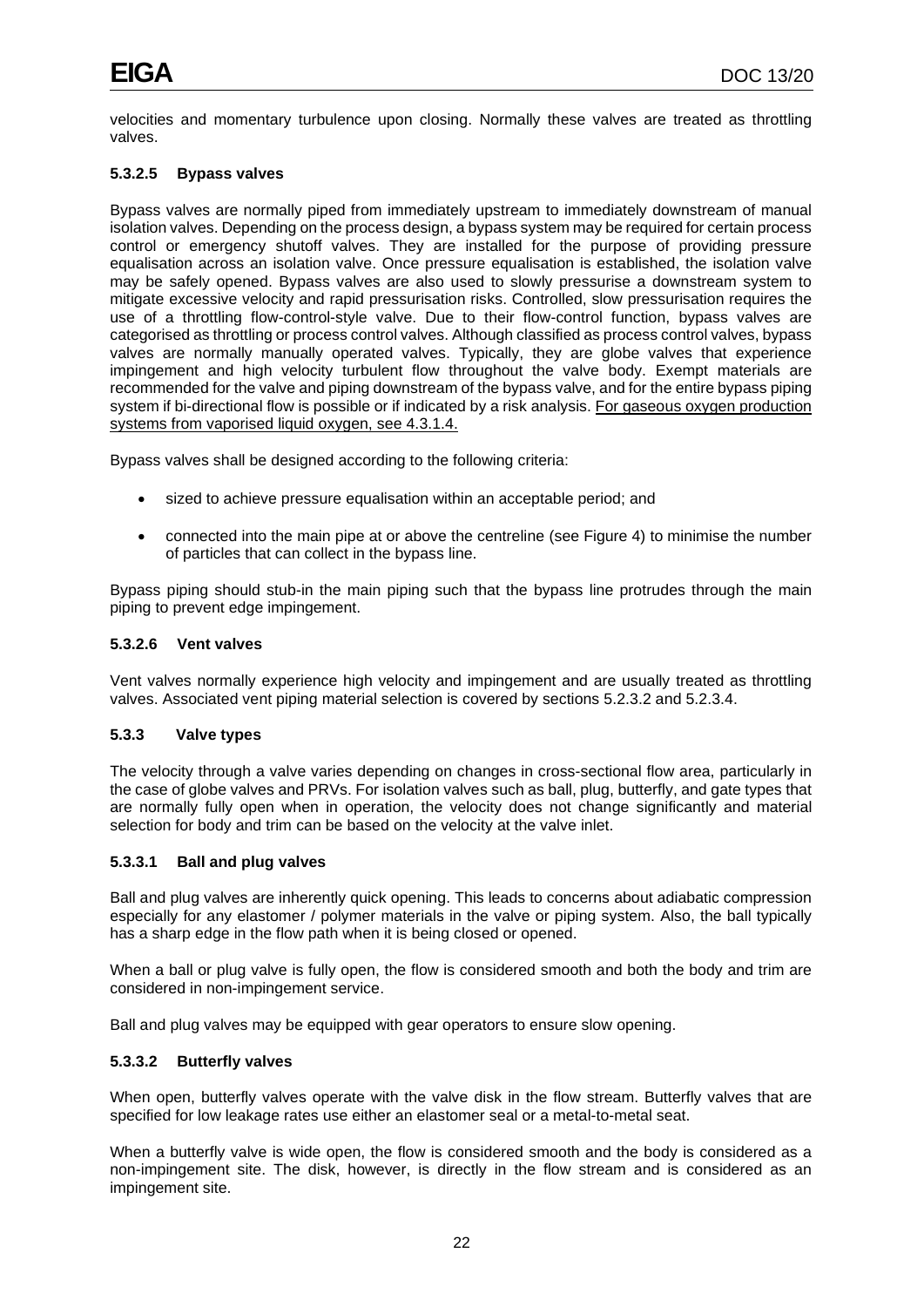Butterfly valves are inherently quick opening, which leads to concerns about adiabatic compression and temperature rise, especially for any elastomers in the valve or downstream piping system.

Butterfly valves may be equipped with gear operators to ensure slow opening.

#### **5.3.3.3 Gate valves**

When gate valves are fully open, the flow through the valve is considered smooth and the body is considered as a non-impingement site. However, the gate is considered as an impingement site.

There are potential friction surfaces in the moving parts of gate valves such as between the gate and body seat, between the gate and back seat, between the rotating stem and the gate, and between the stem thread and the guide.

If gate valves are in a closed position and pressure is equalised across them using a bypass valve, it is possible in some designs that the pressure in the bonnet area remains low until the valve is opened. This could result in adiabatic compression in the bonnet area on initial opening.

Some gate valves have tack welded, screwed in seats. It can be difficult to clean the thread area after assembly. By design, a gate valve may have an open groove at its base when the valve is open, which is an ideal site for debris collection.

#### **5.3.3.4 Globe valves**

Globe valves are commonly used in control applications and are usually automated. Globe valves have a tortuous path with many impingement sites. The trim design varies with specific vendors but it can be of a relatively thin section fitted with elastomer / polymer inserts to minimise leakage and seat damage. Sometimes cage trims are used, which are usually of thin section and provide sites for debris to be trapped and / or "guillotined". Because of these design features, globe valves shall always be considered as throttling valves with both body and trim classed as impingement sites. Exempt materials are commonly used.

#### **5.3.3.5 Pressure relief valves**

By nature, PRVs experience high velocity across the trim. There can be impingement on the exhaust part of the housing and outlet piping although these areas are normally at or close to atmospheric pressure. The sizing of the trim and the valve inlet determines the gas velocity at the valve inlet. Valve and trim sizing may sometimes be selected to maintain a low velocity in the inlet area. Both body and trim are considered impingement sites. Exempt materials are often used for seat and trim unless other mitigating measures are in place. PRVs shall comply with national or international standards such as ASME *Boiler and Pressure Vessel Code*, Section VIII [38].

#### **5.3.3.6 Check valves**

By virtue of their design, check valves, contain components that are always in the flow stream and can be subjected to high velocities and impingement. Therefore, the disk, plate, piston, or spring of a check valve should be made from exempt materials. Depending on the valve type, the body of a check valve may or may not be regarded as an impingement site. The components of check valves are designed to impact with each other and shall therefore be regarded as potential sources of ignition energy and, possibly, particle generation. Care shall be taken to ensure that the thickness of moving or impacting components in the flow stream is adequate and not less than those indicated in Appendix B unless other mitigating measures are in place.

Plate-type check valves used downstream of a reciprocating compressor require a risk assessment due to the presence of a pulsating flow.

Check valves should be designed to withstand chatter and installed such that the possibility of chatter is minimised.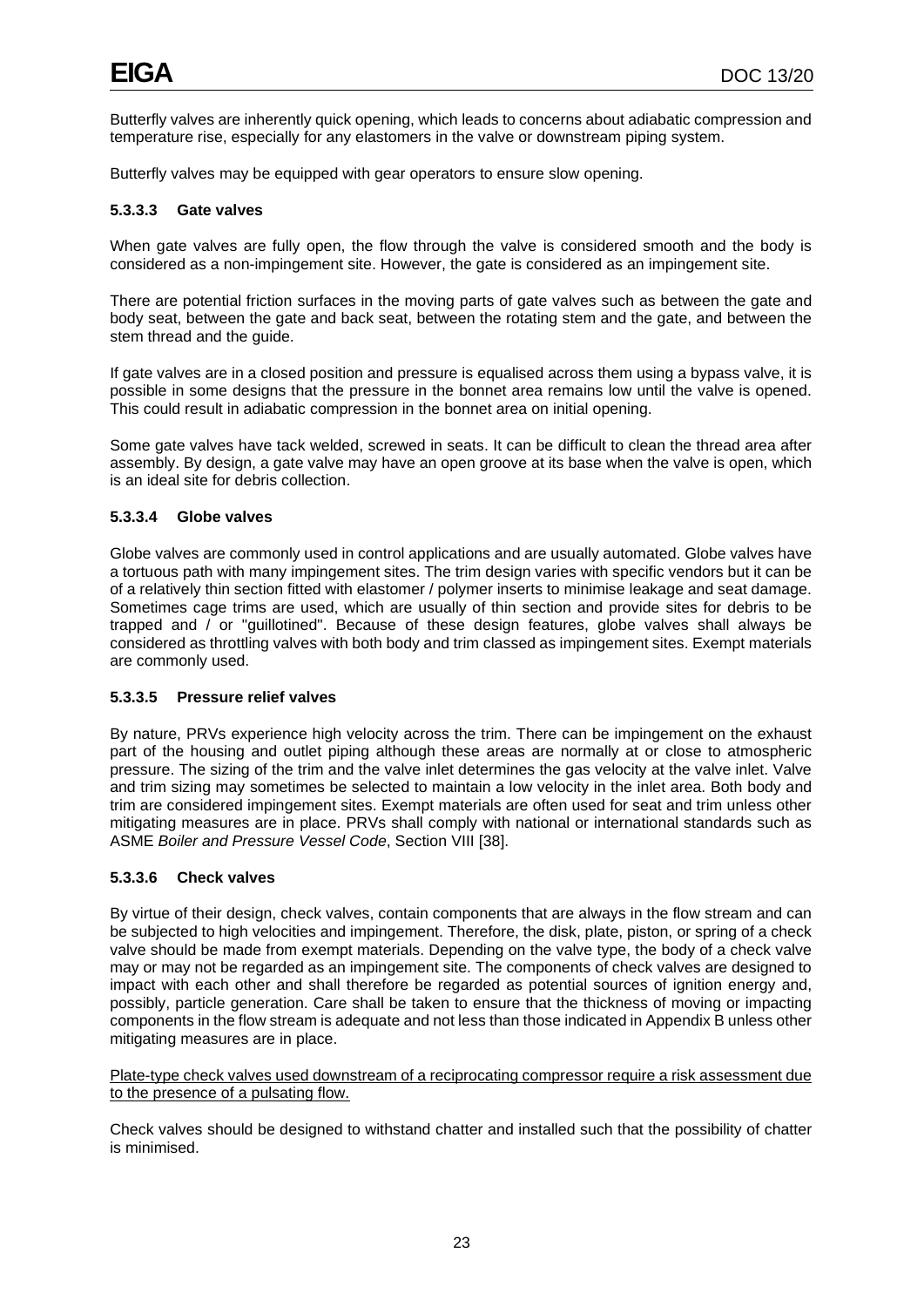# **5.3.4 Valve seals and packing**

The party responsible for specifying or procuring valves for oxygen systems should contact the seals and packing supplier for guidance on materials that are compatible and suitable for oxygen service at the design conditions (see 4.5). Information on compatibility of non-metal seal and packing materials may be found in ASTM G63 and BAM [11, 26].

# **5.3.5 Other possible sources of ignition in valves**

- Localised heating due to friction between metal components;
- Arc discharges where two metal components, at different electrical potentials, are separated by a non-metal insulating substance;
- Flow friction, which is flow induced vibration of an elastomer / polymer, causing a localised increase in elastomer / polymer temperature leading to a kindling chain type ignition; and
- Mixing of oxygen and non-compatible oil or grease, for instance in gear boxes or angled valve wheels. If such equipment is used, suitable arrangements such as distance pieces open to the atmosphere, shall be provided to prevent migration of oil or grease down the spindle into the oxygen system.

# <span id="page-27-0"></span>**5.4 Equipment**

Special inline pipe components including filters, strainers, orifice plates, venturi flowmeters, thermowells, silencers, and flexible connections are described in the following subsections. The vast majority of inline components experience impingement flow and their materials should be selected based on the following information.

#### **5.4.1 Conical strainers**

Conical strainers in gaseous oxygen service are normally designed as a perforated cone with a meshscreen overlay. The strainer shall be positioned in the piping system such that the mesh is on the outside of the cone with the cone projecting upstream. Commonly used screen sizes are 150 micron and finer.

The mesh of a conical strainer is regarded as an area of high risk because it experiences direct impingement and also captures and accumulates debris and particles. Wire mesh, because it is constructed of thin material offering a high surface-to-volume ratio, is more susceptible to ignition in oxygen service. The mesh overlay material shall be of a burn-resistant material such as nickel, bronze, or Monel. Materials with relatively low burn resistance such as stainless steel mesh shall not be used.

The perforated cone support is also considered an impingement site and the material selection and its thickness should be based on the impingement velocity curve shown in Figure 2 and in Appendix B.

# **5.4.1.1 Conical strainer buckling pressure**

Conical strainer cones should be designed with a high buckling or collapse pressure, preferably 100% of the system design pressure as determined by the setting of the PRV. If the buckling pressure is less than 100%, a pressure differential indicator with an alarm should be installed to warn operating personnel that the element is approaching a failure condition and that corrective action is required. This is to avoid collapse of the cone and the passage of fragments through the piping system thereby creating a potential fire hazard.

# **5.4.1.2 Conical strainer system design**

Systems should be designed to avoid the likelihood of filter or strainer operation in reverse flow. The piping and valve requirements discussed for filters in 5.4.3 also apply to strainers.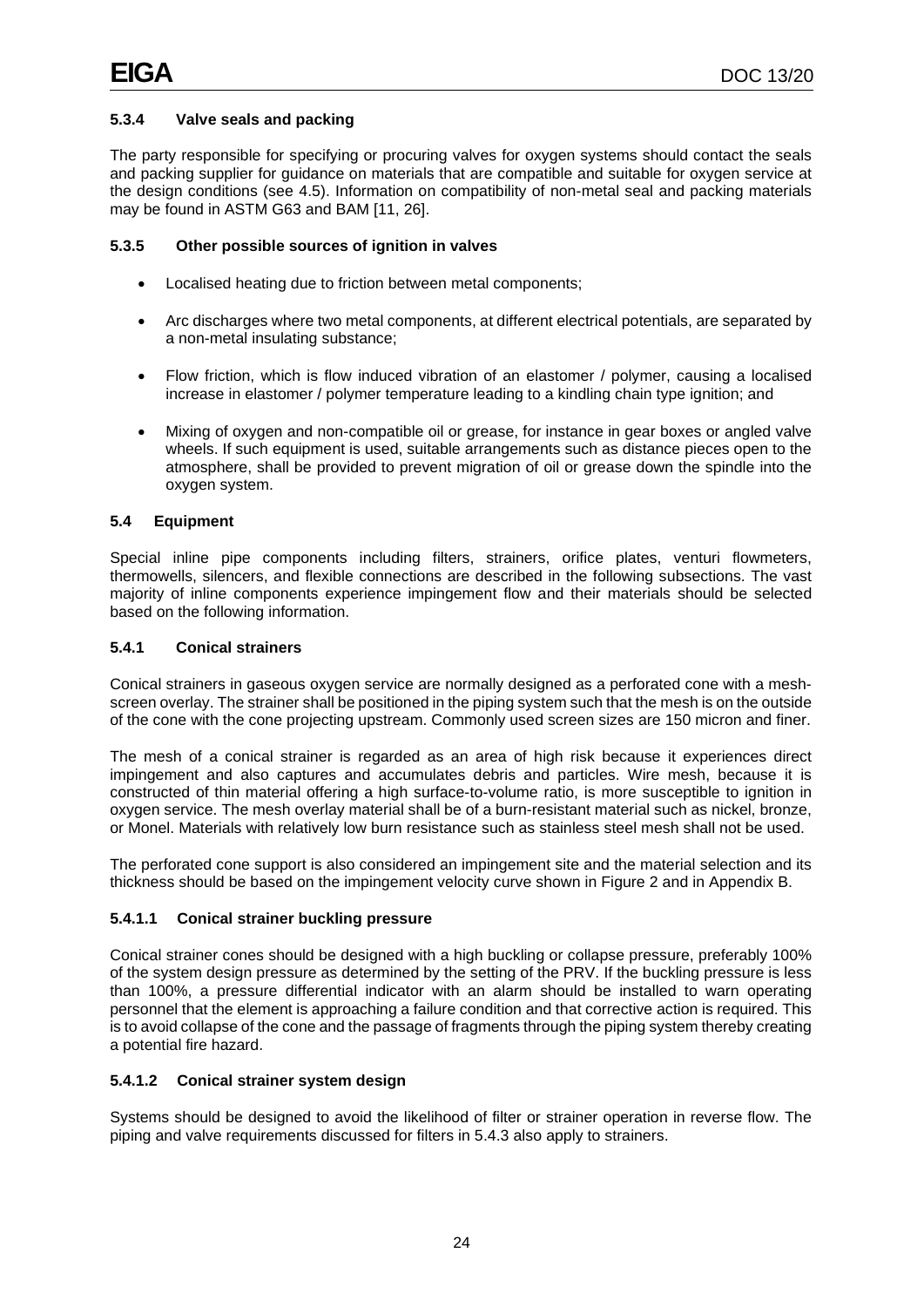# **5.4.2 Y-strainers**

The Y-type strainer body is considered an impingement site, a dead end, and a location where contaminant can be ignited and kindle the surrounding components. As such, usage of Y-type strainers shall be restricted to locations where the potential for contaminant is minimal. Only exempt materials shall be used for the body. Carbon steel is prohibited. The wire mesh and screen shall conform to the guidelines given for conical strainers in 5.4.1.

Blowdown valves on Y-strainer housing shall be avoided in gaseous oxygen service. Though the blowdown valve provides an easy method for cleaning the strainer, it could easily be opened at an inappropriate time and could cause a dangerous localised oxygen-enriched atmosphere along with high gas velocities.

# **5.4.3 Filters**

Gas cleaning with filter elements is required when particle retention specifications exceed the capabilities of a conical strainer.

#### **5.4.3.1 Filter risks**

Filter elements are impingement locations that are considered high risk due to their particle retention function. Elements are also high surface area-to-volume components which, depending on the material used, can easily ignite. As such, element material selection requires additional care. Systems should be designed to avoid the likelihood of filter or strainer operation in reverse flow.

# **5.4.3.2 Filter element material**

Common filter element materials include, but are not necessarily limited to, the following:

- fibreglass or woven glass without organic binders;
- woven or sintered nickel; and
- brass, bronze, copper, or Monel 400.

#### **5.4.3.3 Glass fibre filter elements**

If filter elements are fitted with non-metal oxygen compatible materials such as glass fibre, they shall be designed and assembled using copper wire to avoid accumulation of electrostatic charges in the medium, following which they shall be thoroughly cleaned to remove lubricants and other agents used during their manufacture.

#### **5.4.3.4 Filter buckling pressure**

Collapse of filter elements due to high differential pressure can lead to potential fire hazards. The element shall either be able to withstand maximum line pressure when completely clogged, or at least a pressure differential indicator with an alarm shall be installed (see 5.4.1.1).

# **5.4.3.5 Filter housing**

Housing material selection shall be determined by the application of impingement and non-impingement criteria and reference to the velocity curves shown in Figures 2 and 3.

# **5.4.3.6 Piping and valve requirements for filters**

Filters should be provided with inlet and outlet block valves to permit removal for cleaning. If a line cannot be taken out of service for cleaning the filter, parallel filters should be installed and each should be provided with inlet and outlet block valves. A vent valve should be installed downstream of each filter upstream of the discharge block valve. Filters should not be equipped with valves for in-service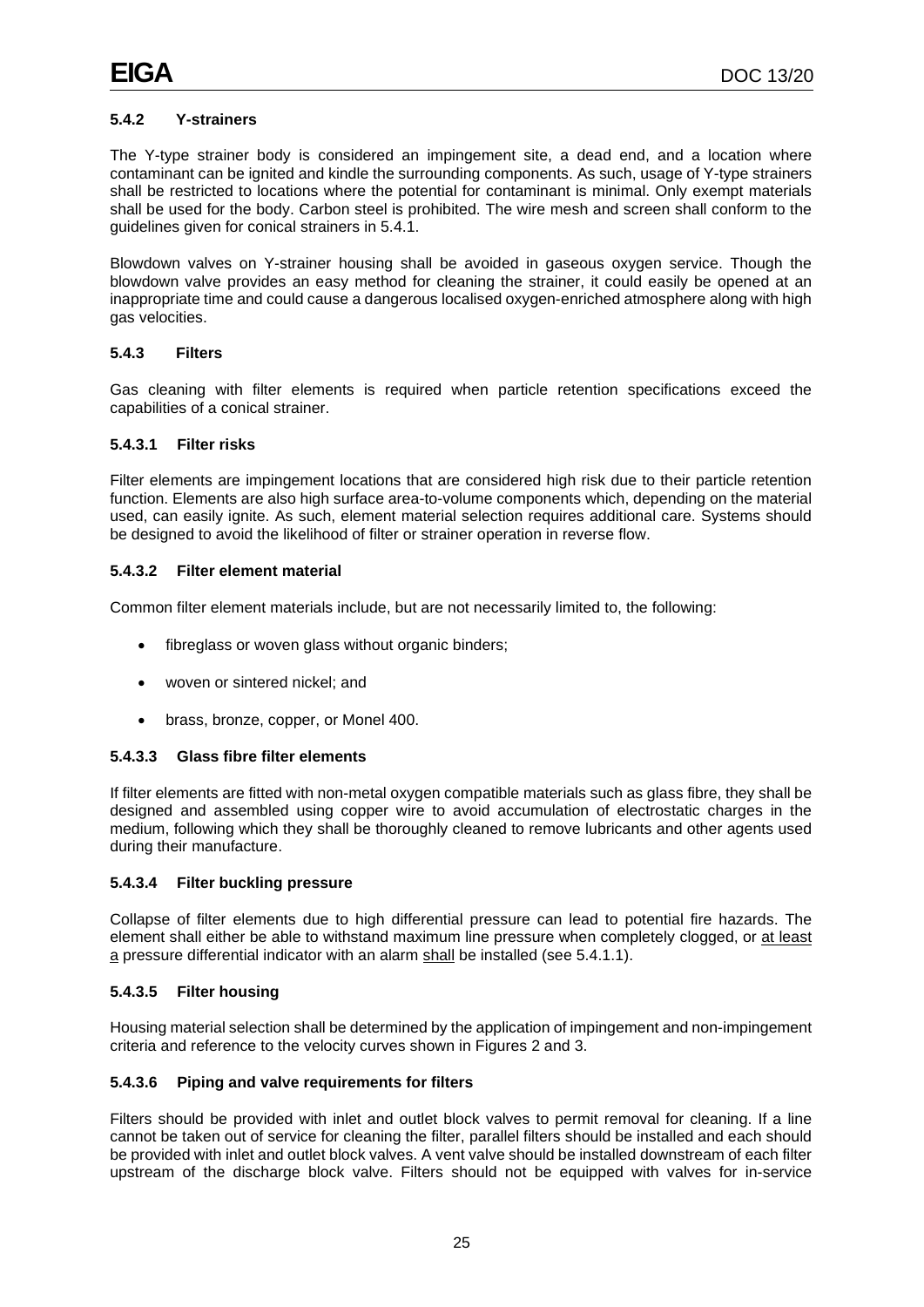backblowing since this entrains a collection of particulate matter at very high velocity. Bypass lines around filters can be considered when filter maintenance can be carried out during periods of low flow rate such as 20% of the design flow rate and velocity, for example at process shutdowns where only low flow rates are used.

# **5.4.4 Flow measuring devices**

#### **5.4.4.1 General requirements**

Flow meter systems should be located remotely from other equipment and piping, preferably outdoors. Manual block and bypass valves should be reasonably remote from meters and either located away from any potential fire area or separated by a barrier. Material selection is based on the use of exempt materials such as those shown in Appendix B or meeting the criteria of the impingement velocity curve shown in Figure 2. Filtration shall be considered upstream of carbon steel meter systems.

Static meters such as orifice plates are preferred over moving element meters for oxygen service provided that their measuring performance is able to satisfy the user's requirements. Filtration is generally installed upstream of moving element meters.

#### **5.4.4.2 Orifice plates**

Orifice plates are flow measuring devices that are considered to be an impingement site because of the higher velocity and sharp edges at the reduced areas. Exempt materials such as those listed in Appendix B should be used.

#### **5.4.4.3 Moving element flow measuring devices**

The design and selection of moving element flow measuring devices shall be suitable for oxygen service and the service conditions of pressure, flow, and temperature. Rotary, turbine, angular momentum mass flow, and positive displacement meters are typical types of moving element meters that are used where broad range ability and accuracy are required. A design of a typical moving element meter station of this type takes into account the concerns of overpressuring, overspeeding, reverse flow, and excess flow. As there may be some additional considerations or simplifications, every case should be individually and carefully analysed for its requirements. Special safety considerations for these types of meters are:

- Piping should be designed and installed to apply minimum stresses on connections to meters that have moving parts;
- Manual maintenance operation should only be carried out on meters after they have been taken out of service, isolated from the system, depressurised, and made safe;
- Lubrication—some dynamic meters require a reserve of lubricant, which shall be selected from among the oxygen-compatible lubricants described in 5.5. If the lubricant reservoir is visible from outside, there shall be a label in a prominent position fixed to the meter specifying the grade of lubricant authorised. Renewal or checking of the lubricant shall be made by personnel authorised by the user;
- Remote indication—meters having integral flow indicators or totalisers should be designed, so they can be read at remote location without approaching the meter; and
- Overspeed protection—some moving element meters such as rotary piston meters are in danger of undergoing excessive deformation when their maximum permitted flow is exceeded. The friction caused by contact of the moving parts or entrained foreign particles may cause jamming, fracture, and / or ignition. These meters shall be protected by a flow limiting device.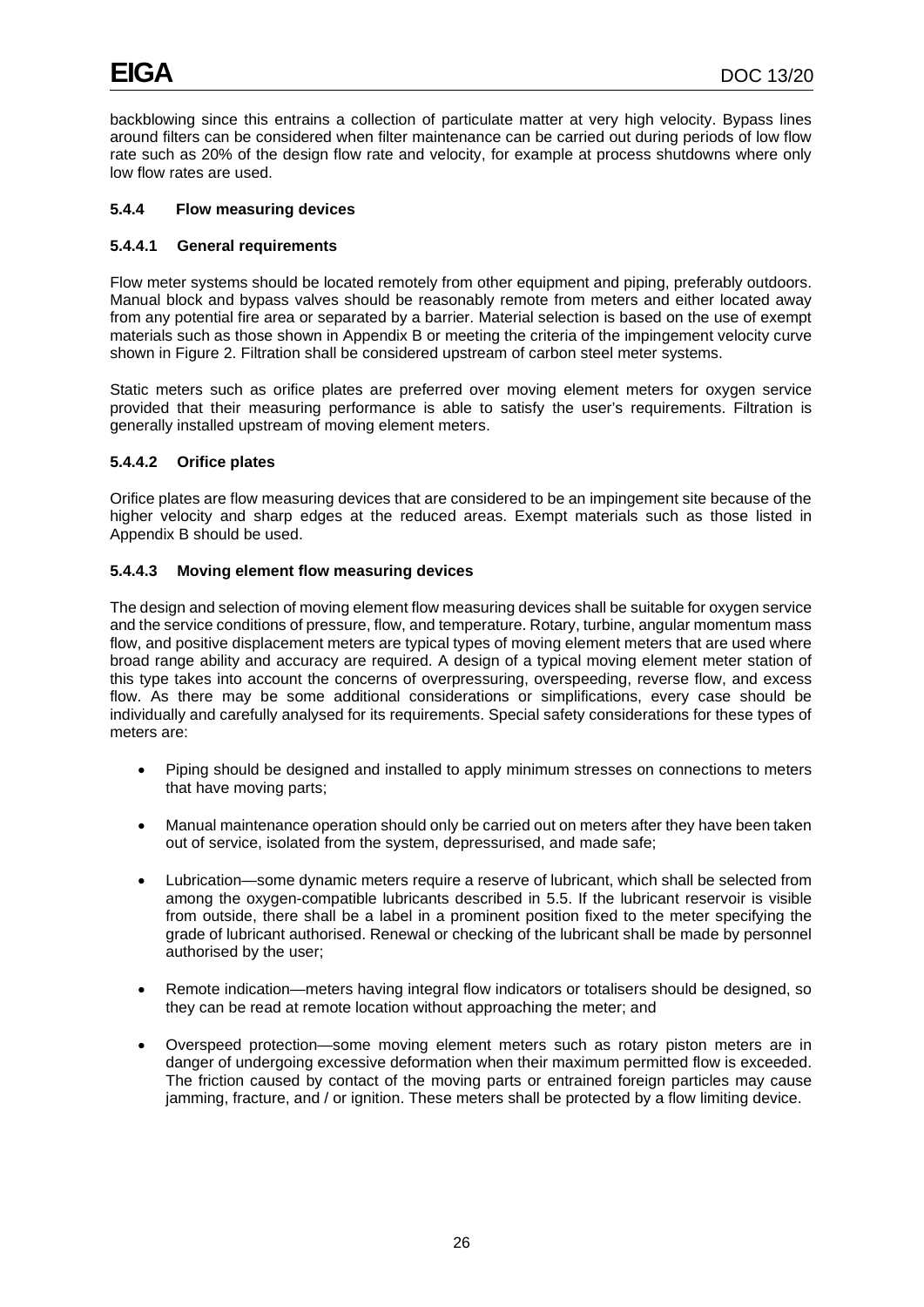# **5.4.5 Bursting disks**

Caution is required with regard to the use of bursting disks on oxygen transmission and distribution piping because of the risk of premature failure, disruption of supply, and subsequent uncontrolled release of large volumes of gas, which can form oxygen rich atmospheres. If their use is for any reason unavoidable, they should be made of exempt material. Stainless steel and nickel alloys less than exemption thickness are permitted based on burst disk design conditions, the requirement to open at a set design pressure, and since they only pass flow upon rupture. Pre-scored non-fragmenting burst disks are preferred. Their outer surface in contact with the atmosphere may be coated with a thin layer of PTFE or FEP in order to prevent deterioration by corrosion.

# **5.4.6 Insulating joints**

An insulating joint is essentially made up of two pipe elements separated by a di-electric material.

The purpose of insulating joints is to provide permanent electrical discontinuity between the parts of the installation with cathodic protection and those without it.

Because of this electrical discontinuity, insulating joints carry potential danger of spontaneous ignition of the insulating material caused by possible heating due to the Joule effect. In the interior of a pipeline, if a continuous deposit of dust connects the two piping and pipeline elements and if the current intensity is sufficient, the dust may be brought to a temperature capable of initiating ignition of the insulating material.

The insulating material in contact with oxygen should combine adequate mechanical and di-electric properties and comply with the provisions in 4.3.

Features for insulating joints using standard flanges include:

- Insulating gaskets, bolt washers, and sleeves shall be compatible with gaseous oxygen at the service conditions;
- Di-electric strength of the gaskets, bolt washers, and sleeves depends on vendors' specifications and purchaser requirements but typically are be in the order of 10 MV/m (254 V/mil);
- Insulating flanges should be installed in the horizontal plane (i.e., a vertical pipe run) to minimise accumulation of debris and moisture inside the flange faces, which can cause bridging across the gasket. The pipe run can be inclined up to a maximum of 45 degrees from the vertical. Gaskets should be full-face type cut to exact pipe internal diameter. The bridging effect and also the possibility of arcing across the gap can also be reduced by using a gasket with an outside diameter greater than the raised face of the flange;
- Insulating flanges should be fitted with a fault current protection cell to provide protection against fires in the event of lightning strikes (see 10.2);
- Design of the cathodic protection system should limit impressed current potentials wherever possible. Insulation joints should be fitted with suitable surge protection devices to prevent sparks or excessive voltage gradients causing localised heating across joint gaps or other locations where metal surfaces at different electrical potentials are separated by insulating materials;

Features for proprietary insulating joints of the monolithic / mono block type include:

- Di-electric material and internal gas seals shall be compatible with gaseous oxygen at the service conditions;
- Di-electric material shall also be non-permeable with respect to gaseous oxygen at the service conditions;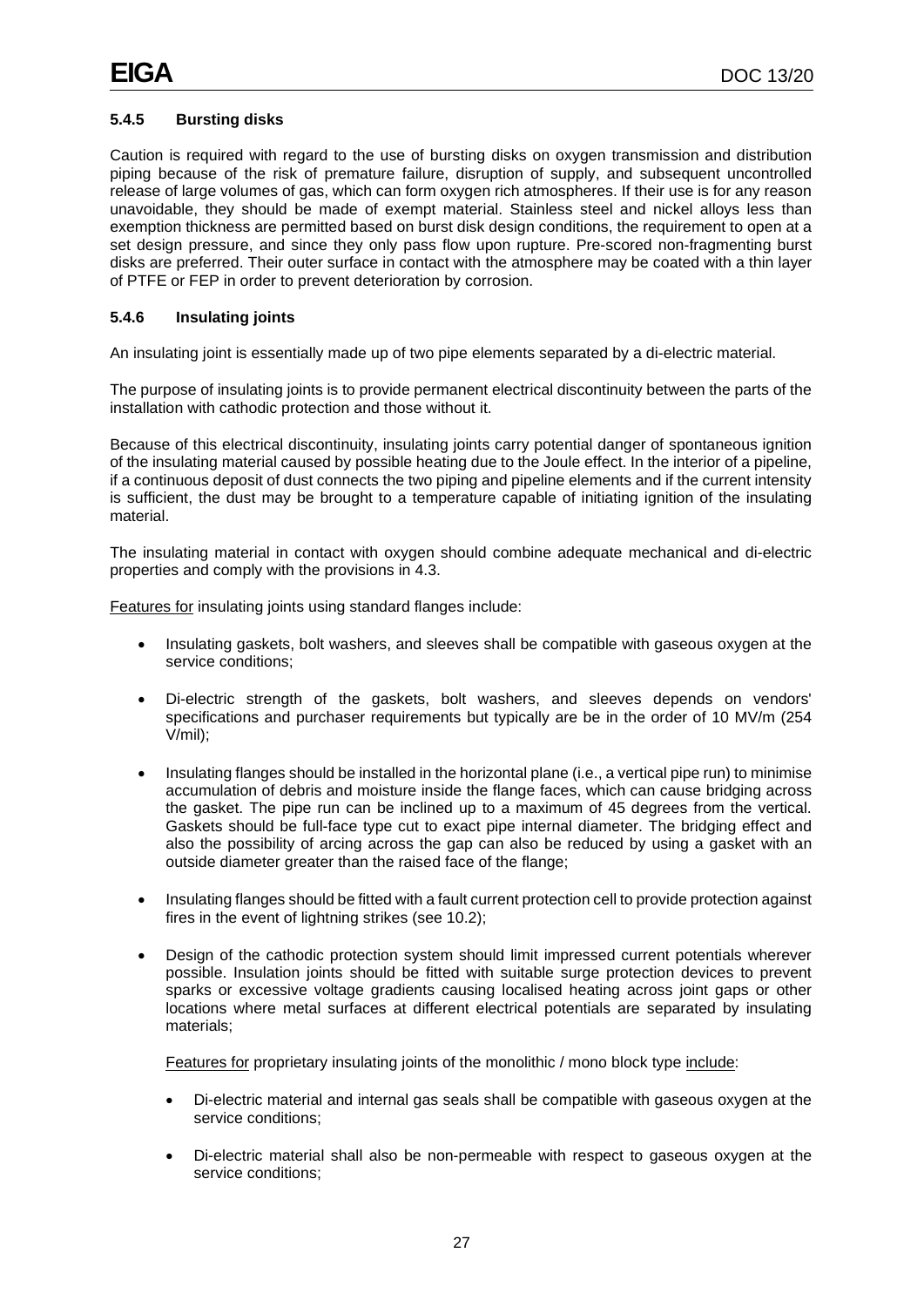- Di-electric strength of the insulating material should typically be in the order of 10 MV/mm (254 V/mil);
- Monolithic / mono block joints should be provided with connection lugs on the exterior of the unit positioned on either side of the insulation element to allow for the fitting of a surge diverter spark gap and for the ongoing checking of electrical isolation;
- Insulating joints, especially the monolithic block type, are prone to damage and leakage if overstressed either laterally or longitudinally. To reduce the likelihood of joint deformation beyond the acceptable limit, it is critical to select an appropriately conservative mechanical design safety factor for the joint to guard against design uncertainties associated with the piping installation, terrain, local environment, and other factors; and
- Joints are adequately supported and correctly installed.

See also 4.6.2, 4.6.4, and 7.4.2.

#### **5.4.7 Flexible connections**

The use of permanent flexible connections, hoses, and expansion joints is not recommended in oxygen pipeline and piping systems due to their thin wall thickness and potential for creating dust entrapment zones in the corrugations.

For pipelines and piping exposed to wide variations in temperature, it may be necessary to insert expansion loops to accommodate the pipeline movement. The radius of curvature of the expansion loops should be chosen to facilitate the use of cleaning pigs if required. The material for the expansion loops should be consistent with 5.2.

#### **5.4.8 Miscellaneous equipment items**

# **5.4.8.1 Noise reduction devices**

Shells, baffles, and diffusers of vent silencers shall be entirely of metal and / or concrete construction. The metal should be corrosion resistant and in accordance with the impingement velocity curve shown in Figure 2. The assembly should be designed and manufactured to avoid any relative movement of the components. If silencers make use of sound absorbing materials, these shall be non-combustible and essentially free of oil and grease. Examples of such materials are glass fibre or mineral wool.

Stainless steel wool shall not be used as absorbing material of inline or vent silencers.

# **5.4.8.2 Other accessories**

Any other accessory that may come into contact with oxygen shall be constructed from material selected in accordance with the impingement velocity curve shown in Figure 2. Materials that meet requirements of 4.3 shall be selected for their non-metal components.

Common accessories are:

- pressure sensors and indicators;
- pneumatic control devices;
- thermowells; and
- instrument tubing and instrument manifold valves.

Instrument tubing normally consists of small-bore pipes in a non-flowing application, which permits the use of stainless steel tubing without thickness limitation. Dead legs and particle accumulation should be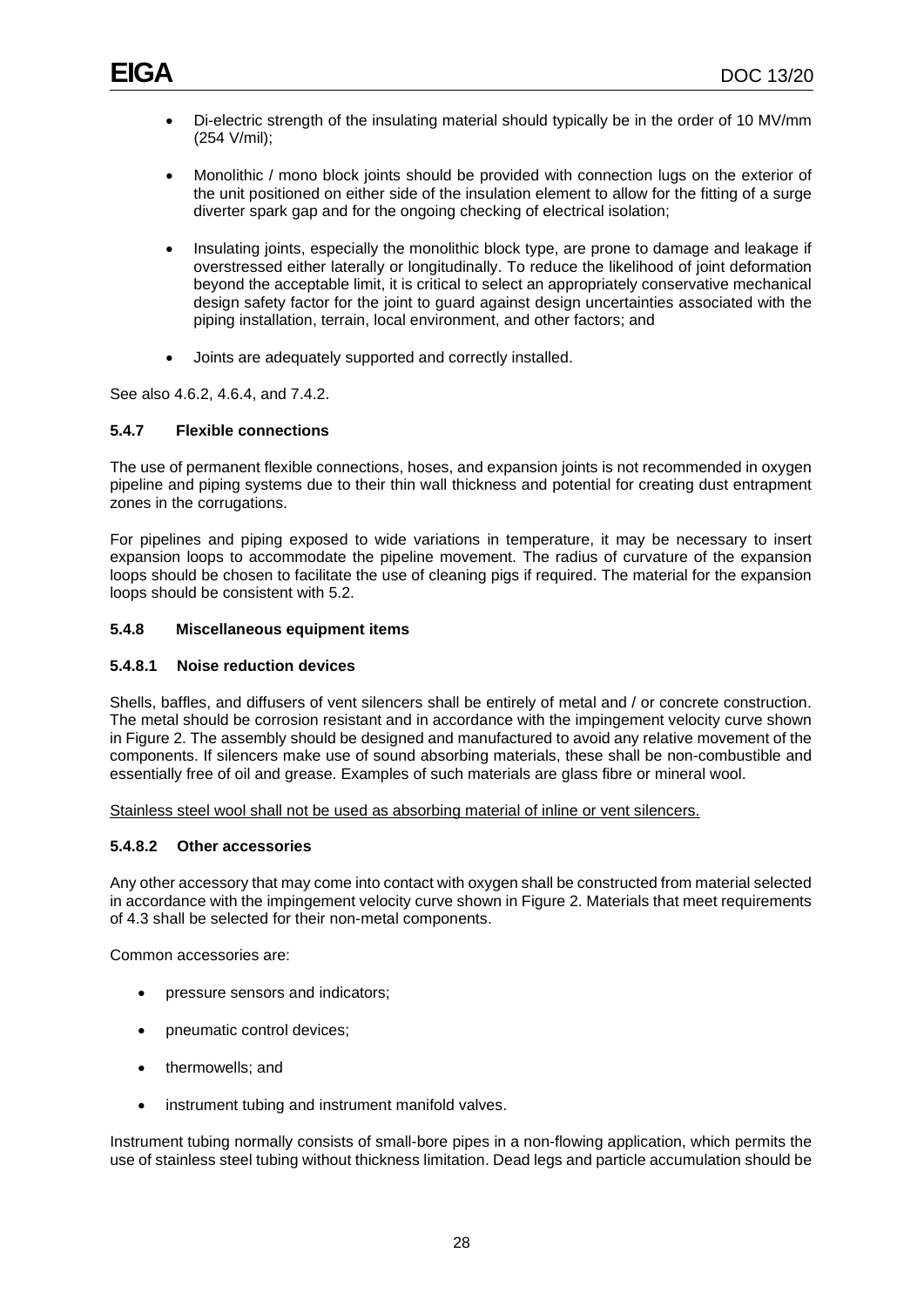avoided. Instrument valves are in a throttling mode when opened, and the use of exempt materials such as those listed in Appendix B should be considered.

Dial gauges should be provided at the rear with blowout plugs or bursting disks enabling the oxygen to escape in the event of fracture of the sensing element. Additional safety features such as safety glass and a solid partition between the sending element and the gauge window should be provided. If sensors use hydraulic fluid, the fluid should not be in direct contact with oxygen, and it should be selected on the basis of the information in 4.3 and 5.5. All pressure sensors and indicators should be clearly marked for oxygen service (for example, by a visible inscription OXYGEN, NO OIL OR GREASE).

#### **5.4.9 Protection systems**

The design and installation of protection systems including pressure, flow, and temperature switches, and other devices should take into account the following factors:

- quality and reliability of the devices;
- failure modes and effects including, for example, power failure, instrument air failure, and instrument circuit failure;
- use of trips and / or alarms and, in the case of the latter, the ability of the operator to respond; and
- fail-safe requirements and consequence of failure considerations versus supply reliability concerns.

The required safety integrity level (SIL) of any protection systems should be considered as part of the design. For more information, refer to IEC 61508, Functional Safety of design. For more information, refer to IEC 61508, *Functional Safety of Electrical/Electronic/Programmable Electronic Safety-Related Systems—Parts 1 to 7* and IEC 61511, *Function Safety—Safety Instrumented System for the Process Industry Sector—All parts* [39, 40].

# **5.4.10 Heat exchangers**

Caution should be taken when selecting heat exchanger tubing that may be less than 3 mm (0.125 in) as trace moisture can result in premature catastrophic corrosion of carbon steel. Therefore, carbon steel is not recommended for heat exchanger tubing. Exempt alloys are recommended for heat exchanger tubing. Stainless steel tubing can be used at low oxygen velocities (see Figure 2). This publication does not address ambient vaporisers or brazed aluminium heat exchangers.

For oxygen compressors, material selection for heat exchangers is documented in EIGA Doc 10, *Reciprocating Compressors for Oxygen Service* as well as EIGA Doc 27, *Centrifugal Compressors for Oxygen Service* [41, 42].

# <span id="page-32-0"></span>**5.5 Lubricants**

All components should be designed to function without lubrication. However, if a lubricant is necessary to permit assembly operations or the functioning of a component or equipment, it shall be selected from lists of lubricants that have been found acceptable for use with oxygen such as lubricants listed in BAM [26]. ASTM G63 is also a pertinent information source [11]. The lubricant should be distributed on the surfaces to be lubricated and its use shall be kept strictly to a minimum. The lubricant shall be incorporated for life when the component is assembled and no trace shall be discernible from the outside. A deviation is permitted in the case of components where experience and comprehensive testing have demonstrated the safe use of such components.

Lubricants and greases suitable for oxygen service are generally halogenated chlorotrifluoroethylene (CTFE) fluids, which are thickened with silicon oxide. The use of these products should be restricted to dry atmosphere applications as they allow moisture to penetrate the oil film and cause severe corrosion.

CTFE fluids should not be used with components fabricated from aluminium alloys under conditions of high torque or shear because of the danger of reactions with freshly exposed surfaces.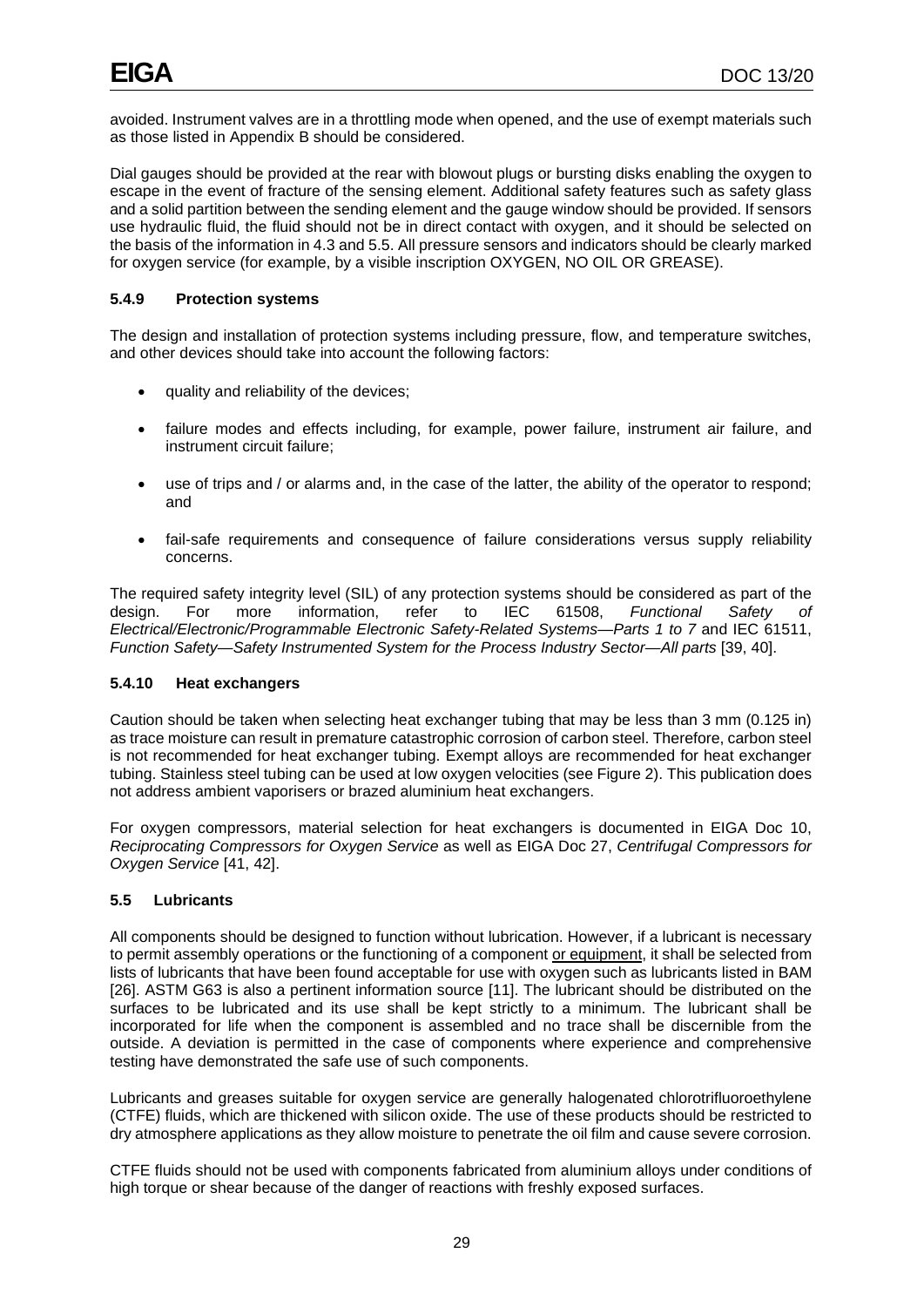Care shall be taken with the selection of oxygen-compatible lubricants because, depending upon the application, the lubrication properties of CTFE fluids are generally not as good as hydrocarbon-based mineral oils or greases.

A lubricant or locking compound is considered as compatible for use for valves if the following conditions are met:

- AIT greater than or equal to 400 °C (752 °F) at the maximum operating pressure in gaseous oxygen or at 103 bar, abs (1500 psia) in case the maximum operating pressure is lower than 120 bar (1740 psi); and
- Lubricant passes a pneumatic impact test in gaseous oxygen at a test pressure of at least.

50 bar (725 psi) greater than the maximum operating pressure, as determined by an acceptable test method (for example ASTM G74, *Standard Test Method for Ignition Sensitivity of Non-metallic Materials and Components by Gaseous Fluid Impact*) [19].

NOTE Even minor contamination of an oxygen-compatible lubricant (for example, hydrocarbons, dust, metal particles, or chips) can significantly reduce the ignition resistance of the lubricant.

Gearboxes typically have hydrocarbon grease as the lubricant. Design features shall ensure that oxygen leakage cannot come into contact with hydrocarbon lubricants and that hydrocarbon lubricants cannot migrate into the oxygen wetted area. When this cannot be ensured, tested oxygen-compatible lubricants shall be used.

Assessment of lubrication migration from the gearbox is especially important for valve design where part of the stem is exposed to the internal oxygen because of rising stem movement, for example, globe and gate valves. The motion of the stem during operation increases the risk of external contamination such as hydrocarbon greases to be transported through the packing of the valve over multiple operations.

Lubricants not in direct contact with oxygen such as bolts on flanges should be oxygen compatible.

# <span id="page-33-0"></span>**6 Cleaning, manufacturing and inspection**

# <span id="page-33-1"></span>**6.1 General requirements**

# **6.1.1 Cleaning strategy**

Cleaning of a pipeline and piping system can be accomplished by precleaning all piping before installation and maintaining the clean condition during construction, by completely cleaning the pipeline and piping system after construction, or by a combination of the two. It is generally preferred to preclean piping prior to installation. It is both impractical and impossible to fully inspect a system for cleanliness after construction and final cleaning. Therefore, it is necessary that a detailed written procedure including the sequence for construction and cleaning be well established and carefully followed throughout the project. The pipeline and piping system design shall be compatible with cleaning, construction, and pressure testing methods to be used. There should be a written specification for the inspection for cleanliness throughout the material preparation and construction stages. Additional guidance on oxygen cleaning is available in EIGA Doc 33, *Cleaning of Equipment for Oxygen Service*  $[1]$ .

# **6.1.2 Standard of cleanliness**

A system is considered to be clean for oxygen service when internal organic, inorganic, and particulate matters have been removed to meet acceptance criteria. See 6.5.4 for guidance on acceptance criteria. Removal of contaminants such as greases, oils, thread lubricants, dirt, water, filings, scale, weld spatter, paints, or other foreign material is essential.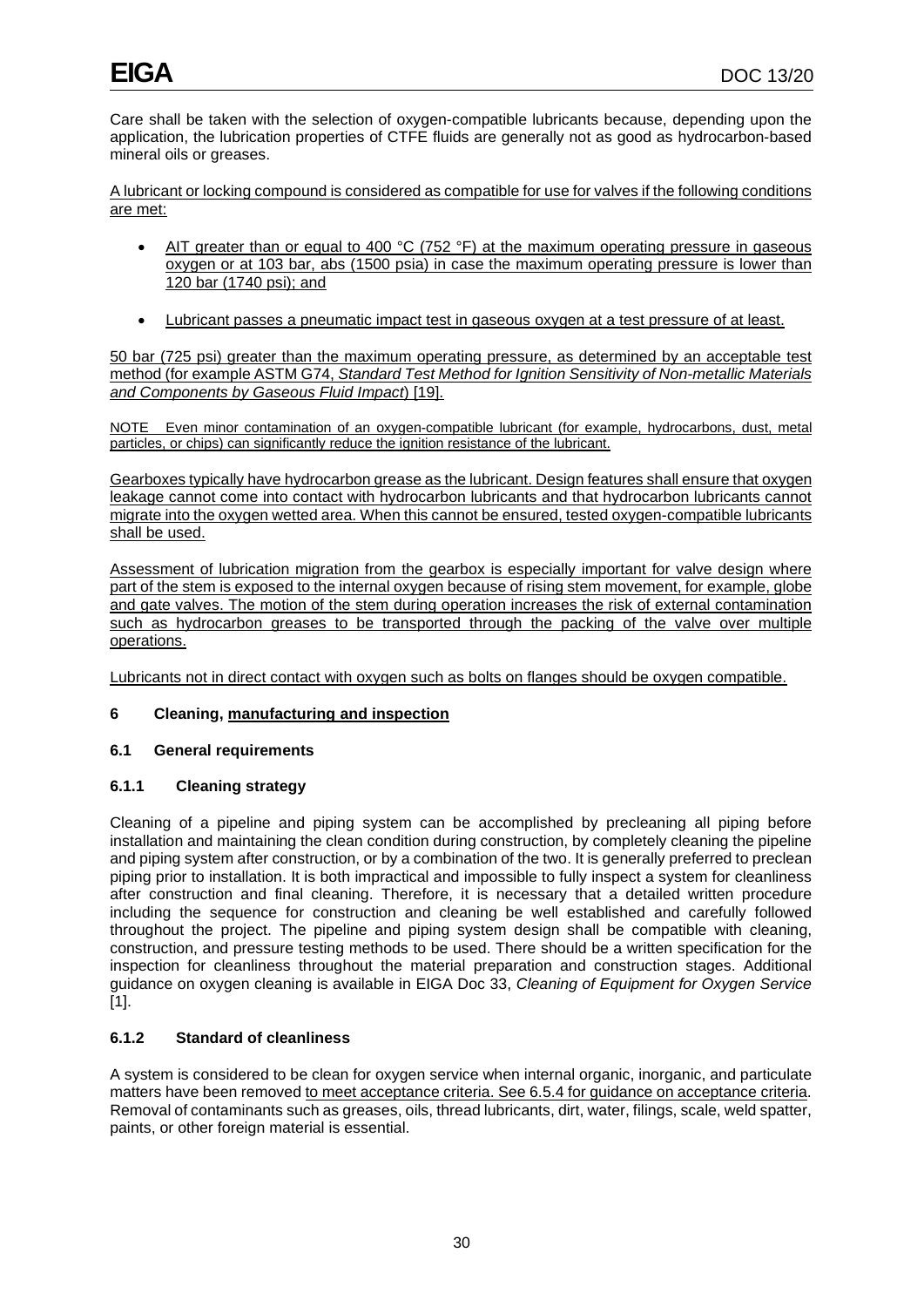# **6.1.3 Cleaning methods**

The cleaning of oxygen pipelines may be accomplished by any one or a combination of more than one of the following methods:

- chemical cleaning (acid or alkali) and passivation;
- pigging;
- mechanical scraping;
- grit, sand, or shot blasting;
- dry carbon dioxide ice blasting;
- water blasting;
- solvent washing;

NOTE Solvents prohibited by the Montreal Protocol shall not be used. Refer to relevant national, European, or U.S. regulations.

- high pressure detergent cleaning:
- high temperature detergent cleaning; or
- high velocity gas purge.

Pigs are commonly used for internal cleaning of pipelines. The types of pigs available fall into the following broad categories:

| <b>Type</b>        | <b>Application</b>                                             |
|--------------------|----------------------------------------------------------------|
| Gauging            | Ensuring freedom from obstruction                              |
| Foam (or soft pig) | Dewatering<br>Removal of fine, loose debris, and dust          |
| Rubber disk or cup | Dewatering<br>Removal of loose debris                          |
| Wire brush         | Removal of pipe scale<br>Removal of adhered particles and rust |
| Scraper            | Removal of pipe scale<br>Removal of adhered particles and rust |

In general, pigs are be fabricated from materials that might not be totally compatible with oxygen, particularly those made of foam or rubber. Therefore, it is important to ensure as far as possible that if materials such as foam or rubber are used, they will not adhere to the pipe wall or remain as fragments in the pipeline. The removal of any such particles or fragments can only be achieved by a high velocity gas purge (see 6.3.7 and 6.3.8). However, the correct selection and use of pigs to suit the anticipated condition of the internal surface of the pipe at the various stages of cleaning can minimise the likelihood of damage to the pigs and contamination of the piping system. It is also important that the pigs, the associated launching / receiving traps, and other equipment are compatible with the solvents and cleaning agents to be used and have been cleaned to oxygen service standards.

NOTE If pigs are to be used for cleaning the piping system, their use should be considered at the design stage to ensure, among other things, the correct bend radius is specified.

A fill log of all pig runs should be kept. Pigs should be inspected once they are removed from the receiver.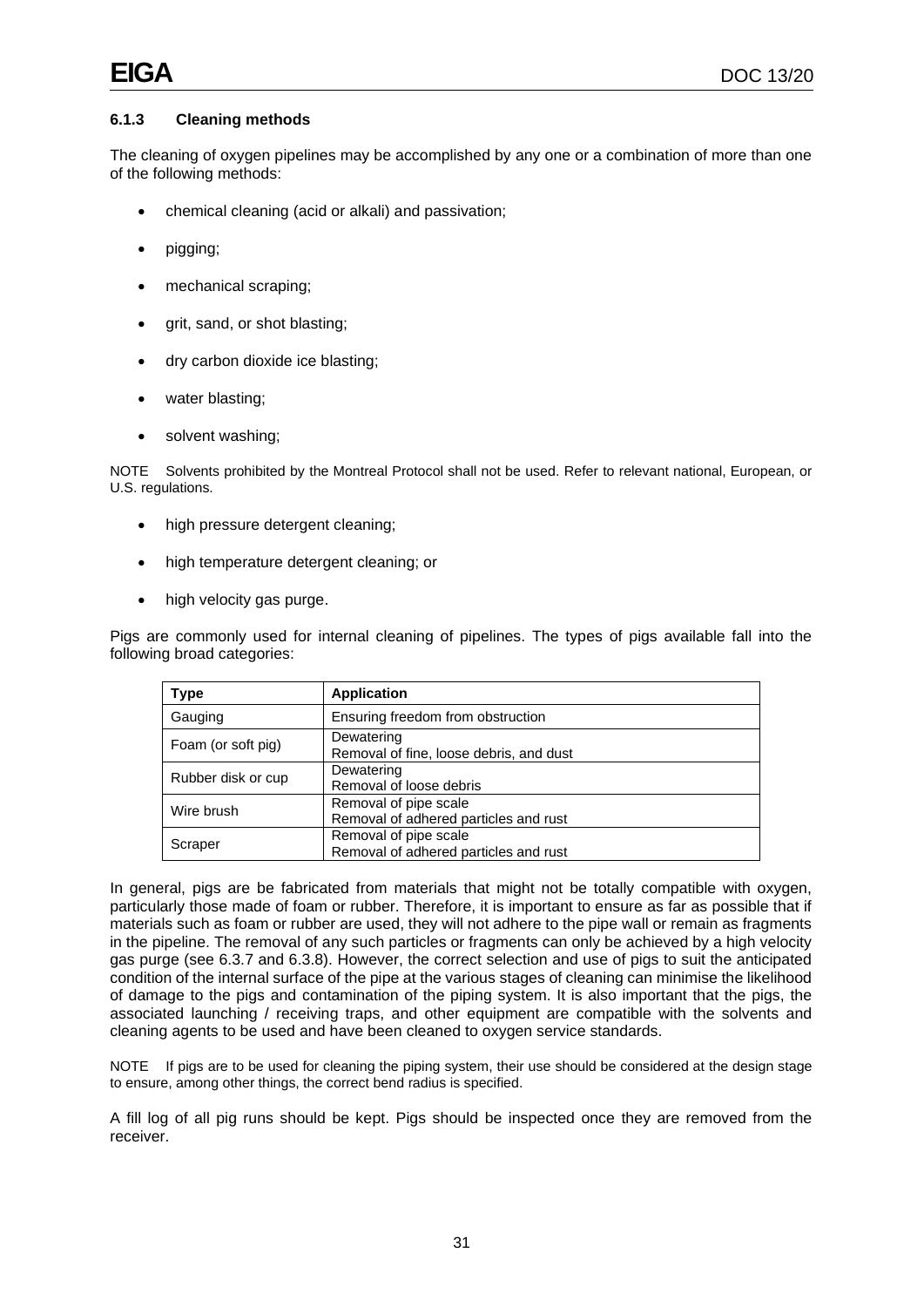# **6.1.4 Pipeline and piping system components**

Equipment such as tees, valves, check valves, insulation joints, regulators, meters, filters, and other fittings may normally be purchased as precleaned items for oxygen service and installed after the completion of cleaning operations. If any items of equipment cannot be furnished clean, arrangements shall be made for them to be cleaned at or local to the site to meet the required standards. Visual inspection of equipment items should be carried out just before installation to ensure that the required standard of cleanliness has not been compromised. See EIGA Doc 33 for component cleaning requirements and Section 8 of EIGA Doc 200 for valve cleaning requirements [1, 37].

Branch lines and parallel lines shall be treated as separate systems for the purpose of cleaning, and the final tie-ins shall be made after cleaning is completed.

# **6.1.5 Welding**

The pipe sections shall be welded together using a recognised welding process. Ultimately, it is essential that the internal weld surfaces are smooth and substantially free of slag, beads, or loose debris thereby preserving the internal cleanliness. Refer to 7.3 for further information on welding requirements.

# **6.1.6 Pressure testing**

The pipeline and piping shall be subject to either a pneumatic or a hydrostatic pressure test at the pressure required by the code to which the piping and pipeline has been constructed. The preference is for a pneumatic test (see 6.3.3). Whichever test method is selected, it shall be conducted at a convenient point in the overall piping and pipeline construction program to suit project requirements and to minimise the likelihood of costly rework. For further details on pressure testing, see 7.6.1.

# **6.1.7 Installation of piping equipment**

On completion of final cleaning, all aboveground connections can be installed including precleaned and pretested tees, valves, fittings, branch piping, and other items. See 7.6 for non-destructive testing requirements.

# <span id="page-35-0"></span>**6.2 Specification and manufacture of pipeline material**

# **6.2.1 General requirements**

All essential requirements for the specification and manufacture of the pipeline that have a direct bearing on the cleaning process should be formally submitted to the piping component suppliers as part of the full technical specification for the purchase of the pipeline. The origin and quality control of the purchased pipeline shall be fully traceable and the relevant documentation submitted to the purchaser for retention.

# **6.2.2 Codes and standards**

Generally, the manufacturing process, material, grade, and inspection requirements for the piping should be in accordance with standards such as ISO 3183, *Petroleum and Natural Gas Industries – Steel Pipe For Pipeline Transportation Systems*, API Specification 5L, *Line Pipe*, or other codes as defined in the project specification as a result of purchaser requirements, national regulations, or other reasons [43, 44]. The material composition should generally be in accordance with the previous codes and the manufacturer's normal standard for pipeline. However, for pipe that is to be precleaned before installation, it is desirable that the manufacturing process should not include steps that can generate heavy deposits of mill scale on the internal surfaces of the pipeline (see 6.2.4).

# **6.2.3 Manufacturing process**

Examples of common manufacturing practices are high frequency induction (HFI), electric resistance welding (ERW), laser beam welding (LBW), or submerged arc welding (SAW) process. Seamless rolled pipe can also be used. Pipeline manufactured by other processes should not be used without the prior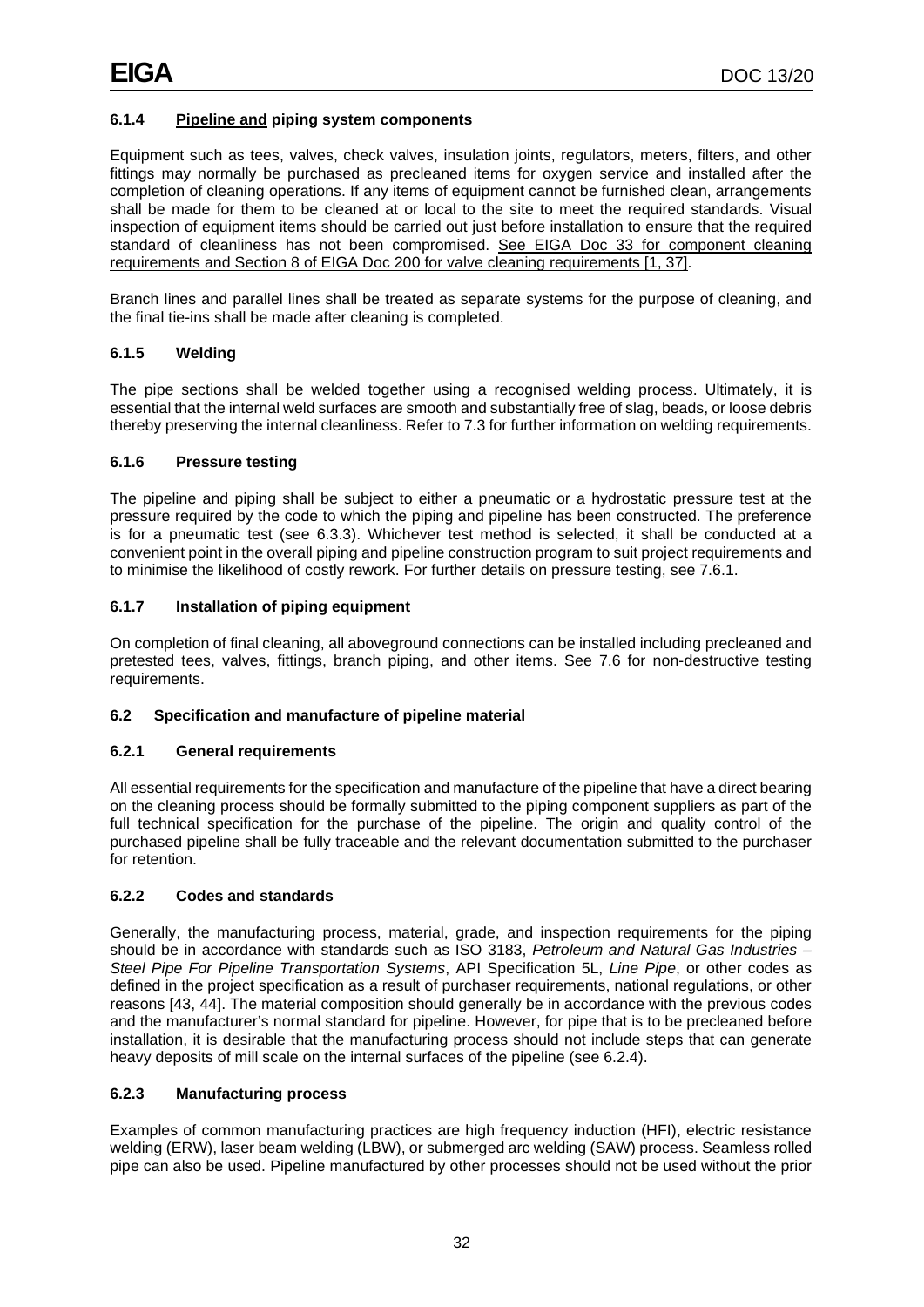approval of the purchaser. The purchase order issued to the pipe manufacturer or stock list shall prohibit the application of preservatives such as paint, varnish, or lacquer on the internal surfaces of the pipeline.

# **6.2.4 Heat treatment**

Heat treatment for either the longitudinal weld (normally carried out as part of the continuous welding processes) or the pipe body should be such that the finished pipeline is essentially free of mill scale (see 6.2.2).

# **6.2.5 Hydrostatic test**

Regardless of the nature of the pressure test carried out in the field, the manufacturer of the pipeline shall, as part of the manufacturing and quality control process, carry out a hydrostatic test and / or eddy current test (as permitted by the material specification) on each section of the finished pipe. The test should be in accordance with the requirements of the applicable national regulations or codes such as ISO 3183 or API Specification 5L unless dictated otherwise in the project specification as a result of the purchaser's requirements [43, 44].

# **6.3 Pre-cleaned piping**

# **6.3.1 General**

All piping and pipelines should be constructed with sections of pipe that are largely free of mill scale by virtue of the pipe manufacturing process (see 6.2.2) and that have been precleaned internally either at the manufacturer's works before delivery or local to the site. The method used for precleaning can be either mechanical or chemical, depending on convenience and cost, provided the desired standard of cleanliness can be achieved. External coating for underground pipelines can be carried out before or after internal cleaning is performed as long as precautions are taken to ensure that the external coating process does not compromise the cleanliness standard of the internal surfaces. The open ends of the pipe sections should be sealed after cleaning and coating to prevent contamination of the clean pipe (see 6.3.5).

# **6.3.2 Pipe fabrication**

Pipeline undergoing precleaning for oxygen service should be fabricated in a manner that permits visual inspection along its whole length and, if necessary, recleaning to the required standard. The workshop fabrication of piping for oxygen service should be segregated from other activities.

# **6.3.3 Pressure testing**

Whenever practical, pressure testing of the piping and pipeline system should be carried out pneumatically provided such a test does not contravene the provisions of any of the following:

- relevant design codes;
- national and local regulations;
- internal regulations of the third party (when appropriate); or
- acceptability on the basis of a formal risk assessment.

The requirement for a pneumatic test is dictated by the need to minimise the risk of contamination or corrosion of the oxygen piping as a result of the introduction of water during a hydrostatic test. However, if pneumatic testing is not acceptable for any reason, piping and pipelines shall be subject to a hydrostatic test (see 6.1.6). Draining, drying, and inspection are necessary after the hydrostatic test. See 10.2 of EIGA Doc 33 for details [1].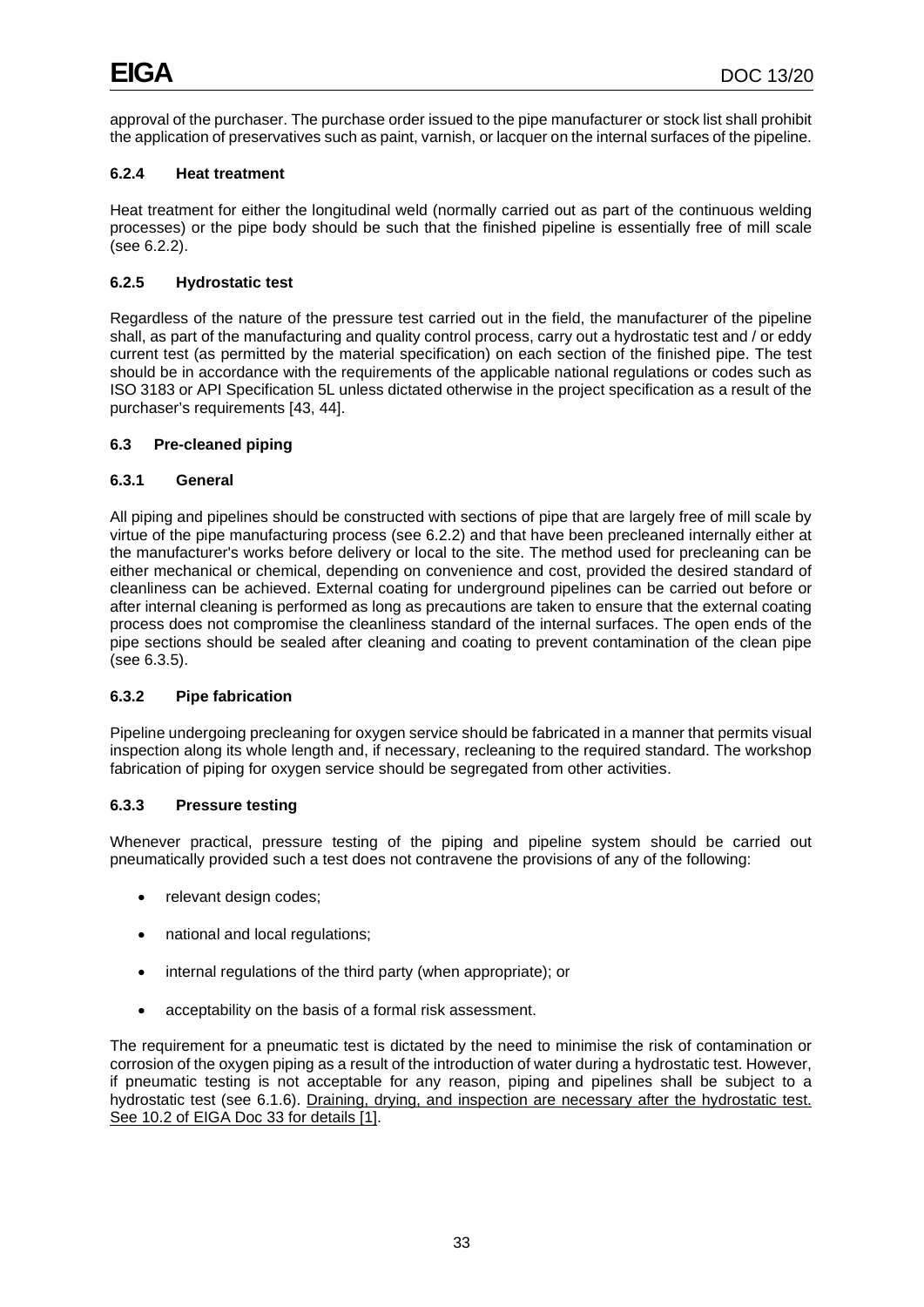# **6.3.4 Internal surface finish**

The precleaning process, including blowout, aims to achieve as a minimum requirement an internal surface finish in accordance with Specification B SA2 of ISO 8501-1, *Preparation of steel substrates before application of paints and related products – Visual assessment of surface cleanliness. Part 1: Rust grades and preparation grades of uncoated steel substrates and of steel substrates after overall removal of previous coatings* or equivalent [45]. The precleaning and blowout can be carried out at the manufacturer's facility (after the hydrostatic test) if so desired. However, if the condition of the internal surfaces of the finished pipe is likely to deteriorate significantly as a result of the period and / or conditions of storage (including transit to site) before installation, the precleaning and blowout should be carried out either on or local to the site. The piping shall be inspected to ensure that the required standard of cleanliness has been achieved (see 6.5).

The formation of rust on the cleaned internal surface can be inhibited by the application of a light phosphate coating. This is common practice after chemical cleaning procedures.

# **6.3.5 Preparation for shipment**

Once the required standard of cleanliness has been achieved, the open ends of the pipe shall be fitted with strong, close fitting plastic caps to ensure a dust-tight, waterproof seal. The caps shall be secured and sealed with strong adhesive tape. Depending on the period and conditions of storage and transit, a desiccant such as silica gel may be placed inside each length of pipeline to minimise corrosion. If a desiccant is used, it should be held in a container system that can be firmly secured to the inside of the plastic caps or connected in groups to guard against the container being inadvertently left in the pipe during installation. The total number of desiccant bags used shall be checked and documented for reference during the installation at site. When removing the bags, care shall be taken to ensure that they are intact and that all are removed. Any small-bore tappings in the pipe shall be sealed by metal or plastic plugs.

# **6.3.6 Maintaining cleanliness**

For pipe that has been cleaned before delivery to site, no further cleaning of the pipe sections needs to be carried out before installation unless visual inspection on site reveals that for whatever reason the cleanliness of the piping has been compromised. In this event, the affected pipe sections shall be recleaned either on or local to the work site in accordance with an approved procedure. During the installation of the piping, the internal surfaces of the pipe shall be maintained in a clean and dry state (i.e., free of oil, grease, soil, debris, and runoff water). This shall be achieved by the preparation of a formal construction plan (see 7.2) that among other requirements shall include all of the following:

- Keep pipe trenches free of water and flammable material, particularly in the area of welding and where there are open-ended sections of pipeline;
- Seal the open ends of pipes with pressure-holding plugs or welded caps at the end of each working day or when welding is not being carried out. As an additional precaution during extended periods of inactivity the piping can be left under pressure with dry, oil-free air or nitrogen at approximately 0.01 MPa (1.5 psi);
- Visually inspect the pipeline before every closing weld by an authorised person. Formal records of the results should be maintained for future reference;
- Maintain the cleanliness of inert gas purging devices (for example, lances, temporary seals);
- Keep all propelling media, gases, and the system for applying them during any type of cleaning operation clean and oil-free so they are not a source of contamination; and
- Wear work clothes that are clean and free from oil contamination and, as far as is practical, keep hands free of oil, grease, and excessive dirt.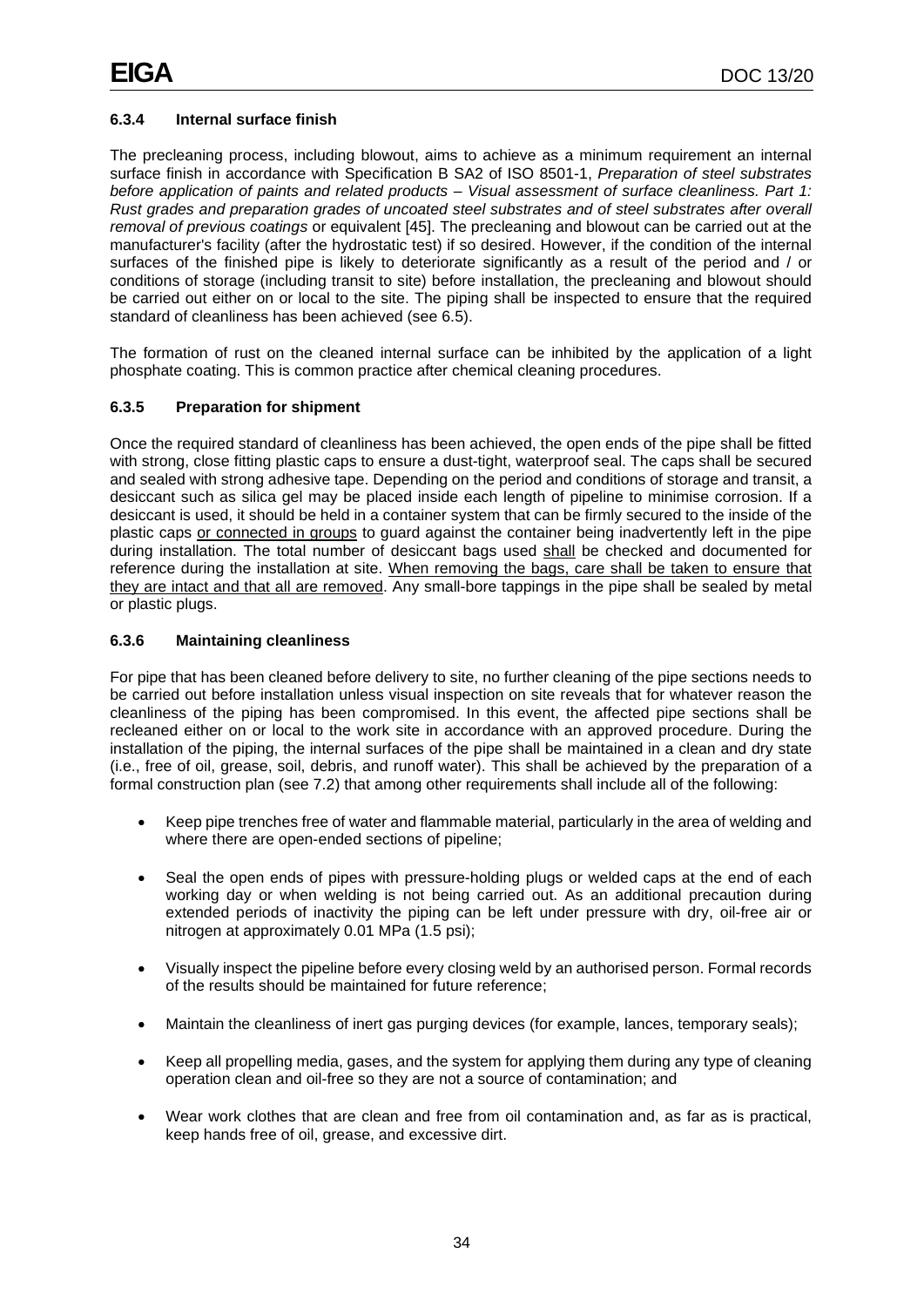During the construction period, the piping can at times be open to atmosphere and can experience some degree of internal surface corrosion due to this exposure. At the completion of construction of pipelines, a determination of the extent of this surface corrosion should be made and consideration should be given to its removal by a formal pigging procedure and high velocity purge. A light film of surface rust is acceptable for carbon steel piping.

Construction personnel should remain in the oxygen-clean work area and not move to other work areas where oil or grease is used.

All tools shall be cleaned and kept aside for use in the oxygen area only. Workbenches covered with clean material should be set up where tools, small parts, etc. can be placed.

If for any reason lubricants are deemed to be necessary for oxygen-wetted parts, they shall be used only with the prior approval of the specifier (see 7.4.2 and 7.4.4). See 5.5 for the selection of oxygen compatible lubricants.

Pressure-holding pipe plugs shall be kept clean and stored in clean plastic bags when not in use.

# **6.3.7 Final cleaning**

Final cleaning shall be performed at a convenient point in the overall construction program to suit project requirements. The cleaning procedure depends on a number of factors including, among others, risk of contamination during construction, nature of potential contaminants, and method used for pressure test whether conducted before or after cleaning. In any event, the use of pigs should be considered to provide an indication as to the nature and degree of any residual contaminants remaining in the pipeline system. If chemicals, solvents, or detergents have been used for cleaning, it is important that any liquid residues be completely drained or otherwise removed from the system prior to commissioning. See 6.1.3 for a summary of available cleaning methods.

## **6.3.8 Leak testing and blowout**

The completed pipeline system without equipment can be leak tested with dry, oil-free, air or nitrogen at the system design pressure and then a high velocity blowout is required. Valves, orifice plates, strainers, filters, and other items of precleaned equipment should not be installed during the blow-out process to protect them from damage or contamination by particulate matter. The final high velocity gas purge should achieve a high velocity (typically 25 m/s [82 ft/s]) sufficient to substantially remove residual particulate matter. The effectiveness of the high velocity gas purge can be subjectively judged by visual examination of the free and unobstructed purge gas plume at the full-bore vent outlet pipe. Alternatively, target plates located at the purge gas exit can be used to assess the true effectiveness of the gas purge operation.

The effective removal of particulate matter from the system by the blowout operation should be demonstrated by the use of target plates mounted at the discharge end of the pipeline. Targets may be polished metal or cardboard on plywood. Targets that have been used are aluminium of hardness 25 HB to 35 HB (see ISO 6505-1, *Metallic materials—Brinell hardness test—Part 1: Test method*) [46]. Suitable grades are 1050 A-0 and H1080 A0. The sheets shall be securely mounted at the discharge end of the pipe, allowing a gap between the plate and the pipe outlet equivalent to half the pipe diameter. As an alternative, steel plates may be used with a uniform smear of oxygen-compatible grease to trap particulate material.

The blowout shall be judged as complete when there is no perceptible evidence of particles on the target detected by the naked eye or touch (i.e., scars or pits greater than 0.2 mm [0.008 in]). For greasesmeared plates, there shall be no evidence of collected particles as detectable by the naked eye.

If nitrogen is used as the purge gas, care shall be taken with the orientation and location of the gas vent to minimise the exposure of personnel to oxygen-deficient atmospheres.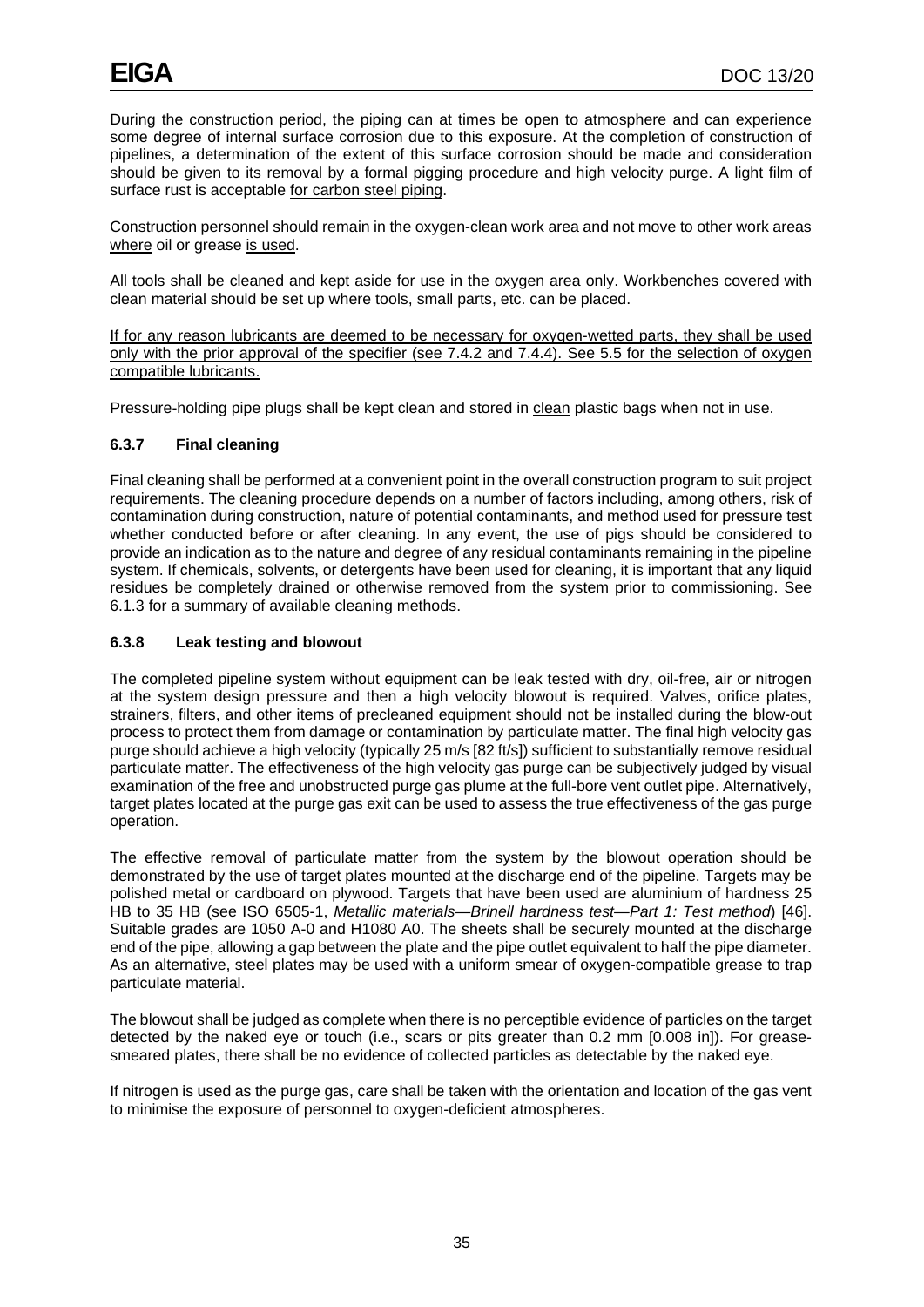# **6.4 Post installation cleaning**

## **6.4.1 General**

All pipelines should be installed with sections of pipe that are generally in accordance with 6.2. Otherwise there are no other special requirements. It is important, however, to ascertain the likely condition of the piping (for example, degree of mill scale) as delivered from the stock list or manufacturer's works to ensure that the proposed cleaning method is capable of achieving the desired standard of cleanliness. See 6.1.3 for methods of cleaning.

## **6.4.2 Pressure testing**

See 6.3.3.

# **6.4.3 Internal surface finish**

The cleaning process including blowout (if required) should aim to achieve an internal surface finish in accordance with Specification B SA2 of ISO 8501-1 [45]. The piping and pipeline shall be inspected to ensure that the required standard of cleanliness has been achieved (see 6.5).

# **6.4.4 Maintaining cleanliness**

During the installation of the piping and pipeline system, every effort should be made to minimise the ingress of contaminants (for example, oil, grease, soil, debris, and runoff water). See 6.3.6 for guidance.

## **6.4.5 Leak testing and blowout**

If a blowout is required, see 6.3.8 for details.

## **6.5 Inspection**

# **6.5.1 Procedure**

After satisfactory completion of the construction, testing, and cleaning processes, the piping and pipeline shall be inspected at both the inlet and discharge ends and at all accessible points to assess the condition of the internal surface. If considered necessary, according to the quality control procedure, samples can be taken at all accessible openings by wiping the internal surface of the pipeline with white, lint free cloths or filter papers of a type that have not been treated with optical brighteners. If so desired, the wipes used for sampling can be identified, sealed in a polyethylene bag, and retained as part of the pipeline quality control dossier.

The examination should be conducted using one or more of the following procedures:

- Visual inspection of the internal surfaces using white light to ensure that the cleaning has been effective and that a grey metal finish, free of grease, loose rust, slag, scale, and other debris has been achieved. A light film of surface rust is acceptable for carbon steel;
- Inspection of end sections of internal bore by ultraviolet (UVA) light to verify the absence of oil or grease; and
- Inspection of wipes (if taken) by bright white light and UVA light to verify the absence of oil or grease.

# **6.5.2 Ultraviolet light examination**

For UVA light examination, see EIGA Doc 33 [1].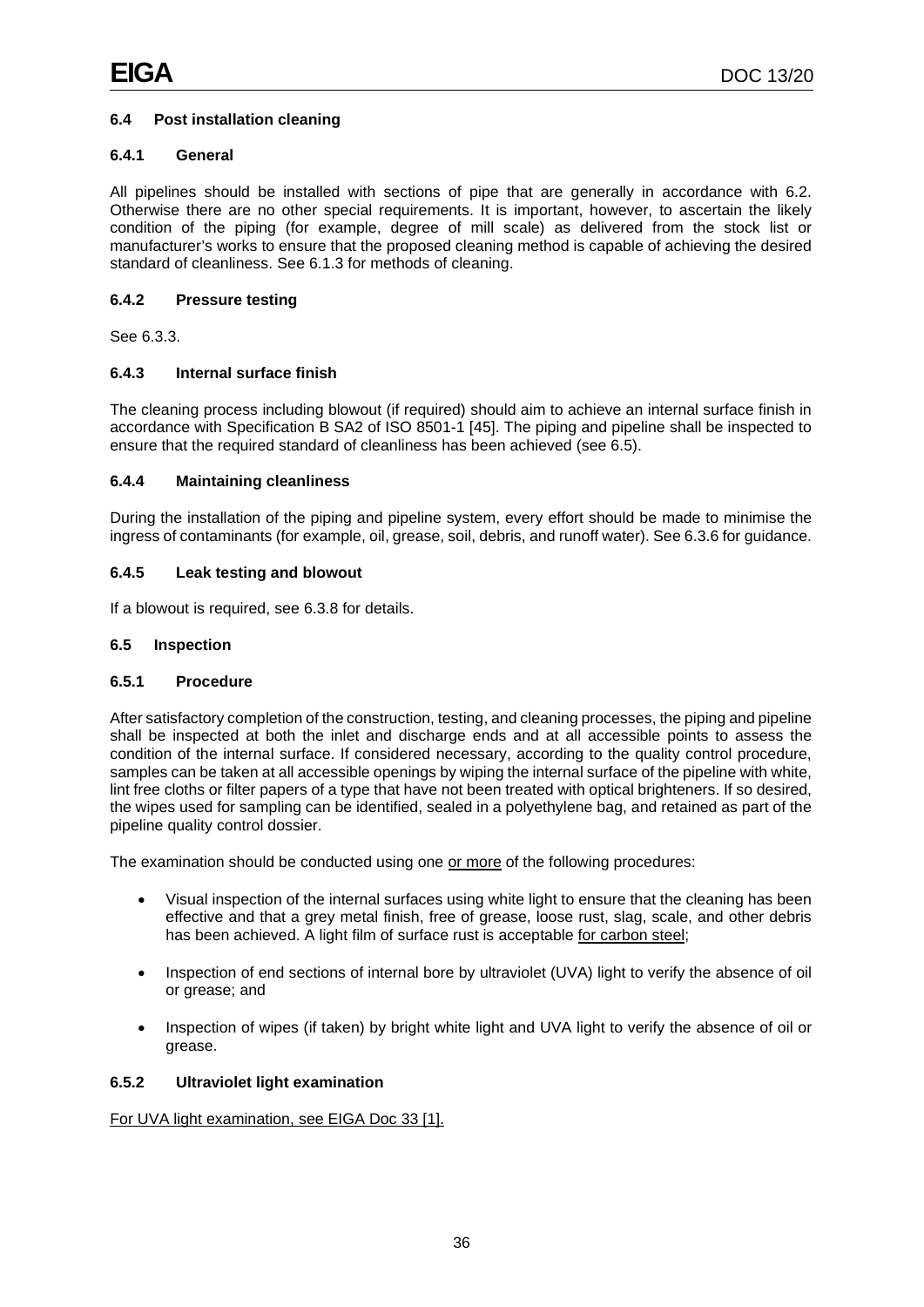# **6.5.3 Inline inspection**

Inspection of a pipeline may be done using an inline inspection tool (also known as an intelligent or smart pig) that uses a non-destructive testing technique to inspect the pipeline from the inside.

## **6.5.4 Acceptance criteria**

## Acceptance criteria are addressed in EIGA Doc 33 [1].

## **6.5.5 Remedial action**

If at any stage during the precleaning or in situ cleaning process an acceptable standard of cleanliness has not been achieved and there is evidence of contamination due to heavy corrosion, adhered particulate matter, oil, grease, or similar hydrocarbon-based material present in the debris collected during pigging, the organisation responsible for the cleaning shall submit to the purchaser proposals and method statements for achieving a satisfactory standard of cleanliness.

# **6.5.6 Sealing, purging, and monitoring**

Following the piping and pipeline system inspection and acceptance of the standard of cleanliness, the pipework shall be sealed at all open ends. When the system is complete, it shall be purged with dry, oilfree, air or nitrogen (dew point no greater than –40 °C [–40 °F]) until the dew points of the inlet and exit gas are essentially the same. Once the oxygen content and dew point have reached the required levels, the pipeline system shall be sealed and pressurised with the dry, oil-free air or nitrogen to approximately 0.01 MPa (1.5 psi). The pressure shall be monitored on a regular basis and maintained in this condition until the system is required for service with the product gas.

## **6.6 Records**

Records of cleaning activities and details of inspections on oxygen service pipelines should be established and maintained.

# **7 Criteria**

#### **7.1 General criteria**

The total installation of the piping and pipeline system including testing and cleaning should be undertaken by an organisation with a proven record of experience in pipeline construction. The fabrication, testing, and cleaning procedures shall have been reviewed and approved by the purchaser before the piping and pipeline is installed. The detailed construction program including the sequence of testing and cleaning procedures shall be defined to suit specific project requirements. The design of the piping system shall have made provision for the cleaning and pressure testing methods to be used.

The construction of oxygen piping systems should follow good engineering practice in accordance with recognised national or international piping and construction codes. An important factor to be considered is the cleanliness of the piping system for oxygen service. See Section 6 for further information on cleaning and inspection procedures.

Systems of work shall be in place to ensure the safety of the construction personnel in the fabrication and erection areas.

Every effort shall be made to ensure the quality and the operational safety of the piping being installed.

The oxygen piping system shall be fabricated and installed in accordance with the piping and construction codes as defined in the project specification.

All necessary precautions and measures should be taken to protect materials and piping from damage caused during offloading, storing, installing, or other activities. Piping should be carefully stored and handled to prevent contamination of the interior of the pipe and to prevent damage to the exterior protective coating (if applied).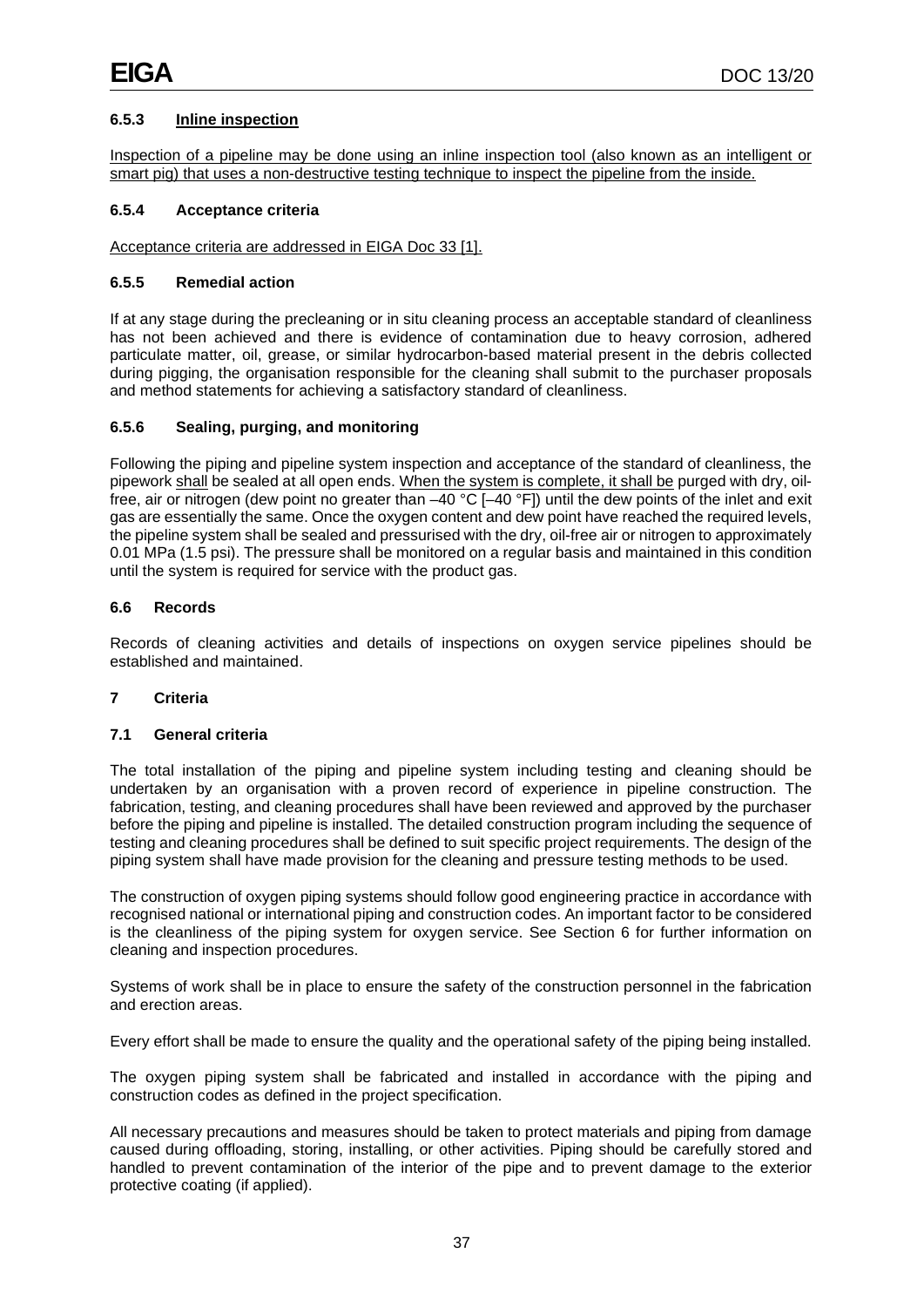The pipeline shall be fabricated and / or installed in accordance with approved drawings. Installation of the pipeline shall include all manual valves, special piping items, control valves, relief valves, inline items, and pipe supports as required by the approved drawings.

Whenever practical, prefabrication of pipework to oxygen cleanliness standards should be arranged to enable visual inspection along its whole length.

The fabrication of oxygen service pipework in a workshop environment shall be segregated from other activities to ensure oxygen cleanliness.

Procedures for any remedial work that may be required should be agreed upon with the purchaser prior to the work being performed.

# **7.2 Construction**

A formal construction plan should be developed that provides for a comprehensive, logical progression of work including proper supervision, regular inspection, and verification. The following procedures and guidelines can be incorporated in the formal construction plan for any given oxygen piping and pipeline project:

- Whenever practical, assembly work should be scheduled at a late stage in the overall project and started only when all oxygen service piping and components are available on site; and
- A small group of construction personnel and an inspector should be assigned to the oxygen system and every effort made to keep the same personnel on the job until completion.

The guidelines for maintaining cleanliness are summarised in 6.3.6.

## **7.3 Pipe fabrication and welding**

#### **7.3.1 General**

Piping shall be assembled by welding except at connection to valves, meters, or other equipment where threaded or flanged joints are permitted.

To preserve the internal cleanliness of the piping, the internal weld surfaces shall be smooth and substantially free of slag, beads, or loose debris (see 6.1.5). The required weld surface finish can be achieved broadly by various methods such as:

- Gas tungsten arc welding (GTAW), also known as tungsten inert gas (TIG) welding process, for the root pass in conjunction with, if so desired, an internal argon or other suitable backing gas. Subsequent weld passes can be made using either the GTAW or other weld processes as preferred. This process can produce the desired smooth finish on the internal weld surface. Other welds such as final tie-ins can also use the GTAW root pass to achieve the desired internal weld surface finish; or
- Manual metal arc (MMA) welding technique, also known as shielded metal arc welding (SMAW), followed by cleaning of the internal weld surfaces with wire brush or blade tool pigs to remove slag, beads, and loose debris and thereby achieve the desired finish.

Inspection should be made of all pipe spools and components prior to assembly to ensure that flange or weld faces are clean and that there is no dirt or contamination inside the pipe. Any debris or foreign material inside the pipe shall be removed before pipe welds or flange connections are made.

# **7.3.2 Qualification**

All pipe welding shall be performed in accordance with welding procedures and by welders qualified to the procedures in accordance with the piping code as defined in the project specification.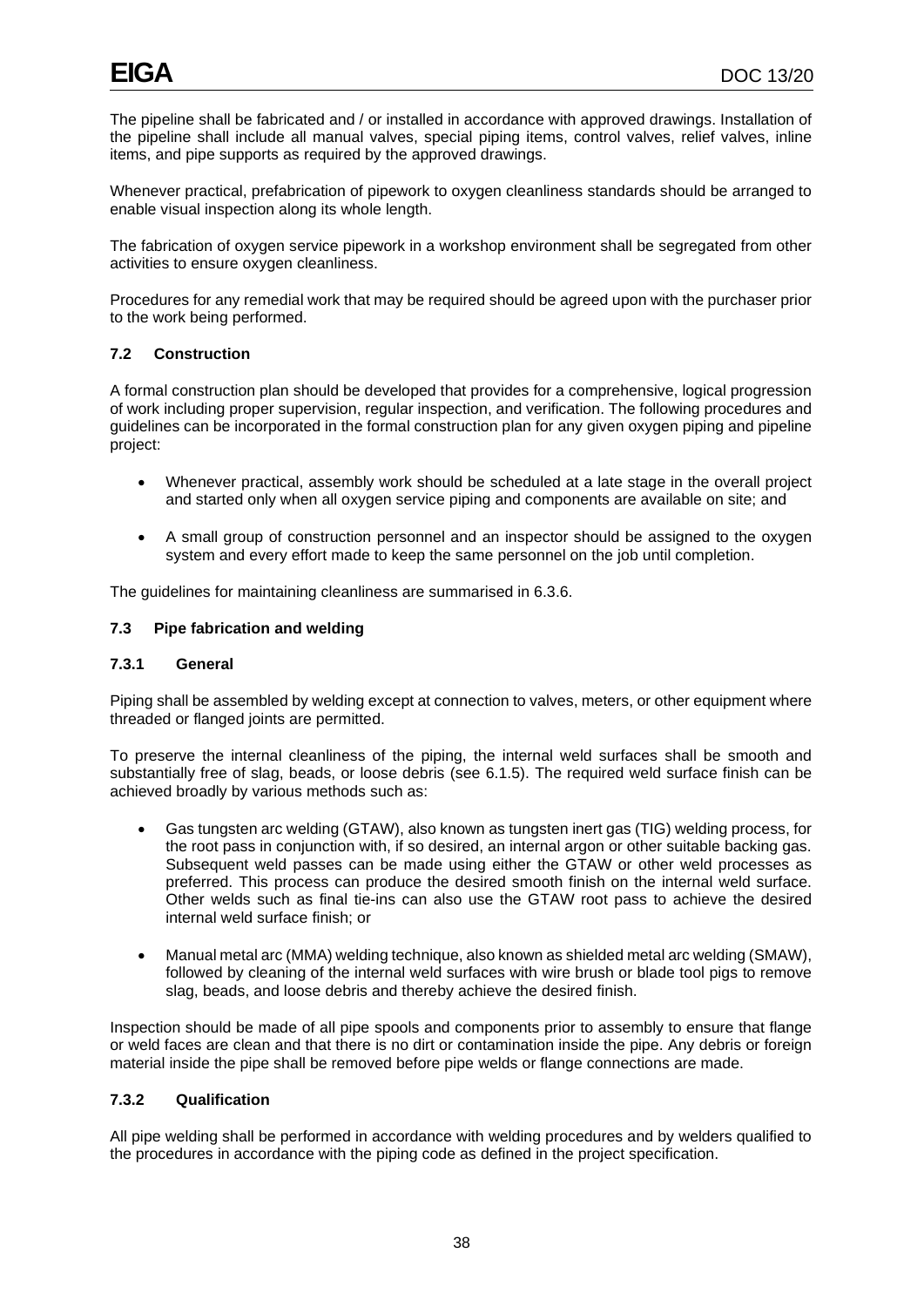# **7.3.3 Backing rings**

No backing rings shall be used for the welding of carbon, stainless steel, or Monel piping intended for oxygen service for the following reasons:

- Gaps between the backing ring and the pipe wall can trap dust and debris, which cannot easily be removed during the cleaning processes. Accumulated particulate debris could act as a potential source of combustible material;
- Absence of backing rings facilitates the use of pigs for cleaning operations; and
- Backing rings can act as impact sites.

## **7.3.4 Preparation for welding**

All weld joints shall be prepared in accordance with the approved welding procedure and the relevant piping code. The longitudinal seams of welded pipe in adjoining pipe sections shall be staggered.

On precleaned systems, internal line up clamps for welding should not be used to avoid the risk of contamination. If a system is to be cleaned in place after completion of construction, this requirement may be relaxed provided systems are in place to ensure removal of such devices before the cleaning operation.

## **7.4 Assembly and integration**

## **7.4.1 Alignment**

Before bolting up, the alignment deviation of the flange face and flange bolt holes shall not exceed the values defined in the project specification. All bolts shall pass easily through both flanges.

The tolerance on the termination of all piping other than flanged connections shall be as shown in the design drawings and specifications.

# **7.4.2 Flanged joints**

Pipe stress at flanged joints shall be minimised. Piping shall not be hung from flanges of compressors or other equipment without adequate supports.

Gaskets shall be installed in accordance with the design drawings. When gaskets containing non-metal parts are used, non-metals shall be chosen according to 4.5. The use of gasket types or materials other than those defined in the project specification shall be prohibited unless approved by the purchaser. If gaskets are not individually packaged or if the package seal is broken and contamination is suspected, the gaskets should be either cleaned in accordance with EIGA Doc 33.

Gaskets shall be correctly sized to ensure that no part of the gasket projects beyond the inner wall of the pipe into the flowing gas stream. See 5.2.3.6.

The reuse of any gasket is prohibited. It is essential that new gaskets be inserted every time a flange is released. When a joint leaks on pressure test, the joint shall be remade using new gaskets and bolts.

Gaskets, nuts, and bolts shall be visually inspected to ensure that they are clean and in good condition. A solvent rinse container may be available for washing nuts and bolts just prior to installation. If so desired, a suitable lubricant as defined in the project specification may be applied to bolt threads and bearing faces of nuts and washers before bolts are inserted into flanges and tightened.

Lubricants shall be clearly identified, used sparingly, and their application made under close supervision. Oxygen-compatible lubricants are preferred; however, they can promote corrosion on parts due to their tendency to adsorb moisture. Non-oxygen-compatible lubricants have been successfully used for this service; however, great care shall be exercised through formal procedures and rigorous supervision to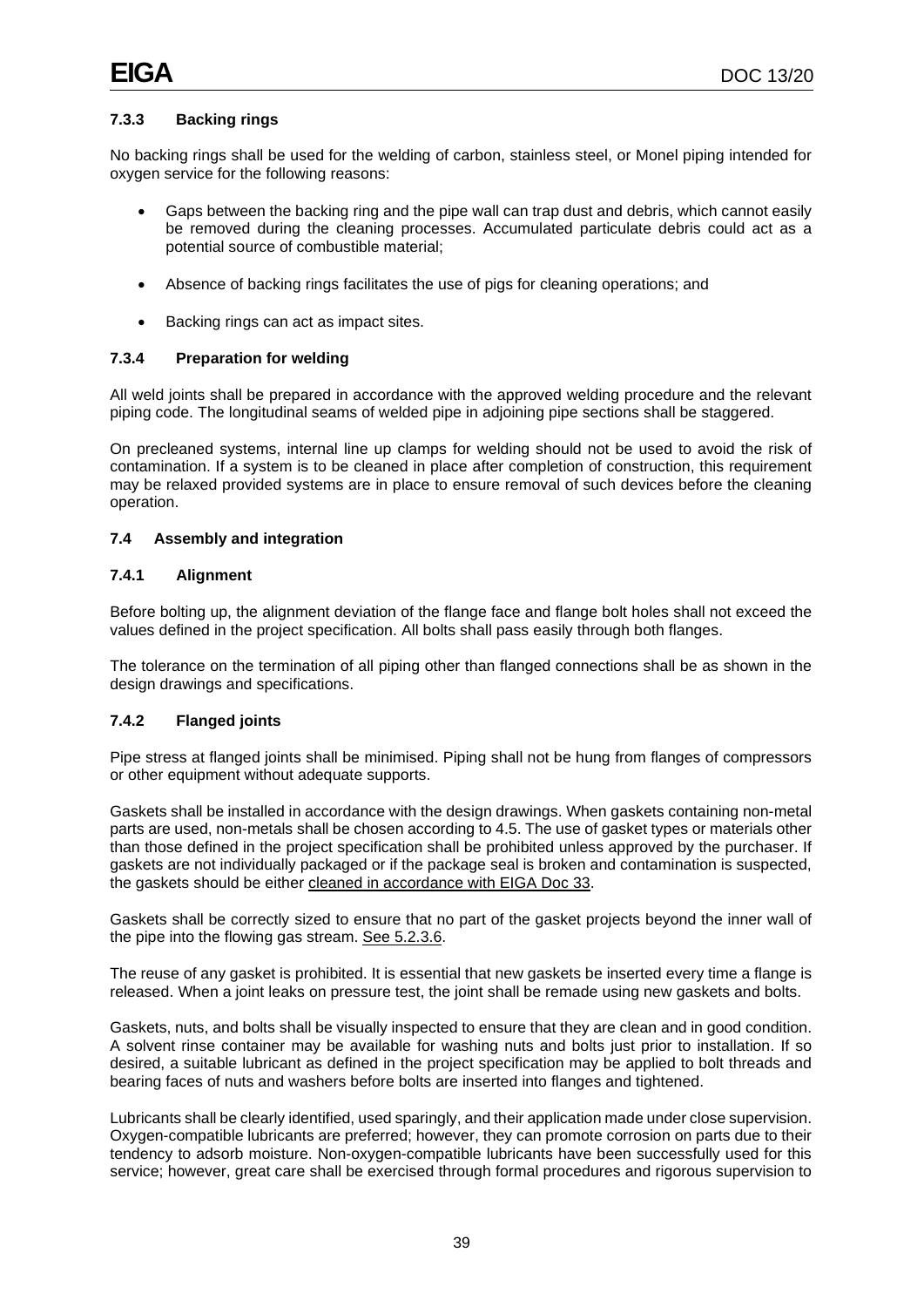ensure oxygen-wetted surfaces are not contaminated and that the lubricant is not mistakenly assumed to be oxygen compatible.

Alternatively, the use of lubricants can be avoided by the use of appropriate, corrosion-resistant materials for bolts, nuts, and washers.

Bolting shall be pulled up gradually using a crossover sequence. The bolt type and size shall be matched to the flange and gasket material. If bolt loads are specified, the contractor should use torqueing or tensioning procedures to achieve the correct bolt loading. If bolt torque values are specified, the contractor can use torque wrenches via the nuts to develop the necessary bolt load. The use of torque or tensioning equipment may dictate the use of a suitable lubricant on the bolt threads. If no bolt loads or torque values are specified, bolts shall be tightened in accordance with good engineering practice or vendor information to ensure that the joint is capable of holding the test pressure without leakage.

# **7.4.3 Insulating joints**

Insulating joints for cathodic protection systems particularly those of the monolithic / mono block type are prone to damage and leakage if overstressed either laterally or longitudinally. To reduce the likelihood of joint deformation beyond the acceptable limit, it is important that joints are adequately supported / anchored and correctly installed in accordance with design drawings and good construction practices (see also 4.6.2, 4.6.4 and 5.4.6).

# **7.4.4 Threaded joints**

Apart from compression fittings, the use of threaded joints should be restricted to small-bore piping. Threaded joints shall be made with an oxygen-compatible tape or sealant such as PTFE thread tape. The use of threaded joints in piping systems shall be limited as far as is practically possible. Clean cut taper threads in accordance with the design requirements shall be used and shall be fully deburred. Unions shall be installed as per the design drawings.

## **7.4.5 Valves**

All valves shall be supplied with identification tags or plates and installed in the location defined by the design drawings. Identification tags or plates shall remain attached to each valve after installation. It is not permitted to interchange valves.

To minimise exposure to damage, valve top works, actuators, and other associated equipment can be stored in a clean condition and installed as required after major construction work has been completed.

All valves shall be installed in accordance with the piping design drawings and handled in a way that maintains their cleanliness and prevents ingress of moisture, oil, dust, and other contaminants. Particular care should be taken with valves, whether manual, automated, or pressure relief, to ensure that both the flow direction and orientation are correct.

The use of valve lubricants should be avoided whenever possible but, if required, they shall be oxygen compatible and used sparingly.

The following precautions shall be observed with respect to the installation of PRVs and other PRDs:

- Apart from those required for construction and testing purposes, no PRVs or other PRDs shall be installed until all pressure testing, cleaning, and blowout work have been completed;
- All relief valve nozzles not to be used during construction shall be fitted with caps or blind flanges as appropriate to maintain cleanliness during storage;
- All relief valves and piping installed solely for construction and testing purposes shall be removed before the pipeline is put into service; and
- The purchaser shall be informed of any visible damage to a valve before it is installed.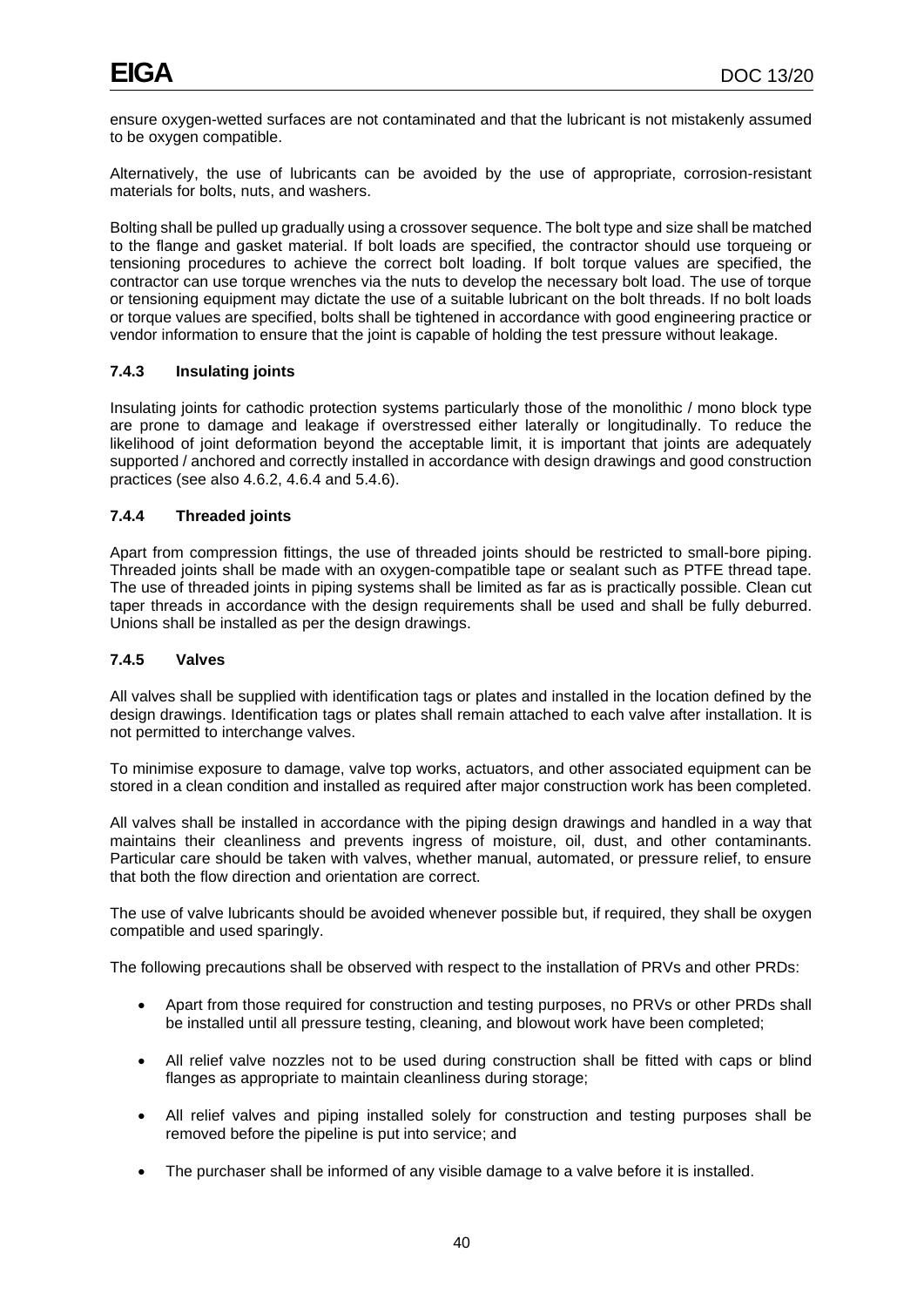Before welding any valve into a piping system, the valve shall either be fully opened or the top works removed to prevent thermal distortion of the valve components. Soft seats and other components vulnerable to damage by heat should be removed. After welding, soft seats, and other vulnerable components can be replaced following which the valve should be checked for ease of operation and remedial action taken if excessive force is required to operate the valve.

# **7.4.6 Supports, guides, and anchors**

Supports, guides, and anchors shall be positioned and secured before the installation of the piping. Additional temporary supports can be used during installation, but they shall not be welded or bolted to any permanent structural members. Temporary supports, guides, and anchors shall be removed before the piping and pipeline is commissioned.

All welded connections such as earth clamps or supports attached directly to process piping or equipment intended for service at elevated pressures shall be made before pressure testing. Welding on pressure containing equipment after the successful completion of a pressure test is not permitted.

# **7.5 Inspection and examination**

During construction, regular on-site inspections should be made to ensure that correct procedures for installation and maintenance of pipeline and piping system cleanliness are being observed. After completion of construction, the pipeline and piping system should be inspected and tested in accordance with the relevant piping code and procedures as defined in the project specification. Such inspections should, as a minimum, verify the following:

- pipe concentricity;
- specified wall thickness;
- internal cleanliness (for example, pigging);
- protective coating integrity;
- absence of mechanical damage (for example, gouges, dents, etc.);
- joint preparation;
- welding fit-up;
- welding;
- absence of arc burns; and
- review of X-ray examination.

# **7.6 Non-destructive testing**

# **7.6.1 Pressure testing**

If permissible, the pressure test should be conducted pneumatically using dry, oil-free, air or nitrogen to minimise the possibility of contamination (see 6.3.3). The test shall be carried out in accordance with the code to which the piping system has been designed and constructed. Safety precautions to minimise the potential consequences of a pressure release shall be taken while the test is in progress. If nitrogen is used as the test medium, the risk of exposure of personnel to oxygen-deficient atmospheres shall be assessed and appropriate precautions taken to prevent the risk of asphyxiation.

If it is not permissible to carry out a pneumatic pressure test, a hydrostatic test should be carried out in accordance with the relevant piping code. The test shall be conducted using clean, oil-free water (preferably from a public supply). If so desired, a de-oxygenating agent and passivation agent may be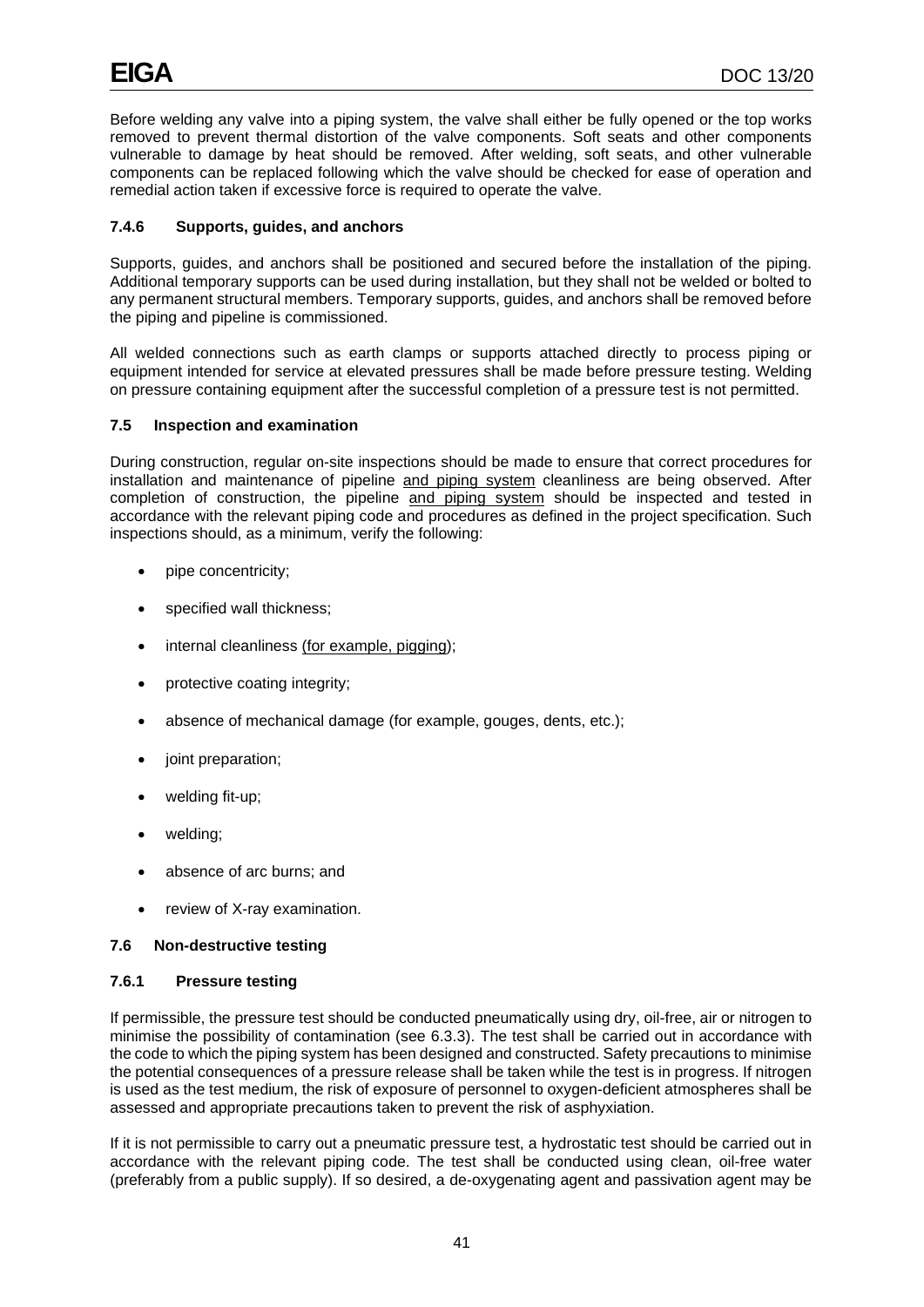added to the water provided that the agents do not create any disposal problems. The filling and testing operations shall be planned as a continuous operation to ensure that water does not remain in the system for any longer than necessary, particularly if freezing ambient temperatures are foreseen during the test period.

After the completion of a hydrostatic test, the water should be removed immediately either by draining or pigging or a combination of the two. The piping system should then be dried either by purging with dry, oil-free, air or nitrogen to achieve a maximum dew point of  $-40$  °C ( $-40$  °F) or by a recognised vacuum drying process using oxygen-compatible vacuum pumping equipment.

In the event that welding is required for repairs, pipe tie-ins, or final closing welds, the relevant piping code may waive the need for a pressure test provided that a prescribed alternative method of nondestructive testing is carried out.

# **7.6.2 X-ray examination**

Butt weld joints in the pipeline shall be radiographically examined in accordance with the piping code defined in the project specification. Final closing welds can be subject to 100% X-ray examination without pressure testing as acceptable to the authority having jurisdiction [AHJ] (see 7.6.1). Socket weld and fillet weld joints can be suitably tested using other non-destructive examination in accordance with the applicable code. For socket and fillet welds, dye penetrant testing is acceptable.

In situations where the radiological hazards presented by X-rays (or Gamma rays) cannot be accommodated by reasonable means, 100% ultrasonic examination (UE) by a qualified operator with a specific report for each weld shall be employed.

Longitudinal pipe seams that exist as a result of the pipe manufacturing process are exempt from onsite X-ray or UE.

## **7.7 Documentation**

The following documents relating to the construction and installation of the pipeline and piping shall be retrieved and retained for reference by the purchaser:

- pressure test report;
- weld procedures and qualification records for each welder;
- weld joint X-ray negatives and reports;
- records of weld tests / rejects / repairs;
- weld map;
- report of internal pipe cleaning and inspection;
- as-built drawings;
- as-built data logs;
- records of construction personnel qualifications:
- material control certificates; and
- other reports and certificates required by local and / or national authorities, relevant piping code, and project specification.

In addition, for underground pipelines: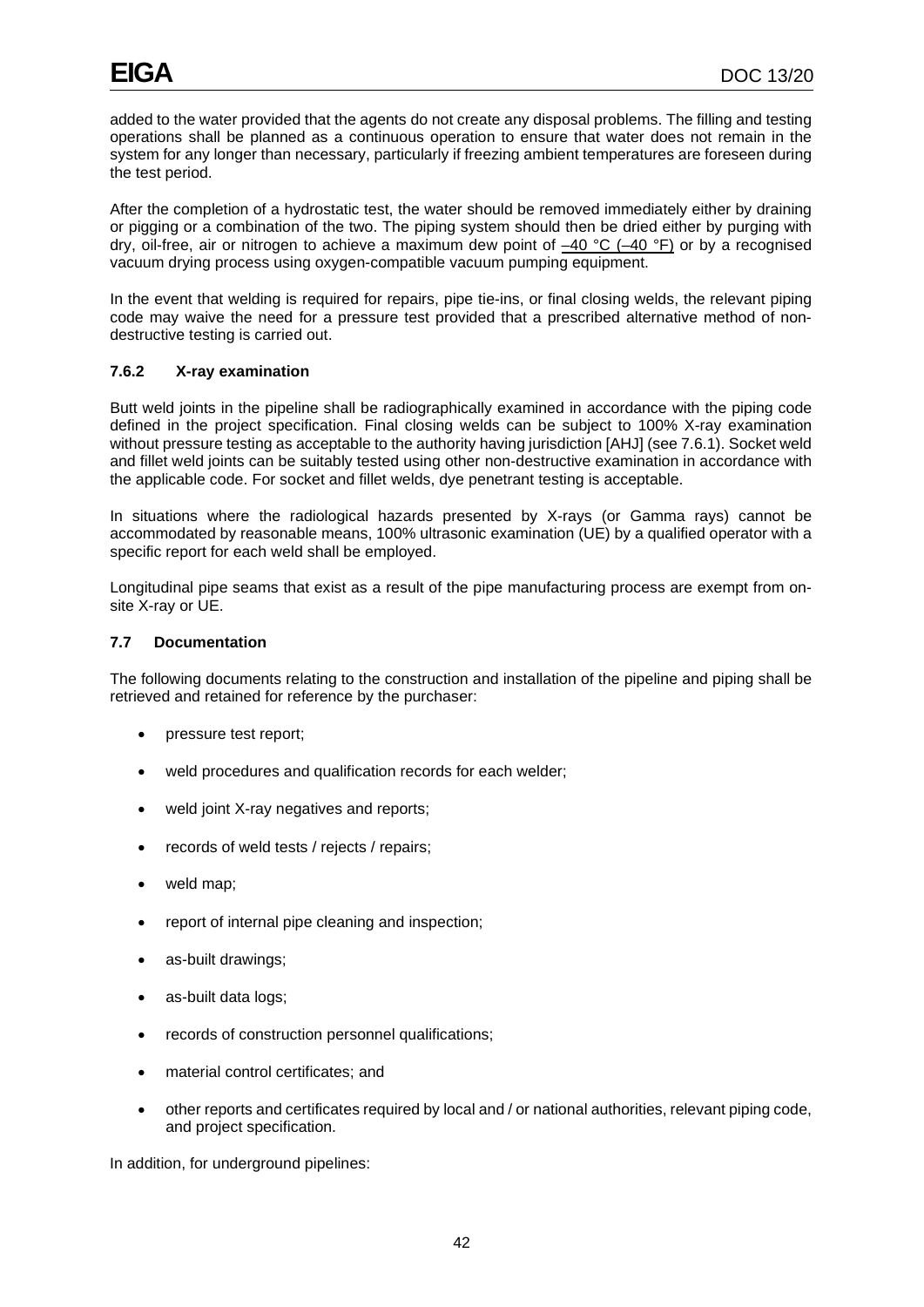- test report (for example, Holiday test) for detecting pinholes or defects in the external coating; and
- cathodic protection and electrical isolation report.

## **8 Design and construction of control stations**

## **8.1 Function**

The function of a process control station is to control and meter gas in conjunction with a supply pipeline. Each process control station is designed and constructed for individual customer requirements and incorporates appropriate process control equipment.

## **8.2 Design brief**

A design brief summarising the basic requirements (process definition and process and instrument diagram [P&ID]) should be used as the basis for design.

The design brief should be developed by reference to the following:

- process pattern data supplied by customer;
- environmental, customer, and other statutory requirements; and
- site requirements including interaction with surrounding plant.

A hazard and operability (HAZOP) study and / or risk assessment may need to be considered with the design brief.

A HAZOP study and a risk assessment shall consider:

- transient and abnormal modes of operation including deviation in process conditions;
- plant restarts, commissioning systems, restoring depressurised systems after maintenance;
- air separation unit trip with back-up system piping blinded, functions of automatic valves (if present); and
- pipeline station operation and maintenance (if present).

### **8.2.1 Valves**

See Section 13 of EIGA Doc 200 for quality assurance and quality control requirements for the qualification of valves [37].

#### **8.2.1.1 Emergency shutoff valves**

Emergency shutoff valves may be provided to afford protection against pipeline failures. The closure of the valves can be initiated manually or automatically from a central control room or by automatic signals derived from high flowrate, low pressure, or rate of decay of line pressure (see also 5.3.2.4).

## **8.2.1.2 Isolation valves**

See 5.3.

Isolation valves are normally of gate, ball, plug, or butterfly type design and should be positioned in the fully open or fully closed position. Valves may be manually or automatically operated. Isolation valves made of non-exempt materials shall never be closed during a flowing condition nor opened under a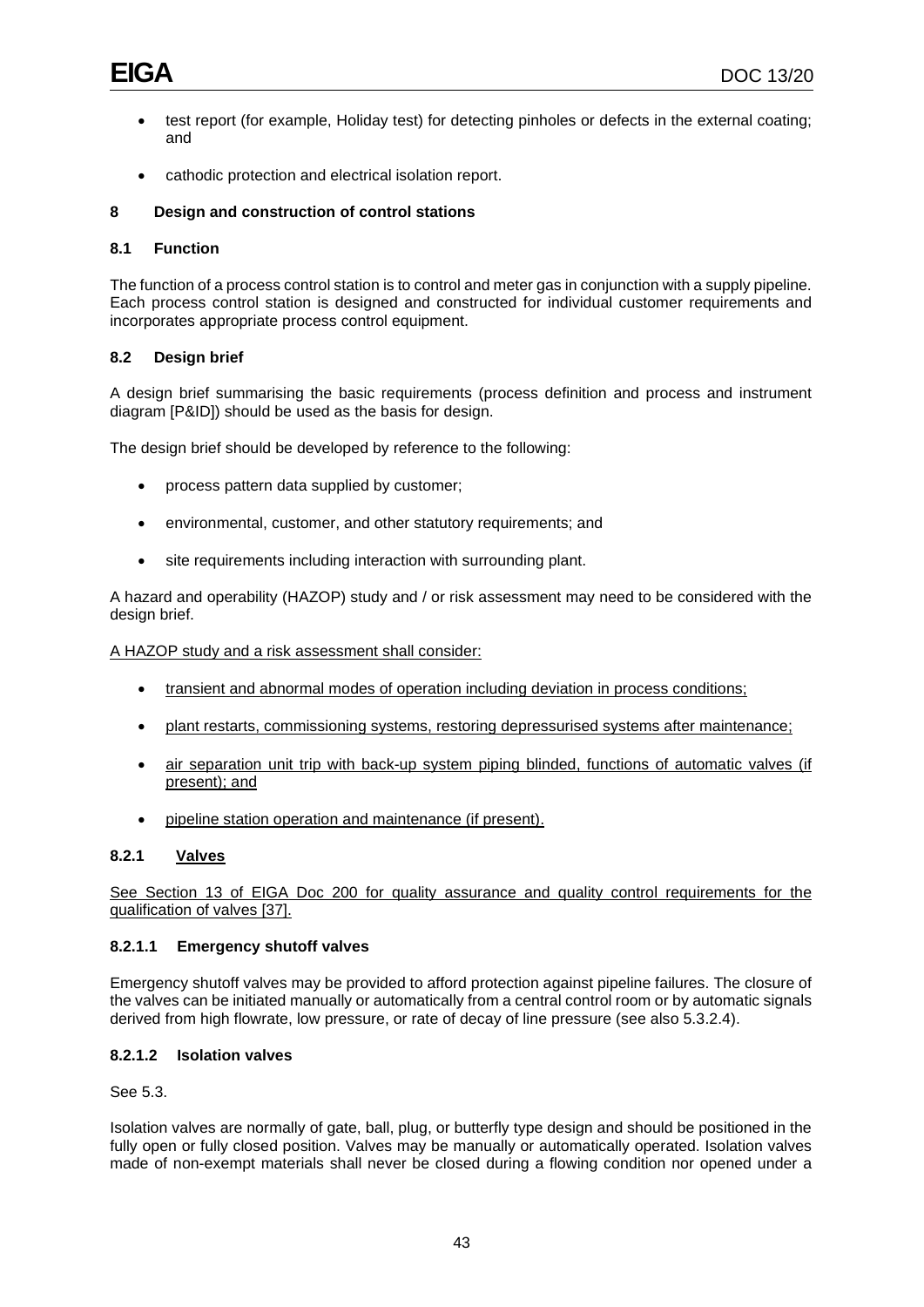differential pressure greater than 34 kPa (5 psi) unless a risk assessment has been completed. See 5.3.2.5 for more information regarding near equalisation of pressure.

Because isolation valves are typically operated without differential pressure, they shall be designed in accordance with the requirements in 5.3.1 and 5.3.2. They should not be operated in the throttling or regulating mode, and if so, are not considered isolation valves and shall be designed as throttling valves (see 8.2.1.3).

# **8.2.1.3 Throttling and control valves**

As defined in 5.3.2.3, throttling valves operate with high differential pressures and high internal velocities. Throttling valves may be either automatic or manual valves. Throttling valves shall be designed with exempt alloys or equipped with barriers to protect personnel when operating the valves.

## **8.2.1.4 Pressure relief and vent valves**

See 5.3.2.6 and 5.3.3.5.

Where required, a PRD is installed downstream of the pressure controllers to protect the system against the abnormally high pressure that is experienced under failure conditions.

The PRDs are designed to accommodate the full flow to the system, which could result from control valve failure in the open position at maximum upstream pressure including an allowance for pressure drop. Vent stacks from relief devices shall be arranged to discharge in a safe outdoor location to prevent oxygen enrichment.

## **8.2.2 Filters and strainers**

See 5.4.1, 5.4.2, and 5.4.3.

Filters may be installed at the inlet to the process control station to protect control devices from particulate matter (originating from the upstream carbon steel pipeline or equipment / machinery) that may be entrained in the gas stream.

For ultra-high purity applications (for example, electronics) more stringent filtration levels (typically less than 5 µm) may be specified.

#### **8.2.3 Flowmeters**

See 5.4.4.

The invoice meter accurately measures the total quantity of gas passing through the process control station. The meter consists of a primary device and instrumentation to convert the output signal to a volumetric or mass flow value.

Orifice plate meters are frequently used. Bypass provision may also be required to facilitate removal for calibration and maintenance.

The selection of flow meter type is normally based on the accuracy requirements for the required range of gas flow to meet customer requirements. Instrumentation for converting the output from the volumetric primary device into a mass flow may use an integrated electronic system, which may be comprised of the following:

- pressure transmitter;
- temperature transmitter;
- differential pressure transmitter;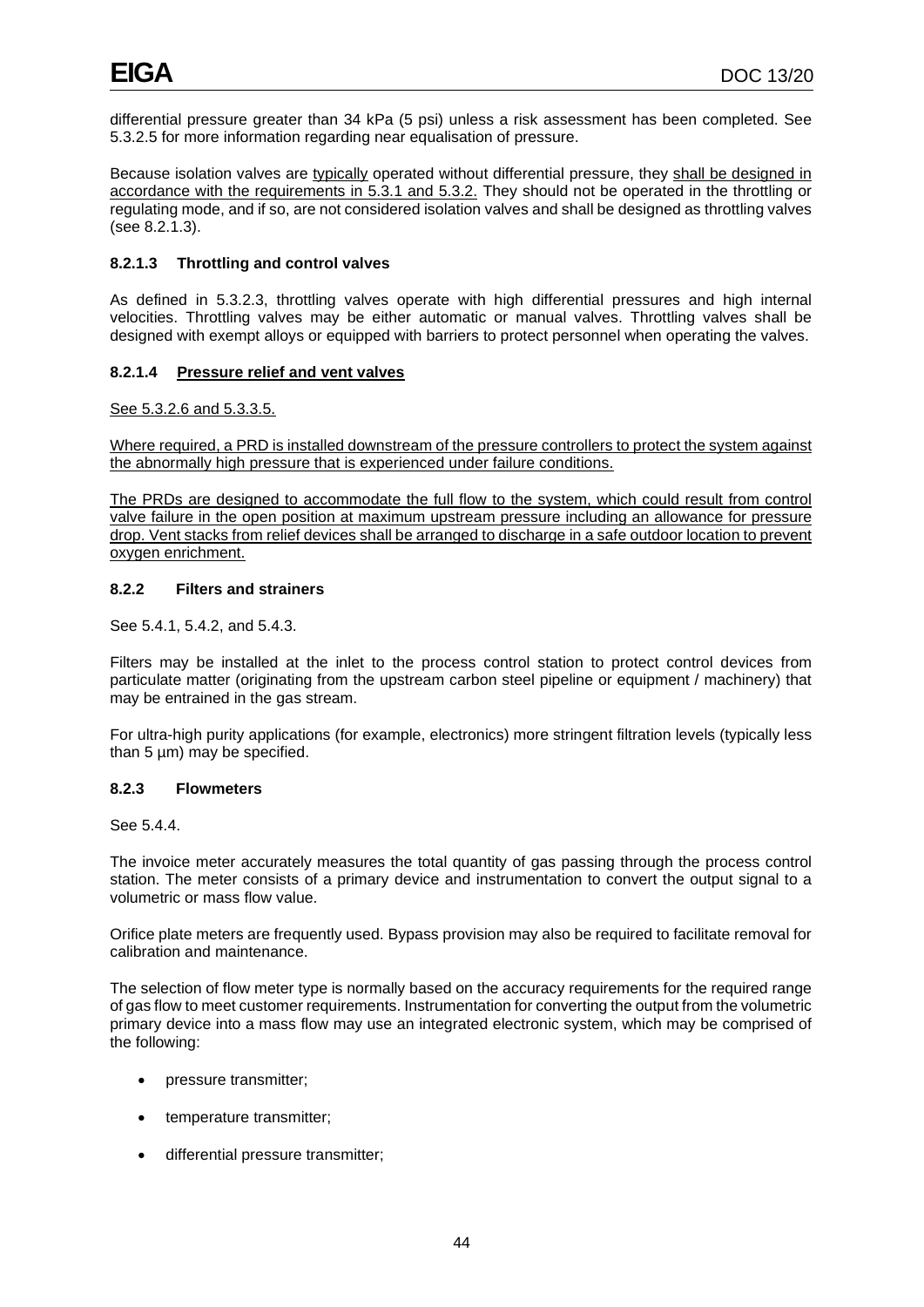- hot wire transmitter;
- ultrasonic transmitter; and
- mass flow computer.

# **8.2.4 Flow and pressure control**

Flow control devices can be incorporated to overcome erratic flow patterns to produce constant supply irrespective of customer demand or to limit the flow available to the customer. Pressure control systems regulate the variable pipeline pressure to deliver gas at constant pressure to the customer.

Dual pressure control valve streams may be required to give reliable supply and ease of maintenance.

# **8.2.5 Gas storage**

Storage vessels or additional volume of piping may be required to provide buffer capacity to satisfy peaks in customer demand and to provide downstream capacity to facilitate efficient control valve operation.

# **8.2.6 Spill or vent control**

Spill control allows the selected pipeline supply to continue when gas demand falls. This allows automatic venting of the surplus flow to atmosphere without the operation of the PRV.

# **8.2.7 Instruments**

Instruments are usually controlled by electronics and / or by pneumatic systems. The instrument operation shall be one or a combination of the following:

- electronic using a secure power supply;
- pneumatic using a secure instrument air supply; or
- pneumatic using the service gas.

NOTE All instrument components used in oxygen service shall be manufactured from compatible materials and shall be suitably cleaned and degreased before installation.

Systems using gaseous oxygen as the service gas shall be installed in an outdoor or well-ventilated location to avoid the risk of oxygen-enriched atmospheres.

# **8.3 Standards and design codes**

Design, fabrication, inspection, examination and testing shall be in accordance with national or international standards such as ASME B31.3, *Process Piping* [47].

For designs in copper and copper-nickel only, the allowable design stress shall be obtained by reference to a specific design code such as EN 13480-1, *Metallic Industrial Piping—Part 1: General* or ASME B31.3 [48, 47]. Electrical and instrument installations shall be designed and installed in accordance with the relevant international or national standard [39].

# **8.4 Materials**

Due to the many unavoidable restrictions and variations in gas velocity within the pipework and components (for example, meters, valves, and filters), the designer shall carefully evaluate pressure and flow rates under operating conditions. Exempt materials shall be used where necessary to meet the requirements of Section 4.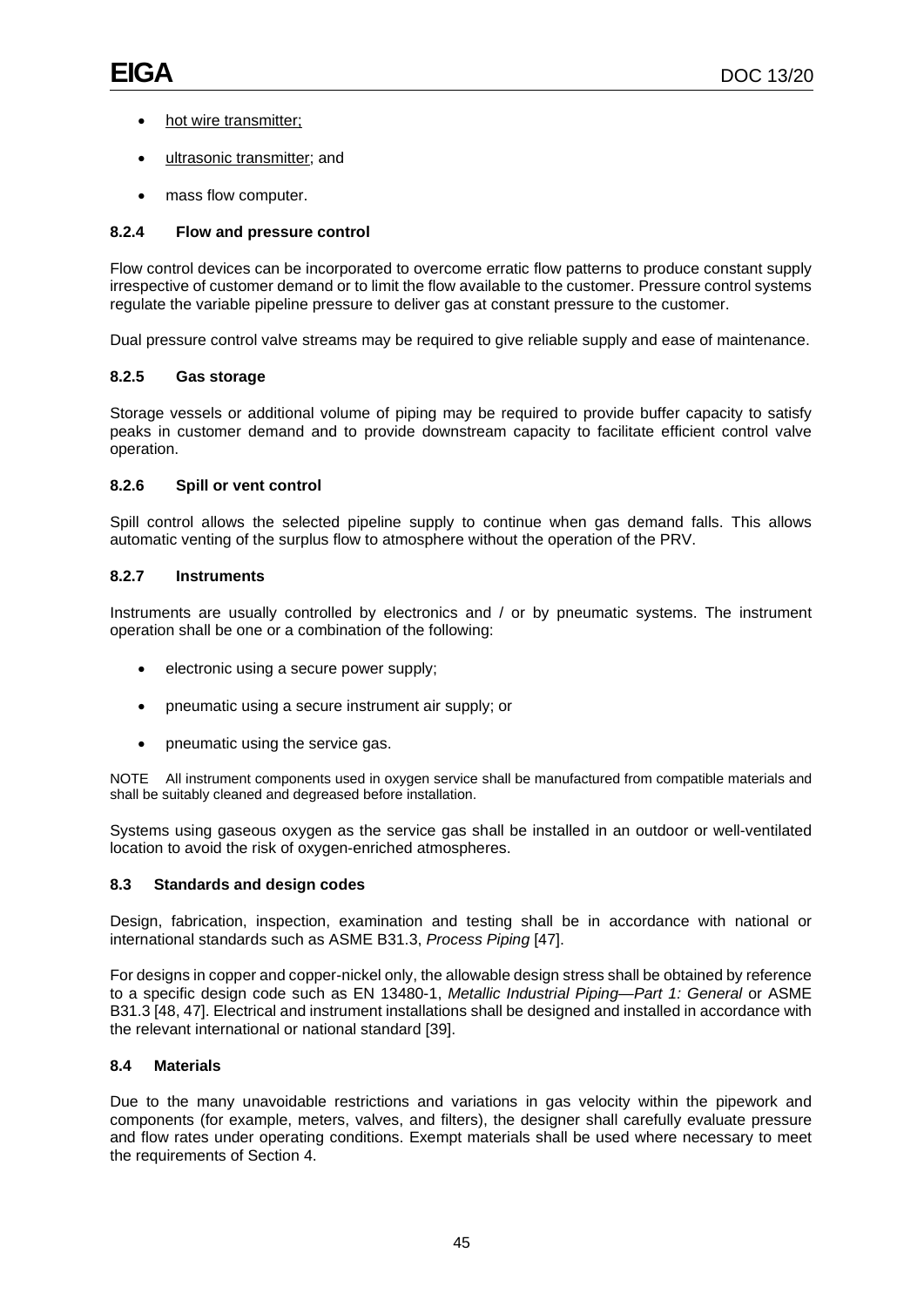Only lubricants formally approved for oxygen service shall be used (see 5.5). It is important to maintain disciplined inspection and quality control procedures from procurement of raw materials and components to final testing, commissioning, and subsequent maintenance.

## **8.5 Barriers and screens**

## **8.5.1 Barrier requirements criteria**

Where compliance with the velocity curves (Figures 2 and 3) as discussed in 4.4.2 and 4.4.3 cannot be ensured in all operational modes, protective personnel barriers or screens shall be considered. Whether a component should be located behind a protective barrier depends upon the material selection, pressure, gas velocity, piping size (see 4.7), personnel exposure, siting (see 4.6 and 8.6), and a risk assessment. The function of such barriers or screens is to mitigate, if it is not possible to contain, the effects of any incident and to provide additional protection for operators, maintenance personnel, and the surrounding environment and equipment.

## **8.5.2 Design criteria**

When barriers are used the following guidelines and requirements apply:

- Barriers shall protect personnel and, if so desired, adjacent equipment from hazards that occur during an oxygen combustion fire. They shall withstand loads from high temperature combustion, released fluid pressure, and molten metal spatter. These loads vary according to the pressure of the oxygen and the proximity of the barrier to the breech of the pipe or component;
- Oxygen station barrier materials should be capable of withstanding the thermal and erosive loading generated during an oxygen promoted metal fire. Oxygen promoted metal fires can vary considerably in terms of energy, thermal, and erosive loading as well as potential consequences at a specific site. Hence, the requirements for barrier materials may need to be defined via a risk analysis. The barrier material that is close to a potential fire breech point should be capable of impeding an oxygen lance burning at approximately 2760 °C (5000 °F) placed at 15 cm (6 in) from the barrier material for a minimum of 3 sec. The recommended lance should be 1.85 cm (0.75 in) nominal pipe diameter and fed with gaseous oxygen at a pressure between 0.8 MPa and 1.5 MPa (100 psi and 200 psi). The barrier should also be able to withstand the breech jet load on the barrier surface caused by the pressurised oxygen release. The jet load force for a barrier design is known to be proportional to PD2, where P is the nominal gas pressure and D is the nominal pipe diameter. In practice, a reducing factor could be used depending on the piping configuration and system volume. The detailed calculation of jet loads is outside the scope of this publication. The user should refer to specialists with expertise in gas dynamics and structural design of barriers for these calculations;
- Barrier materials should be non-flammable such as concrete, reinforced masonry, or insulation reinforced with metal structural sheets. The fire barrier membrane materials may also be asbestos-free to follow national regulations. For barriers not close to any potential fire breech point, steel plate can be used;
- Barriers shall be designed to withstand applicable loads from wind, snow, and seismic activity;
- Barriers may be in any configuration but should have features that prevents any molten metal splash from being deflected past the barrier;
- Vertical barriers open to the sky or building roof are acceptable;
- Barriers should preferably be at least 30 cm (12 in) away from any component having an oxygen fire potential;
- Attention should be given to barriers located in the area adjacent to bends, bypass, and emergency shutoff valves and related piping;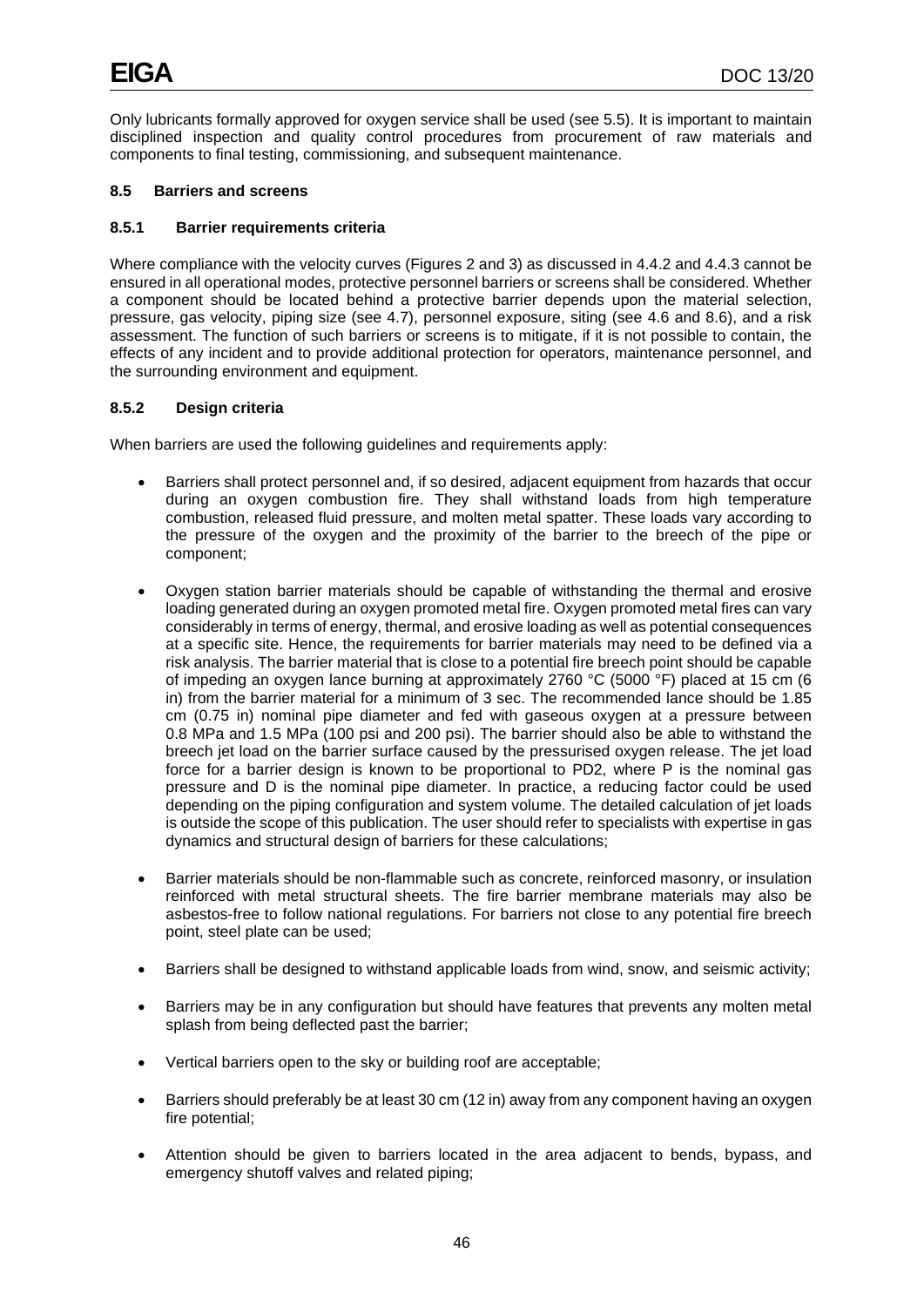- Barrier height should be at least 2.5 m (8 ft) and block any line of sight view of the equipment from walkways, permanent platforms, or public buildings within 15 m (50 ft). The barrier should have no apertures except for piping or equipment penetrations where the maximum clearance should be no greater than 2 cm (0.8 in). Penetrations through the barrier should be sealed; and
- Barriers shall be constructed such that maintenance personnel and operators can work safely outside the barriers. In cases where there are two control stations to ensure continuity of oxygen supply, a barrier should be placed between the two stations.

Valves with non-exempt material should not have the valve stems exit the barrier horizontally as there is a risk of injury to the operator. Mitigations measures include:

- valve with a shield welded on the stem inside the wall;
- valve with a gearbox mounted at 90 degrees that directs any fire from the valve upwards rather than horizontally;
- valve stem exits horizontally but has its handwheel connected via a chain to a secondary handwheel located approximately 1 m (3 ft) to the side. All valve packing shall be behind the barrier; and
- valve with stem and handwheel inside the protection barrier. In order to operate the valve from outside the barrier, the valve gear needs to be connected via a cable solution to the handwheel positioned at a safe location outside the barrier.

Where possible, the gaseous oxygen product line should enter the fire protection barrier from the top and exit the barrier to the top in order to avoid any pipe penetration of the gaseous oxygen product line through the barrier wall. This prevents any fire from following the pipe and out through the barrier.

## **8.5.3 Operational requirements**

Personnel are not allowed to enter an area enclosed by a barrier while the piping system is under oxygen pressure without an approved procedure.

Equipment that shall not be located within the protective barriers includes:

- operator controls including instrument air valves and pressure reducers;
- instrument readouts and equipment on which maintenance shall be made during operation;
- emergency shutdown switches;
- check valves (unless individually protected with its own barrier);
- emergency shutoff valves (unless individually protected with its own barrier); and
- sampling valves.

Manual valves located within barriers that need to be operated while oxygen is flowing shall be equipped with an extension wheel located outside the barrier so any ejection of the valve spindle cannot strike the operator.

### **8.6 Location**

The location of oxygen stations should be chosen to avoid the immediate proximity of vulnerable areas and equipment such as flammable product storage tanks, aboveground flammable pipelines, public roads, public buildings, car parks, and transfer stations. Vessels or aboveground piping in service with flammable fluids should be located as far away as practical from oxygen stations. Mechanical joints such as flanges in aboveground flammable fluid piping, particularly piping in service with hydrogen,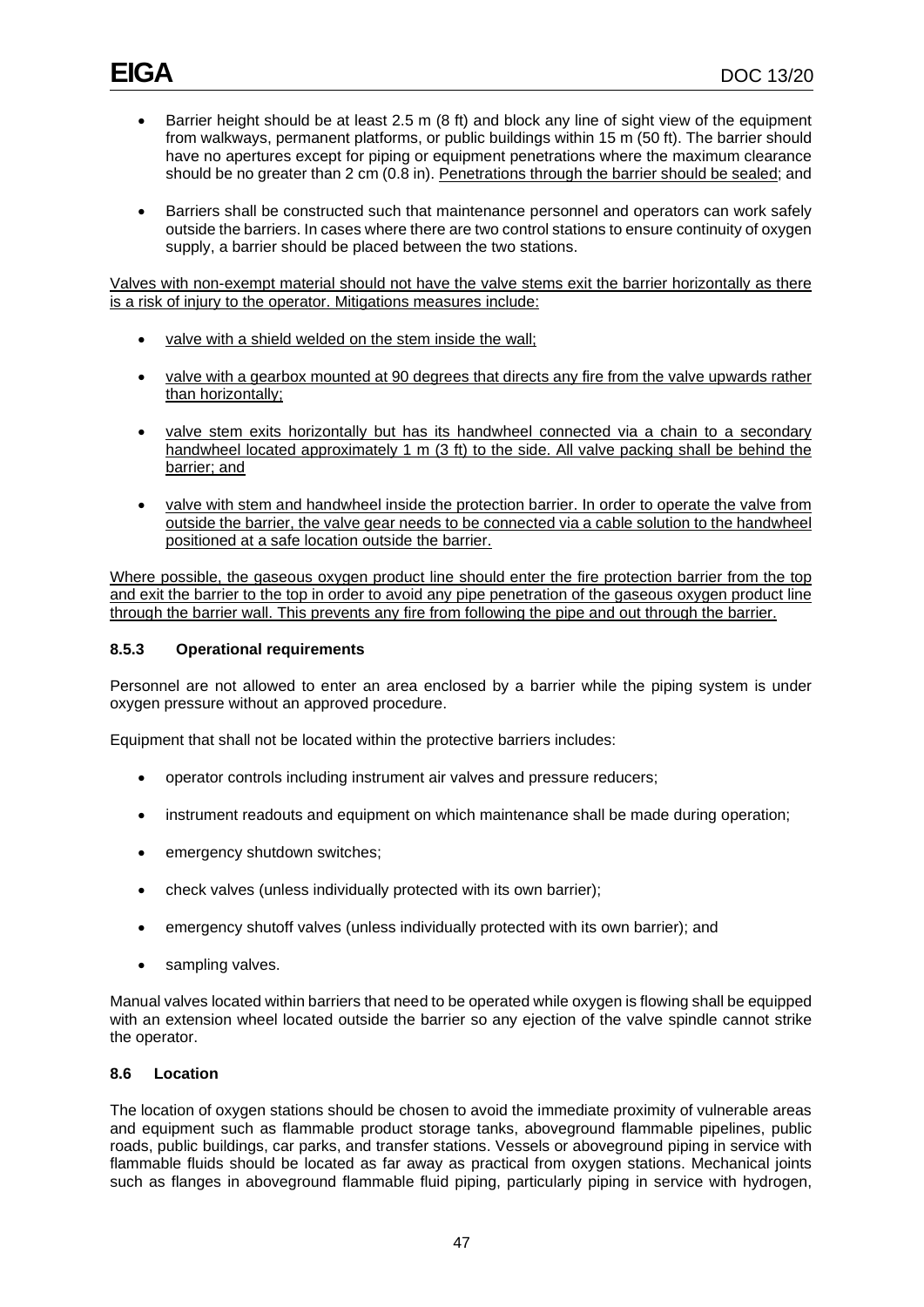should not be located close to an oxygen station to minimise the risk of fire in the event of simultaneous leaks or failures.

Oxygen stations should be located where there is no danger of oil contamination or projected material from nearby equipment and machinery. If there is a nearby public or internal plant road, a vehicle barrier rail should be installed to protect the station from impact damage. The station should be fenced to restrict access by unauthorised persons. Exits should open outwards into areas that are free of obstructions.

Smoking shall be forbidden within a minimum of 5 m (17 ft) from the oxygen station. This distance can be increased depending on the risk involved at a specific location. Activities involving the use or production of flames, sparks, or other ignition sources shall also be forbidden except as authorised by a safety work permit.

An acceptable standard of lighting shall be provided to illuminate the station to ensure personnel safety.

For stations located inside enclosures, the risk of oxygen-enriched atmospheres, atmosphere monitoring, and ventilation requirements shall be considered.

The exposure of people, equipment, and activities adjacent to an oxygen station can be minimised by appropriate separation or safety distances. The selection of separation distances depends on a number of factors including the following:

- stored energy level in the system;
- function and complexity of the station, i.e., control, metering, and / or isolation;
- environmental considerations:
- public and personnel exposure;
- exposure of equipment and adjacent activities; and
- consequence of gas release.

It is convenient to use the potential energy of the gas inventory in an oxygen control station as a basis for determining separation distances. The potential or stored energy in an oxygen station can be expressed as  $\overline{P} \cdot \overline{D^2}$  where P is the normal maximum operating pressure (bar abs) and D the pipe diameter (cm). For control stations, three categories of energy release level together with appropriate safety distances have been used:

- Category 1:  $P \cdot D^2 > 3000$ ,  $P > 4$  bar abs,  $D > 2.5$  cm;
- Category 2:  $1500 < P \cdot D^2 \le 3000$ ,  $P > 4$  bar abs,  $D > 2.5$  cm; and
- Category 3:  $P \cdot D^2 \le 1500$ ,  $P > 4$  bar abs,  $D > 2.5$  cm.

For PD2 greater than 3000, a specific risk assessment should be performed to determine if safety distances greater than listed in Appendix E are necessary.

For stations intended for isolation or metering purposes only and where there are no automatic flow control or pressure reducing valves, the risk of failure is significantly reduced and the energy release level is therefore of less significance.

Typical arrangements for the siting of the oxygen stations in relation to other areas and equipment can be found in the table of Appendix E for each of the defined energy release levels. The distances refer to stations without barriers (except for vehicle barriers) as summarised in 8.5.2. The safety distances indicated in Appendix E may be reduced by the use of specific design or installation measures such as the use of exempt material throughout the station and / or by the installation of barriers or screens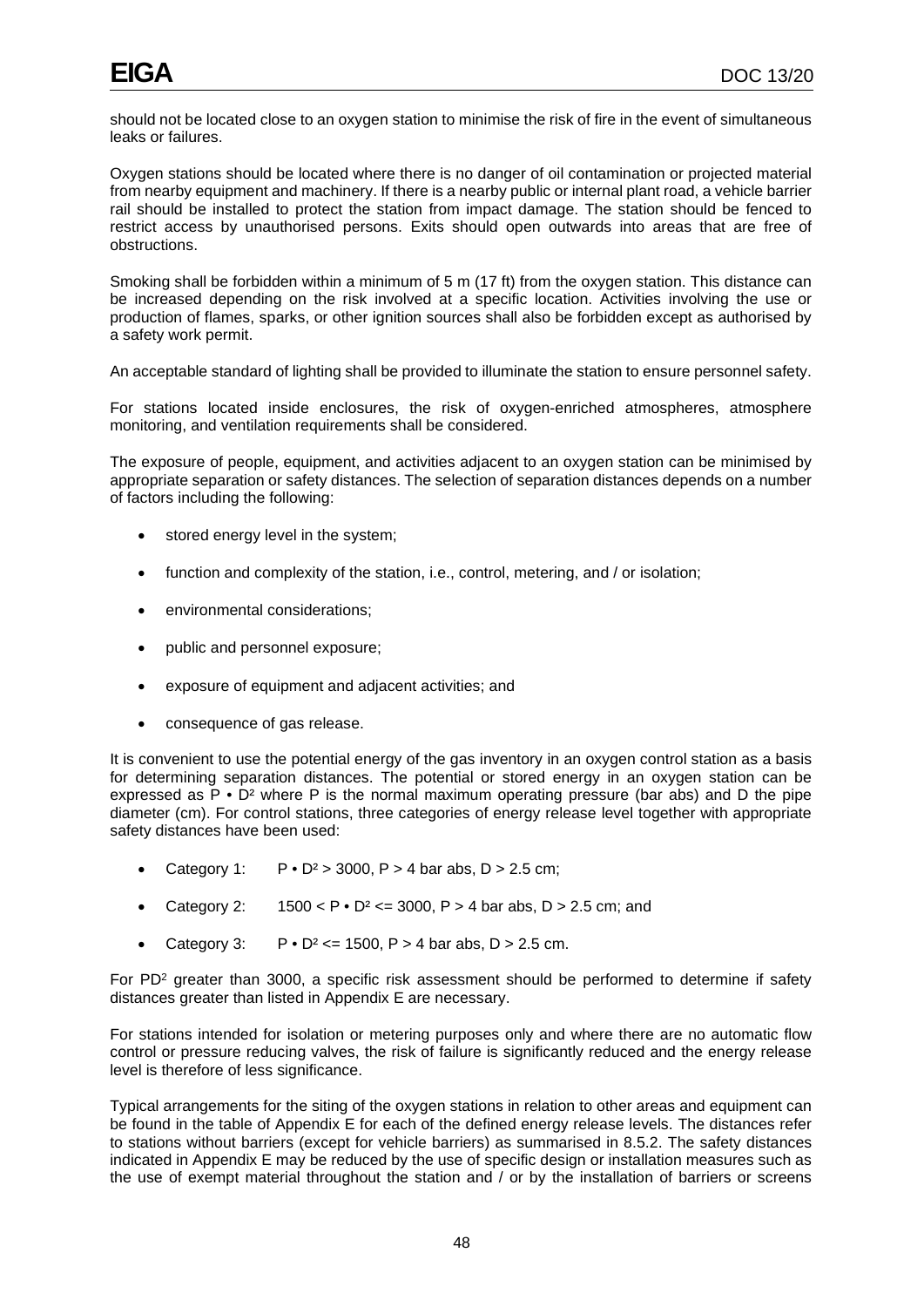provided that these can be justified by a detailed site risk assessment procedure. The stations considered in Appendix E are control stations (Categories 1, 2, and 3) and those for isolating and / or metering purposes only (Category 4).

# **8.7 Earthing, grounding**

The resistance to earth (or ground) of the station pipework should not exceed 10 ohms at any point throughout the installation. Tests shall be conducted from a known earth point. If necessary, cross flange bonding may be required to achieve the stated minimum value. If cross bonding has been adopted, measures shall be taken to prevent corrosion of component parts.

Pipework systems should not be used for earthing associated equipment. The method to be adopted is supplementary earthing from a system earth point.

Pipework systems together with all other common services shall be bonded at a common point.

All test results including reference earth point shall be recorded and periodic testing undertaken.

#### **8.8 Fabrication**

Process control stations shall be fabricated in accordance with the approved design.

All butt welds shall be subject to examination and non-destructive testing in accordance with the relevant design code. Verification that the required standard has been achieved shall be confirmed by a quality assurance authority or authorised inspector.

#### **8.9 Installation**

All pipes and components shall be cleaned, degreased, and prepared before installation and scrupulous cleanliness maintained thereafter (see Section 6). However, should contamination occur during installation, additional cleaning shall be carried out with analytical checks to ascertain that all traces of the cleaning agent have been removed.

Installation shall be carried out by contractors approved in their particular discipline, i.e., mechanical, civil, electrical, instruments. Installation work shall be completed in accordance with the design drawings and specifications. The completed installation should be inspected and approved by the relevant technical authority.

#### **8.10 Testing**

## **8.10.1 Post-fabrication**

Following completion of fabrication, the pipework shall be pressure tested in accordance with a national or international standard. If hydrostatic testing is used, the pipework shall be thoroughly drained, dried, and cleaned, and inspected after testing.

#### **8.10.2 Post installation**

Completed installations shall undergo a pneumatic test with dry, oil-free, air or nitrogen in accordance with a national or an international standard (see 7.6.1).

#### **8.11 Commissioning**

The preparation of a suitable commissioning procedure should be undertaken with details of the following accommodated:

- interaction with customer processes; and
- safety considerations.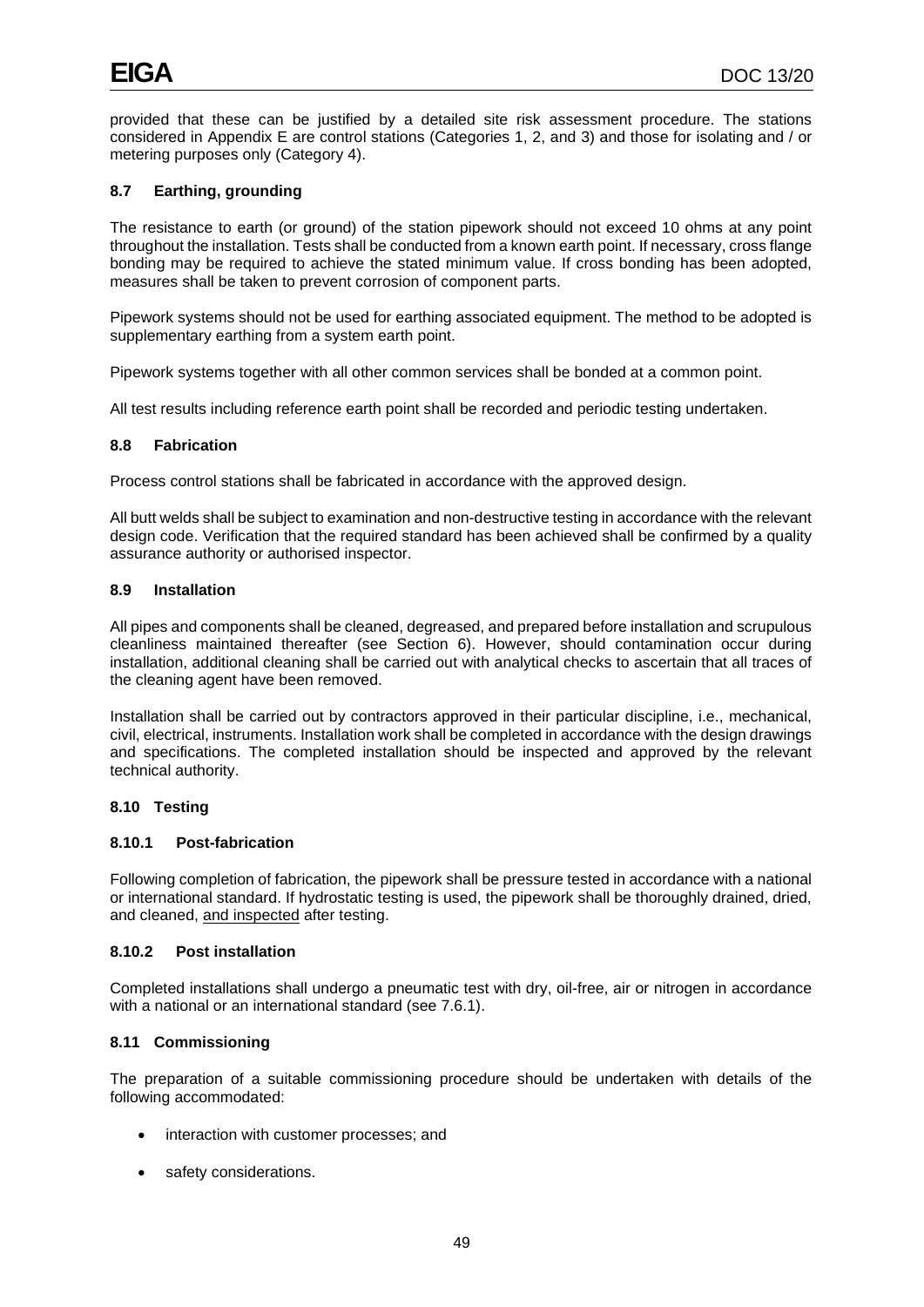A responsible person shall be appointed to control all aspects of the commissioning procedure.

## **8.11.1 Safety**

When practicable, non-essential personnel should be excluded from a minimum 20 m (66 ft) distance from piping, valves, and equipment during the first pressurisation and then the first flowing of oxygen through a new piping system. Thus, only personnel required to operate valving during commissioning of the system should be allowed inside this exclusion area and these operators should have the training outlined in 9.1.1. The responsible person shall coordinate and control the commissioning and shall ensure that the customer and all personnel are properly briefed. Normally, a commissioning program and procedure is prepared by the responsible person and discussed with all concerned before commissioning starts. All gas supplier and customer standing orders and safety instructions shall be observed.

When nitrogen is used as the test gas, precautions against asphyxiation shall be specified. Vent pipes should be fitted, where necessary, to ensure that gas is discharged to a safe area.

## **8.11.2 Procedure**

The commissioning procedure should start after satisfactory completion of pressure testing and the issue of the relevant test certificates. The procedure should include the following pre-commissioning checks:

- Constructed according to the approved design (P&ID);
- Relevant material, cleaning, authenticated calibration, and test certificates are available;
- Warning notices and instruction plates are posted;
- Filter elements are fitted, if and where specified; and
- Satisfactory operation and adjustment of:
	- o meters
	- o flow controllers
	- o spill valves
	- o pressure controllers
	- o safety valves (if fitted)
	- o safety shutoff valves (if fitted)
	- o shutoff valves; and
	- o safety devices, alarms, and trips.

#### **8.11.3 Filters**

Initially on a new process control station, due to high velocity test and purge flowrates during commissioning, any filters may receive a considerable amount of foreign matter from the pipeline and may choke rapidly.

During commissioning, the filter differential pressure gauges should be monitored (especially in the first phases of commissioning) in order to detect when filter element changes are required. Such a monitoring exercise should also be carried out following maintenance / shutdown / modification.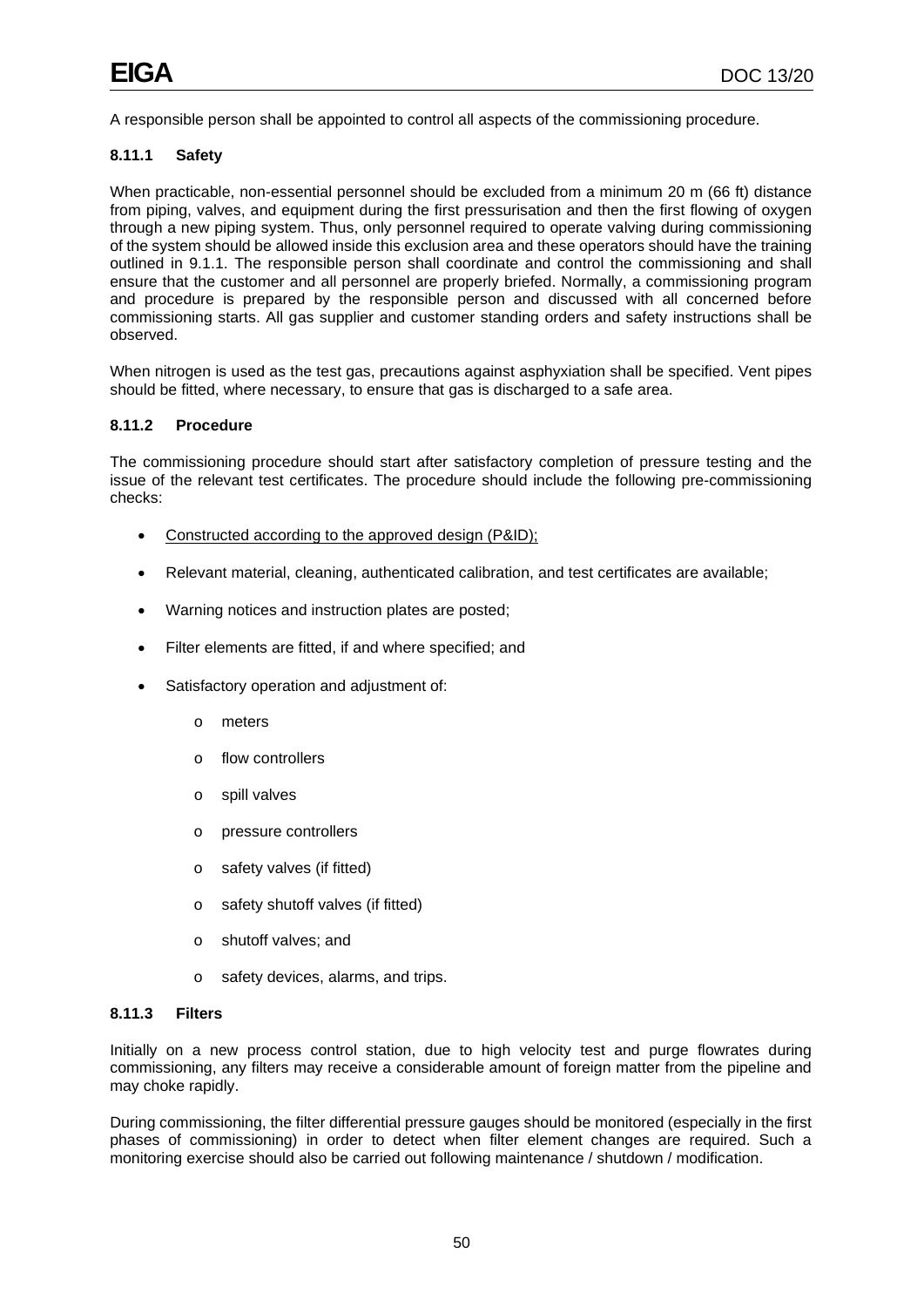# **8.12 Operation**

Process control stations are normally automatic in operation once the controls have been set. The only manual operations required are:

- opening and closing of isolating valves to meet process and maintenance requirements;
- monitoring of gauges and other indicator displays to ensure the process control station or components are operating within limits;
- maintenance of a clean process control station area and particularly the exclusion of flammable products; and
- completion of items defined under the planned preventative maintenance system.

Personnel entrusted with the operation of the process control station shall be trained in the operating techniques required, the potential hazards associated with oxygen, and the emergency procedures.

## **9 Operation, monitoring, and maintenance**

# **9.1 General safety instruction**

- Before performing work on oxygen systems, a safety work permit should be issued. Guidance on work permit systems is found in EIGA Doc 40, *Work Permit Systems* [49];
- Smoking is forbidden in stations and within a safety distance of 5 m (17 ft) (see also 8.6);
- Naked flames are prohibited in the safety zone (see also 8.6);
- Ensure that all traces of oil and grease are removed;
- Cap open pipes ends when not working on the pipe;
- Earthing of any equipment such as welding equipment onto oxygen piping and pipeline systems while in oxygen service is not permitted;
- Cathodic safety equipment shall not be checked during storms when there is a high risk of lightning;
- Procedures should ensure that personnel do not remain in the area of oxygen stations during storms when there is a high risk of lightning; and
- As for other piping and pipelines, provisory grounding is recommended during maintenance work (risk of alternating induced current created by a ground defect on a nearby electric power line).

# **9.1.1 Personnel for operation and maintenance**

In addition to being trained in work safety knowledge, personnel who operate and maintain oxygen systems shall also have specific training and understanding of oxygen safety requirements. They shall be familiar with the location of the pipelines, the stations, and the control equipment. All the relevant operating and safety procedures shall be available to operations personnel.

Subcontractor personnel shall be informed about and have access to all the relevant safety information.

Operations and maintenance personnel shall work with clean hands, work clothing, and gloves that are free of lint, fibres, and uncontaminated by oil or grease.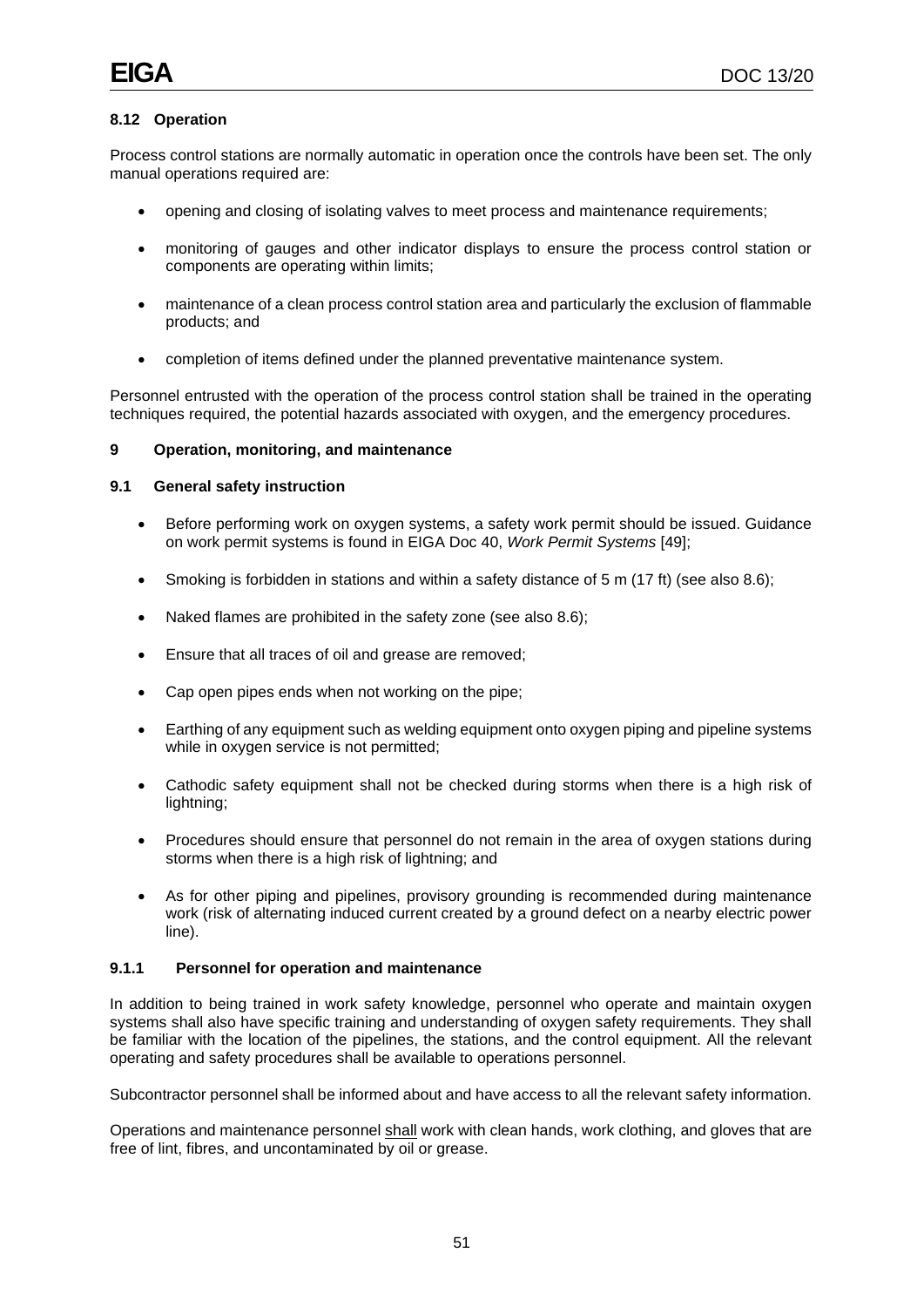# **9.1.2 Operating isolation valves**

Whereas control valves may be designed for operation with large pressure differences, this may not be the case with conventional shutoff valves that may not be designed for use in throttling mode. An isolation valve not fabricated from exempt materials may only be operated after reducing the pressure differential to 0.34 kPa (5 psi) or less by the use of a bypass valve or other specific procedures. See 8.2.1.2. Provisions shall be made for monitoring the pressure difference across isolation valves regardless as to whether they are locally or remotely controlled. An isolation valve can be used in throttling service provided it is manufactured from exempt materials. By definition, the valve then is defined as a process control valve.

## **9.1.3 Welding and cutting work**

Any welding on in-service oxygen pipelines and piping could cause localised heating and / or adversely affect the integrity of the piping system and therefore shall be avoided.

The only exceptions are:

- drilling small openings in depressurised pipelines and piping during connection work; and
- welding on cathodic protection studs using a stud welding unit as explained in the next paragraph.

A process qualification shall be made beforehand in order to ensure that little or no heat is generated on the inside of the piping during the time the bolt is being welded on. This activity requires equipment and procedures specific to the work involved. It may only be carried out under the supervision of personnel trained in this process and relevant procedures. The process qualification shall verify that the pipe metallurgy and properties are not adversely affected by the process. Despite good experience with such technique, it is preferred that the process be carried out when the oxygen line is out of service.

## **9.1.4 Oxygen enrichment and deficiency**

Work shall only be carried out in well-ventilated areas where ambient air is available.

The following limits should be adhered to:

- upper limit: 23.5% by vol (oxygen enrichment); and
- lower limit: 19.5% by vol (oxygen deprivation).

The ambient air shall be checked over a wide area around the place of work.

Particular care is required when working inside buildings, within walled areas, and in ditches. The risk is considerably reduced when working in the open.

Oxygen can collect or concentrate in low lying areas if its temperature is equal to or less than that of the surrounding air. The human senses cannot detect changes to the concentration of oxygen in the ambient air. Checking the oxygen concentration using naked flames is strictly forbidden. The oxygen concentration at the workplace and in the environment should be checked using equipment such as a portable oxygen analysis unit. These devices shall be checked and calibrated at regular intervals.

#### **9.1.5 Shutdown / start-up of pipelines and piping systems**

Written procedures are required for shutdown / start-up and maintenance of pipelines and piping systems. The personnel involved in the work including contractors shall be informed of the specific risks related to oxygen and the tasks to be performed.

Authorisation for these activities by a responsible person shall be given as follows: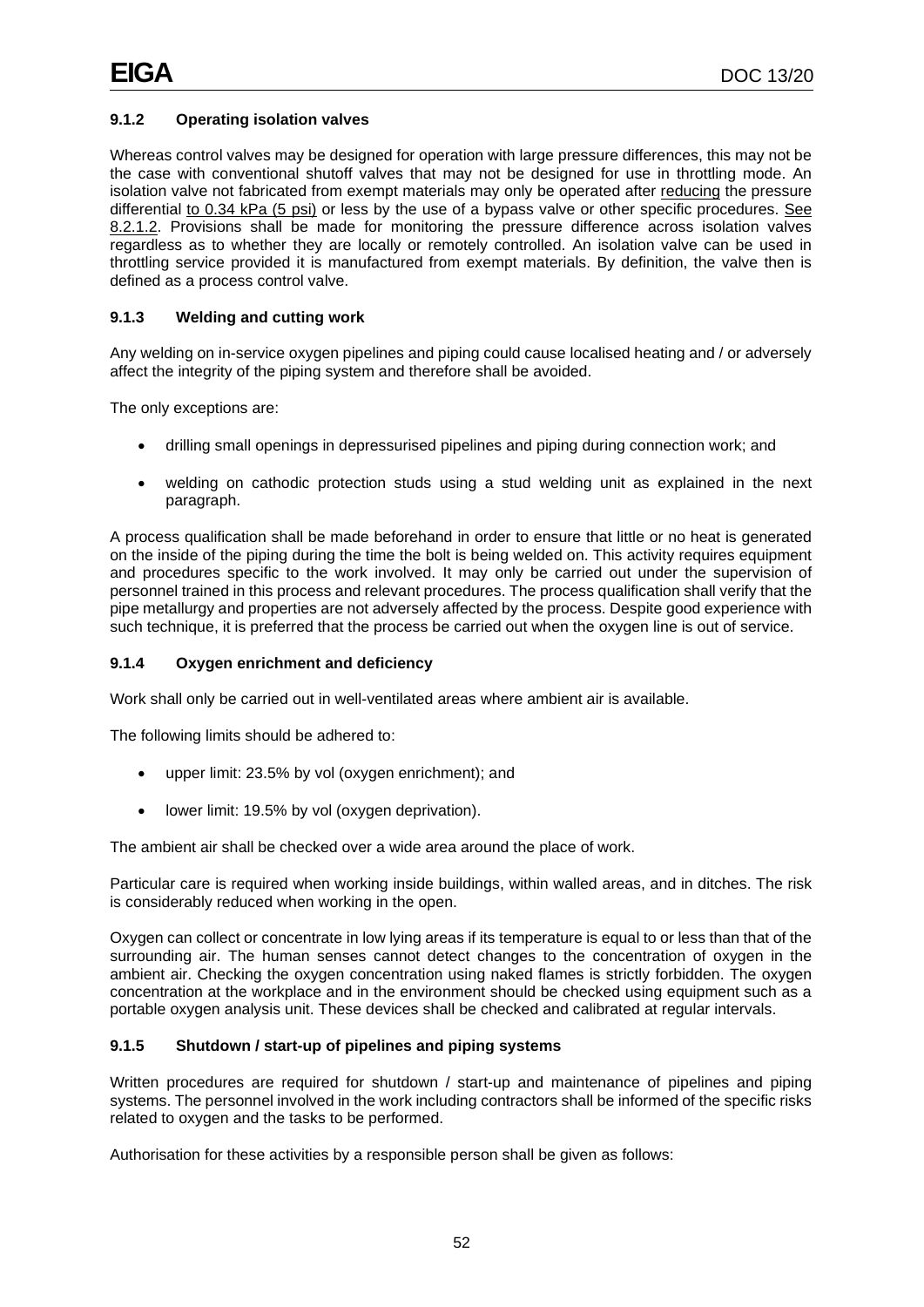- prior to starting maintenance work, after shutoff procedures are completed; and
- prior to re-pressurising the pipeline or piping system, when maintenance work is completed, and cleanliness for oxygen service has been verified.

No repair work may be carried out on equipment and plant until the work area has been cordoned off. When carrying out maintenance on components during pipeline operations that does not require disconnection of the system, or activities involving no hot work, isolation by closing a single valve is acceptable provided the system can be depressurised satisfactorily. A check valve cannot be used as a shutoff mechanism for maintenance work.

A positive shutoff is required if major work such as cutting and welding is being carried out. This shutoff can be carried out by:

- complete disconnection of the section concerned from the pipeline system;
- installing blind flanges;
- closure and mechanical locking of two valves arranged in tandem with an open venting valve between them (if the valve has an electric drive, the power should also be disconnected): double block and bleed valve; and
- closing a valve and placing a sealing balloon (bubble) inside the pipe with an intermediate bleed valve (may be used if there are no other possibilities).

Tags should be placed to indicate that the equipment has been locked in the shutoff position.

Continuous monitoring of the oxygen concentration shall be made.

After dismantling an item of equipment, the pipe opening should be sealed since leaks, chimney effects, air pressure changes, and heated gas can cause release of oxygen.

#### **9.1.6 Venting and pressure relief**

# **9.1.6.1 Venting**

- Large quantities of oxygen shall be vented to atmosphere, preferably outside buildings and enclosures, in a location where neither personnel nor vulnerable items of equipment are exposed to oxygen-enriched atmospheres;
- Compressors and vehicles with combustion engines should not be operated in oxygen-enriched atmospheres; and
- Venting should not take place directly beneath high voltage overhead lines.

#### **9.1.6.2 Pressure relieving**

When the pressure is being relieved, an auxiliary valve in throttling mode may be installed downstream of the actual blowout valve. The auxiliary valve protects the actual blowout valve during the venting procedure and therefore guarantees its functionality (tightness). The auxiliary valve should be installed downstream of the blowout valve and kept closed until the blowout valve is fully open. Venting can then take place using the auxiliary valve.

## **9.1.7 Purging**

Dry, oil and grease-free, air or nitrogen shall be used to purge oxygen from the pipeline and piping. A purging program including all branches shall be followed in order to avoid leaving any oxygen pocket in the pipeline system.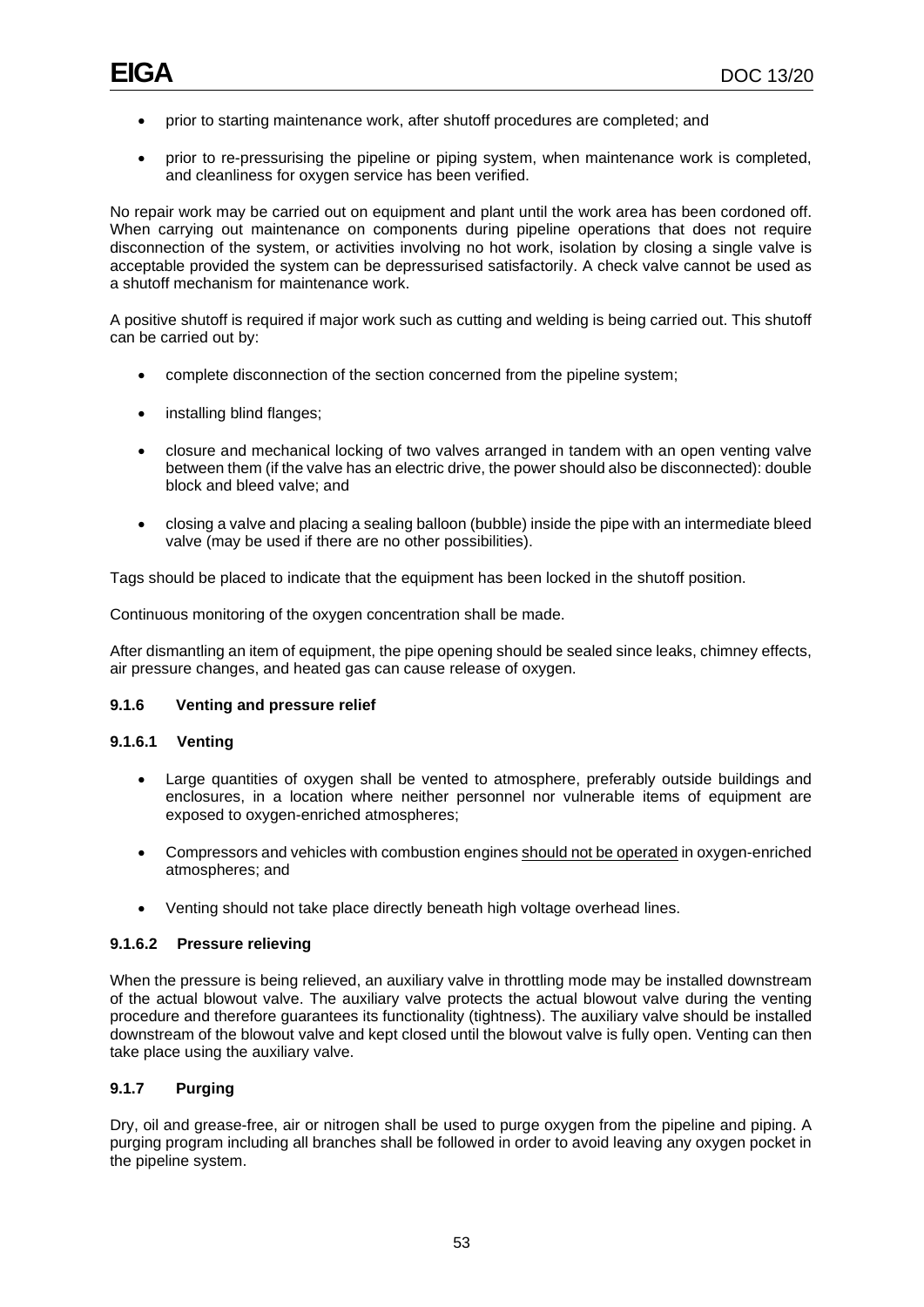When using nitrogen, it shall be ensured that unauthorised access to the outlet is prevented and that no one can be endangered by either oxygen-enriched or oxygen-deficient atmospheres.

Rooms, walled-in areas, or ditches can be aerated by extraction fans or supplied with fresh air.

# **9.1.8 Tools**

Tools and accessories that are used (including, for example fasteners and connecting pieces) shall be clean and free of oil and grease.

# **9.2 Commissioning pipelines, piping and stations**

Supplier's and manufacturer's instructions for commissioning the equipment and plant shall be followed. After the successful completion of strength and tightness testing as per the applicable regulations and cleaning, drying, and inspection (if the pipeline has been subjected to a hydrostatic test), the pipeline can be put in service. If possible, new pipelines shall be blown through with a large quantity of dry, oilfree, air or nitrogen using as large an outlet as possible to remove dust from the pipeline (see also 6.3.8 and 6.4.5).

When commissioning starts, the system shall first be purged with oxygen so the air or nitrogen that is already in the pipe is removed. The purging process is carried out using throttling and bypass valves, if present (depending on the nominal diameter of the pipeline) via the last valve under pressure. The oxygen should be introduced in a specific direction in order to ensure oxygen purity.

The purity of the oxygen should be measured at all outlets using analysis equipment. If the purity is adequate at the outlet, the relevant valve can be closed.

When the system has been purged and all the purging points have been closed, the piping can be pressurised using a bypass valve, a throttling valve, or a control valve in order to slowly pressurise the pipe up to the operating pressure.

The flange connections should be checked for leaks at regular intervals during commissioning.

# **9.3 Operation and monitoring**

Supplier's and manufacturer's instructions for the equipment and systems shall be followed. Pipeline and stations shall be kept in good working order from an operational and safety point of view.

The operator shall follow a preventive maintenance program including all safety and technical monitoring measures. A detailed description of the work to be carried out shall be included in work instructions.

An example of a preventive maintenance program is in Appendix F, which illustrates the main tasks to be performed. The frequency at which inspections are performed is dictated by national regulations and / or established company practices.

# **9.4 Information to third parties, summary of work, records, and update of pipeline drawing**

## **9.4.1 General**

The maintenance of pipelines does not concern just technical and operational considerations.

Statistics from pipeline companies show that more than two out of three incidents occurring on underground pipelines are due to external events.

To protect pipelines and ensure the reliability of supply, it is necessary that third parties be informed of the location of the pipelines, any work adjacent to the pipelines, and information regarding the installation of new pipelines.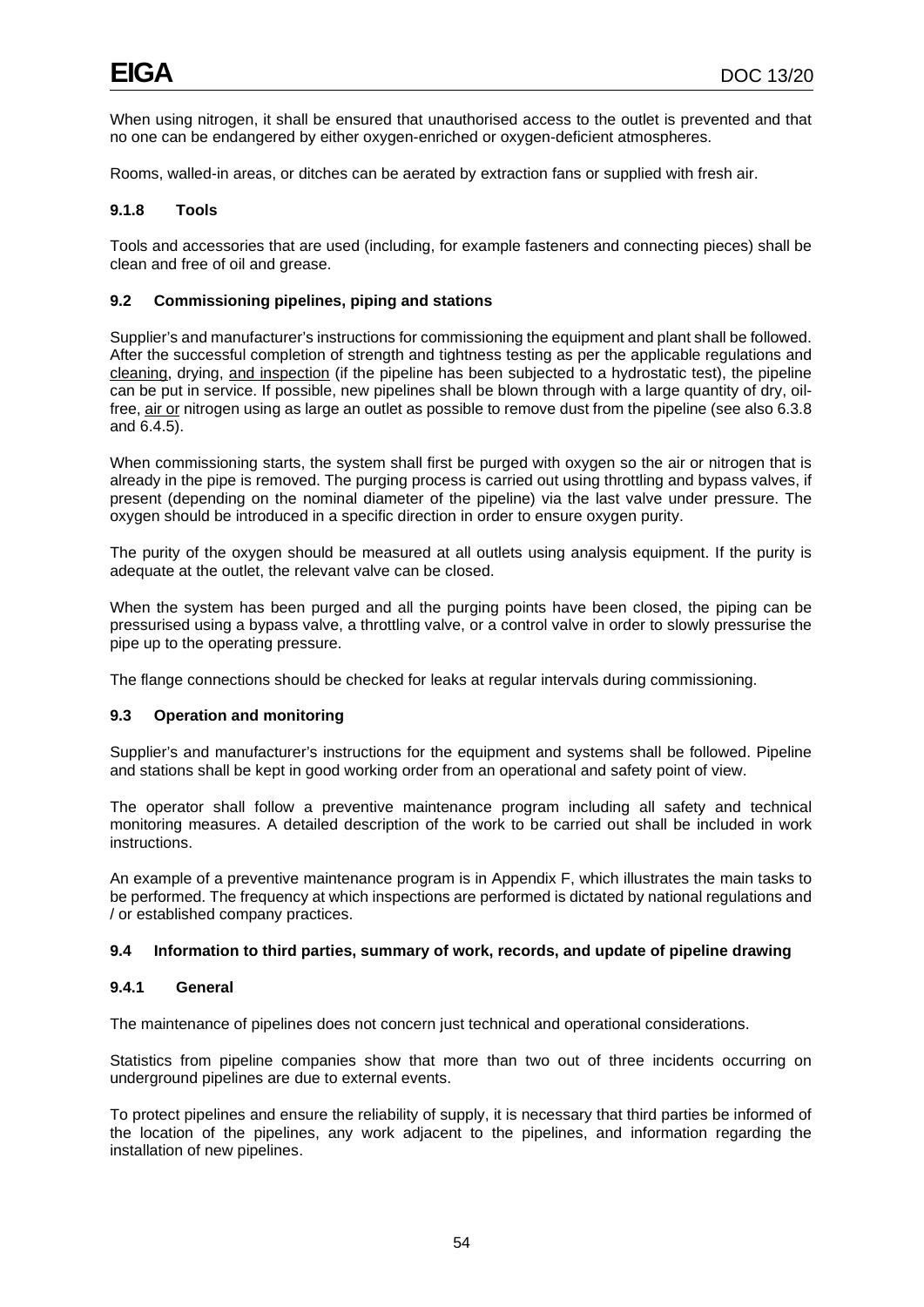# **9.4.2 Flow of information**

National regulations, when they exist, shall be followed.

These regulations usually require that:

- operators of underground structures (pipes, cables, etc.) submit a declaration to the local authorities concerned;
- contractors performing earthworks in the area of underground structures inform the operators of those underground structures about the nature of such work in the form of a declaration; and
- operators respond to the contractors in a timely manner.

In the absence of national regulations, a similar plan for information flow should be adopted.

## **9.4.3 Summary of work**

A summary of work carried out on pipelines or near pipelines and also of work not performed should be made by the pipeline operator.

When work is performed adjacent to pipelines, the summary should be formalised by the issuance of a written document countersigned by the site manager.

#### **9.4.4 Records**

Records of the following should be made by the pipeline operator:

- requests from contractors;
- replies to those requests with the transmitted documents; and
- work supervision documentation.

### **9.4.5 Updating of pipeline drawings**

Updating of pipeline documents, in particular pipe installation drawings, should be carried out on existing pipelines to reflect deviations and modifications that occurred when work was performed.

#### **9.5 Specialised surveys**

In addition to the routine monitoring of the cathodic protection system potentials, a close interval potential survey (CIPS) should be performed at 5 year intervals, and implementation of an integrity management program on the pipeline should be performed in accordance with applicable regulations.

Problems with cathodic protection systems for the pipeline identified by annual surveys, close interval surveys, or other means, may be diagnosed using a variety of techniques, such as:

- CIPS;
- Alternating current voltage gradient (ACVG) survey or direct current voltage gradient (DCVG) survey;
- Current attenuation survey / pipeline current mapping survey (PCM); or
- Pearson survey.

A full list of aboveground survey techniques can be found in NACE SP 0502, *Standard Practice – Pipeline External Corrosion Direct Assessment Methodology* [50].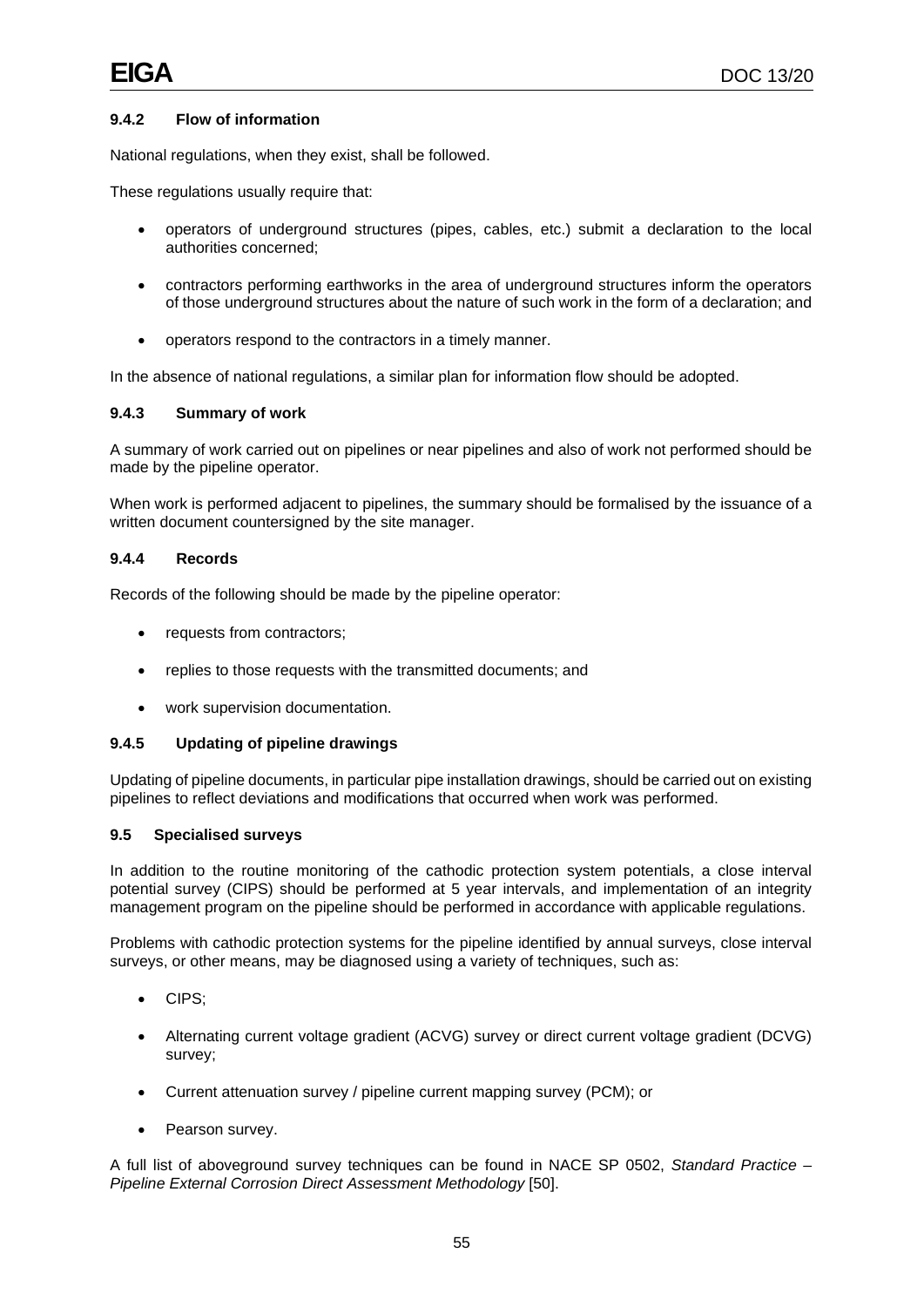These indirect inspection techniques may be applied as an integral part of a pipeline integrity management program.

## **9.6 Damage to the pipeline system**

## **9.6.1 Leakage**

If a leakage of product from the pipeline is suspected and cannot be located through visual or audible evidence, the pipeline should be isolated in sections and pressure tested to identify the source of the leak or prove that the pipeline is sound.

A mechanical clamping system shall not be used due to the non-oxygen-compatible organic sealing material.

# **9.6.2 Revalidation**

Consideration should be given to revalidation (a detailed inspection including a pressure test) to establish the pipeline's suitability for continued service following a leakage, fire, or other incident not attributable to third-party interference, or a significant modification to the pipeline system.

## **10 General protective measures**

## **10.1 Emergency response plan**

An emergency response plan procedure document is required to ensure that all operating staff and others who may be involved, including the public authorities, are adequately informed of the action to be taken in the event of an emergency. An emergency response plan shall be developed to meet the particular needs of each individual pipeline system. National laws or regulations may dictate the form and content of such a plan; however, the following subjects should be considered when compiling such plans.

# **10.1.1 Liaison with public authorities and other consultees**

The effective handling of a pipeline incident may require the cooperation of public authorities (for example, police, fire, public utilities, etc.). A list of emergency contacts should be established and copies of the relevant sections of the emergency procedure should be circulated to those authorities that may be involved.

# **10.1.2 Description of pipeline system**

This should include all relevant technical data such as routing, length, diameter, pressure of the pipeline, location, and drawings of control stations including location of isolation valves.

# **10.1.3 Control centres**

The role and location of the control centre for dealing with an emergency should be established, and communication media (for example, telephone, radio, e-mail and / or facsimile) should be identified. Clear instructions for dealing with emergencies shall be established and formalised.

# **10.1.4 Notification of an incident**

The incident might be detected by operators at a pipeline control centre or be notified by a third party through the observation of some abnormal condition on site. The control centre should be responsible for identifying the precise location of the incident, recording all details, and passing the information to the emergency response team without delay.

# **10.1.5 Altering procedure**

The control centre shall alert personnel on call. The emergency procedure should clearly identify the initial action to be taken by all personnel on receiving an emergency call. Any restrictions on entering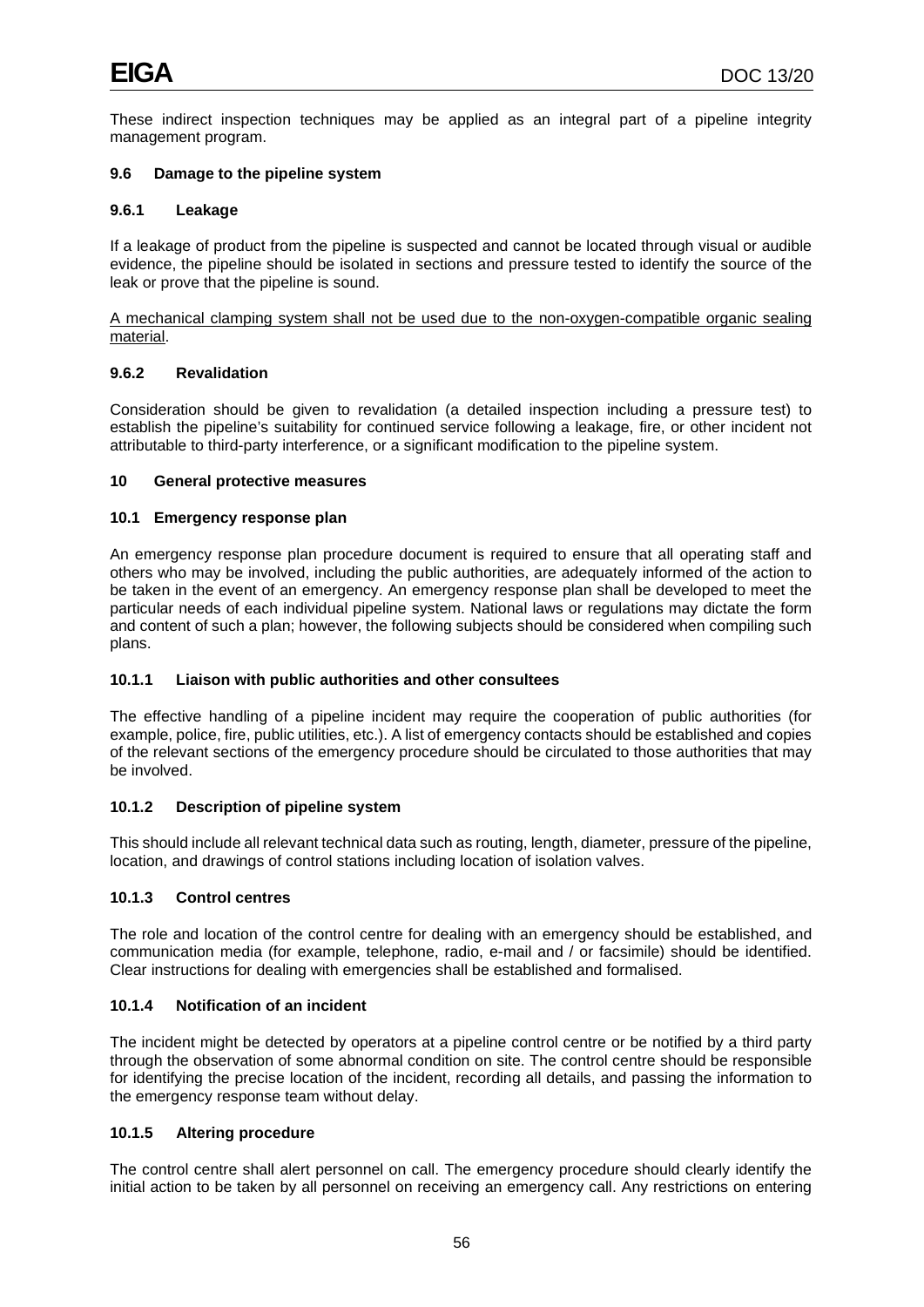land should be included. Provision shall be made for the mobilisation of a responsible person at the site together with staff capable of assessing and dealing with the scale of the operation.

The alerting procedure should also include requirements to inform all concerned when normal conditions are restored.

# **10.1.6 Shutting down a pipeline**

A clear procedure and understanding with the public authorities regarding the isolation and shut down of the pipeline in an emergency situation should be established. It is important that the pipeline control centre take charge of these events in the interests of the safety of all involved.

# **10.1.7 Emergency equipment**

Equipment to deal with the emergency shall be kept in a state of readiness at an appropriate location.

Typical examples are transportation for equipment and manpower, effective communication system between control centre and the incident location, analysis equipment, fire extinguishers, protective clothing and safety devices, lighting sets and power supply, repair materials, and tools.

# **10.1.8 Remedial action**

A detailed assessment of the action to be taken in dealing with the emergency can only be established following an initial assessment at the site.

However general guidelines on the approach to be taken should be indicated in the procedure (for example, steps to be taken in dealing with a fire).

# **10.1.9 Pipelines with cathodic protection**

If a pipeline has been severed, the cathodic protection system should be isolated and temporary bonds established (if required).

# **10.1.10 Incident report from**

Details of the incident should be compiled and recorded on the form required by the regulatory requirements of the country concerned and / or the company reporting procedure.

# **10.1.11 Emergency exercises**

To ensure that the emergency procedure adequately covers the requirements of the pipeline system for which it is drawn up, it is recommended that emergency exercises be carried out periodically.

# **10.2 Power supplies and lightning strikes**

The power installation and lightning protection in the stations shall be installed in accordance with applicable standards and specifications such as NACE SP0177, *Mitigation of Alternating Current and Lightning Effects on Metallic Structures and Corrosion Control Systems* [51].

The pipeline may be affected by alternating current if it runs parallel to overhead high voltage cables or direct current if adjacent to tram / railways. The induced effect of the alternating or direct currents on the relevant pipeline sections can be minimised by taking suitable measures such as splitting the pipeline into several sections using insulating flanges and active / passive earthing. For more information, refer to EN 50162, *Protection against corrosion by stray current* and ISO 18086, *Corrosion of metals and alloys – Determination of AC corrosion – Protection criteria* [52, 53].

The cathodic protection should not be affected by these measures even for short periods.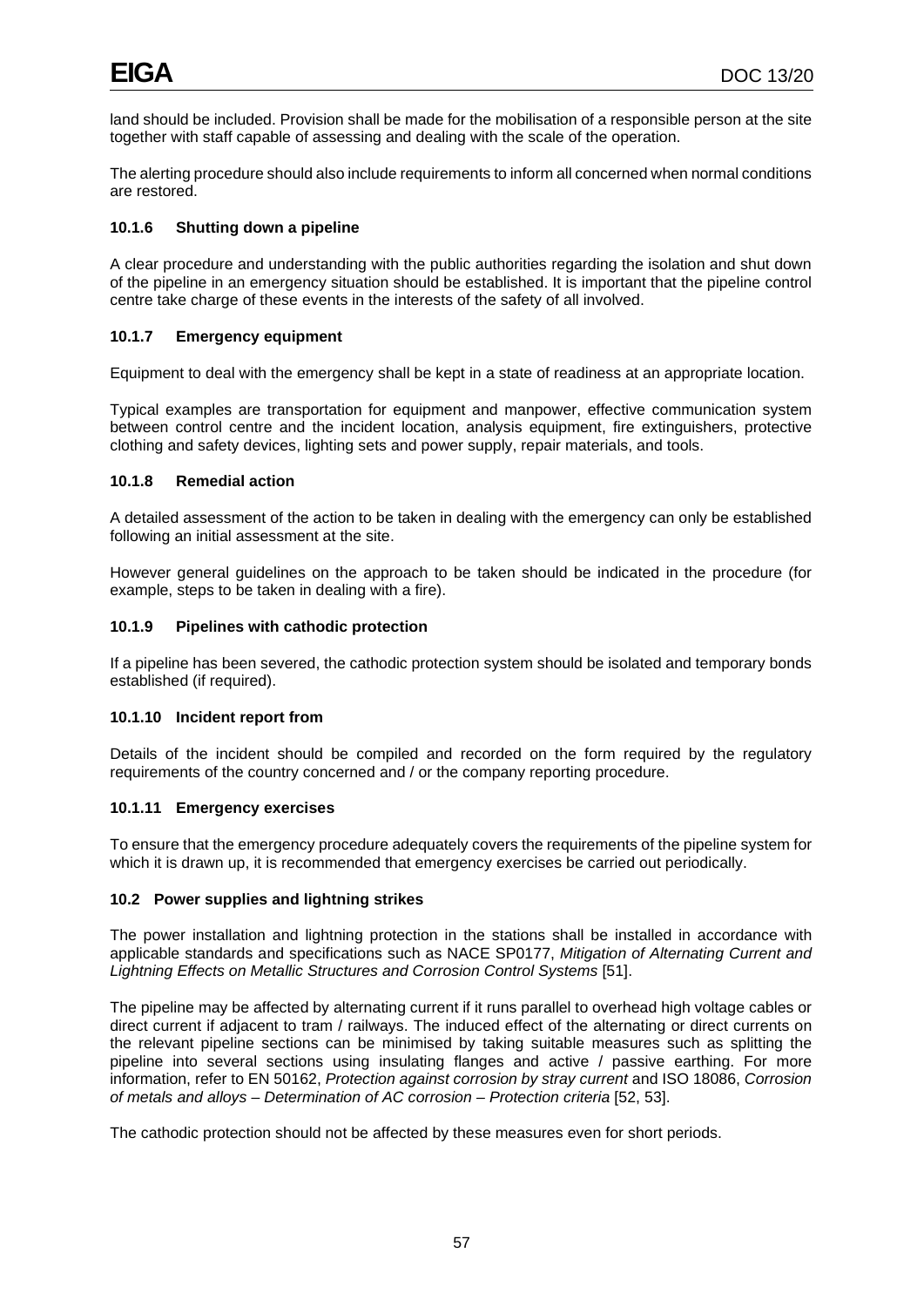Particular care shall be taken to protect installed electrical equipment from overloading. It is particularly important to consider the need for protection against short circuits and earth faults on overhead high voltage cables using direct current decoupling devices such as polarisation cells.

# **10.3 Fire**

The specific fire risks that can occur in oxygen systems are:

- Spontaneous combustion occurring inside the oxygen system, which can rapidly develop into a fire. Generally, this fire will extinguish after a few seconds, but the mass of oxygen released can create an oxygen-enriched atmosphere; and
- Combustion in oxygen-enriched air, which can be dealt with using conventional firefighting methods after the supply of oxygen has been cut off.

The only effective way of dealing with oxygen fed fires is to isolate the supply of oxygen (see 10.6.3). Under oxygen-enriched conditions, appropriate firefighting media include water, dry chemical (powder), or carbon dioxide. The selection needs to take into account the nature of the fire (for example, electrical, etc.). For example, fires on persons or their clothing shall be extinguished by water as covering in a fire blanket allows oxygen-enriched clothing to burn.

Firefighting equipment should be properly installed and maintained. Operating personnel should know where it is located, how to operate it, and which equipment to use for which type of fire [54].

It is dangerous to enter an area with a high oxygen concentration in order to extinguish the fire or to help a person who is on fire since the rescuer's own clothing may also ignite.

If safety showers are available, the water supply shall be protected against the risk of freezing, where required.

Persons who have been in oxygen-enriched air shall not come into contact with ignition sources (cigarettes, welding torches, sparks, etc.) and immediately leave the area. These people shall undo or loosen their clothing and ventilate it for at least 15 min in order to remove the excess oxygen.

When a fire occurs, the following actions should be taken, although the order in which they are taken may need to be adapted to the situation:

- rapid risk assessment;
- warn personnel on site;
- leave the danger zone;
- bring the equipment into a safe condition (emergency shutoff, turn off using valves, etc.);
- notify firefighters and police if necessary;
- notify supervisors and the emergency crew;
- give first aid to injured persons; and
- block access to the area, including the surrounding roads that are affected.

#### **10.4 Oxygen deprivation hazards and precautions**

Persons exposed to oxygen-deficient atmospheres can immediately lose consciousness.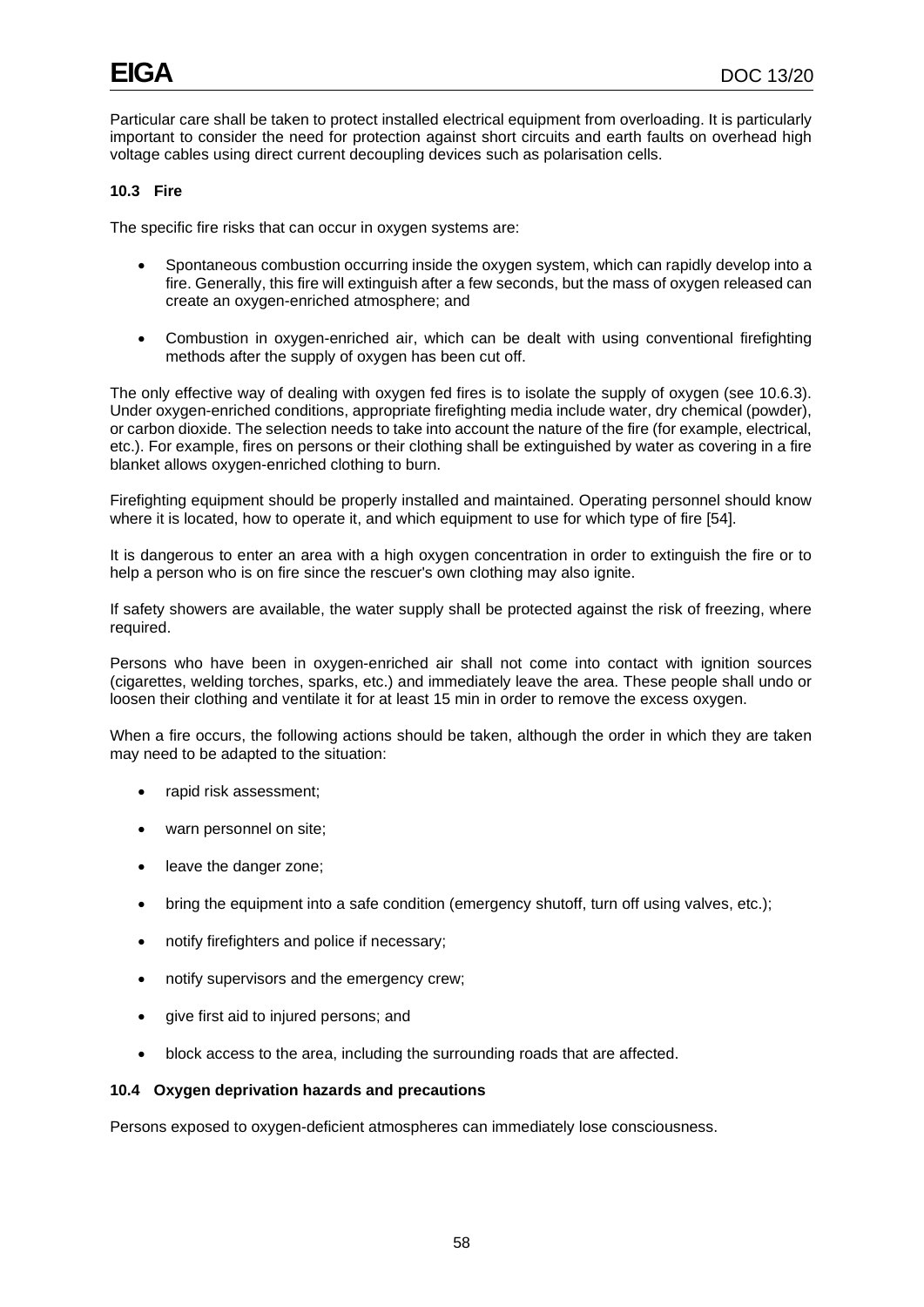Do not attempt to assist a person who is in an oxygen-deficient atmosphere without breathing or rescue equipment. Without such equipment the rescuer is exposed to the same hazard as the person in difficulty.

The rescuer shall wear a safety harness and line and be monitored by another person who is outside the danger zone.

The person who is suffering from oxygen deprivation shall immediately be given first aid such as artificial respiration or administration of oxygen until medical assistance arrives.

## **10.5 Incident and damage report**

If a pipeline incident occurs, a thorough investigation should take place. The report should contain an exact description on the conditions of the pipeline system during the last minutes before the incident, the material involved, and the consequences of the incident such as a secondary ignition, injury to people, and damage to equipment or property.

The cause of the incident / damage should be determined and remedied. A typical method for investigating oxygen pipeline incident is described in ASTM G145, *Standard Guide for Studying Fire Incidents in Oxygen Systems* [55].

## **10.6 Safety management system**

Consideration should be given to establishing a specialised form of safety management system commonly referred to as a pipeline integrity management system (PIMS). Such a system enables formal control of key aspects of safety management to be established and demonstrated.

The system should provide detailed information specific to the particular pipeline, to cover the following subjects.

## **10.6.1 Notification to authorities and consultation on routing**

These are normally stipulated in the prevailing legislation and rules applying to the country in which the pipeline is to be installed.

# **10.6.2 Design and construction**

Overall design and construction practice are dictated by the relevant design standards, codes of practice, and specifications acknowledged in the country concerned. In addition to these, industry and / or company standards and specifications that relate to the particular product to be transmitted are applied.

#### **10.6.3 Shutdown systems**

Shutdown may be manual or automatic. Shutdown devices (for example, emergency shutoff valves) may be actuated by a leak detection system or by sensing high flow, low pressure, or rate of decay of system pressure.

#### **10.6.4 Operations**

A control strategy is devised to control the pipeline supply safely within the design envelope. Variables incorporated into the control strategy can include:

• pressure—to ensure that the required delivery pressure from the pipeline is maintained. Protection against excess pressure is generally not an issue since pipelines are normally designed to withstand pressures in excess of the maximum that can be developed by the production unit. A suitable PRD may be required upstream of the pipeline to provide protection against overpressure beyond the design criteria;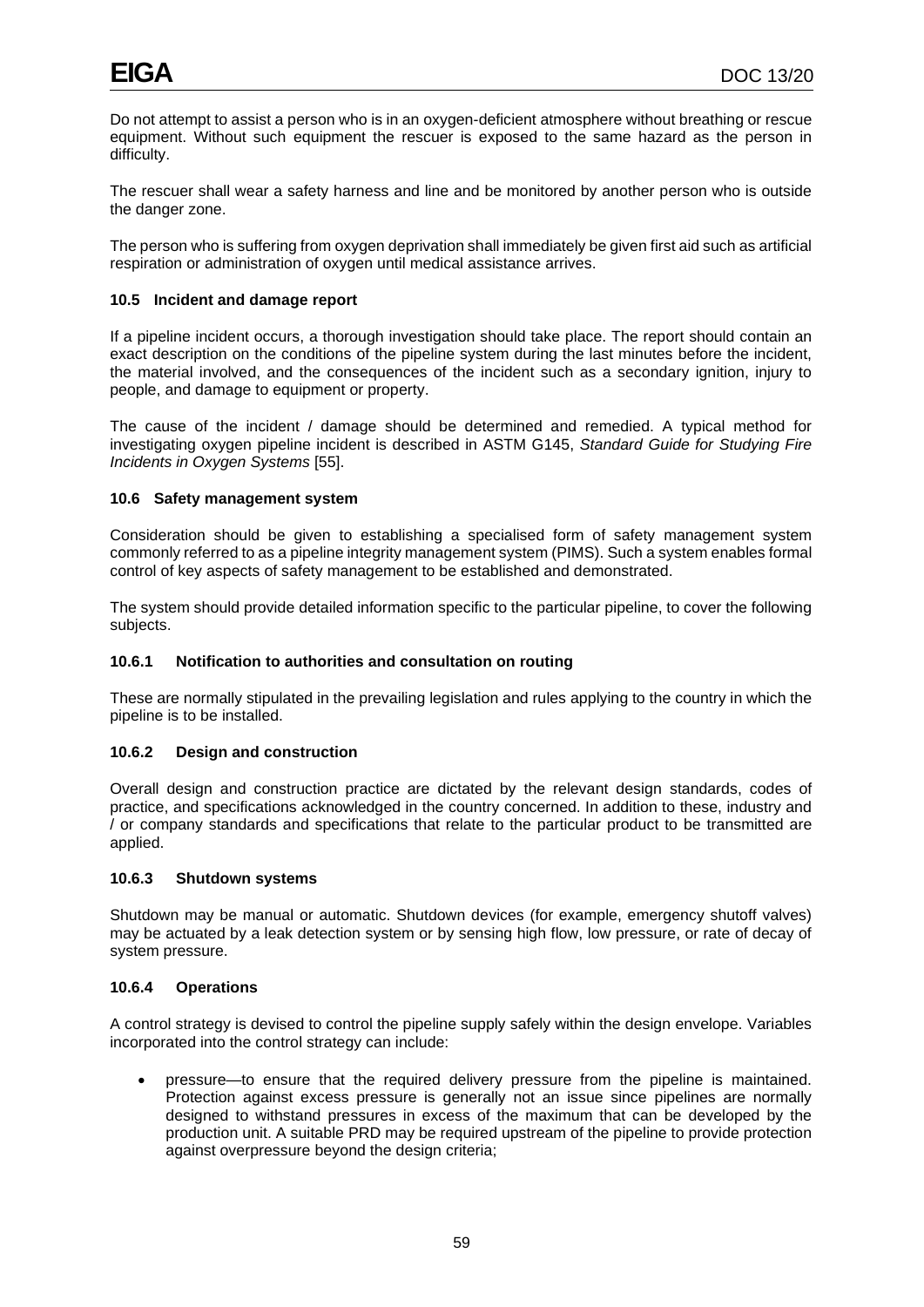- temperature—to ensure that cryogenic liquids from the storage units do not enter the pipeline system;
- flow—to match customer demand by product flow into the pipeline; and
- product purity—to ensure any product that does not meet specification does not enter the pipeline system.

Any product disposal needed to maintain the required pipeline conditions is normally achieved through controlled venting on the production site.

## **10.6.5 Control of third-party interference**

Measures typically employed are:

- marker posts on the pipeline route;
- distribution of "as laid" drawings and information on the pipeline route to landowners, local authority planners, and other interested parties;
- similar information distributed to "one call" systems; a single point of contact where information on all pipelines and services can be obtained (where applicable); and
- regular patrols of the pipeline by foot or aerial survey to search for unauthorised interference (see also 10.6.6).

#### **10.6.6 Maintenance and inspection**

A disciplined planned preventative maintenance and defect rectification system (including routine patrols of the pipeline) is normally employed.

Typical examples of the tasks included in such program are:

- routine testing of cathodic protection system;
- visual leak check on aboveground flanges;
- visual check for signs of unauthorised interference with the pipeline system;
- visual check for signs of land subsidence;
- visual check for any accidental damage to the system;
- visual check for any development activities in the vicinity of the pipeline; and
- visual check that all pipeline marking devices are in place.

#### **10.6.7 Major incident prevention policies and safety management systems**

A document detailing the organisation and personnel, hazard identification and evaluation, operational control, management of change, planning for emergencies, monitoring performance, and audit / review may be prepared (dependent upon the perceived extent and nature of the major incident hazards presented by the pipeline and local regulations and practice).

## **10.6.8 Emergency planning**

An emergency response plan is prepared so any incident can receive effective response. This plan is specific to the parent site(s) and defines the roles of local personnel in an emergency situation. It also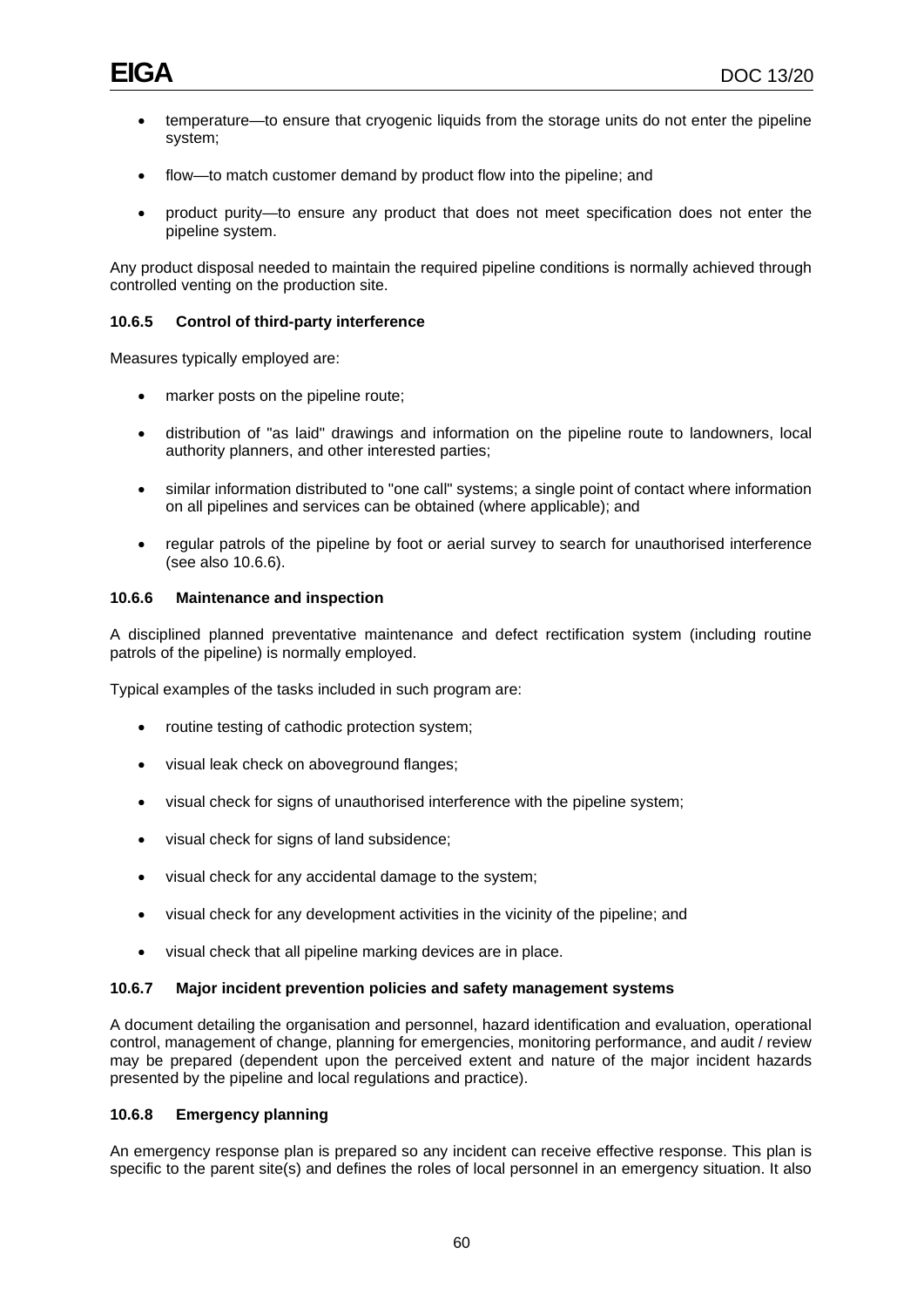identifies any emergency contacts both internal and external to the operating company. The plan is structured to be locally self-sufficient.

Personnel who could be called on to deal with an incident shall receive training appropriate to their role in such an event. Any special protective clothing and equipment that may be required is kept readily accessible and is maintained in a fit condition for use.

# **10.6.9 Information to the public and interested parties**

Pipeline plans and documentation shall be filed with the appropriate authorities and other parties who may have an interest in the pipeline (for example, railway, mining authorities, road authorities, fire and police departments). Where appropriate, information is also provided to the public by means of marker posts along the route of the pipeline (see also 4.6.3).

# **10.6.10 Land use planning**

The pipeline operator can exercise some control over the land area defined by his wayleave / easement agreement. Land outside the limits of this right of way is not, however, controlled by the pipeline operator. Such land may be controlled by the governing authority.

## **10.6.11 Incident reporting**

Incident reporting is normally included in the legislative requirements of individual member states or local authorities.

Industry associations / reviews of incident causes and data are shared with member companies who also have their own internal safety reporting and management systems.

#### **11 References**

Unless otherwise specified, the latest edition shall apply.

[1] EIGA Doc 33, *Cleaning of Equipment for Oxygen Service*, European Industrial Gases Association. [www.eiga.eu.](http://www.eiga.eu/)

NOTE This publication is part of an international harmonisation program for industry standards. The technical content of each regional document is identical, except for regional regulatory requirements. See the referenced document preface for a list of harmonised regional references.

- [2] ASTM G124, *Standard Test Method for Determining the Combustion Behavior of Engineering Materials in Oxygen-Enriched Atmospheres*, ASTM International. [www.astm.org.](http://www.astm.org/)
- [3] ASTM G88, *Standard Guide for Designing Systems for Oxygen Service*, ASTM International. [www.astm.org.](http://www.astm.org/)
- [4] ASTM G128, *Standard Guide for Control of Hazards and Risks in Oxygen Enriched Systems*, ASTM International. [www.astm.org.](http://www.astm.org/)
- [5] F. Heinrich Lienkamp: *Evaluation of the usefulness of security standards, selection and cleaning of materials, resources and appliances in oxygen technology for the application under high partial oxygen pressures*.1. Auflage 1996.
- [6] ASTM STP 986, *Flammability and Sensitivity of Materials in Oxygen-Enriched Atmospheres: Third Volume* (1988), ASTM International. [www.astm.org.](http://www.astm.org/)
- [7] ASTM STP 1197, *Flammability and Sensitivity of Materials in Oxygen-Enriched Atmospheres: Six Volume* (1993), ASTM International. [www.astm.org.](http://www.astm.org/)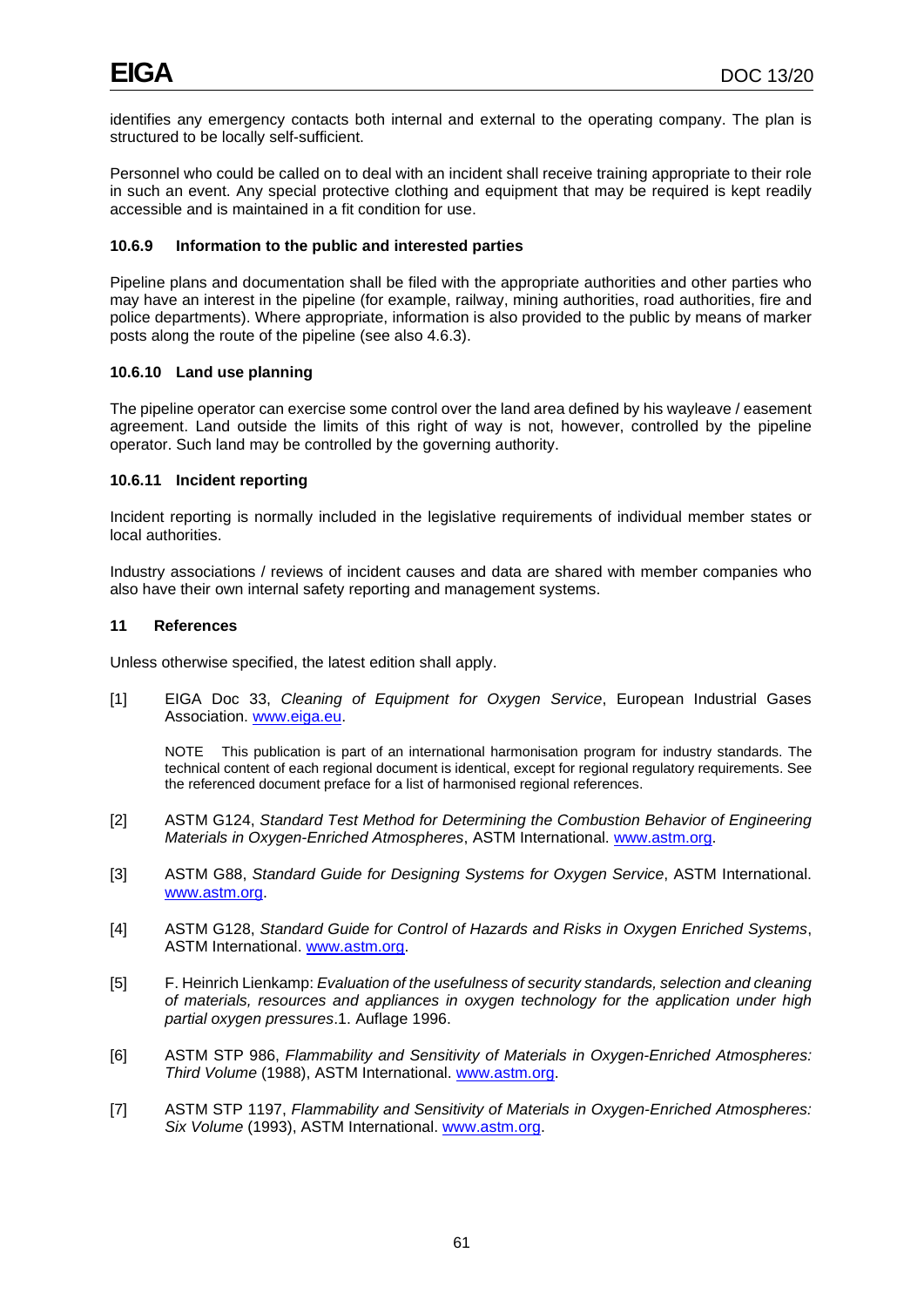- [8] ASTM D2863, *Standard Test Method for Measuring the Minimum Oxygen Concentration to Support Candle-Like Combustion of Plastics (Oxygen Index)*, ASTM International. [www.astm.org.](http://www.astm.org/)
- [9] ASTM G125, *Standard Test Method for Measuring Liquid and Solid Material Fire Limits in Gaseous Oxidants*, ASTM International. [www.astm.org.](http://www.astm.org/)
- [10] ASTM G94, *Standard Guide for Evaluating Metals for Oxygen Service*, ASTM International. [www.astm.org.](http://www.astm.org/)
- [11] ASTM G63, *Standard Guide for Evaluating Nonmetallic Materials for Oxygen Service*, ASTM International. [www.astm.org.](http://www.astm.org/)
- [12] ASTM STP 1040, *Flammability and Sensitivity of Materials in Oxygen-Enriched Atmospheres: Fourth Volume* (1989), ASTM International. [www.astm.org.](http://www.astm.org/)
- [13] ASTM STP 1111, *Flammability and Sensitivity of Materials in Oxygen-Enriched Atmospheres: Fifth Volume* (1991), ASTM International. [www.astm.org.](http://www.astm.org/)
- [14] Zawierucha, R., R.F. Drnevich, D.E. White, and K. Mcllroy, "Materials and Systems Considerations for Applications Involving Oxygen-Enriched Atmospheres," ASME Paper 93-WA /PID-3, ASME Winter Annual Meeting, New Orleans, LA, November 28-December 3, 1993. American Society of Mechanical Engineers. [www.asme.org.](http://www.asme.org/)
- [15] Mcllroy, K., R. Zawierucha, and J.F. Million, "A Review of the Promoted Ignition/Combustion Behavior of Engineering Alloys," The Minerals, Metals & Materials Society (TMS) 1994 Materials Week, Rosemont, Illinois, October 2-6, 1994. [www.tms.org.](http://www.tms.org/)
- [16] ASTM STP 1267, *Flammability and Sensitivity of Materials in Oxygen-Enriched Atmospheres: Seventh Volume* (1995), ASTM International. [www.astm.org.](http://www.astm.org/)
- [17] Zawierucha, R., K. Mcllroy, and J.F. Million, "Flammability of Selected Heat Resistant Alloys in Oxygen Gas Mixtures," Heat Resistant Materials II: Conference Proceedings of the 2nd International Conference on Heat Resistant Materials, September 11-14, 1995, pp. 97-104 Gatlinburg, TN, ASM International. [www.asminternational.org.](http://www.asminternational.org/)
- [18] ASTM STP 910, *Flammability and Sensitivity of Materials in Oxygen-Enriched Atmospheres: Second Volume* (1986), ASTM International. [www.astm.org.](http://www.astm.org/)
- [19] ASTM G74, *Standard Test Method for Ignition Sensitivity of Nonmetallic Materials and Components by Gaseous Fluid Impact*, ASTM International. [www.astm.org.](http://www.astm.org/)
- [20] ASTM G86, *Standard Test Method for Determining Ignition Sensitivity of Materials to Mechanical Impact in Ambient Liquid Oxygen and Pressurized Liquid and Gaseous Oxygen Environments*, ASTM International. [www.astm.org.](http://www.astm.org/)
- [21] ASTM G72, *Standard Test Method for Autogenous Ignition Temperature of Liquids and Solids in a High-Pressure Oxygen-Enriched Environment*, ASTM International. [www.astm.org.](http://www.astm.org/)
- [22] EN 1797-1, *Cryogenic Vessels - Gas/Material Compatibility - Oxygen Compatibility*, European Committee for Standardization, [www.cen.eu.](http://www.cen.eu/)
- [23] ISO 11114-3, *Gas Cylinders - Compatibility of cylinder and valve materials with gas contents– Part 3: Autogeneous ignition test for non-metallic materials in oxygen atmosphere*, International Organization for Standardization. [www.iso.org.](http://www.iso.org/)
- [24] ASTM G114, *Standard practice for Evaluating the Age Resistance of Polymeric Materials Used in Oxygen Service*, ASTM International. [www.astm.org.](http://www.astm.org/)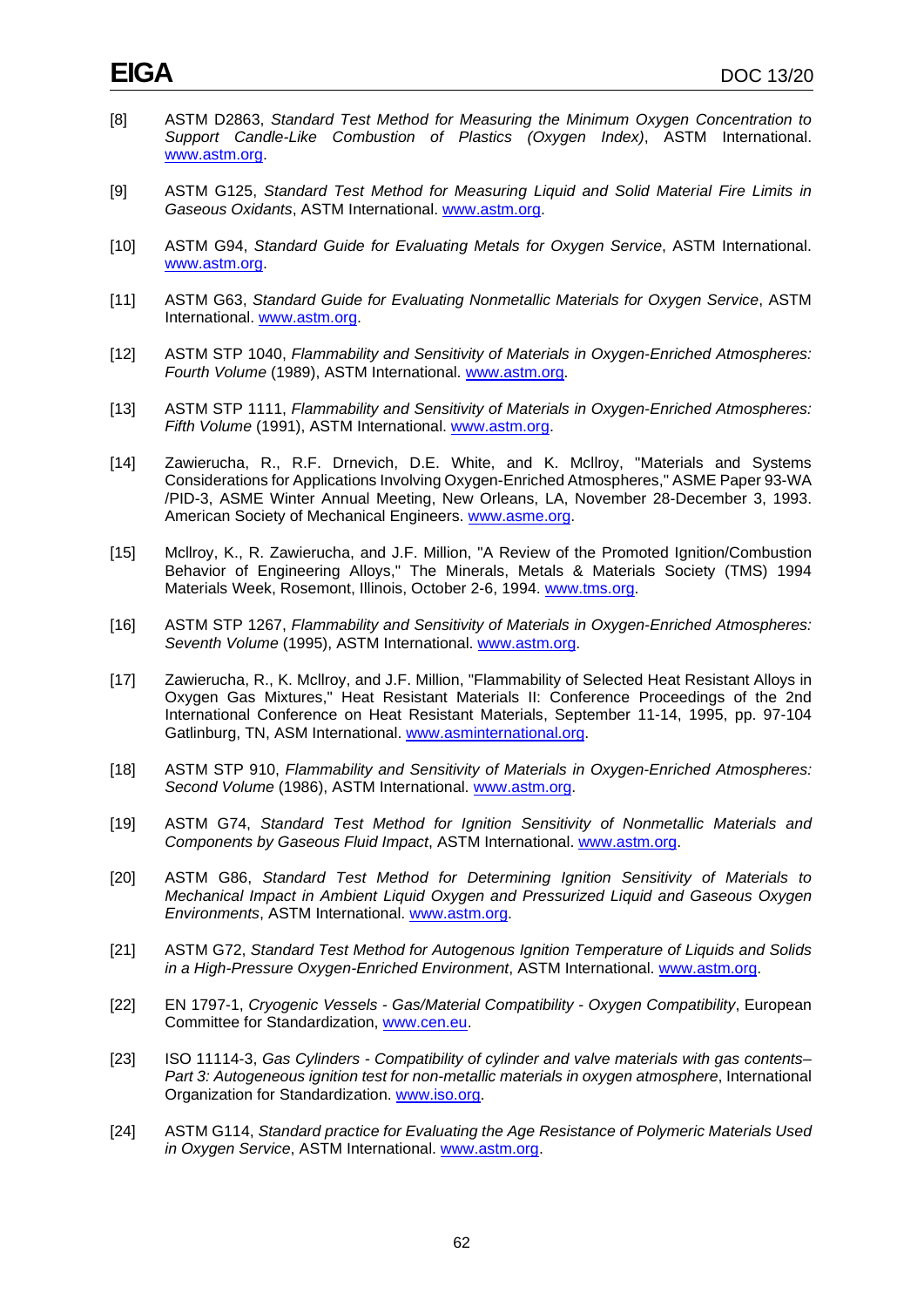- [25] ASTM A36, *Standard Specification for Carbon Structural Steel*, ASTM International. [www.astm.org.](http://www.astm.org/)
- [26] *List of non-metallic materials compatible with oxygen* by BAM Federal Institute for Materials Research and Testing (Leaflet M034-1 (BGI 617-1). [www.bam.de/en.](http://www.bam.de/en)
- [27] ASTM STP 812, *Flammability and Sensitivity of Materials in Oxygen -Enriched Atmospheres* (1983), ASTM International. [www.astm.org.](http://www.astm.org/)
- [28] ASTM STP 1319, *Flammability and Sensitivity of Materials in Oxygen-Enriched Atmospheres: Eighth Volume* (1997), ASTM International. [www.astm.org.](http://www.astm.org/)
- [29] ASTM STP 1395, *Flammability and Sensitivity of Materials in Oxygen-Enriched Atmospheres: Ninth Volume* (2000), ASTM International. [www.astm.org.](http://www.astm.org/)
- [30] API 1104, *Welding of Pipelines and Related Facilities*, American Petroleum Institute. [www.api.org.](http://www.api.org/)
- [31] DIN 30670, *Polyethylene coatings on steel pipes and fittings - requirements and testing*, Deutsches Institut für Normung. [www.din.de.](http://www.din.de/)
- [32] DIN 30678, *Polypropylene coatings on steel pipes and fitting – requirements and testing*, Deutsches Institut für Normung. [www.din.de.](http://www.din.de/)
- [33] AFNOR NF A49-710, *Steel tubes. External coating with three polyethylene based coating. Application through extrusion*, AFNOR. [www.afnor.org.](http://www.afnor.org/)
- [34] AFNOR NF A 49-711, *Steel tubes. External coating with three polypropylene layers coating. Application by extrusion*, AFNOR. [www.afnor.org.](http://www.afnor.org/)
- [35] NACE SP0169, *Control of External Corrosion on Underground or Submerged Metallic Piping Systems*, NACE International. [www.nace.org.](http://www.nace.org/)
- [36] EN 12954, *General principles of cathodic protection of buried or immersed onshore metallic structures*, European Committee for Standardization. [www.cen.eu.](http://www.cen.eu/)
- [37] EIGA Doc 200, *Design, Manufacture, Installation, Operation and Maintenance of Valves Used in Liquid Oxygen and Cold Gaseous Oxygen Systems*, European Industrial Gases Association. [www.eiga.eu.](http://www.eiga.eu/)

NOTE This publication is part of an international harmonisation program for industry standards. The technical content of each regional document is identical, except for regional regulatory requirements. See the referenced document preface for a list of harmonised regional references.

- [38] *ASME Boiler & Pressure Vessel Code*, Section VIII, American Society of Mechanical Engineers. [www.asme.org.](http://www.asme.org/)
- [39] IEC 61508, *Functional Safety of Electrical/Electronic/Programmable Electronic Safety-Related Systems –Parts 1 to 7*, International Electrotechnical Commission. [www.iec.ch.](http://www.iec.ch/)
- [40] IEC 61511, *Function Safety – Safety Instrumented System for the Process Industry Sector – All Parts*, International Electrotechnical Commission. [www.iec.ch.](http://www.iec.ch/)
- [41] EIGA Doc 10, *Reciprocating Compressors for Oxygen Service*, European Industrial Gases Association. [www.eiga.eu.](http://www.eiga.eu/)

NOTE This publication is part of an international harmonisation program for industry standards. The technical content of each regional document is identical, except for regional regulatory requirements. See the referenced document preface for a list of harmonised regional references.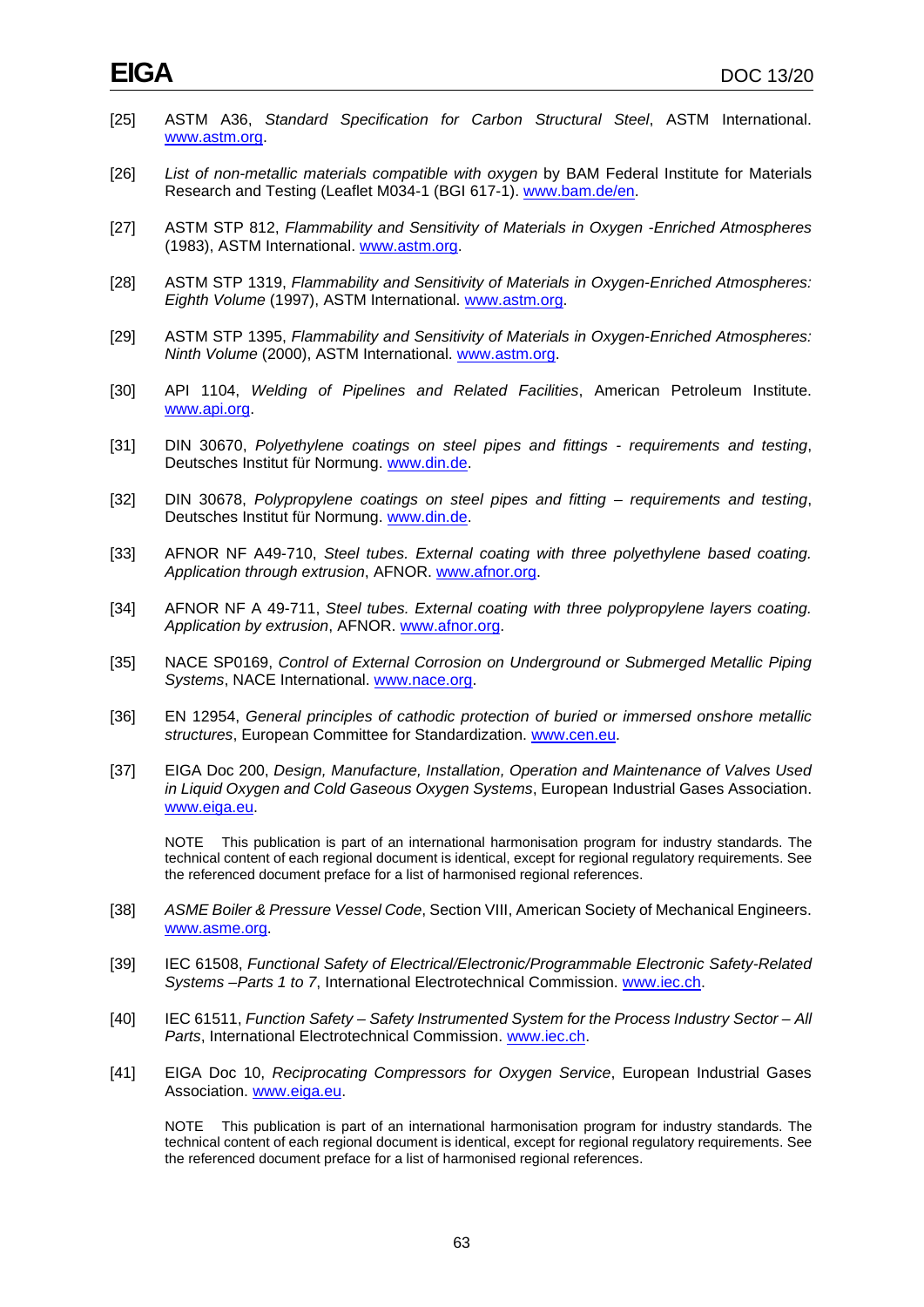[42] EIGA Doc 27, *Centrifugal Compressors for Oxygen Service*, European Industrial Gases Association. [www.eiga.eu.](http://www.eiga.eu/)

NOTE This publication is part of an international harmonisation program for industry standards. The technical content of each regional document is identical, except for regional regulatory requirements. See the referenced document preface for a list of harmonised regional references.

- [43] ISO 3183, *Petroleum and Natural Gas Industries – Steel Pipe for Pipeline Transportation Systems*, International Organization for Standardization. [www.iso.org.](http://www.iso.org/)
- [44] API Specification 5L, *Line Pipe*, American Petroleum Institute. [www.api.org.](http://www.api.org/)
- [45] ISO 8501-1, *Preparation of steel substrates before application of paints and related products – Visual assessment of surface cleanliness. Part 1: Rust grades and preparation grades of uncoated steel substrates and of steel substrates after overall removal of previous coatings*, International Organization for Standardization. [www.ansi.org.](http://www.ansi.org/)
- [46] ISO 6505-1, *Metallic materials. Brinell hardness test. Test method*, International Organization for Standardization. [www.iso.org.](http://www.iso.org/)
- [47] ASME B31.3, *Process Piping*, American Society of Mechanical Engineers. [www.asme.org.](http://www.asme.org/)
- [48] EN 13480-1, *Metallic Industrial Piping—Part 1: General*. European Committee for Standardization. [www.cen.eu.](http://www.cen.eu/)
- [49] EIGA Doc 40, *Work Permit Systems*, European Industrial Gases Association. [www.eiga.eu.](http://www.eiga.eu/)
- [50] NACE SP0502, *Pipeline External Corrosion Direct Assessment Methodology*, NACE International. [www.nace.org.](http://www.nace.org/)
- [51] NACE SP0177, *Mitigation of Alternating Current and Lightning Effects on Metallic Structures and Corrosion Control Systems*, NACE International. [www.nace.org.](http://www.nace.org/)
- [52] EN 50162, *Protection against corrosion by stray current from direct current systems*, European Committee for Standardization. [www.cen.eu.](http://www.cen.eu/)
- [53] ISO 18086, *Corrosion of metals and alloys-Determination of AC corrosion-Protection criteria*, European Committee for Standardization. [www.cen.eu.](http://www.cen.eu/)
- [54] EIGA Doc 04, *Fire Hazards of Oxygen and Oxygen Enriched Atmospheres*, European Industrial Gases Association. [www.eiga.org.](http://www.eiga.org/)

NOTE This publication is part of an international harmonisation program for industry standards. The technical content of each regional document is identical, except for regional regulatory requirements. See the referenced document preface for a list of harmonised regional references.

- [55] ASTM G145, *Standard Guide for Studying Fire Incidents in Oxygen Systems*, ASTM International. [www.astm.org.](http://www.astm.org/)
- [56] EN 10027-2, *Designation systems for steels. Numerical system*, European Committee for Standardization. [www.cen.eu.](http://www.cen.eu/)
- [57] ASTM DS56JOL, *Metal and Alloys in the Unified Numbering System (UNS)*, ASTM International. [www.astm.org.](http://www.astm.org/)

#### **12 Additional references**

References not used in the publication but useful.

2014/68/EU, *Pressure Equipment Directive (PED)*, European Commission. [www.ec.europa.eu.](http://www.ec.europa.eu/)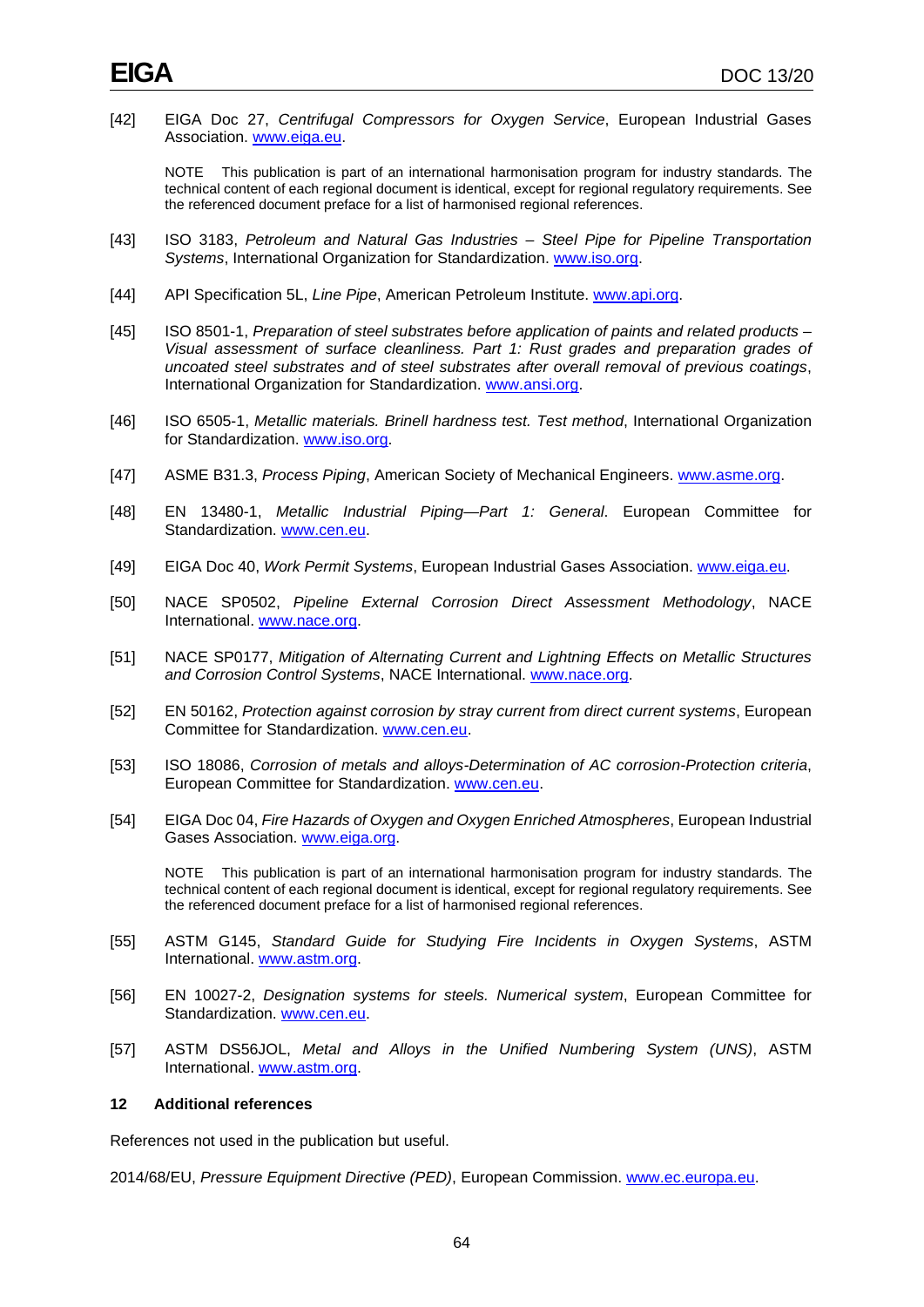ASME B31.8, *Gas Transmission and Distribution Piping Systems*, American Society of Mechanical Engineers. [www.asme.org.](http://www.asme.org/)

ASTM G122, *Standard Test Method for Evaluating the Effectiveness of Cleaning Agents*, ASTM International. [www.astm.org.](http://www.astm.org/)

ASTM G126, *Standard Terminology Relating to the Compatibility and Sensitivity of Materials in Oxygen Enriched Atmospheres*, ASTM International. [www.astm.org.](http://www.astm.org/)

ASTM G127, *Standard Guide for the Selection of Cleaning Agents for Oxygen Systems*, ASTM International, [www.astm.org.](http://www.astm.org/)

EN 13445, *Unfired pressure vessels. General*, European Committee for Standardization. [www.cen.eu.](http://www.cen.eu/)

EN 13636, *Cathodic protection of buried metallic tanks and related piping*, European Committee for Standardization. [www.cen.eu.](http://www.cen.eu/)

BS PD 8010-1, *Pipeline systems—Part 1: Steel pipelines on land—Code of practice*, British Standards Institution. [www.bsigroup.com.](http://www.bsigroup.com/)

CGA G-4, *Oxygen*, Compressed Gas Association, Inc. [www.cganet.com.](http://www.cganet.com/)

CGA G-4.3, *Commodity Specification for Oxygen*, Compressed Gas Association, Inc[. www.cganet.com.](http://www.cganet.com/)

EIGA Doc 147, *Safe Practices Guide for Cryogenic Air Separation Plants*, European Industrial Gases Association. [www.eiga.org.](http://www.eiga.org/)

NOTE This publication is part of an international harmonisation program for industry standards. The technical content of each regional document is identical, except for regional regulatory requirements. See the referenced document preface for a list of harmonised regional references.

CGA G-10.1, *Commodity Specification for Nitrogen*, Compressed Gas Association, Inc. [www.cganet.com.](http://www.cganet.com/)

CSA Z662, *Oil and gas pipeline systems*, Canadian Standards Association. [www.csagroup.org.](http://www.csagroup.org/)

ISO 7291, *Gas welding equipment—Pressure regulators for manifold systems used in welding, cutting and allied processes up to 30 MPa (300 bar)*, International Organization for Standardization. [www.iso.org.](http://www.iso.org/)

ISO 13623, *Petroleum and natural gas industries–Pipeline transportation systems*, International Organization for Standardization. [www.iso.org.](http://www.iso.org/)

ISO 13847, *Petroleum and natural gas industries—Pipeline transportation systems–Welding of pipelines*, International Organization for Standardization. [www.iso.org.](http://www.iso.org/)

ISO/15589-1, *Petroleum, petrochemical and natural gas industries -- Cathodic protection of pipeline transportation systems -- Part 1: On-land pipelines*, International Organization for Standardization. [www.iso.org.](http://www.iso.org/)

ISO 23208, *Cryogenic vessels—Cleanliness for cryogenic service*, International Organization for Standardization. [www.iso.org.](http://www.iso.org/)

NFPA 51, *Standard for the Design and Installation of Oxygen-Fuel Gas Systems for Welding, Cutting, and Allied Processes*, National Fire Protection Association. [www.nfpa.org.](http://www.nfpa.org/)

NFPA 53, *Recommended Practice on Materials, Equipment and Systems Used in Oxygen-Enriched Atmospheres*, National Fire Protection Association. [www.nfpa.org.](http://www.nfpa.org/)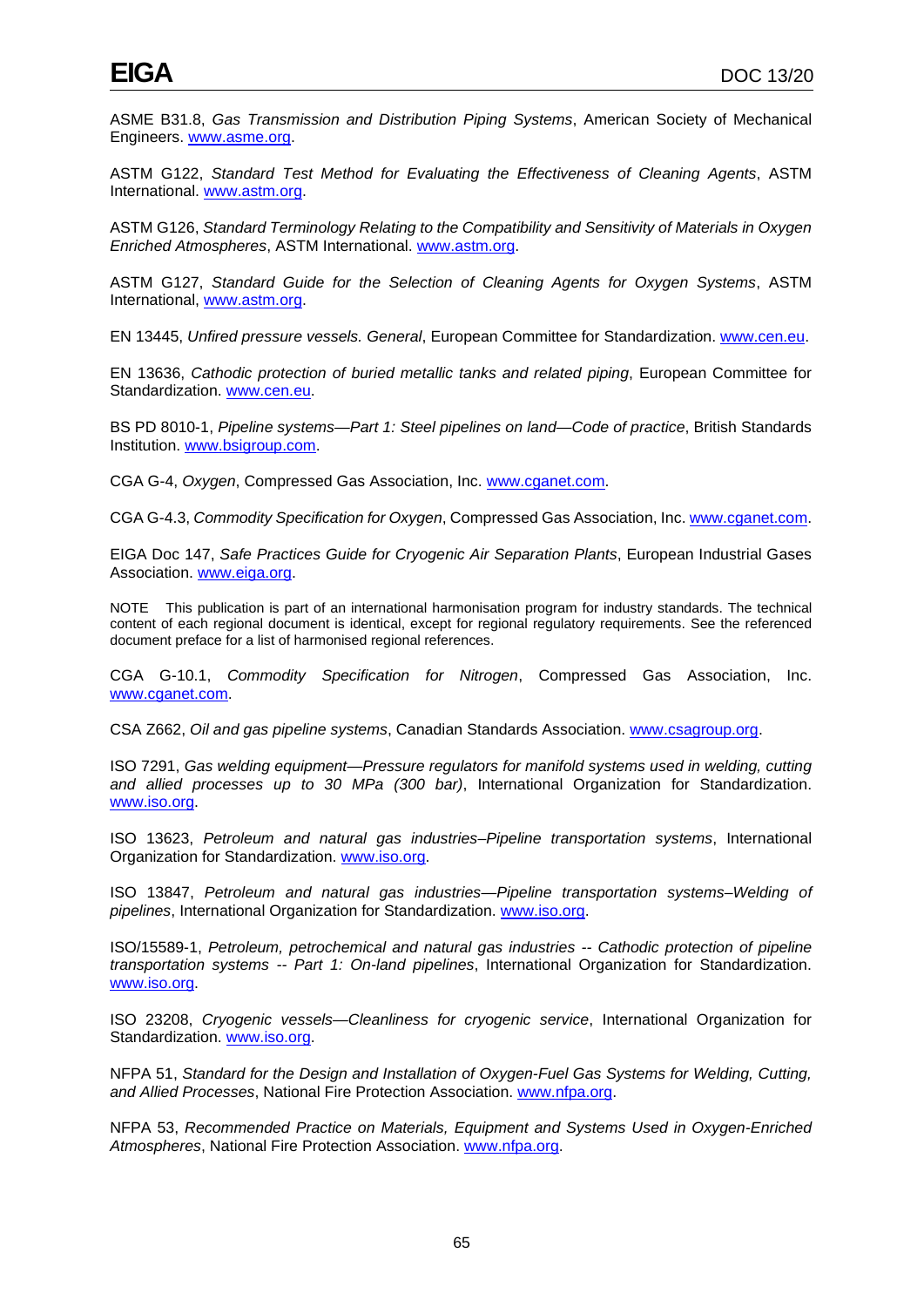NOTE The following references encompass metals and non-metals flammability investigations and discuss systems operating in high pressure oxygen environments:

Barthélémy, H., G. Delode, and G. Vagnard, "Ignition of Materials in Oxygen Atmospheres: Comparison of Different Testing Methods for Ranking Materials," in J. Stoltzfus and K. McIlroy, eds., *Flammability and Sensitivity of Materials in Oxygen-Enriched Atmospheres: Fifth Volume*, ASTM International. [www.astm.org.](http://www.astm.org/)

Beeson, H., W. Stewart, and S. Woods, eds., *Safe Use of Oxygen and Oxygen Systems: Handbook for Design, Operation, and Maintenance*: Second Edition ASTM Manual Series MNL36, ASTM International. [www.astm.org.](http://www.astm.org/)

Benning, M., "Measurement of Oxygen Index at Elevated Pressures," in B. Werley, ed. *Flammability and Sensitivity of Materials in Oxygen-Enriched Atmospheres* (1983), ASTM International. [www.astm.org.](http://www.astm.org/)

Benning, M. and B. Werley, "The Flammability of Carbon Steel as Determined by Pressurized Oxygen Index Measurements," in M. Benning, ed., *Flammability and Sensitivity of Materials in Oxygen-Enriched Atmospheres: Second Volume*, ASTM International. [www.astm.org.](http://www.astm.org/)

Benning, M., J. Zabrenski, and N. Le, "The Flammability of Aluminum Alloys and Aluminum Bronzes as Measured by Pressurized Oxygen Index," in D. Schroll, ed., *Flammability and Sensitivity of Materials in Oxygen-Enriched Atmospheres: Third Volume*, ASTM International. [www.astm.org.](http://www.astm.org/)

Benz, F., R. Shaw, and J. Homa, "Burn Propagation Rates of Metals and Alloys in Gaseous Oxygen," in M. Benning, ed., *Flammability and Sensitivity of Materials in Oxygen-Enriched Atmospheres: Second Volume*, ASTM International. [www.astm.org.](http://www.astm.org/)

Bryan, C. and R. Lowrie, "Comparative Results of Autogenous Ignition Temperature Measurements by ASTM G72 and Pressurized Scanning Calorimetry in Gaseous Oxygen," in M. Benning, ed., *Flammability and Sensitivity of Materials in Oxygen-Enriched Atmospheres: Second Volume*, ASTM International. [www.astm.org.](http://www.astm.org/)

Chou, T. and A. Fiedorowicz, "Oxygen Compatibility of Polymers Including TFE-Teflon®, Kel-F® 81, Vespel® SP-21, Viton® A, Viton® A-500, Fluorel®, Neoprene®, EPDM, Buna-N, and Nylon 6,6" in Chou, T., W. Royals, and T. Steinberg, eds., *Flammability and Sensitivity of Materials in Oxygen-Enriched Atmospheres: Eighth Volume*, ASTM International. [www.astm.org.](http://www.astm.org/)

Chou, T., N. Lemcoff, and R. Henningston, "A Promoted Ignition Test Apparatus for Evaluating the Flammability of Metallic Materials," in T. Steinberg, B. Newton, and H. D. Beeson, eds., *Flammability and Sensitivity of Materials in Oxygen-Enriched Atmospheres: Ninth Volume*, ASTM International. [www.astm.org.](http://www.astm.org/)

Currie, J., R. Irani, and J. Sanders, "The Ignition Behavior of Silicone Greases in Oxygen Atmospheres," in Stoltzfus, J., Stradling, J., and F. Benz, eds., *Flammability and Sensitivity of Materials in Oxygen-Enriched Atmospheres: Fourth Volume*, ASTM International. [www.astm.org.](http://www.astm.org/)

Daniel, J., R. Christianson, J. Stolzfus, and M.A. Rucker, "A Hazards Analysis Method for Oxygen Systems Including Several Case Studies", in D. Janoff and J. Stolzfus, eds., *Flammability and Sensitivity of Materials in Oxygen-Enriched Atmospheres: Sixth Volume*, ASTM International. [www.astm.org.](http://www.astm.org/)

Dieguez, J., L. Bothorel, A. de Lorenzo, and A. Faupin, "Ignition Testing of Hollow Vessels Pressurized with Gaseous Oxygen," in D. Schroll, ed., *Flammability and Sensitivity of Materials in Oxygen-Enriched Atmospheres: Third Volume*, ASTM International. [www.astm.org.](http://www.astm.org/)

D'Imperio, V. and B. Werley, "Oxygen Compatibility of FKM Elastomers," in T. Chou, W. Royals, and T. Steinberg, eds., *Flammability and Sensitivity of Materials in Oxygen-Enriched Atmospheres: Eighth Volume*, ASTM International. [www.astm.org.](http://www.astm.org/)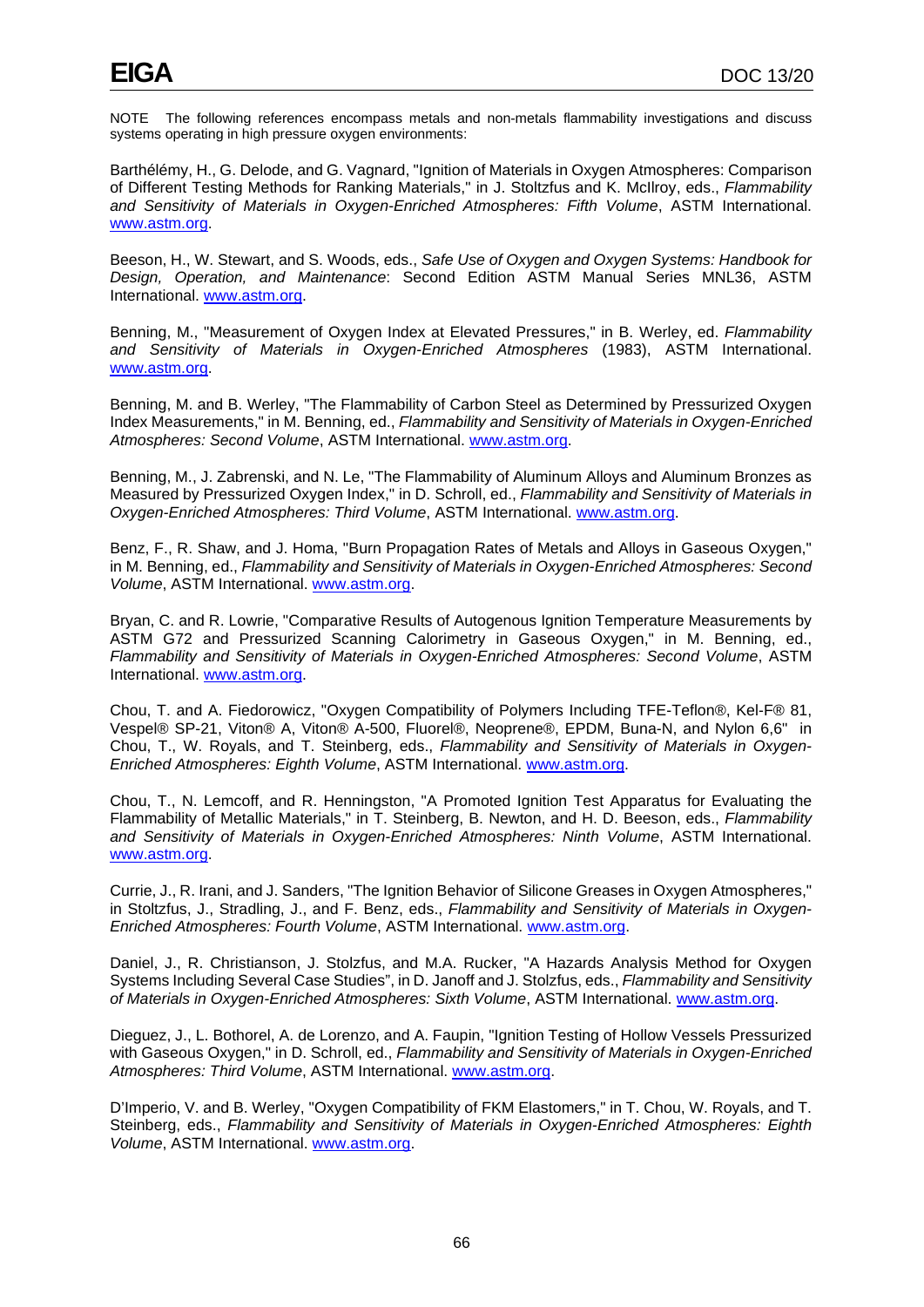Hirsch, D., C. Bryan, H. Barthélémy, T. Chou, and C. Binder, "An Analysis of Autoignition Temperature Round Robin Test Data," in T. Steinberg, B. Newton, and H. Beeson, eds., *Flammability and Sensitivity of Materials in Oxygen-Enriched Atmospheres: Ninth Volume*, ASTM International. [www.astm.org.](http://www.astm.org/)

Hirsch, D. and R. Bunker, "Effects of Diluents on Flammability of Non-metals in High-Pressure Oxygen Mixtures," D. Janoff and Stoltzfus, eds., *Flammability and Sensitivity of Materials in Oxygen-Enriched Atmospheres: Sixth Volume*, ASTM International. [www.astm.org.](http://www.astm.org/)

Hirsch, D., R. Bunker, and D. Janoff, "Effects of Oxygen Concentration Diluents, and Pressure on Ignition and Flame-Spread Rates of Non-metals," J. Stoltzfus and K. McIlroy, eds., *Flammability and Sensitivity of Materials in Oxygen-Enriched Atmospheres: Fifth Volume*, ASTM International. [www.astm.org.](http://www.astm.org/)

Ikeda, G. "Oxygen Index Tests to Evaluate the Suitability of a Given Material for Oxygen Service," in B. Werley, ed. *Flammability and Sensitivity of Materials in Oxygen-Enriched Atmospheres* (1983), ASTM International. [www.astm.org.](http://www.astm.org/)

Irani, R., J. Currie, and J. Sanders, "Evolving Non-Swelling Elastomers for High Pressure Oxygen Environments," in J. Stoltzfus, J. Stradling, and F. Benz, eds., *Flammability and Sensitivity of Materials in Oxygen-Enriched Atmospheres: Fourth Volume*, ASTM International. [www.astm.org.](http://www.astm.org/)

Lockhart, B., M. Hampton, C. Bryan, "The Oxygen Sensitivity/Compatibility Ranking of Several Materials by Different Test Methods," in J. Stoltzfus, J. Stradling, and F. Benz, eds., *Flammability and Sensitivity of Materials in Oxygen-Enriched Atmospheres: Fourth Volume*, ASTM International. [www.astm.org.](http://www.astm.org/)

Lowrie, R., "Heat of Combustion and Oxygen Compatibility," in B. Werley, ed. *Flammability and Sensitivity of Materials in Oxygen-Enriched Atmospheres* (1983), ASTM International. [www.astm.org.](http://www.astm.org/)

Mcllroy, K. and R. Zawierucha, "Promoted Ignition-Combustion Behavior of Precipitation Hardened Engineering Alloys," J. Stoltzfus and K. McIlroy, eds., *Flammability and Sensitivity of Materials in Oxygen-Enriched Atmospheres: Fifth Volume*, ASTM International. [www.astm.org.](http://www.astm.org/)

Mcllroy, K. and R. Zawierucha, "Promoted Ignition-Combustion Behavior of Carbon Steel in Oxygen Gas Mixtures," in D. Janoff and J. Stolzfus, eds., *Flammability and Sensitivity of Materials in Oxygen-Enriched Atmospheres: Sixth Volume*, ASTM International. [www.astm.org.](http://www.astm.org/)

Mcllroy, K., R. Zawierucha, and J. Million, "A Review of the Promoted Ignition/Combustion Behavior of Engineering Alloys," The Minerals, Metals & Materials Society (TMS) 1994 Materials Week, Rosemont, Illinois, October 2-6, 1994. [www.tms.org.](http://www.tms.org/)

Mcllroy, K. and R. Zawierucha, "The Effects of Testing Methodology on the Promoted Ignition - Combustion Behavior of Carbon Steel and 316L Stainless Steel in Oxygen Gas Mixtures," in J. Stoltzfus, J. Stradling, and F. Benz, eds., *Flammability and Sensitivity of Materials in Oxygen-Enriched Atmospheres: Fourth Volume*, ASTM International. [www.astm.org.](http://www.astm.org/)

Mcllroy, K., R. Zawierucha, and R. Drnevich, "Promoted Ignition Behavior of Engineering Alloys in High-Pressure Oxygen," in D. Schroll, ed., *Flammability and Sensitivity of Materials in Oxygen-Enriched Atmospheres: Third Volume*, ASTM International. [www.astm.org.](http://www.astm.org/)

Mcllroy, K., R. Zawierucha, and J. Million, "Promoted Ignition-Combustion Behavior of Alternative High Performance Engineering Alloys in Oxygen-Enriched Atmospheres," in T. Chou, W. Royals, and T. Steinberg, eds., *Flammability and Sensitivity of Materials in Oxygen-Enriched Atmospheres: Eighth Volume*, ASTM International. [www.astm.org.](http://www.astm.org/)

Moffett, G., M. Pedley, N. Schmidt, R. Williams, D. Hirsch, and F. Benz, "Ignition of Non-metallic Materials by Impact of High-Pressure Gaseous Oxygen," in D. Schroll, ed., *Flammability and Sensitivity of Materials in Oxygen-Enriched Atmospheres: Third Volume*, ASTM International. [www.astm.org.](http://www.astm.org/)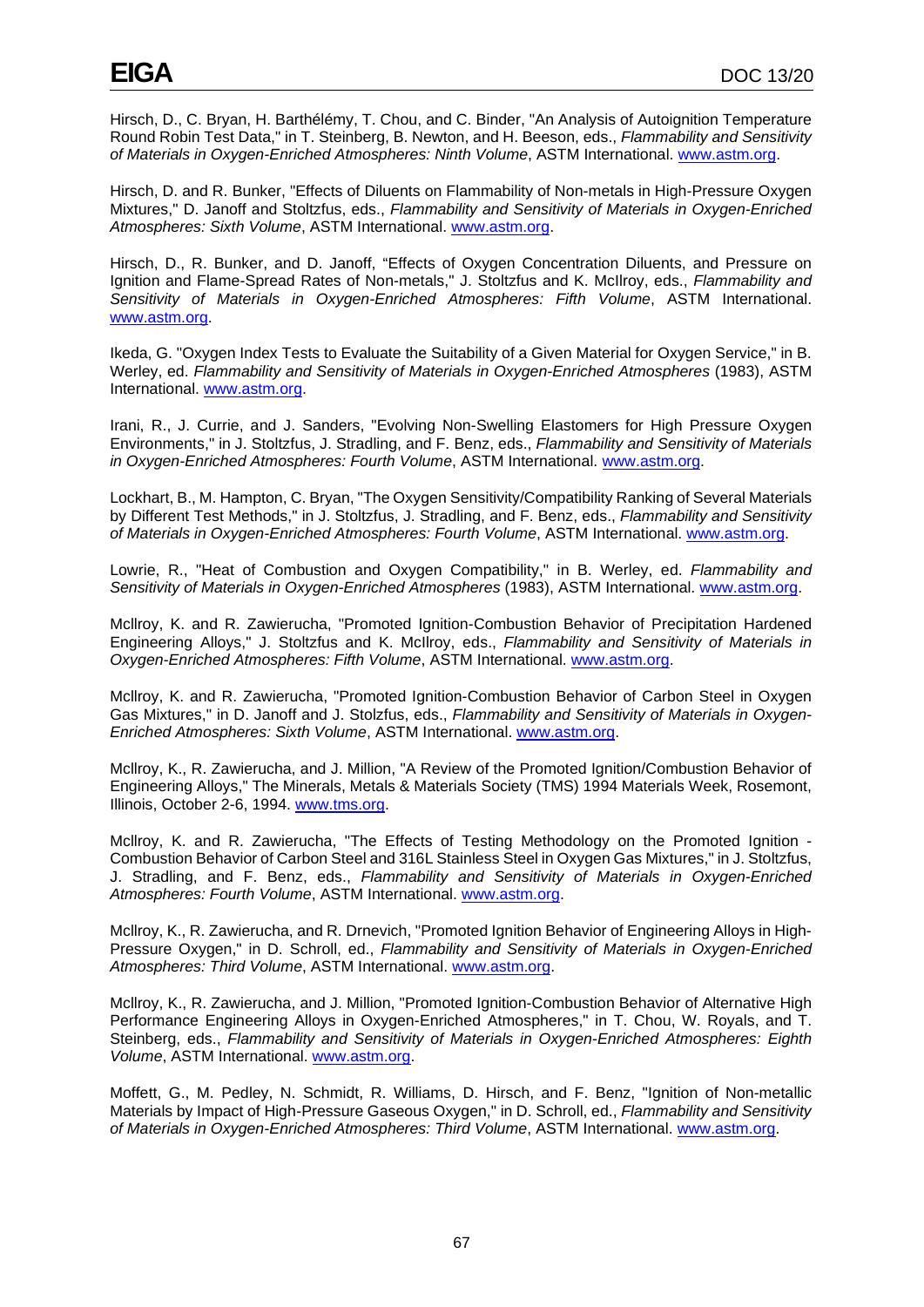Slusser, J. and K. Miller, "Selection of Metals for Gaseous Oxygen Service, " in B. Werley, ed. *Flammability and Sensitivity of Materials in Oxygen-Enriched Atmospheres (1983)*, ASTM International. [www.astm.org.](http://www.astm.org/)

Steinberg, T., M. Rucker, and H. Beeson, "Promoted Combustion of Nine Structural Metals in High Pressure Gaseous Oxygen: A Comparison of Ranking Methods," in J. Stoltzfus, J. Stradling, and F. Benz, eds., *Flammability and Sensitivity of Materials in Oxygen-Enriched Atmospheres: Fourth Volume*, ASTM International. [www.astm.org.](http://www.astm.org/)

Stolzfus, J., J. Homa, R. Williams, and F. Benz, "ASTM Committee G-4 Metals Flammability Test Program: Data and Discussion," in D. Schroll, ed., *Flammability and Sensitivity of Materials in Oxygen-Enriched Atmospheres: Third Volume*, ASTM International. [www.astm.org.](http://www.astm.org/)

Swindells, I., P. Nolan, and R. Wharton, "Spontaneous Ignition Temperatures of Non-metals in Gaseous Oxygen," in D. Schroll, ed., *Flammability and Sensitivity of Materials in Oxygen-Enriched Atmospheres: Third Volume*, ASTM International. [www.astm.org.](http://www.astm.org/)

Vagnard, G., G. Delode, and, H. Barthélémy, "Test Methods and Interpretation of Results for Selecting Non-Metallic Materials for Oxygen Service," J. Stoltzfus and K. McIlroy, eds., *Flammability and Sensitivity of Materials in Oxygen-Enriched Atmospheres: Fifth Volume*, ASTM International. [www.astm.org.](http://www.astm.org/)

Waller, J., J. Haas, H. Beeson, "Polymer-Oxygen Compatibility Testing: Effect of Oxygen Aging on Ignition and Combustion Properties," in T. Steinberg, B. Newton, and H. Beeson, eds., *Flammability and Sensitivity of Materials in Oxygen-Enriched Atmospheres: Ninth Volume*, ASTM International. [www.astm.org.](http://www.astm.org/)

Wegener, W., C. Binder, P. Hengstenberg, K. Herrmann, and D. Weinert, "Test to Evaluate the Suitability of Materials for Oxygen Service, in D. Schroll, ed., *Flammability and Sensitivity of Materials in Oxygen-Enriched Atmospheres: Third Volume*, ASTM International. [www.astm.org.](http://www.astm.org/)

Wegener, W., C. Binder, P. Hengstenberg, K. Herrmann, and D. Weinert, "Tests to Evaluate the Suitability of Materials for Oxygen Service," in D. Schroll, ed., *Flammability and Sensitivity of Materials in Oxygen-Enriched Atmospheres: Third Volume*, ASTM International. [www.astm.org.](http://www.astm.org/)

Werley, B., H. Barthélémy, R. Gates, J. Slusser, K. Wilson, and R. Zawierucha, "A Critical Review-Enriched of Flammability Data for Aluminum," in D. Janoff and J. Stolzfus, eds., *Flammability and Sensitivity of Materials in Oxygen-Enriched Atmospheres: Sixth Volume*, ASTM International. [www.astm.org.](http://www.astm.org/)

Wharton, R., "An Assessment of the Critical Oxygen Index Test as a Measure of Material Flammability," in D. Schroll, ed., *Flammability and Sensitivity of Materials in Oxygen-Enriched Atmospheres: Third Volume*, ASTM International. [www.astm.org.](http://www.astm.org/)

Wharton, R., P. Nolan, and I. Swindells, "Further Studies of Factors that Affect the Spontaneous Ignition Temperatures of Non-metallic Materials in Gaseous Oxygen," in J. Stoltzfus, J. Stradling, and F. Benz, eds., *Flammability and Sensitivity of Materials in Oxygen-Enriched Atmospheres: Fourth Volume*, ASTM International. [www.astm.org.](http://www.astm.org/)

Williams, R., F. Benz, and K. Mcllroy, "Ignition of Steel Alloys by Impact of Low-Velocity Iron/Inert Particles in Gaseous Oxygen," in D. Schroll, ed., *Flammability and Sensitivity of Materials in Oxygen-Enriched Atmospheres*, ASTM International. [www.astm.org.](http://www.astm.org/)

Zabrenski, J., B. Werley, and J. Slusser, "Pressurized Flammability Limits of Metals," in J. Stoltzfus, J. Stradling, and F. Benz, eds., *Flammability and Sensitivity of Materials in Oxygen-Enriched Atmospheres: Fourth Volume*, ASTM International. [www.astm.org.](http://www.astm.org/)

Zawierucha, R., R. Drnevich, K. Mcllroy, and P. Knecht, "Materials Compatibility and Systems Considerations in Thermal EOR Environments Containing High Pressure Oxygen," SPE/DOE Paper 14922, SPE, DOE Fifth Symposium on EOR, Tulsa, OK, April, 1986. [www.spe.org.](http://www.spe.org/)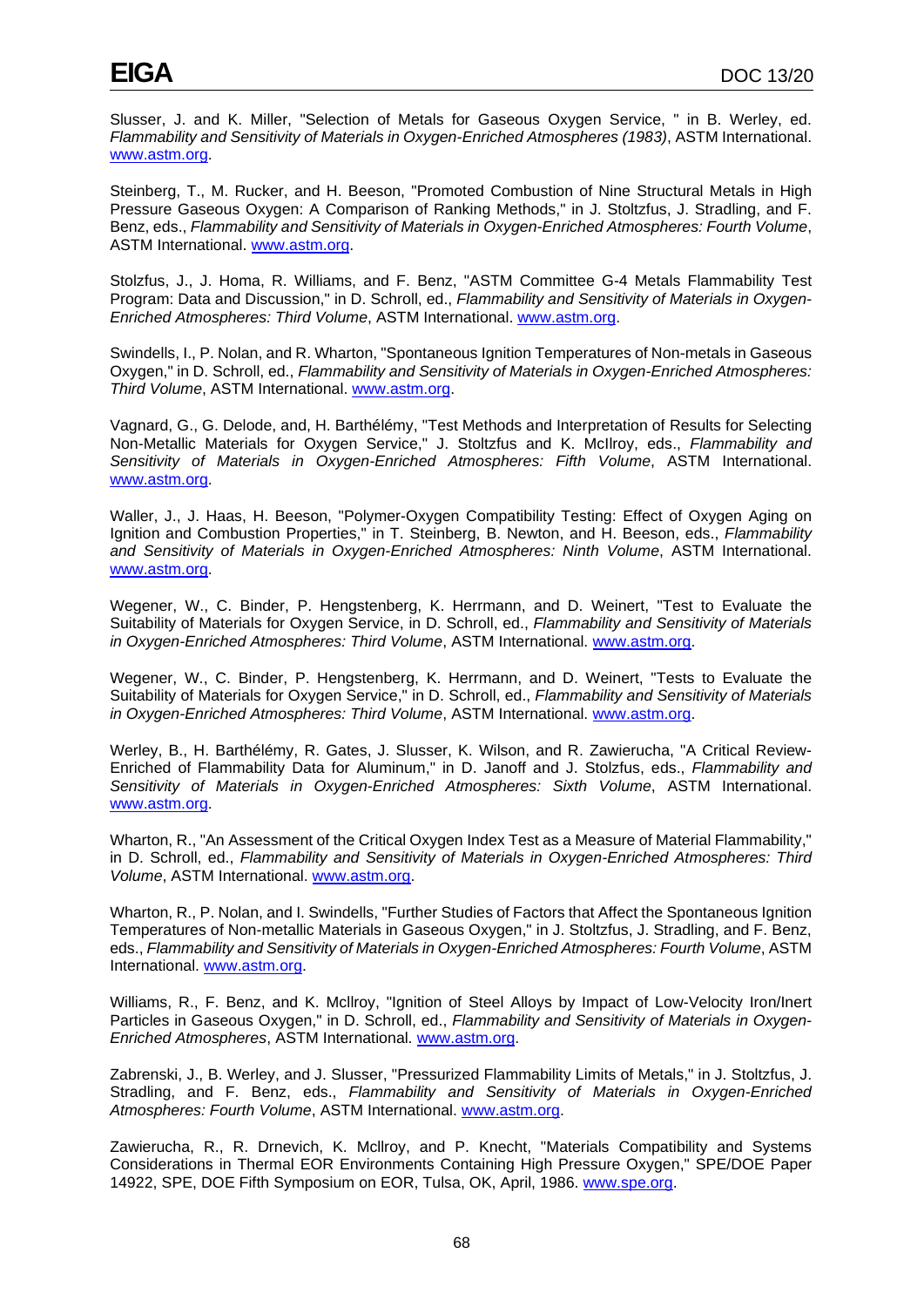Zawierucha, R., R. Drnevich, K. Mcllroy, and P. Knecht, "Material Compatibility and Systems Considerations in Thermal EOR Environments Containing High Pressure Oxygen," Journal of Petroleum Technology, November, 1988, pp. 1471-1484. [www.onepetro.org.](http://www.onepetro.org/)

Zawierucha, R., R. Drnevich, K Mcllroy, and T. Schulte, "Utilization of High Pressure Oxygen in Enhanced Oil Recovery," in D. Schroll, ed., *Flammability and Sensitivity of Materials in Oxygen-Enriched Atmospheres: Third Volume*, ASTM International. [www.astm.org.](http://www.astm.org/)

Zawierucha, R. and C. Henningson, "Materials Performance in Thermal EOR Environments," Paper 84- 35-40 Presented at the 35th Annual Meeting of the Petroleum Society of Canada, Calgary, Alberta, 10- 13 June 1984. [www.spe.org.](http://www.spe.org/)

Zawierucha, R. and C. Henningson., "Materials Performance in Thermal Enhanced Oil Recovery Environments," Journal of Canadian Petroleum Technology, May-June 1985, pp. 75-79. [www.onepetro.org.](http://www.onepetro.org/)

Zawierucha, R. and K. Mcllroy, "Promoted Ignition - Combustion Behavior of Selected Engineering Alloys in Oxygen Gas Mixtures," in J. Stoltzfus, J. Stradling, and F. Benz, eds., *Flammability and Sensitivity of Materials in Oxygen-Enriched Atmospheres: Fourth Volume*, ASTM International. [www.astm.org.](http://www.astm.org/)

Zawierucha, R., K. Mcllroy, and J. Million, "Promoted Ignition-Combustion Behavior of Light Metals in Oxygen-Enriched Atmospheres," in D. Janoff, W. Royals, and M. Gunaji, eds., *Flammability and Sensitivity of Materials in Oxygen-Enriched Atmospheres: Seventh Volume*, ASTM International. [www.astm.org.](http://www.astm.org/)

Zawierucha, R., K. Mcllroy, and J. Million, "Flammability of Selected Heat Resistant Alloys in Oxygen Gas Mixtures," Heat Resistant Materials II: Conference Proceedings of the 2nd International Conference on Heat Resistant Materials, September 11-14, 1995, Gatlinburg, TN, ASM International. [www.asminternational.org.](http://www.asminternational.org/)

Zawierucha, R., K. Mcllroy, and R. Mazzarella, "Promoted Ignition-Combustion Behavior of Selected Hastelloys® in Oxygen Gas Mixtures." J. Stoltzfus and K. McIlroy, eds*., Flammability and Sensitivity of Materials in Oxygen-Enriched Atmospheres: Fifth Volume*, ASTM International. [www.astm.org.](http://www.astm.org/)

Zawierucha, R. and J. Million, "Promoted Ignition-Combustion Behavior of Engineering Alloys at Elevated Temperatures and Pressures in Oxygen Gas Mixtures," in T. Steinberg, B. Newton, and H. D. Beeson, eds., *Flammability and Sensitivity of Materials in Oxygen-Enriched Atmospheres: Ninth Volume*, ASTM International. [www.astm.org.](http://www.astm.org/)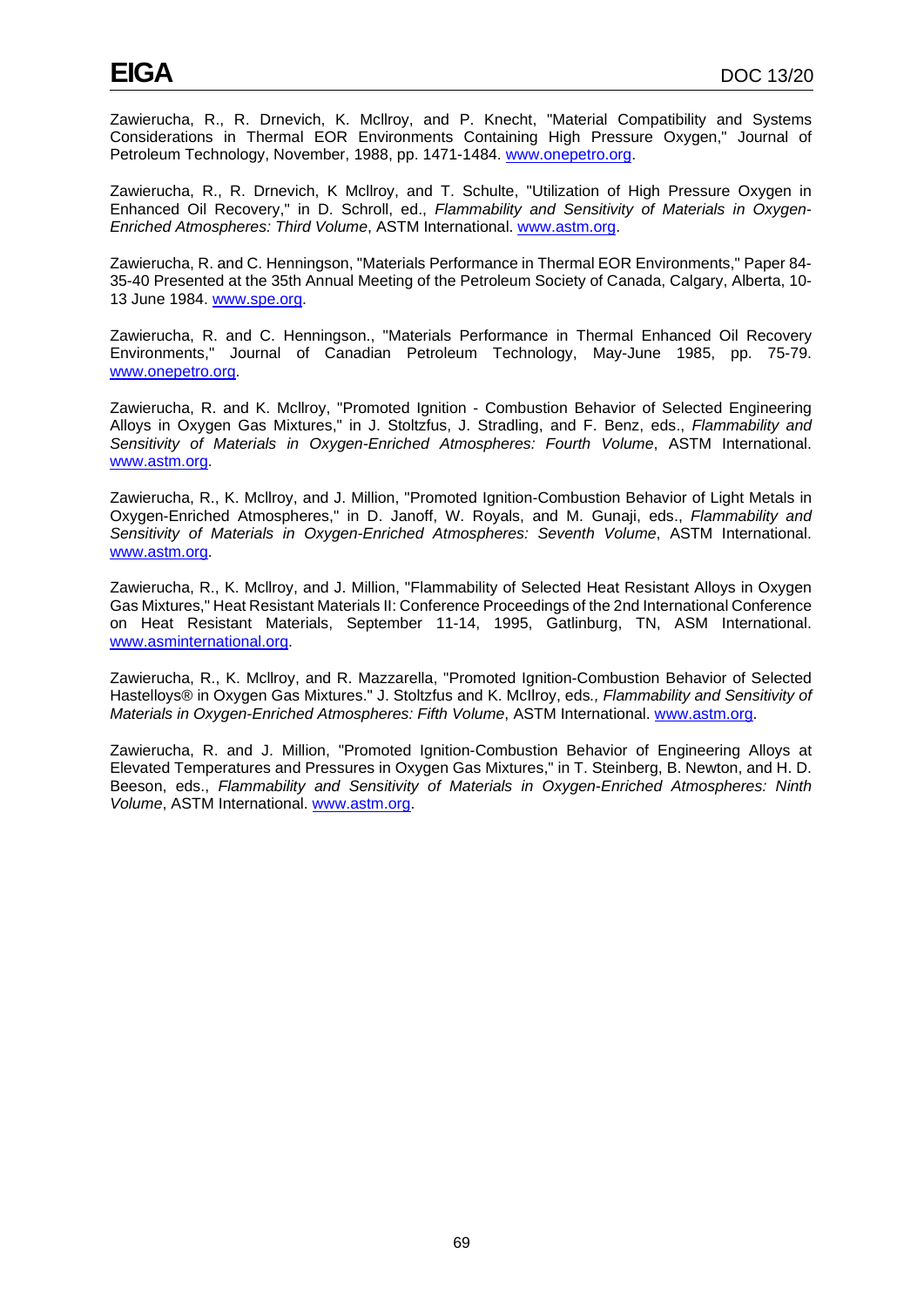### **Appendix A – Table of nominal alloy composition and ranges (Normative)**

| Brass alloys <sup>1)</sup><br>2.0380<br>1 to 3 (Sn, Pb, Fe)<br><b>Cobalt alloys</b><br>Stellite 6<br>Stellit 6<br>R30006<br>55.5Co, 29Cr, 4.5W, 3Ni, 1C, 7 (Fe, Si, Mn, Mo)<br>Stellite 6B<br>Stellit 6B<br>53Co, 30Cr, 4.5W, 3Ni, 1C, 8.5 (Fe, Si, Mn, Mo)<br>R30016<br>54Co, 26Cr, 9Ni, 5Mo, 3Fe, 2W, 0.8Mn, 0.3 Si, 0.08N,<br>Ultimet<br>R31233<br>0.06C<br>Copper<br>2.0090<br>C10100<br>99.9+Cu<br><b>Copper-nickel alloys</b><br>2.0882<br>C70600<br>67Cu to 87Cu, 10Ni to 31Ni, 1 to 2 (Fe, Mn, Zn)<br><b>Ferrous castings (non-stainless)</b><br>Gray cast iron<br>0.6030<br>F12801<br>3C, 2Si, 0.8Mn, Balance Fe<br>Nodular cast iron<br>0.7040<br>F32800<br>3.6C, 2.7Si, 0.4Mn, Balance Fe<br>Ni Resist Type D2<br>0.7673<br>20Ni, 3C, 2SI, 2Cr, 1Mn, Balance Fe<br>F43010<br><b>Ferrous castings (stainless)</b><br>$CF-3^{2}$<br>1.4308<br>J92500<br>19.5Cr, 10Ni, 2Si, 1.5Mn, Balance Fe<br>$CF-82$<br>1.4308<br>J92600<br>19.5Cr, 10Ni, 2Si, 1.5Mn, Balance Fe<br>CF-3M<br>1.4408<br>J92800<br>19Cr, 11Ni, 3Mo, 1.5Si, 1.5Mn, Balance Fe<br>$CF-8M3$<br>1.4408<br>J92900<br>19Cr, 11Ni, 3Mo, 1.5Si, 1.5Mn, Balance Fe<br>CG-8M <sup>4)</sup><br>20Cr, 12Ni, 3Mo, 1.5Si, Balance Fe<br>1.4439<br>J93000<br>CN-7M 5)<br>21Cr, 29Ni, 4Cu, 3Mo, 1.5Si, 1.5Mn, Balance Fe<br>N08007<br><b>Nickel alloys</b><br>Monel 400<br>2.4360/2.4366<br>N04400<br>67NI, 32Cu, 1Fe<br>Monel K-500<br>2.4375<br>N05500<br>66.5Ni, 30Cu, 3(Al, Ti)<br>Nickel 200<br>2.4060/2.4066<br>99.0 Ni min.<br>N02200<br>56Ni, 22Cr, 13Mo, 3Fe, 3W, 2.5Co, 0.5Mn, 0.08Si,<br>Hastelloy C-22<br>2.4602<br>N06022<br>$0.01C$ , $0.35V$ , $0.5Co$<br>Hastelloy C-276<br>2.4819<br>N <sub>10276</sub><br>56Ni, 16Cr, 16Mo, 4Fe, 3W, 2.5Co<br>Inconel 600<br>2.4816<br>N06600<br>76Ni, 15Cr, 9Fe<br>Inconel 625<br>2.4856<br>N06625<br>60Ni, 22Cr, 9Mo, 5Fe, 4Nb<br>Inconel X-750<br>2.4669<br>N07750<br>74Ni, 15.5Cr, 7Fe, 2.5Ti, 1AI<br><b>Stainless steels, wrought</b><br>304<br>1.4301/1.4306<br>S30400<br>19Cr, 9Ni, 2Mn, 1Si, Balance Fe<br>304L<br>19Cr, 9Ni, 2Mn, 1Si, Balance Fe<br>1.4301/1.4306<br>S30403<br>316<br>1.4401/1.4404<br>S31600<br>17Cr, 12Ni, 2Mn, 3Mo, 1Si, Balance Fe<br>316L<br>17Cr, 12Ni, 2Mn, 3Mo, 1Si, Balance Fe<br>1.4401/1.4404<br>S31603<br>321<br>1.4541<br>S32100<br>18Cr, 11.5Ni, Ti 5XC min., Balance Fe<br>S34700<br>347<br>1.4550<br>18Cr, 11.5Ni, Nb 8XC min., Balance Fe<br>410<br>S41000<br>1.4006/1.4024<br>13Cr, 1Mn, 1Si, Balance Fe<br>430<br>S43000<br>1.4016/1.4742<br>17Cr, 1Mn, 1Si, Balance Fe<br>17-4PH 6)<br>S17400<br>1.4542/1.4548<br>17Cr, 4Ni, 4Cu, 1Si, Balance Fe<br>S41500<br>X3 Ni Cr Mo 13-4<br>1.4313<br>13Cr, 4.5Ni, 1Mo, 1Si, Balance Fe<br>Carpenter 20 Cb-3<br>2.4660<br>N08020<br>35Ni, 20Cr, 3.5Cu, 2.5Mo, Balance Fe<br><b>Tin bronzes</b><br>2.1080<br><b>Various</b><br>85Cu to 89Cu, 5 Sn to 11Sn, 5 to 10 (Zn, Pb, Ni) | Material type or alloy | <b>EN-MAT No.</b> | <b>UNS No.</b> | <b>Nominal composition range</b>    |  |  |  |  |
|---------------------------------------------------------------------------------------------------------------------------------------------------------------------------------------------------------------------------------------------------------------------------------------------------------------------------------------------------------------------------------------------------------------------------------------------------------------------------------------------------------------------------------------------------------------------------------------------------------------------------------------------------------------------------------------------------------------------------------------------------------------------------------------------------------------------------------------------------------------------------------------------------------------------------------------------------------------------------------------------------------------------------------------------------------------------------------------------------------------------------------------------------------------------------------------------------------------------------------------------------------------------------------------------------------------------------------------------------------------------------------------------------------------------------------------------------------------------------------------------------------------------------------------------------------------------------------------------------------------------------------------------------------------------------------------------------------------------------------------------------------------------------------------------------------------------------------------------------------------------------------------------------------------------------------------------------------------------------------------------------------------------------------------------------------------------------------------------------------------------------------------------------------------------------------------------------------------------------------------------------------------------------------------------------------------------------------------------------------------------------------------------------------------------------------------------------------------------------------------------------------------------------------------------------------------------------------------------------------------------------------------------------------------------------------------------------------------------------------------------------------------------------------------------------------------------------------------------------------------------------------|------------------------|-------------------|----------------|-------------------------------------|--|--|--|--|
|                                                                                                                                                                                                                                                                                                                                                                                                                                                                                                                                                                                                                                                                                                                                                                                                                                                                                                                                                                                                                                                                                                                                                                                                                                                                                                                                                                                                                                                                                                                                                                                                                                                                                                                                                                                                                                                                                                                                                                                                                                                                                                                                                                                                                                                                                                                                                                                                                                                                                                                                                                                                                                                                                                                                                                                                                                                                                 |                        |                   |                | Various 55Cu to 85Cu, 15Zn to 44Zn, |  |  |  |  |
|                                                                                                                                                                                                                                                                                                                                                                                                                                                                                                                                                                                                                                                                                                                                                                                                                                                                                                                                                                                                                                                                                                                                                                                                                                                                                                                                                                                                                                                                                                                                                                                                                                                                                                                                                                                                                                                                                                                                                                                                                                                                                                                                                                                                                                                                                                                                                                                                                                                                                                                                                                                                                                                                                                                                                                                                                                                                                 |                        |                   |                |                                     |  |  |  |  |
|                                                                                                                                                                                                                                                                                                                                                                                                                                                                                                                                                                                                                                                                                                                                                                                                                                                                                                                                                                                                                                                                                                                                                                                                                                                                                                                                                                                                                                                                                                                                                                                                                                                                                                                                                                                                                                                                                                                                                                                                                                                                                                                                                                                                                                                                                                                                                                                                                                                                                                                                                                                                                                                                                                                                                                                                                                                                                 |                        |                   |                |                                     |  |  |  |  |
|                                                                                                                                                                                                                                                                                                                                                                                                                                                                                                                                                                                                                                                                                                                                                                                                                                                                                                                                                                                                                                                                                                                                                                                                                                                                                                                                                                                                                                                                                                                                                                                                                                                                                                                                                                                                                                                                                                                                                                                                                                                                                                                                                                                                                                                                                                                                                                                                                                                                                                                                                                                                                                                                                                                                                                                                                                                                                 |                        |                   |                |                                     |  |  |  |  |
|                                                                                                                                                                                                                                                                                                                                                                                                                                                                                                                                                                                                                                                                                                                                                                                                                                                                                                                                                                                                                                                                                                                                                                                                                                                                                                                                                                                                                                                                                                                                                                                                                                                                                                                                                                                                                                                                                                                                                                                                                                                                                                                                                                                                                                                                                                                                                                                                                                                                                                                                                                                                                                                                                                                                                                                                                                                                                 |                        |                   |                |                                     |  |  |  |  |
|                                                                                                                                                                                                                                                                                                                                                                                                                                                                                                                                                                                                                                                                                                                                                                                                                                                                                                                                                                                                                                                                                                                                                                                                                                                                                                                                                                                                                                                                                                                                                                                                                                                                                                                                                                                                                                                                                                                                                                                                                                                                                                                                                                                                                                                                                                                                                                                                                                                                                                                                                                                                                                                                                                                                                                                                                                                                                 |                        |                   |                |                                     |  |  |  |  |
|                                                                                                                                                                                                                                                                                                                                                                                                                                                                                                                                                                                                                                                                                                                                                                                                                                                                                                                                                                                                                                                                                                                                                                                                                                                                                                                                                                                                                                                                                                                                                                                                                                                                                                                                                                                                                                                                                                                                                                                                                                                                                                                                                                                                                                                                                                                                                                                                                                                                                                                                                                                                                                                                                                                                                                                                                                                                                 |                        |                   |                |                                     |  |  |  |  |
|                                                                                                                                                                                                                                                                                                                                                                                                                                                                                                                                                                                                                                                                                                                                                                                                                                                                                                                                                                                                                                                                                                                                                                                                                                                                                                                                                                                                                                                                                                                                                                                                                                                                                                                                                                                                                                                                                                                                                                                                                                                                                                                                                                                                                                                                                                                                                                                                                                                                                                                                                                                                                                                                                                                                                                                                                                                                                 |                        |                   |                |                                     |  |  |  |  |
|                                                                                                                                                                                                                                                                                                                                                                                                                                                                                                                                                                                                                                                                                                                                                                                                                                                                                                                                                                                                                                                                                                                                                                                                                                                                                                                                                                                                                                                                                                                                                                                                                                                                                                                                                                                                                                                                                                                                                                                                                                                                                                                                                                                                                                                                                                                                                                                                                                                                                                                                                                                                                                                                                                                                                                                                                                                                                 |                        |                   |                |                                     |  |  |  |  |
|                                                                                                                                                                                                                                                                                                                                                                                                                                                                                                                                                                                                                                                                                                                                                                                                                                                                                                                                                                                                                                                                                                                                                                                                                                                                                                                                                                                                                                                                                                                                                                                                                                                                                                                                                                                                                                                                                                                                                                                                                                                                                                                                                                                                                                                                                                                                                                                                                                                                                                                                                                                                                                                                                                                                                                                                                                                                                 |                        |                   |                |                                     |  |  |  |  |
|                                                                                                                                                                                                                                                                                                                                                                                                                                                                                                                                                                                                                                                                                                                                                                                                                                                                                                                                                                                                                                                                                                                                                                                                                                                                                                                                                                                                                                                                                                                                                                                                                                                                                                                                                                                                                                                                                                                                                                                                                                                                                                                                                                                                                                                                                                                                                                                                                                                                                                                                                                                                                                                                                                                                                                                                                                                                                 |                        |                   |                |                                     |  |  |  |  |
|                                                                                                                                                                                                                                                                                                                                                                                                                                                                                                                                                                                                                                                                                                                                                                                                                                                                                                                                                                                                                                                                                                                                                                                                                                                                                                                                                                                                                                                                                                                                                                                                                                                                                                                                                                                                                                                                                                                                                                                                                                                                                                                                                                                                                                                                                                                                                                                                                                                                                                                                                                                                                                                                                                                                                                                                                                                                                 |                        |                   |                |                                     |  |  |  |  |
|                                                                                                                                                                                                                                                                                                                                                                                                                                                                                                                                                                                                                                                                                                                                                                                                                                                                                                                                                                                                                                                                                                                                                                                                                                                                                                                                                                                                                                                                                                                                                                                                                                                                                                                                                                                                                                                                                                                                                                                                                                                                                                                                                                                                                                                                                                                                                                                                                                                                                                                                                                                                                                                                                                                                                                                                                                                                                 |                        |                   |                |                                     |  |  |  |  |
|                                                                                                                                                                                                                                                                                                                                                                                                                                                                                                                                                                                                                                                                                                                                                                                                                                                                                                                                                                                                                                                                                                                                                                                                                                                                                                                                                                                                                                                                                                                                                                                                                                                                                                                                                                                                                                                                                                                                                                                                                                                                                                                                                                                                                                                                                                                                                                                                                                                                                                                                                                                                                                                                                                                                                                                                                                                                                 |                        |                   |                |                                     |  |  |  |  |
|                                                                                                                                                                                                                                                                                                                                                                                                                                                                                                                                                                                                                                                                                                                                                                                                                                                                                                                                                                                                                                                                                                                                                                                                                                                                                                                                                                                                                                                                                                                                                                                                                                                                                                                                                                                                                                                                                                                                                                                                                                                                                                                                                                                                                                                                                                                                                                                                                                                                                                                                                                                                                                                                                                                                                                                                                                                                                 |                        |                   |                |                                     |  |  |  |  |
|                                                                                                                                                                                                                                                                                                                                                                                                                                                                                                                                                                                                                                                                                                                                                                                                                                                                                                                                                                                                                                                                                                                                                                                                                                                                                                                                                                                                                                                                                                                                                                                                                                                                                                                                                                                                                                                                                                                                                                                                                                                                                                                                                                                                                                                                                                                                                                                                                                                                                                                                                                                                                                                                                                                                                                                                                                                                                 |                        |                   |                |                                     |  |  |  |  |
|                                                                                                                                                                                                                                                                                                                                                                                                                                                                                                                                                                                                                                                                                                                                                                                                                                                                                                                                                                                                                                                                                                                                                                                                                                                                                                                                                                                                                                                                                                                                                                                                                                                                                                                                                                                                                                                                                                                                                                                                                                                                                                                                                                                                                                                                                                                                                                                                                                                                                                                                                                                                                                                                                                                                                                                                                                                                                 |                        |                   |                |                                     |  |  |  |  |
|                                                                                                                                                                                                                                                                                                                                                                                                                                                                                                                                                                                                                                                                                                                                                                                                                                                                                                                                                                                                                                                                                                                                                                                                                                                                                                                                                                                                                                                                                                                                                                                                                                                                                                                                                                                                                                                                                                                                                                                                                                                                                                                                                                                                                                                                                                                                                                                                                                                                                                                                                                                                                                                                                                                                                                                                                                                                                 |                        |                   |                |                                     |  |  |  |  |
|                                                                                                                                                                                                                                                                                                                                                                                                                                                                                                                                                                                                                                                                                                                                                                                                                                                                                                                                                                                                                                                                                                                                                                                                                                                                                                                                                                                                                                                                                                                                                                                                                                                                                                                                                                                                                                                                                                                                                                                                                                                                                                                                                                                                                                                                                                                                                                                                                                                                                                                                                                                                                                                                                                                                                                                                                                                                                 |                        |                   |                |                                     |  |  |  |  |
|                                                                                                                                                                                                                                                                                                                                                                                                                                                                                                                                                                                                                                                                                                                                                                                                                                                                                                                                                                                                                                                                                                                                                                                                                                                                                                                                                                                                                                                                                                                                                                                                                                                                                                                                                                                                                                                                                                                                                                                                                                                                                                                                                                                                                                                                                                                                                                                                                                                                                                                                                                                                                                                                                                                                                                                                                                                                                 |                        |                   |                |                                     |  |  |  |  |
|                                                                                                                                                                                                                                                                                                                                                                                                                                                                                                                                                                                                                                                                                                                                                                                                                                                                                                                                                                                                                                                                                                                                                                                                                                                                                                                                                                                                                                                                                                                                                                                                                                                                                                                                                                                                                                                                                                                                                                                                                                                                                                                                                                                                                                                                                                                                                                                                                                                                                                                                                                                                                                                                                                                                                                                                                                                                                 |                        |                   |                |                                     |  |  |  |  |
|                                                                                                                                                                                                                                                                                                                                                                                                                                                                                                                                                                                                                                                                                                                                                                                                                                                                                                                                                                                                                                                                                                                                                                                                                                                                                                                                                                                                                                                                                                                                                                                                                                                                                                                                                                                                                                                                                                                                                                                                                                                                                                                                                                                                                                                                                                                                                                                                                                                                                                                                                                                                                                                                                                                                                                                                                                                                                 |                        |                   |                |                                     |  |  |  |  |
|                                                                                                                                                                                                                                                                                                                                                                                                                                                                                                                                                                                                                                                                                                                                                                                                                                                                                                                                                                                                                                                                                                                                                                                                                                                                                                                                                                                                                                                                                                                                                                                                                                                                                                                                                                                                                                                                                                                                                                                                                                                                                                                                                                                                                                                                                                                                                                                                                                                                                                                                                                                                                                                                                                                                                                                                                                                                                 |                        |                   |                |                                     |  |  |  |  |
|                                                                                                                                                                                                                                                                                                                                                                                                                                                                                                                                                                                                                                                                                                                                                                                                                                                                                                                                                                                                                                                                                                                                                                                                                                                                                                                                                                                                                                                                                                                                                                                                                                                                                                                                                                                                                                                                                                                                                                                                                                                                                                                                                                                                                                                                                                                                                                                                                                                                                                                                                                                                                                                                                                                                                                                                                                                                                 |                        |                   |                |                                     |  |  |  |  |
|                                                                                                                                                                                                                                                                                                                                                                                                                                                                                                                                                                                                                                                                                                                                                                                                                                                                                                                                                                                                                                                                                                                                                                                                                                                                                                                                                                                                                                                                                                                                                                                                                                                                                                                                                                                                                                                                                                                                                                                                                                                                                                                                                                                                                                                                                                                                                                                                                                                                                                                                                                                                                                                                                                                                                                                                                                                                                 |                        |                   |                |                                     |  |  |  |  |
|                                                                                                                                                                                                                                                                                                                                                                                                                                                                                                                                                                                                                                                                                                                                                                                                                                                                                                                                                                                                                                                                                                                                                                                                                                                                                                                                                                                                                                                                                                                                                                                                                                                                                                                                                                                                                                                                                                                                                                                                                                                                                                                                                                                                                                                                                                                                                                                                                                                                                                                                                                                                                                                                                                                                                                                                                                                                                 |                        |                   |                |                                     |  |  |  |  |
|                                                                                                                                                                                                                                                                                                                                                                                                                                                                                                                                                                                                                                                                                                                                                                                                                                                                                                                                                                                                                                                                                                                                                                                                                                                                                                                                                                                                                                                                                                                                                                                                                                                                                                                                                                                                                                                                                                                                                                                                                                                                                                                                                                                                                                                                                                                                                                                                                                                                                                                                                                                                                                                                                                                                                                                                                                                                                 |                        |                   |                |                                     |  |  |  |  |
|                                                                                                                                                                                                                                                                                                                                                                                                                                                                                                                                                                                                                                                                                                                                                                                                                                                                                                                                                                                                                                                                                                                                                                                                                                                                                                                                                                                                                                                                                                                                                                                                                                                                                                                                                                                                                                                                                                                                                                                                                                                                                                                                                                                                                                                                                                                                                                                                                                                                                                                                                                                                                                                                                                                                                                                                                                                                                 |                        |                   |                |                                     |  |  |  |  |
|                                                                                                                                                                                                                                                                                                                                                                                                                                                                                                                                                                                                                                                                                                                                                                                                                                                                                                                                                                                                                                                                                                                                                                                                                                                                                                                                                                                                                                                                                                                                                                                                                                                                                                                                                                                                                                                                                                                                                                                                                                                                                                                                                                                                                                                                                                                                                                                                                                                                                                                                                                                                                                                                                                                                                                                                                                                                                 |                        |                   |                |                                     |  |  |  |  |
|                                                                                                                                                                                                                                                                                                                                                                                                                                                                                                                                                                                                                                                                                                                                                                                                                                                                                                                                                                                                                                                                                                                                                                                                                                                                                                                                                                                                                                                                                                                                                                                                                                                                                                                                                                                                                                                                                                                                                                                                                                                                                                                                                                                                                                                                                                                                                                                                                                                                                                                                                                                                                                                                                                                                                                                                                                                                                 |                        |                   |                |                                     |  |  |  |  |
|                                                                                                                                                                                                                                                                                                                                                                                                                                                                                                                                                                                                                                                                                                                                                                                                                                                                                                                                                                                                                                                                                                                                                                                                                                                                                                                                                                                                                                                                                                                                                                                                                                                                                                                                                                                                                                                                                                                                                                                                                                                                                                                                                                                                                                                                                                                                                                                                                                                                                                                                                                                                                                                                                                                                                                                                                                                                                 |                        |                   |                |                                     |  |  |  |  |
|                                                                                                                                                                                                                                                                                                                                                                                                                                                                                                                                                                                                                                                                                                                                                                                                                                                                                                                                                                                                                                                                                                                                                                                                                                                                                                                                                                                                                                                                                                                                                                                                                                                                                                                                                                                                                                                                                                                                                                                                                                                                                                                                                                                                                                                                                                                                                                                                                                                                                                                                                                                                                                                                                                                                                                                                                                                                                 |                        |                   |                |                                     |  |  |  |  |
|                                                                                                                                                                                                                                                                                                                                                                                                                                                                                                                                                                                                                                                                                                                                                                                                                                                                                                                                                                                                                                                                                                                                                                                                                                                                                                                                                                                                                                                                                                                                                                                                                                                                                                                                                                                                                                                                                                                                                                                                                                                                                                                                                                                                                                                                                                                                                                                                                                                                                                                                                                                                                                                                                                                                                                                                                                                                                 |                        |                   |                |                                     |  |  |  |  |
|                                                                                                                                                                                                                                                                                                                                                                                                                                                                                                                                                                                                                                                                                                                                                                                                                                                                                                                                                                                                                                                                                                                                                                                                                                                                                                                                                                                                                                                                                                                                                                                                                                                                                                                                                                                                                                                                                                                                                                                                                                                                                                                                                                                                                                                                                                                                                                                                                                                                                                                                                                                                                                                                                                                                                                                                                                                                                 |                        |                   |                |                                     |  |  |  |  |
|                                                                                                                                                                                                                                                                                                                                                                                                                                                                                                                                                                                                                                                                                                                                                                                                                                                                                                                                                                                                                                                                                                                                                                                                                                                                                                                                                                                                                                                                                                                                                                                                                                                                                                                                                                                                                                                                                                                                                                                                                                                                                                                                                                                                                                                                                                                                                                                                                                                                                                                                                                                                                                                                                                                                                                                                                                                                                 |                        |                   |                |                                     |  |  |  |  |
|                                                                                                                                                                                                                                                                                                                                                                                                                                                                                                                                                                                                                                                                                                                                                                                                                                                                                                                                                                                                                                                                                                                                                                                                                                                                                                                                                                                                                                                                                                                                                                                                                                                                                                                                                                                                                                                                                                                                                                                                                                                                                                                                                                                                                                                                                                                                                                                                                                                                                                                                                                                                                                                                                                                                                                                                                                                                                 |                        |                   |                |                                     |  |  |  |  |
|                                                                                                                                                                                                                                                                                                                                                                                                                                                                                                                                                                                                                                                                                                                                                                                                                                                                                                                                                                                                                                                                                                                                                                                                                                                                                                                                                                                                                                                                                                                                                                                                                                                                                                                                                                                                                                                                                                                                                                                                                                                                                                                                                                                                                                                                                                                                                                                                                                                                                                                                                                                                                                                                                                                                                                                                                                                                                 |                        |                   |                |                                     |  |  |  |  |
|                                                                                                                                                                                                                                                                                                                                                                                                                                                                                                                                                                                                                                                                                                                                                                                                                                                                                                                                                                                                                                                                                                                                                                                                                                                                                                                                                                                                                                                                                                                                                                                                                                                                                                                                                                                                                                                                                                                                                                                                                                                                                                                                                                                                                                                                                                                                                                                                                                                                                                                                                                                                                                                                                                                                                                                                                                                                                 |                        |                   |                |                                     |  |  |  |  |
|                                                                                                                                                                                                                                                                                                                                                                                                                                                                                                                                                                                                                                                                                                                                                                                                                                                                                                                                                                                                                                                                                                                                                                                                                                                                                                                                                                                                                                                                                                                                                                                                                                                                                                                                                                                                                                                                                                                                                                                                                                                                                                                                                                                                                                                                                                                                                                                                                                                                                                                                                                                                                                                                                                                                                                                                                                                                                 |                        |                   |                |                                     |  |  |  |  |
|                                                                                                                                                                                                                                                                                                                                                                                                                                                                                                                                                                                                                                                                                                                                                                                                                                                                                                                                                                                                                                                                                                                                                                                                                                                                                                                                                                                                                                                                                                                                                                                                                                                                                                                                                                                                                                                                                                                                                                                                                                                                                                                                                                                                                                                                                                                                                                                                                                                                                                                                                                                                                                                                                                                                                                                                                                                                                 |                        |                   |                |                                     |  |  |  |  |

NOTES

1 EN MAT Number is listed in EN 10027-2, *Designation systems for steels. Numerical system* [56].

2 UNS Number is listen in DS56L-EB, *Metal and Alloys in the Unified Numbering System (UNS)* [57].

1) Aluminium brasses not included

- 2) Cast analogs of 304L/304 stainless steel
- 3) Cast analogs of 316L/316 stainless steel
- 4) Cast analog of 317 stainless steel

5) Alloy 20

6) Age hardened condition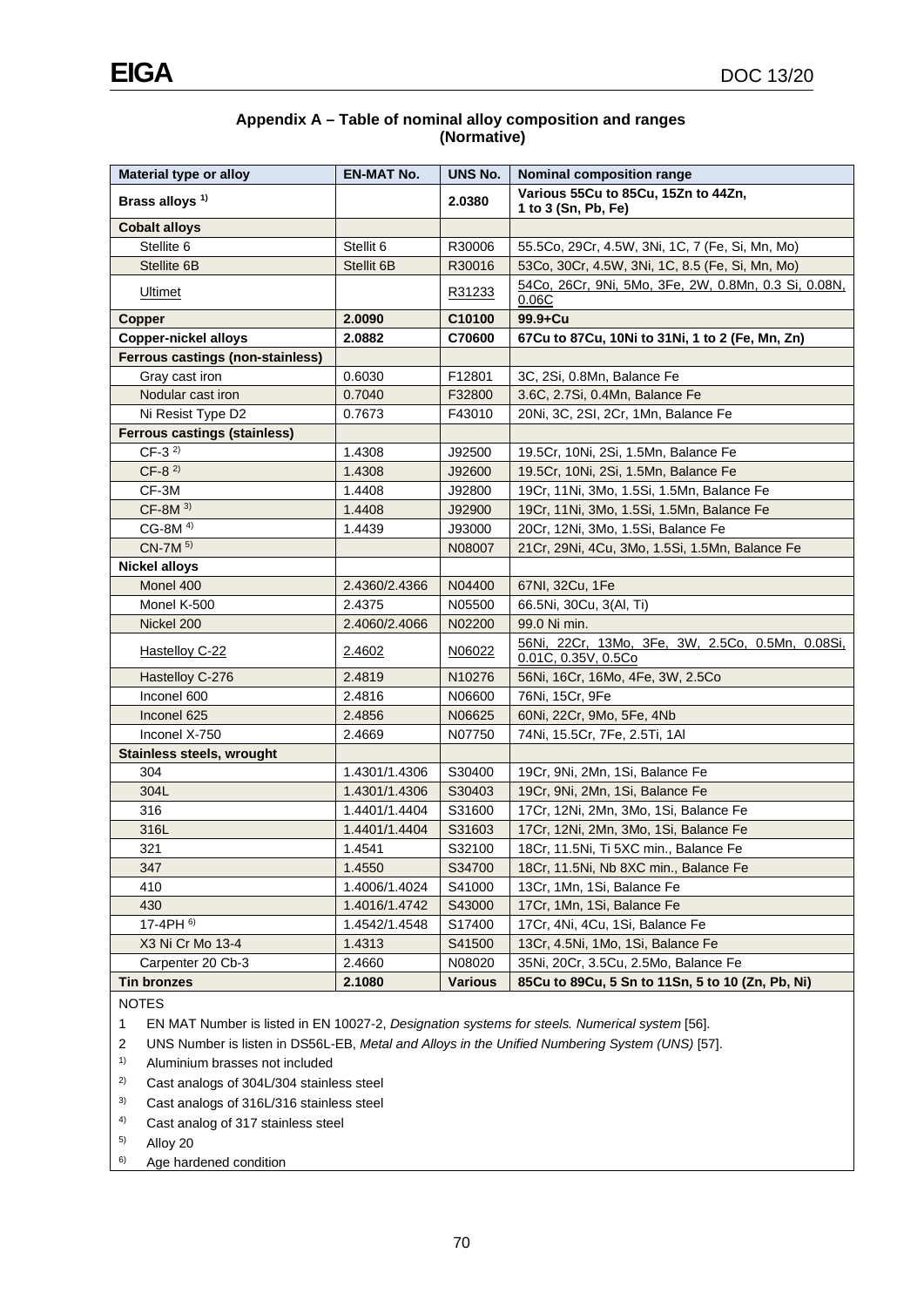| Appendix B - Table of exemption pressure and minimum thicknesses |
|------------------------------------------------------------------|
| (Normative)                                                      |

| <b>Engineering alloys</b><br><b>Minimum thickness</b> |                         | <b>Exemption pressure</b> |
|-------------------------------------------------------|-------------------------|---------------------------|
| Brass alloys <sup>1)</sup>                            | None specified          | 20.68 MPa (3000 psi)      |
| Cobalt alloys <sup>2)</sup>                           |                         |                           |
| Stellite 6                                            | None specified          | 3.44 MPa (500 psi)        |
| Stellite 6B                                           | None specified          | 3.44 MPa (500 psi)        |
| <b>Ultimet</b>                                        | 3.18 mm (0.125 in)      | <u>7.0 MPa (1015 psi)</u> |
| Copper <sup>3)</sup>                                  | <b>None specified</b>   | 20.68 MPa (3000 psi)      |
| Copper-nickel alloys 1), 3)                           | None specified          | 20.68 MPa (3000 psi)      |
| Ferrous castings, non-stainless                       |                         |                           |
| Gray cast iron                                        | $3.18$ mm $(0.125$ in)  | 0.17 MPa (25 psi)         |
| Nodular cast iron                                     | $3.18$ mm $(0.125$ in)  | 0.34 MPa (50 psi)         |
| Ni resist type D2                                     | 3.18 mm (0.125 in)      | 2.07 MPa (300 psi)        |
| <b>Ferrous castings, stainless</b>                    |                         |                           |
| CF-3/CF-8, CF-3M/CF-8M, CG-8M                         | $3.18$ mm $(0.125$ in)  | 1.38 MPa (200 psi)        |
| CF-3/CF-8, CF-3M/CF-8M, CG-8M                         | 6.35 mm (0.250 in)      | 2.6 MPa (375 psi)         |
| CN-7M                                                 | 3.18 mm (0.125 in)      | 2.58 MPa (375 psi)        |
| $CN-7M$                                               | 6.35 mm (0.250 in)      | 3.44 MPa (500 psi)        |
| Nickel alloys <sup>3)</sup>                           |                         |                           |
| <b>Hastelloy C-22</b>                                 | 3.18 mm (0.125 in)      | 9.70 MPa (1406 psi)       |
| Hastelloy C-276                                       | $3.18$ mm $(0.125$ in)  | 8.61 MPa (1250 psi)       |
| Inconel 600                                           | 3.18 mm (0.125 in)      | 8.61 MPa (1250 psi)       |
| Inconel 625                                           | $3.18$ mm $(0.125$ in)  | 6.90 MPa (1000 psi)       |
| Inconel X-750                                         | $3.18$ mm $(0.125$ in)  | 6.90 MPa (1000 psi)       |
| Monel 400                                             | $0.762$ mm $(0.030)$ in | 20.68 MPa (3000 psi)      |
| Monel K-500                                           | $0.762$ mm $(0.030$ in) | 20.68 MPa (3000 psi)      |
| Nickel 200                                            | None specified          | 20.68 MPa (3000 psi)      |
| <b>Stainless steels, wrought</b>                      |                         |                           |
| 304/304L, 316/316L, 321, 347                          | 3.18 mm (0.125 in)      | 1.38 MPa (200 psi)        |
| 304/304L, 316/316L, 321, 347                          | 6.35 mm $(0.250)$ in    | 2.58 MPa (375) psi)       |
| Carpenter 20 Cb-3                                     | 3.18 mm (0.125 in)      | 2.58 MPa (375 psi)        |
| 410                                                   | $3.18$ mm $(0.125$ in)  | 1.72 MPa (250 psi)        |
| 430                                                   | $3.18$ mm $(0.125$ in)  | 1.72 MPa (250 psi)        |
| X3 Ni Cr Mo 13-4                                      | 3.18 mm (0.125 in)      | 1.72 MPa (250 psi)        |
| 17-4PH $4$ )                                          | 3.18 mm (0.125 in)      | 2.07 MPa (300 psi)        |
| <b>Tin bronzes</b>                                    | <b>None specified</b>   | 20.68 MPa (3000 psi)      |

NOTES

1 This table does not include all possible exempt materials. Other materials may be added based on the results of testing as described in 4.2.1.

- 2 These exemption pressures are applicable for temperatures up to 200 °C (400 °F).
- 3 Exemption pressure is defined in Section 3.
- 1) Cast and wrought mill forms
- <sup>2)</sup> These cobalt alloys are commonly used for weld overlay applications for wear resistance. Use at exemption pressures greater than those specified in this table should be justified by a risk assessment or further testing (as described in 4.2.1).
- <sup>3)</sup> Nickel alloys have been used safely in some applications at thicknesses less than those shown in this table. Use of thinner cross sections should be justified by a risk assessment or further testing (as described in 4.2.1).

4) Age hardened condition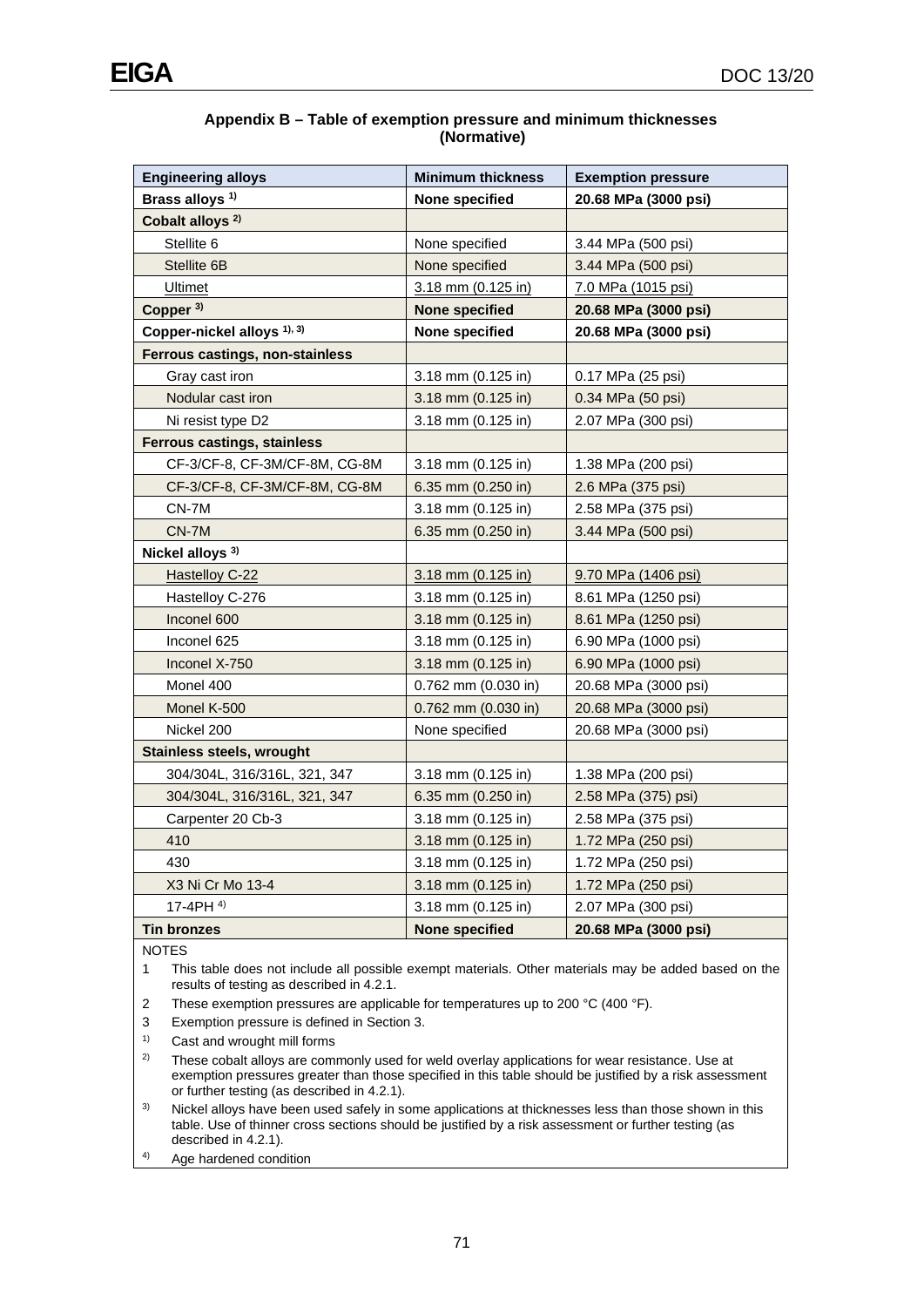# **Appendix C – Description of promoted ignition combustion test method (Informative)**

# **C1 Criteria**

In this test method the test specimen is ignited in an oxygen atmosphere by a promoter, for more information see Section 12. The test specimen may be completely consumed in which case it is adjudged to be flammable. If combustion arrest occurs after a minimal burn, the result indicates that the specimen is not flammable. Various burn lengths between combustion arrest and complete consumption are indicative of transitory behaviour. Arbitrary burn length criteria may be established as being indicative of a burn. Selection of burn criteria requires an understanding of the promoted ignition combustion transition curve and the safety design factors required. ASTM STP 1111, *Flammability and Sensitivity of Materials in Oxygen-Enriched Atmospheres: Fifth Volume* describes the promoted ignitioncombustion transition curve in considerable detail [13]. A determination that the test alloy is not flammable is the basis for a determination that it is exempt from the velocity limitation. A flammable determination would require imposition of a velocity limitation.

NOTE The standardised test described in ASTM G124 may have less options on configuration than what is described in this appendix [9].

# **C2 Specimen configurations**

The most common specimen in use in promoted ignition combustion tests is the rod configuration with a nominal diameter of 3.2 mm (0.125 in) and length ranging between 10 cm and 15.3 cm (4 in and 6 in). However, in making flammability assessments, diameters greater or less than 3.2 mm (0.125 in) may be used. Technical papers on promoted ignition combustion testing that describe various test specimens are found in ASTM STP Series [27, 18, 6, 12, 13, 7, 16, 28, 29].

## **C3 Promoter**

Promoter selection may involve consideration of the type of contaminant most likely to be encountered in service. Iron wire, iron-hydrocarbon, aluminium, magnesium and pyrofuze® (aluminium-palladium composite wire) promoters have been used by various investigators. Previously cited references should be reviewed in this regard.

# **C4 Oxygen purity**

Oxygen atmospheres used in flammability tests can be chosen to suit potential applications. The bulk of published data involves standard purity 99.5+% oxygen. However, metals flammability data obtained with substantially lower oxygen purities exists. Premixed cylinder blends or point-of-use blends both have been used in flammability experiments. Previously cited references should be consulted on this test parameter.

# **C5 Test vessels for promoted ignition combustion testing**

## **C5.1 General**

There are two types of vessels used in metals promoted ignition combustion testing that may be referred to in the literature. One of these is the static or fixed volume tester. The other is the flow tester, which is also referred to as an OI apparatus. Descriptions of these testers are found in ASTM STP Series [6, 7, 12, 13, 15, 16, 17, 1, 27, 28, 29].

## **C5.2 Static tester**

Static testers have generated data over the 3.55 MPa to 34.5 MPa (500 psi to 5000 psi) range. One area of concern is that at lower pressure, the test atmosphere may be diluted by combustion products from the test procedure and false indications of non-flammability may be generated.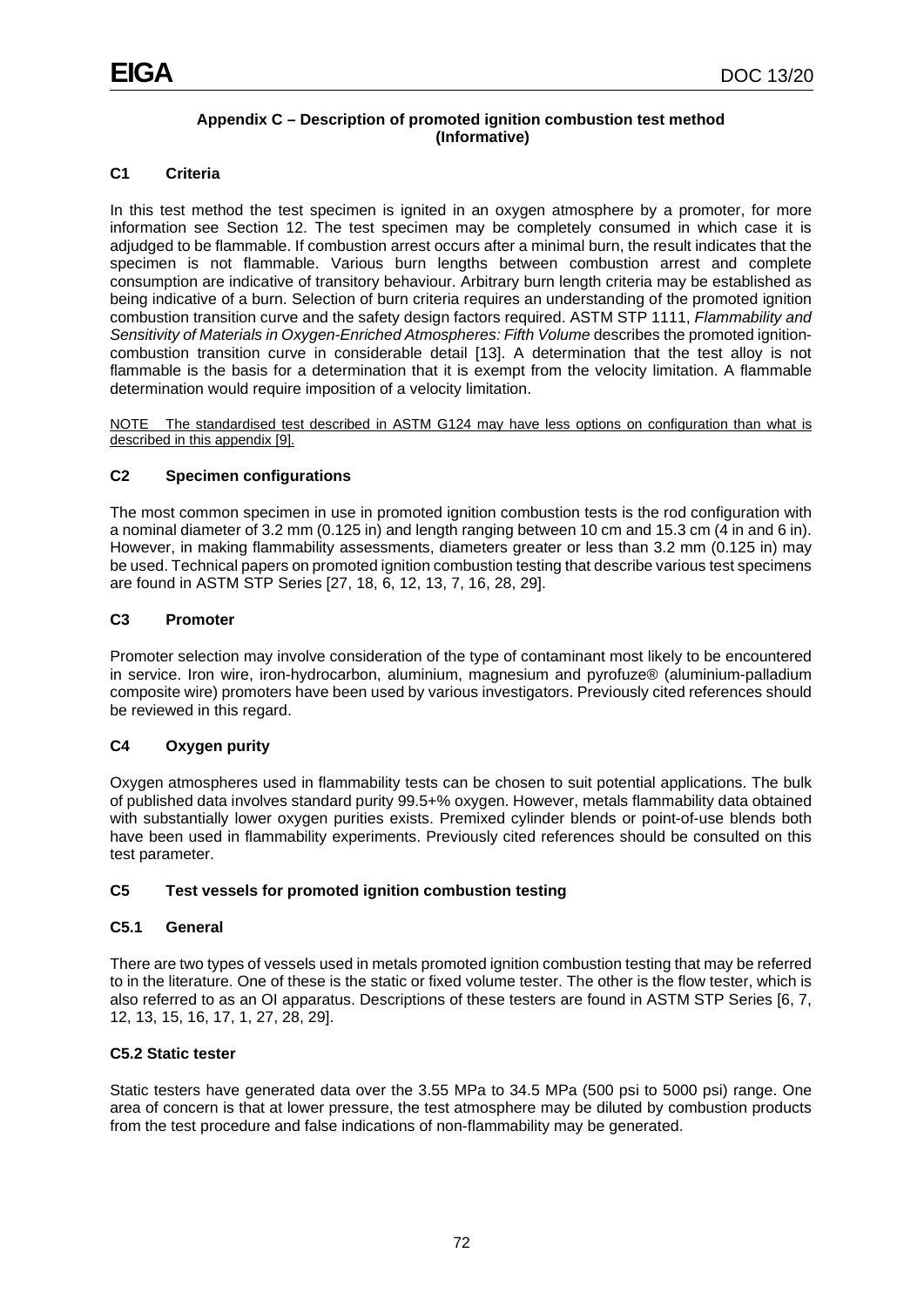## **C5.3 Flow tester**

The low pressure limitation of the static tester can be overcome by using a flow tester. Continuous flow of oxygen past the test specimen occurs, and results can be obtained at relatively low pressure. Contaminant build-up can be minimised using this approach.

#### **C5.4 Interpretation of results and design safety factors**

If promoted ignition-combustion tests are conducted over a wide range of pressures, the data may take the form as shown in ASTM STP 1111 [13]. Three distinct zones may be observed: burn resistance (minimal specimen consumption), transition zone, and self-sustained burning (substantial to complete specimen consumption).

Design criteria by which a material is exempt from velocity limitation are based upon a burn length of

3 cm (1.2 in) or less, within which combustion is arrested. Exemption pressures in this publication based upon burn resistant behaviour are inherently conservative. The exemption pressure for stainless steel has been further reduced based on industry experience.

It is necessary to test at least three to five test specimens at each test pressure, use of smaller specimen numbers may be misleading particularly if combustion arrest occurs. ASTM STP 1040, *Flammability and Sensitivity of Materials in Oxygen-Enriched Atmospheres* is also of significance relative to ranking methods [12].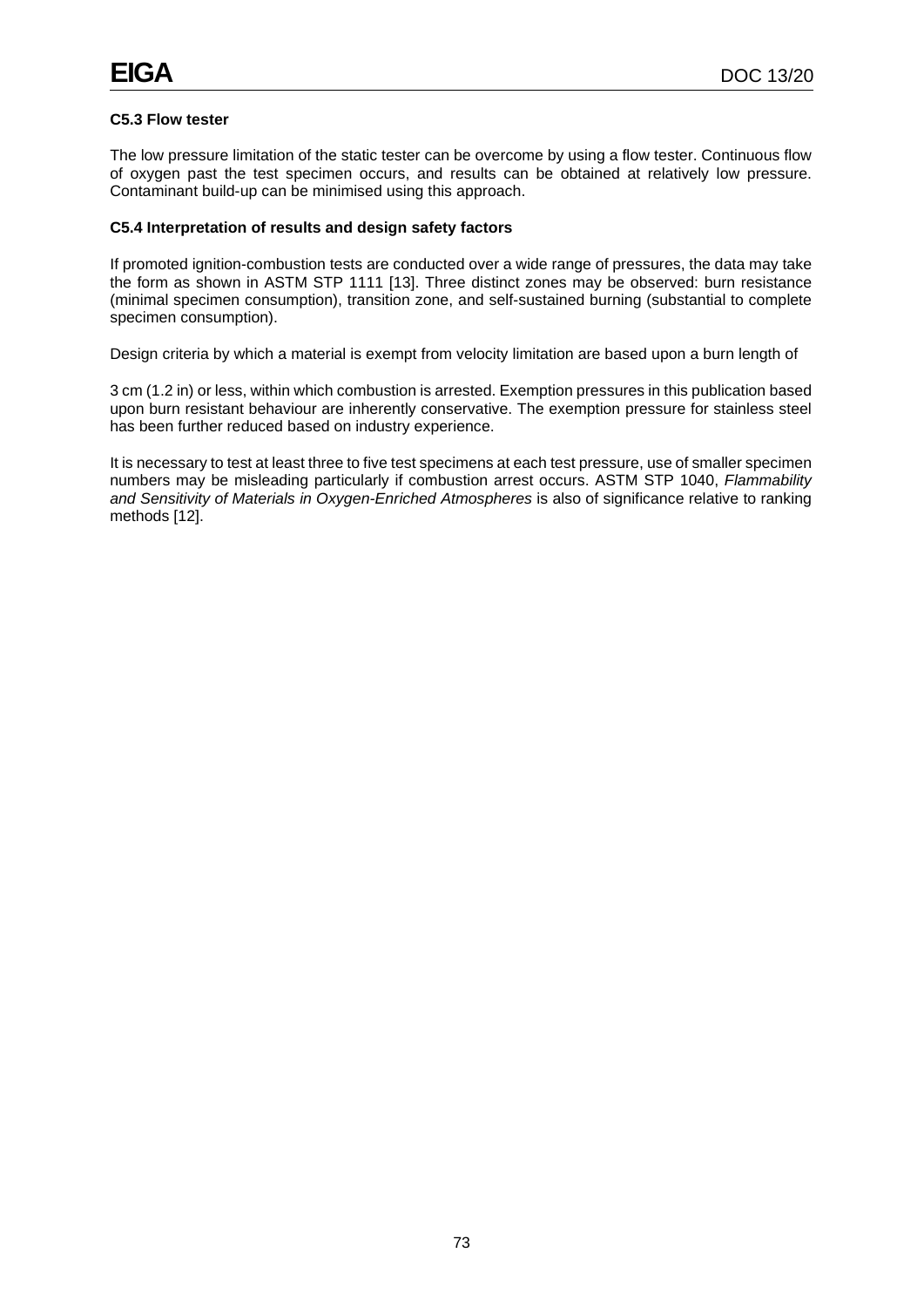### **Appendix D – Potential ignition mechanisms (Informative)**

The following ignition mechanisms are known to be active in gaseous oxygen piping system when the contributing factors are present.

| Ignition<br>mechanisms                  | <b>Conditions</b>                                                                                                                                                                                                                                                                                                  | <b>Contributing factors</b>                                                                                                                                                                                                                                                            |
|-----------------------------------------|--------------------------------------------------------------------------------------------------------------------------------------------------------------------------------------------------------------------------------------------------------------------------------------------------------------------|----------------------------------------------------------------------------------------------------------------------------------------------------------------------------------------------------------------------------------------------------------------------------------------|
| Particle<br>impact                      | Particle(s) present<br>$\bullet$<br>Velocities greater than Figure 2<br>٠<br>Impact point<br>$\bullet$<br>Flammable targets related to<br>$\bullet$<br>operating conditions                                                                                                                                        | Density, quantity, and composition of particles<br>$\bullet$<br>present<br>Impact point in the flow path of the particle;<br>$\bullet$<br>approaches<br>ignition enhanced<br>angle<br>as<br>perpendicular<br>High pressure drop<br>$\bullet$                                           |
| Adiabatic<br>compression                | Rapid pressurisation<br>$\bullet$<br>Exposed non-metal or<br>$\bullet$<br>contamination close to the end<br>High pressure ratio<br>$\bullet$                                                                                                                                                                       | Quick-opening valve<br>$\bullet$<br>Volume of gas pressurised<br>$\bullet$<br>Function of final pressure, initial temperature,<br>$\bullet$<br>and pressure ratio (incl upstream pressure). Low<br>AIT of non-metals can lead to ignition at pressure<br>greater than 10 bar (145 psi) |
| Promoted<br>ignition/<br>kindling chain | Ignition mechanism present and<br>$\bullet$<br>active<br>Flammable materials to kindle or<br>$\bullet$<br>propagate                                                                                                                                                                                                | Usually non-metals<br>$\bullet$<br>Ignition and combustion of a flammable material<br>$\bullet$<br>(for example, contamination) igniting a less<br>flammable material                                                                                                                  |
| Mechanical<br>friction                  | Two or more rubbing surfaces<br>$\bullet$<br><b>Relative motion</b><br>$\bullet$<br>Mechanical load<br>$\bullet$<br>Galling<br>$\bullet$                                                                                                                                                                           | High speed and/or high load on rubbing<br>$\bullet$<br>surfaces (usually leading to severe surface<br>disruption)<br>More severe with aluminium alloys<br>$\bullet$<br>High rotational velocity or high<br>$\bullet$<br>oscillation/vibration frequency under normal<br>load           |
| Mechanical<br>impact                    | Single or repeated impact loading<br>$\bullet$<br>Non-metal or metal at point of<br>$\bullet$<br>impact                                                                                                                                                                                                            | Porous material (exposed to liquid oxygen in<br>$\bullet$<br>most cases)<br>Quick closing valve<br>$\bullet$<br>Chattering check or relief valve<br>$\bullet$                                                                                                                          |
| Thermal<br>ignition                     | External heat capable of heating a<br>$\bullet$<br>material to its AIT in a given<br>environment<br>A material with an AIT less than<br>$\bullet$<br>the temperature created by the<br>heat source in a given<br>configuration and environment<br>Flash point of the lubricant or<br>other flammable contamination | Open flame<br>$\bullet$<br>Smoking<br>$\bullet$<br>Sparks<br>$\bullet$<br>Welding<br>$\bullet$<br>Thermal runaway<br>$\bullet$<br>Heat source<br>$\bullet$<br>Heat that is capable of autoigniting a flammable<br>$\bullet$<br>material or a flammable gas mixture                     |
| Electrical<br>arcing                    | Electrical power source<br>$\bullet$<br>Arc with sufficient energy to melt<br>$\bullet$<br>or vaporise materials<br>Flammable material exposed to<br>$\bullet$<br>ignition from arcing                                                                                                                             | Ungrounded or short-circuited powered<br>$\bullet$<br>components in the presence of oxygen<br>(including electric motor, electrical control<br>equipment, instrumentation, electrical cables,<br>etc.)<br>Lightning strike<br>٠                                                        |

Less common ignition mechanisms include resonance, static discharge, and flow friction. Although some may not be well understood, these mechanisms can be active in specific circumstances.

Resonance occurs when there is a resonance cavity in the piping, when acoustic oscillations within a resonant cavity cause a rise in temperature, and when there is a flammable component (such as a valve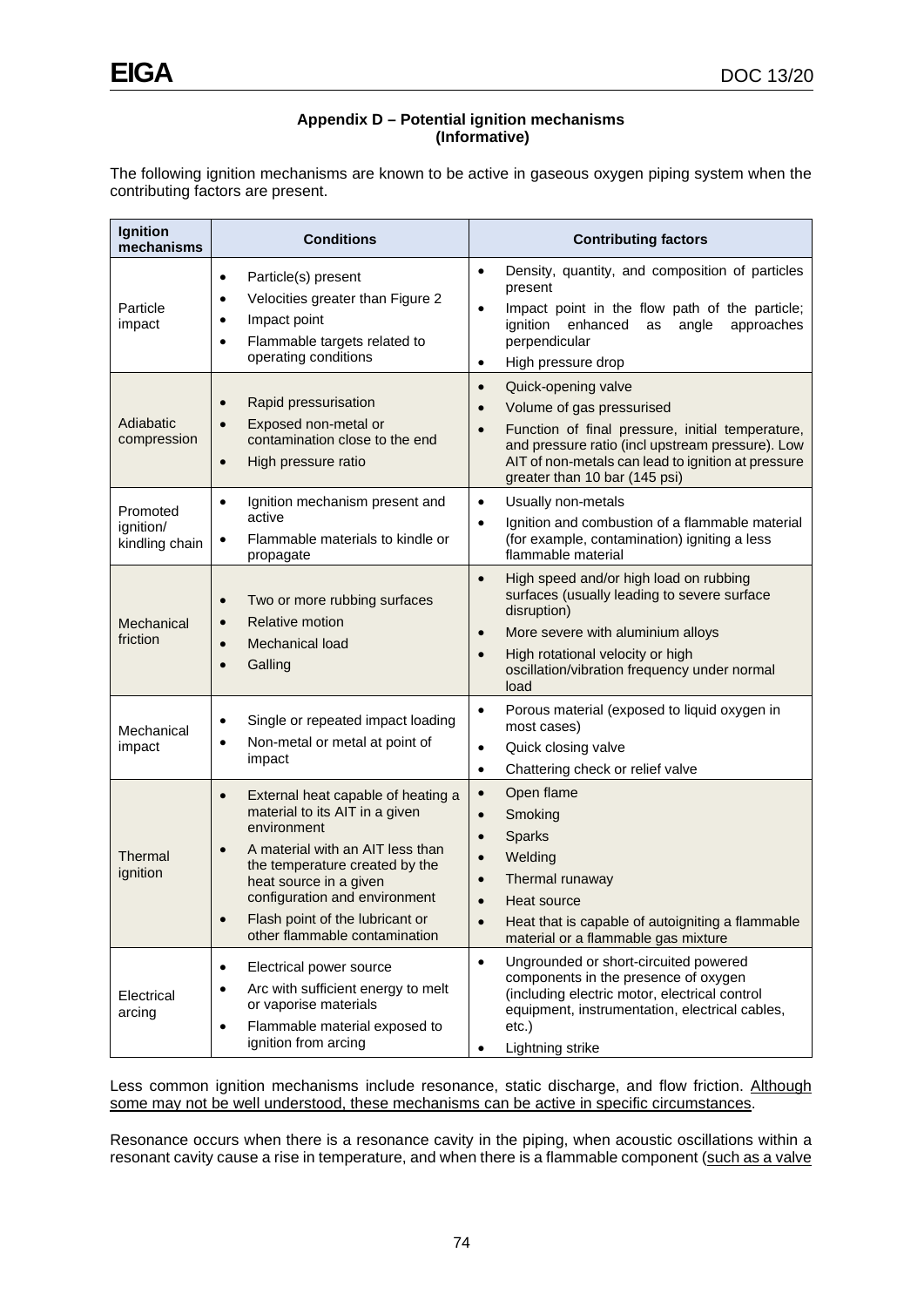component), particulate, or debris in the resonant cavity. Short dead-end tees may can resonate when there is a high velocity flow in the other legs.

Static discharge occurs when there is an electrostatic charge accumulation, the discharge energy is sufficient for ignition, and there is flammable material exposed to discharge.

Flow friction can exist when there is a leak or pressure differential, exposed non-metal is in the flow path, and pressure is greater than 30 bar (435 psi).

For more information about these less common ignition sources, see ASTM G63, ASTM G88, and ASTM A36, *Standard Specification for Carbon Structural Steel* [11, 3, 25].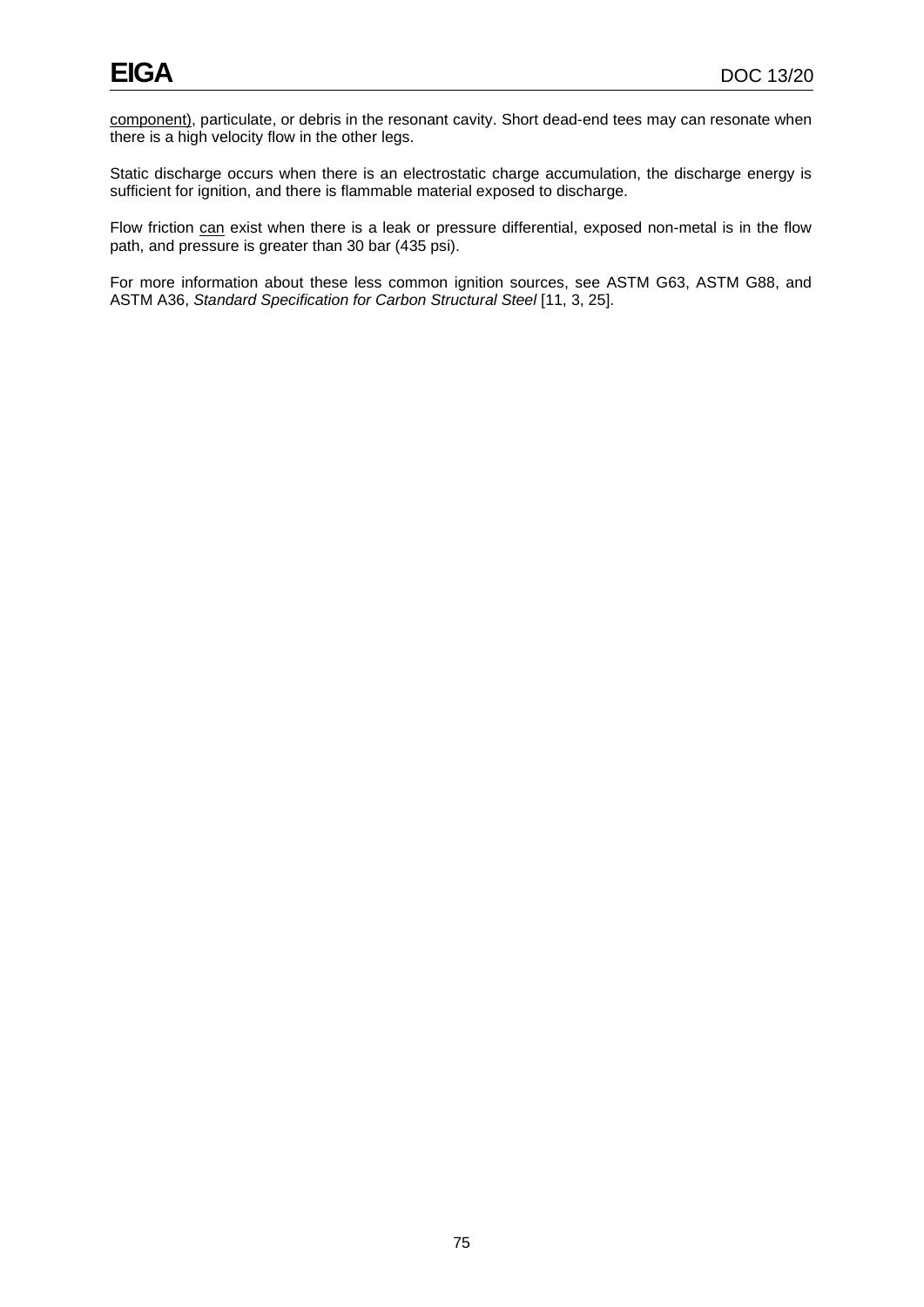#### **Appendix E – Table of minimum safety distances (without barriers) for oxygen control and isolating / metering stations (Informative)**

| <b>Nature of exposure</b>                                                                                                                           | <b>Category 1</b><br>stations <sup>1)</sup> | <b>Category 2</b><br><b>stations</b> | <b>Category 3</b><br><b>stations</b> | <b>Category 4</b><br><b>stations</b> |
|-----------------------------------------------------------------------------------------------------------------------------------------------------|---------------------------------------------|--------------------------------------|--------------------------------------|--------------------------------------|
| Aboveground pipeline (flammable fluid) without close<br>proximity of mechanical joints (see 8.6).                                                   | 15 <sub>m</sub>                             | 6 m                                  | 2 <sub>m</sub>                       | 2 <sub>m</sub>                       |
| Buried tank (flammable fluid)                                                                                                                       | 5 <sub>m</sub>                              | 2 <sub>m</sub>                       | 2 <sub>m</sub>                       | 2 <sub>m</sub>                       |
| Pressure vessel (non-flammable fluid) with<br>$P \bullet V > 200$ bar m <sup>3</sup> water capacity ( $P \bullet V > 100$ 000 psi ft <sup>3</sup> ) | 5 <sub>m</sub>                              | 3 <sub>m</sub>                       | 3 <sub>m</sub>                       | 2 <sub>m</sub>                       |
| Flammable product storage                                                                                                                           | 8 <sub>m</sub>                              | 5 <sub>m</sub>                       | 2 <sub>m</sub>                       | 2 <sub>m</sub>                       |
| Liquid hydrogen storage                                                                                                                             | 15 <sub>m</sub>                             | 15 <sub>m</sub>                      | 15 <sub>m</sub>                      | 15 <sub>m</sub>                      |
| <b>Transformer station</b>                                                                                                                          | 15 <sub>m</sub>                             | 6 <sub>m</sub>                       | 3 <sub>m</sub>                       | 2 <sub>m</sub>                       |
| Administrative building with openings or air conditioning<br>intake owned by customer                                                               | 10 <sub>m</sub>                             | 8 m                                  | 8 m                                  | 2 <sub>m</sub>                       |
| Public building                                                                                                                                     | 15 <sub>m</sub>                             | 10 <sub>m</sub>                      | 10 <sub>m</sub>                      | 2 <sub>m</sub>                       |
| Public road/railway/car park                                                                                                                        | 15 <sub>m</sub>                             | 10 <sub>m</sub>                      | 6 m                                  | 2 <sub>m</sub>                       |
| Internal road/railway                                                                                                                               | 3 <sub>m</sub>                              | 3 <sub>m</sub>                       | 3 <sub>m</sub>                       | 2 <sub>m</sub>                       |
| High tension electric cable (aboveground)                                                                                                           | 10 <sub>m</sub>                             | 6 m                                  | 5 <sub>m</sub>                       | 2 <sub>m</sub>                       |
| Boundary of user's property                                                                                                                         | 15 <sub>m</sub>                             | 10 <sub>m</sub>                      | 2 <sub>m</sub>                       | 2 <sub>m</sub>                       |
| Internal car park                                                                                                                                   | 15 <sub>m</sub>                             | 6 m                                  | 2 <sub>m</sub>                       | 2 <sub>m</sub>                       |
| Flame and/or spark producing activities.<br>For smoking restrictions (see 8.6).                                                                     | 15 <sub>m</sub>                             | 8 <sub>m</sub>                       | 3 <sub>m</sub>                       | 2 <sub>m</sub>                       |

NOTES

1 Category 1 Stations: *P* • *D*² > 3000, *P* > 4 bars, *D* > 2.5 cm.

Category 2 Stations: 1500 < *P* • *D²* <= 3000, *P* > 4 bara, D > 2.5 cm; and

Category 3 Stations: *P* • *D*² <= 1500, *P* > 4 bars, *D* > 2.5 cm.

Category 4 Stations: Isolating and/or metering purposes only.

Oxygen stations should not be beneath high-tension cables without protection.

<sup>1)</sup> For *PD*<sup>2</sup> greater than 3000, a specific risk assessment should be performed to determine if safety distances greater than listed in this table are necessary.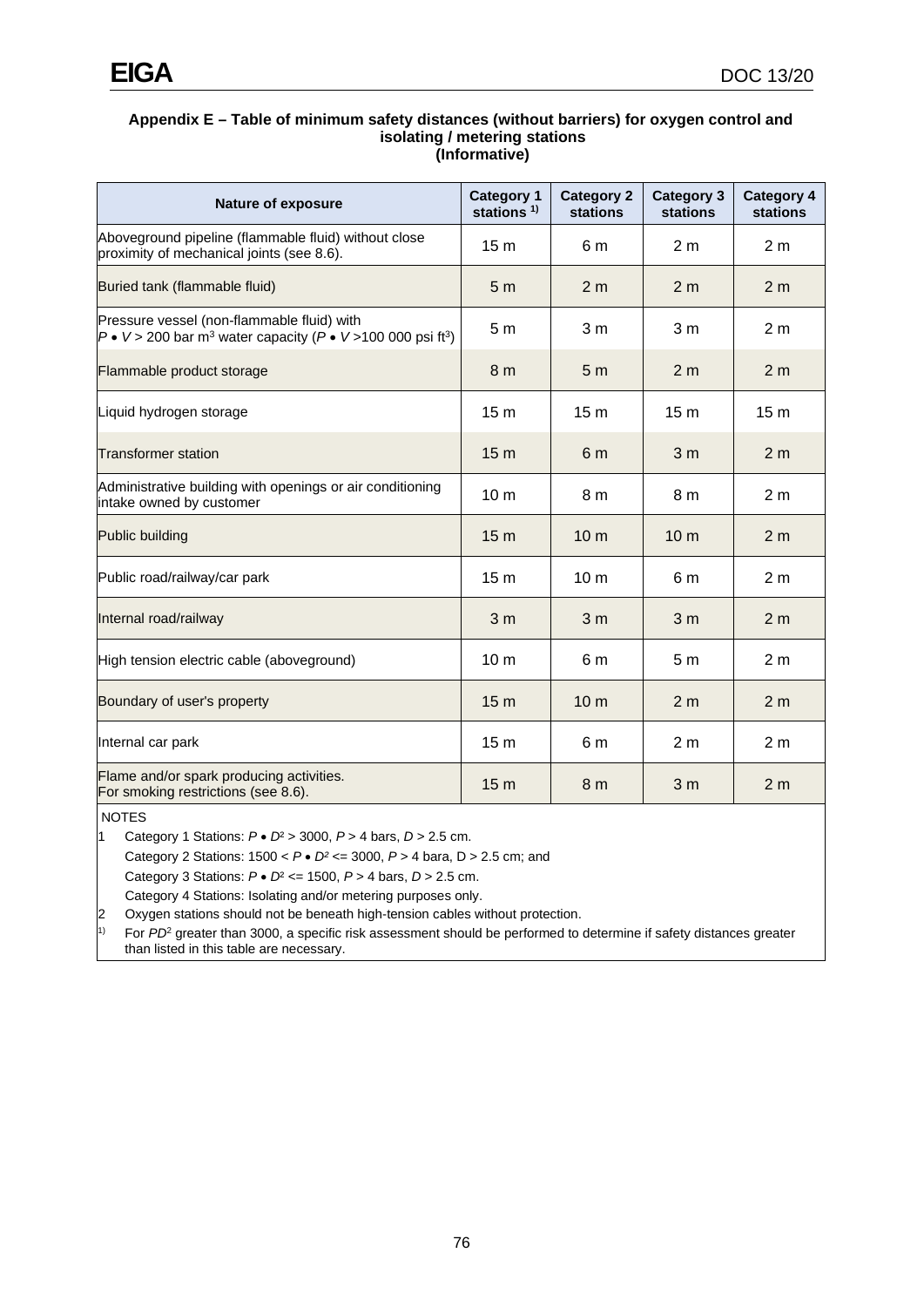#### **Appendix F – Example of preventative maintenance programme (Informative)**

NOTE Intervals shown are only examples and do not reflect required or universal practice.

## **a. Pipeline Systems**

| Flyover <sup>1)</sup>                                                         |         | <b>Checking interval</b> |          |        |        |        |               |
|-------------------------------------------------------------------------------|---------|--------------------------|----------|--------|--------|--------|---------------|
|                                                                               | 1 Month | 1/4 Year                 | 1/2 Year | 1 Year | 2 Year | 3 Year | When required |
| Underground pipelines                                                         |         | X                        |          |        |        |        |               |
| Aboveground pipelines                                                         |         | X                        |          |        |        |        |               |
| <b>On-foot inspection</b>                                                     |         |                          |          |        |        |        |               |
| Underground pipelines                                                         | $X^{2}$ |                          |          | X      |        |        |               |
| Aboveground pipelines                                                         | $X^{2}$ |                          |          | X      |        |        |               |
| Leak test                                                                     |         |                          |          |        |        |        | X             |
| Inner pipeline inspection                                                     |         |                          |          |        |        |        | X             |
| Effect of mining (subsidence)                                                 |         |                          |          |        |        |        | X             |
| 1)<br>Flyover are used for long pipelines.<br>2)<br>If there are no flyovers. |         |                          |          |        |        |        |               |

# **b. Slide valve shafts and stations**

| <b>On-foot inspection</b>  |       | <b>Checking interval</b> |          |        |        |        |               |
|----------------------------|-------|--------------------------|----------|--------|--------|--------|---------------|
|                            | Month | 1/4 Year                 | 1/2 Year | 1 Year | 2 Year | 3 Year | When required |
| General condition          |       |                          |          | v<br>∧ |        |        |               |
| Pipeline condition         |       |                          |          |        |        |        |               |
| Supports                   |       |                          |          |        |        |        |               |
| Leak check (audible)       |       |                          |          |        |        |        |               |
| Leak check (brushing test) |       |                          |          | ⌒      |        |        |               |
| Internal filter inspection |       |                          |          |        |        |        |               |

## **c. Anti-corrosion systems**

| Checking                                |         | <b>Checking interval</b> |          |        |        |        |               |
|-----------------------------------------|---------|--------------------------|----------|--------|--------|--------|---------------|
|                                         | 1 Month | 1/4 Year                 | 1/2 Year | 1 Year | 2 Year | 3 Year | When required |
| Operating status                        |         |                          |          | X      |        |        |               |
| Measurement/readout (stray current)     | X       |                          |          |        |        |        |               |
| Measurement/readout (parasitic current) |         | X                        |          |        |        |        |               |
| Adjust protection system                |         |                          |          | X      |        |        |               |
| Remote transmission/alarm               |         |                          |          |        |        |        | X             |
| Electrical isolation (isolating flange) |         |                          |          | X      |        |        |               |
| Electrical isolation (tubular jacket)   |         |                          |          |        |        | X      |               |
| Pipe/ground potential, on/off           |         |                          |          |        |        | X      |               |
| Pipe/ground potential, on               |         |                          |          | X      |        |        |               |
| <b>CIPS</b>                             |         |                          |          |        |        |        | $X$ (5 years) |